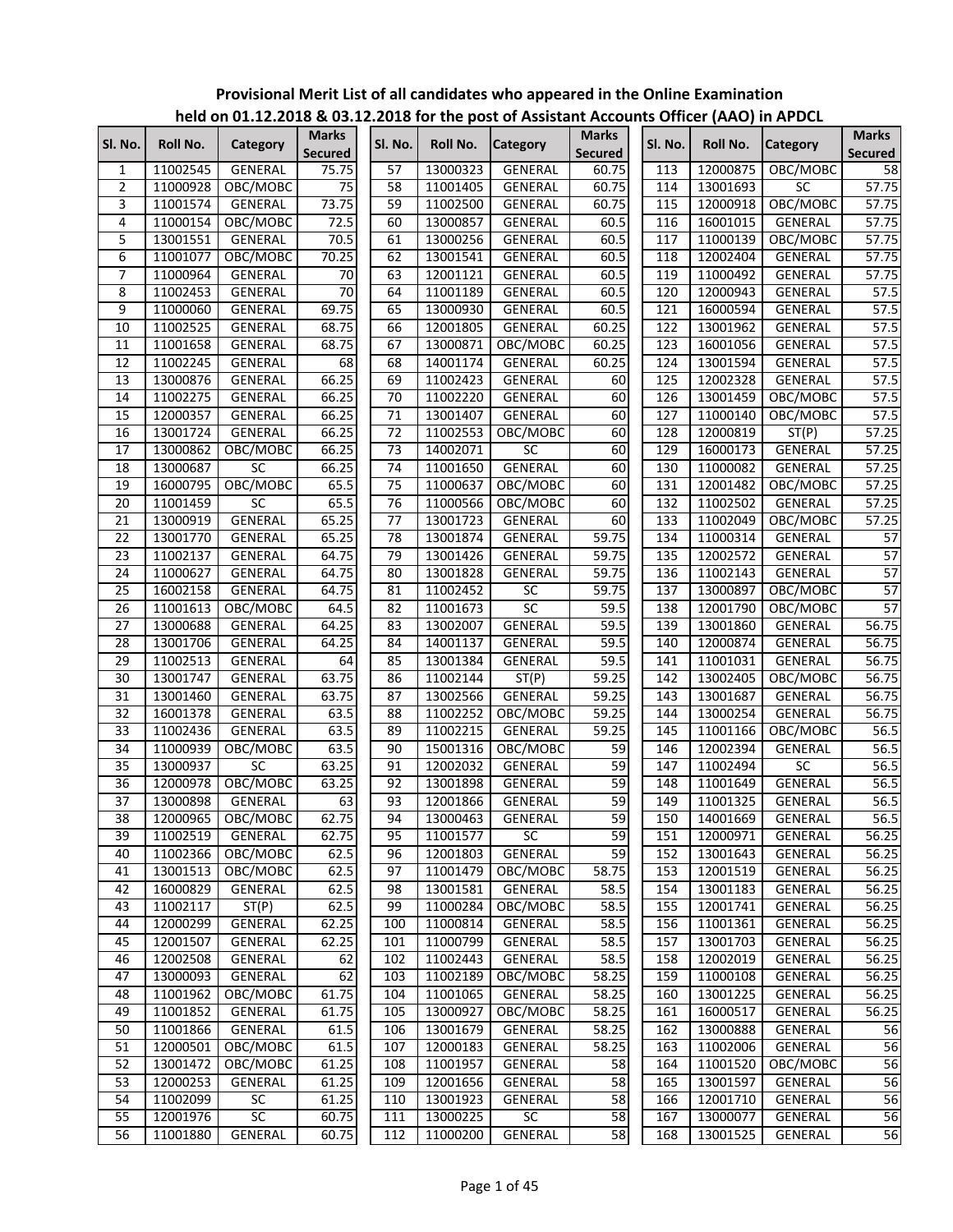| SI. No. | Roll No. | Category        | <b>Marks</b>    | Sl. No. | Roll No. | <b>Category</b> | <b>Marks</b>      | SI. No. | Roll No. | <b>Category</b>   | <b>Marks</b>       |
|---------|----------|-----------------|-----------------|---------|----------|-----------------|-------------------|---------|----------|-------------------|--------------------|
|         |          |                 | <b>Secured</b>  |         |          |                 | Secured           |         |          |                   | <b>Secured</b>     |
| 169     | 11001922 | <b>GENERAL</b>  | 56              | 225     | 15002137 | GENERAL         | 54.25             | 281     | 11000205 | SC                | 52.75              |
| 170     | 16000186 | OBC/MOBC        | 56              | 226     | 11002520 | <b>GENERAL</b>  | 54.25             | 282     | 13001677 | <b>GENERAL</b>    | 52.75              |
| 171     | 11001954 | <b>GENERAL</b>  | 55.75           | 227     | 16000553 | OBC/MOBC        | 54.25             | 283     | 12002120 | <b>GENERAL</b>    | 52.75              |
| 172     | 11000782 | OBC/MOBC        | 55.75           | 228     | 12001723 | <b>GENERAL</b>  | 54.25             | 284     | 13001838 | GENERAL           | 52.5               |
| 173     | 13000575 | OBC/MOBC        | 55.75           | 229     | 12000552 | GENERAL         | 54                | 285     | 16000676 | OBC/MOBC          | 52.5               |
| 174     | 11000784 | GENERAL         | 55.75           | 230     | 11002088 | GENERAL         | 54                | 286     | 12002425 | SC                | 52.5               |
| 175     | 11002372 | GENERAL         | 55.75           | 231     | 16000165 | GENERAL         | 54                | 287     | 11001819 | OBC/MOBC          | 52.5               |
| 176     | 12001019 | ST(H)           | 55.75           | 232     | 11000930 | OBC/MOBC        | 54                | 288     | 12002053 | $\overline{SC}$   | 52.5               |
| 177     | 13001138 | OBC/MOBC        | 55.75           | 233     | 13001592 | $\overline{SC}$ | 53.75             | 289     | 11000061 | <b>GENERAL</b>    | 52.5               |
| 178     | 16000204 | GENERAL         | 55.75           | 234     | 13001699 | <b>GENERAL</b>  | 53.75             | 290     | 12001282 | OBC/MOBC          | 52.5               |
| 179     | 12002569 | OBC/MOBC        | 55.75           | 235     | 13001910 | GENERAL         | 53.75             | 291     | 13001452 | OBC/MOBC          | 52.5               |
| 180     | 11000190 | GENERAL         | 55.75           | 236     | 16000375 | GENERAL         | 53.75             | 292     | 11001144 | OBC/MOBC          | 52.5               |
| 181     | 12001477 | SC              | 55.5            | 237     | 13001439 | OBC/MOBC        | 53.75             | 293     | 11002541 | OBC/MOBC          | 52.5               |
| 182     | 15001333 | OBC/MOBC        | 55.5            | 238     | 16002217 | OBC/MOBC        | 53.75             | 294     | 12001924 | OBC/MOBC          | 52.5               |
| 183     | 11002290 | SC              | 55.5            | 239     | 13001610 | OBC/MOBC        | 53.75             | 295     | 13000344 | GENERAL           | 52.5               |
| 184     | 12002104 | <b>GENERAL</b>  | 55.5            | 240     | 15001054 | OBC/MOBC        | 53.75             | 296     | 12000817 | OBC/MOBC          | 52.5               |
| 185     | 11001619 | <b>GENERAL</b>  | 55.25           | 241     | 15001336 | OBC/MOBC        | 53.75             | 297     | 12001695 | GENERAL           | 52.5               |
| 186     | 11002001 | ST(P)           | 55.25           | 242     | 13001637 | GENERAL         | 53.75             | 298     | 12002288 | GENERAL           | 52.5               |
| 187     | 12001678 | ST(H)           | 55.25           | 243     | 13002439 | <b>GENERAL</b>  | 53.75             | 299     | 13000707 | GENERAL           | 52.25              |
| 188     | 11001474 | GENERAL         | 55.25           | 244     | 11002528 | GENERAL         | 53.75             | 300     | 13001847 | SC                | 52.25              |
| 189     | 12000920 | GENERAL         | 55.25           | 245     | 14001787 | <b>GENERAL</b>  | 53.75             | 301     | 12001414 | OBC/MOBC          | 52.25              |
| 190     | 13001479 | GENERAL         | 55.25           | 246     | 11000731 | <b>GENERAL</b>  | 53.75             | 302     | 13001872 | GENERAL           | 52.25              |
| 191     | 13001640 | OBC/MOBC        | 55.25           | 247     | 11002379 | GENERAL         | 53.5              | 303     | 13001742 | <b>GENERAL</b>    | 52.25              |
| 192     | 11002258 | SC              | 55.25           | 248     | 11000230 | GENERAL         | $\overline{53.5}$ | 304     | 11002382 | GENERAL           | 52.25              |
| 193     | 11001809 | GENERAL         | $\overline{55}$ | 249     | 13001572 | <b>GENERAL</b>  | 53.5              | 305     | 12000894 | OBC/MOBC          | 52.25              |
| 194     | 13000576 | OBC/MOBC        | 55              | 250     | 11002338 | <b>GENERAL</b>  | 53.5              | 306     | 11000431 | GENERAL           | 52.25              |
| 195     | 13000595 | GENERAL         | 55              | 251     | 13001762 | GENERAL         | 53.25             | 307     | 13000868 | GENERAL           | $\overline{52.25}$ |
| 196     | 16000491 | <b>GENERAL</b>  | 55              | 252     | 13001001 | OBC/MOBC        | 53.25             | 308     | 11001905 | $\overline{SC}$   | 52.25              |
| 197     | 11001835 | OBC/MOBC        | 55              | 253     | 13001132 | <b>GENERAL</b>  | 53.25             | 309     | 12001966 | <b>GENERAL</b>    | 52.25              |
| 198     | 12000812 | $\overline{SC}$ | 55              | 254     | 16001669 | GENERAL         | 53.25             | 310     | 12001810 | GENERAL           | 52                 |
| 199     | 11001645 | GENERAL         | 55              | 255     | 13001836 | GENERAL         | 53.25             | 311     | 11001900 | GENERAL           | 52                 |
| 200     | 13001227 | OBC/MOBC        | $\overline{55}$ | 256     | 13001871 | GENERAL         | 53.25             | 312     | 11002347 | OBC/MOBC          | 52                 |
| 201     | 13000843 | OBC/MOBC        | $\overline{55}$ | 257     | 11000201 | OBC/MOBC        | 53.25             | 313     | 14000183 | OBC/MOBC          | 52                 |
| 202     | 11002069 | GENERAL         | 55              | 258     | 11001824 | <b>GENERAL</b>  | 53                | 314     | 11002329 | GENERAL           | 52                 |
| 203     | 11000932 | <b>GENERAL</b>  | $\overline{55}$ | 259     | 13001732 | <b>GENERAL</b>  | 53                | 315     | 16001836 | OBC/MOBC          | 52                 |
| 204     | 14002130 | <b>GENERAL</b>  | 55              | 260     | 11001226 | <b>GENERAL</b>  | 53                | 316     | 11001552 | ST(P)             | 52                 |
| 205     | 13001622 | OBC/MOBC        | 55              | 261     | 11000671 | <b>GENERAL</b>  | 53                | 317     | 12001441 | GENERAL           | 52                 |
| 206     | 11001700 | SC              | 55              | 262     | 11002365 | GENERAL         | 53                | 318     |          | 11000332 OBC/MOBC | 52                 |
| 207     | 16001449 | OBC/MOBC        | 55              | 263     | 11001838 | GENERAL         | 53                | 319     | 12001461 | GENERAL           | 52                 |
| 208     | 12002429 | <b>GENERAL</b>  | 54.75           | 264     | 12001427 | OBC/MOBC        | 53                | 320     | 12000244 | OBC/MOBC          | 52                 |
| 209     | 11001536 | GENERAL         | 54.75           | 265     | 13000878 | OBC/MOBC        | 53                | 321     | 13000678 | GENERAL           | 52                 |
| 210     | 13001096 | ST(P)           | 54.75           | 266     | 16001376 | GENERAL         | 53                | 322     | 16002139 | OBC/MOBC          | 51.75              |
| 211     | 13001198 | GENERAL         | 54.75           | 267     | 11000339 | GENERAL         | 53                | 323     | 13001120 | GENERAL           | 51.75              |
| 212     | 11000232 | GENERAL         | 54.5            | 268     | 11002059 | GENERAL         | 53                | 324     | 13000713 | OBC/MOBC          | 51.75              |
| 213     | 13002051 | SC              | 54.5            | 269     | 13001805 | <b>GENERAL</b>  | 53                | 325     | 14001788 | GENERAL           | 51.75              |
| 214     | 12000973 | <b>GENERAL</b>  | 54.5            | 270     | 14000856 | GENERAL         | 53                | 326     | 13000712 | GENERAL           | 51.75              |
| 215     | 13000357 | OBC/MOBC        | 54.5            | 271     | 11002400 | <b>GENERAL</b>  | 53                | 327     | 11000813 | GENERAL           | 51.75              |
| 216     | 12000790 | OBC/MOBC        | 54.5            | 272     | 12001215 | GENERAL         | 53                | 328     | 12002256 | GENERAL           | 51.5               |
| 217     | 11001618 | GENERAL         | 54.25           | 273     | 13000900 | OBC/MOBC        | 52.75             | 329     | 11001849 | GENERAL           | 51.5               |
| 218     | 12000207 | SC              | 54.25           | 274     | 11001578 | ST(P)           | 52.75             | 330     | 15001025 | OBC/MOBC          | 51.5               |
| 219     | 12001484 | SC              | 54.25           | 275     | 15000027 | OBC/MOBC        | 52.75             | 331     | 16001432 | ST(P)             | 51.5               |
| 220     | 16000700 | GENERAL         | 54.25           | 276     | 11001575 | GENERAL         | 52.75             | 332     | 13001623 | GENERAL           | 51.5               |
| 221     | 11001200 | SC              | 54.25           | 277     | 13001074 | GENERAL         | 52.75             | 333     | 11000524 | $\overline{SC}$   | 51.5               |
| 222     | 12001142 | OBC/MOBC        | 54.25           | 278     | 12001565 | GENERAL         | 52.75             | 334     | 12002388 | OBC/MOBC          | 51.5               |
| 223     | 13000590 | GENERAL         | 54.25           | 279     | 12001248 | GENERAL         | 52.75             | 335     | 14000794 | GENERAL           | 51.5               |
| 224     | 13001451 | SC              | 54.25           | 280     | 11001087 | OBC/MOBC        | 52.75             | 336     | 14002145 | GENERAL           | 51.5               |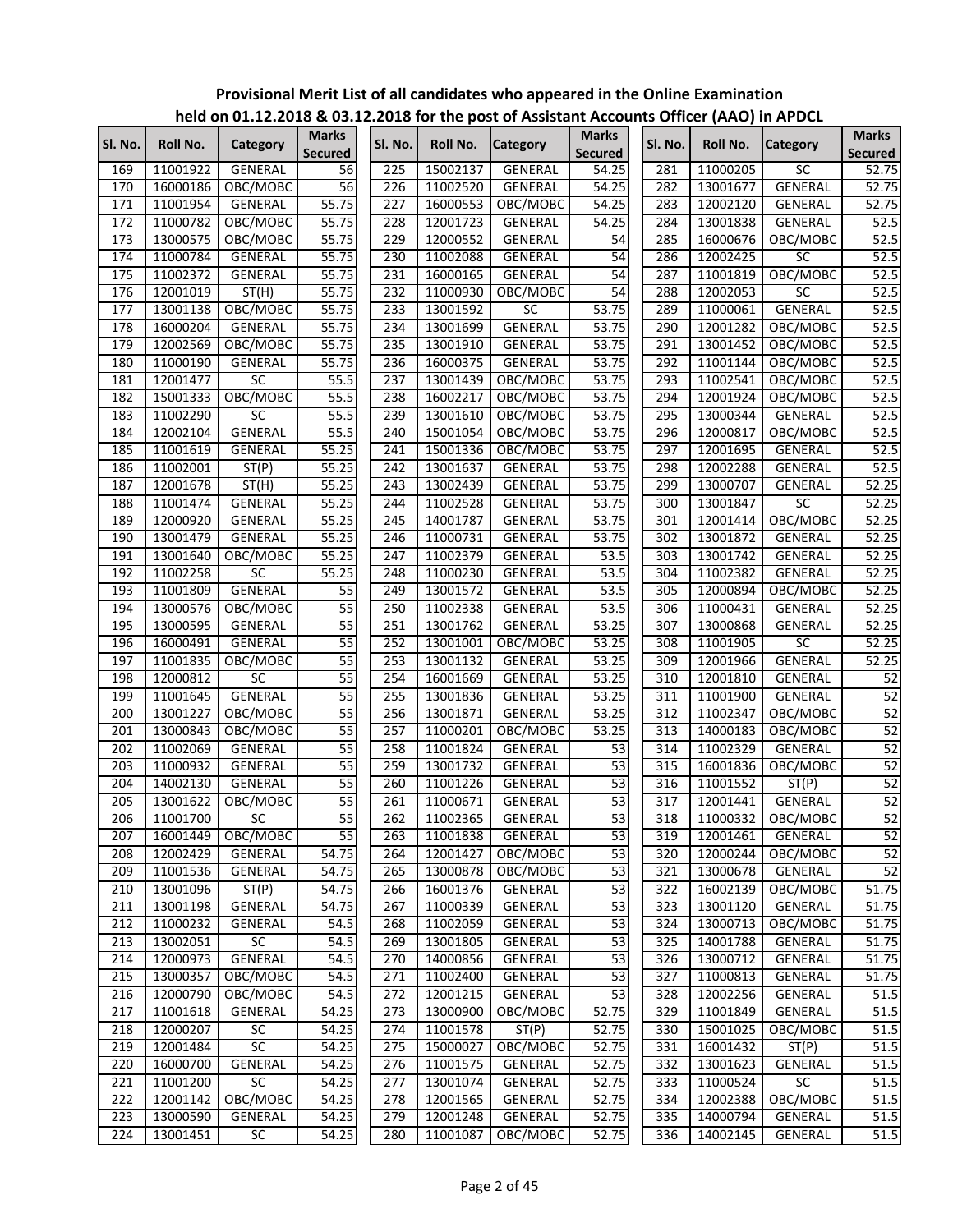|                  |          |                   |                                |         |          | .____ .o. _ post or <i>r</i> .ssistant <i>r</i> .cod |                                |         |          |                   |                                |
|------------------|----------|-------------------|--------------------------------|---------|----------|------------------------------------------------------|--------------------------------|---------|----------|-------------------|--------------------------------|
| Sl. No.          | Roll No. | Category          | <b>Marks</b><br><b>Secured</b> | Sl. No. | Roll No. | <b>Category</b>                                      | <b>Marks</b><br><b>Secured</b> | Sl. No. | Roll No. | <b>Category</b>   | <b>Marks</b><br><b>Secured</b> |
| 337              | 13001397 | OBC/MOBC          | 51.5                           | 393     | 12000066 | GENERAL                                              | 50.5                           | 449     | 12001317 | GENERAL           | 49.5                           |
| 338              | 11001882 | OBC/MOBC          | 51.5                           | 394     | 12001582 | GENERAL                                              | 50.25                          | 450     | 12002514 | OBC/MOBC          | 49.5                           |
| 339              | 11001696 | <b>SC</b>         | 51.5                           | 395     | 12002325 | SC                                                   | 50.25                          | 451     | 13001745 | GENERAL           | 49.5                           |
| 340              | 11000370 | OBC/MOBC          | 51.5                           | 396     | 13001632 | <b>GENERAL</b>                                       | 50.25                          | 452     | 11000701 | OBC/MOBC          | 49.5                           |
| 341              | 13002487 | GENERAL           | 51.25                          | 397     | 13001684 | OBC/MOBC                                             | 50.25                          | 453     | 13001550 | GENERAL           | 49.5                           |
| 342              | 13001761 | GENERAL           | 51.25                          | 398     | 13000917 | OBC/MOBC                                             | 50.25                          | 454     | 12001612 | OBC/MOBC          | 49.25                          |
| 343              | 13001998 | OBC/MOBC          | 51.25                          | 399     | 11001488 | <b>GENERAL</b>                                       | 50.25                          | 455     | 13001773 | GENERAL           | 49.25                          |
| 344              | 13000264 | GENERAL           | 51.25                          | 400     | 11000583 | OBC/MOBC                                             | 50.25                          | 456     | 13002541 | GENERAL           | 49.25                          |
| 345              | 11002058 | OBC/MOBC          | 51.25                          | 401     | 13001428 | OBC/MOBC                                             | 50.25                          | 457     | 12001657 | <b>GENERAL</b>    | 49.25                          |
| 346              | 11002560 | OBC/MOBC          | 51.25                          | 402     | 11000936 | GENERAL                                              | 50.25                          | 458     | 12001975 | GENERAL           | 49.25                          |
| 347              | 12001544 | OBC/MOBC          | 51.25                          | 403     | 13000285 | <b>GENERAL</b>                                       | 50.25                          | 459     | 12000407 | OBC/MOBC          | 49.25                          |
| 348              | 11001511 | GENERAL           | 51.25                          | 404     | 11002573 | OBC/MOBC                                             | 50.25                          | 460     | 13001896 | OBC/MOBC          | 49.25                          |
| 349              | 12002072 | OBC/MOBC          | 51.25                          | 405     | 12001638 | GENERAL                                              | 50.25                          | 461     | 12002530 | GENERAL           | 49.25                          |
| 350              | 13002444 | OBC/MOBC          | 51.25                          | 406     | 14000226 | OBC/MOBC                                             | 50.25                          | 462     | 11001898 | GENERAL           | 49.25                          |
| 351              | 16001938 | GENERAL           | 51.25                          | 407     | 12001957 | OBC/MOBC                                             | 50.25                          | 463     | 11002206 | GENERAL           | 49.25                          |
| 352              | 15001763 | GENERAL           | 51.25                          | 408     | 11001516 | OBC/MOBC                                             | 50.25                          | 464     | 11001862 | GENERAL           | 49.25                          |
| 353              | 14000944 | GENERAL           | 51.25                          | 409     | 11001480 | GENERAL                                              | 50                             | 465     | 14001518 | GENERAL           | 49.25                          |
| 354              | 16000353 | OBC/MOBC          | 51.25                          | 410     | 12001968 | <b>GENERAL</b>                                       | 50                             | 466     | 11001985 | GENERAL           | 49                             |
| 355              | 16000827 | GENERAL           | 51.25                          | 411     | 12000282 | OBC/MOBC                                             | 50                             | 467     | 15000527 | GENERAL           | 49                             |
| 356              | 15001475 | SC                | 51.25                          | 412     | 13001520 | OBC/MOBC                                             | 50                             | 468     | 15001453 | OBC/MOBC          | 49                             |
| 357              | 15000872 | OBC/MOBC          | 51.25                          | 413     | 13001255 | OBC/MOBC                                             | 50                             | 469     | 11001364 | GENERAL           | 49                             |
| 358              | 11001693 | <b>GENERAL</b>    | 51.25                          | 414     | 13000259 | OBC/MOBC                                             | 50                             | 470     | 12001422 | OBC/MOBC          | 49                             |
| 359              | 12000154 | GENERAL           | 51.25                          | 415     | 13001797 | GENERAL                                              | 50                             | 471     | 12001819 | GENERAL           | 49                             |
| 360              | 12000958 | <b>GENERAL</b>    | 51.25                          | 416     | 13001517 | GENERAL                                              | 50                             | 472     | 11001796 | GENERAL           | 49                             |
| 361              | 16000921 | OBC/MOBC          | 51.25                          | 417     | 13001780 | GENERAL                                              | 50                             | 473     | 16000647 | OBC/MOBC          | 49                             |
| 362              | 16000404 | GENERAL           | 51.25                          | 418     | 11002346 | <b>GENERAL</b>                                       | 50                             | 474     | 12002230 | GENERAL           | 49                             |
| 363              | 14001279 | GENERAL           | 51                             | 419     | 16001961 | ST(P)                                                | 50                             | 475     | 12002428 | ST(P)             | 49                             |
| 364              | 13001922 | ST(H)             | 51                             | 420     | 11001603 | GENERAL                                              | 50                             | 476     | 13000324 | GENERAL           | 49                             |
| 365              | 13001510 | GENERAL           | 51                             | 421     | 11000179 | GENERAL                                              | 50                             | 477     | 11000153 | GENERAL           | 49                             |
| 366              | 12001809 | OBC/MOBC          | 51                             | 422     | 13001570 | SC                                                   | 50                             | 478     | 15001789 | GENERAL           | 49                             |
| 367              | 11002342 | GENERAL           | 51                             | 423     | 16001874 | OBC/MOBC                                             | 50                             | 479     | 11001851 | GENERAL           | 49                             |
| 368              | 11000944 | ST(P)             | 51                             | 424     | 13001608 | <b>GENERAL</b>                                       | 49.75                          | 480     | 16001518 | GENERAL           | 48.75                          |
| 369              | 12001527 | SC                | 50.75                          | 425     | 16001223 | ST(P)                                                | 49.75                          | 481     | 16000481 | OBC/MOBC          | 48.75                          |
| 370              | 11000150 | GENERAL           | 50.75                          | 426     | 11002459 | GENERAL                                              | 49.75                          | 482     | 11001895 | GENERAL           | 48.75                          |
| 371              | 13000605 | <b>GENERAL</b>    | 50.75                          | 427     | 12000716 | <b>GENERAL</b>                                       | 49.75                          | 483     | 16000148 | GENERAL           | 48.75                          |
| 372              | 13002099 | GENERAL           | 50.75                          | 428     | 13001279 | GENERAL                                              | 49.75                          | 484     | 14001118 | ST(P)             | 48.75                          |
| 373              | 13001601 | GENERAL           | 50.75                          | 429     | 12001820 | OBC/MOBC                                             | 49.75                          | 485     | 12001885 | GENERAL           | 48.75                          |
| $\overline{374}$ |          | 11002102 OBC/MOBC | 50.75                          | 430     |          | 13000437 OBC/MOBC                                    | 49.75                          | 486     |          | 12000674 OBC/MOBC | 48.75                          |
| 375              | 12001794 | GENERAL           | 50.75                          | 431     | 11001583 | GENERAL                                              | 49.75                          | 487     | 13002530 | GENERAL           | 48.75                          |
| 376              | 13001493 | GENERAL           | 50.75                          | 432     | 12001495 | GENERAL                                              | 49.75                          | 488     | 16000172 | ST(P)             | 48.75                          |
| 377              | 16001239 | GENERAL           | 50.75                          | 433     | 11001015 | GENERAL                                              | 49.75                          | 489     | 11000743 | GENERAL           | 48.75                          |
| 378              | 11002516 | GENERAL           | 50.75                          | 434     | 12001589 | OBC/MOBC                                             | 49.75                          | 490     | 11001057 | GENERAL           | 48.75                          |
| 379              | 16001415 | GENERAL           | 50.75                          | 435     | 11002565 | OBC/MOBC                                             | 49.75                          | 491     | 12001406 | GENERAL           | 48.75                          |
| 380              | 12002122 | GENERAL           | 50.75                          | 436     | 12001426 | GENERAL                                              | 49.75                          | 492     | 12000881 | OBC/MOBC          | 48.75                          |
| 381              | 12000201 | OBC/MOBC          | 50.75                          | 437     | 13002022 | GENERAL                                              | 49.75                          | 493     | 13001803 | GENERAL           | 48.75                          |
| 382              | 12000603 | OBC/MOBC          | 50.75                          | 438     | 15000190 | OBC/MOBC                                             | 49.75                          | 494     | 12000800 | OBC/MOBC          | 48.75                          |
|                  |          |                   |                                |         |          | OBC/MOBC                                             | 49.75                          |         |          |                   |                                |
| 383              | 13001500 | GENERAL           | 50.75                          | 439     | 12000630 |                                                      |                                | 495     | 13001840 | GENERAL           | 48.75                          |
| 384              | 11002336 | GENERAL           | 50.75                          | 440     | 11002249 | <b>GENERAL</b>                                       | 49.75                          | 496     | 13002199 | OBC/MOBC          | 48.5<br>48.5                   |
| 385              | 16000816 | OBC/MOBC          | 50.5                           | 441     | 11001416 | GENERAL                                              | 49.75                          | 497     | 12001002 | OBC/MOBC          |                                |
| 386              | 12002296 | <b>SC</b>         | 50.5                           | 442     | 13001560 | OBC/MOBC                                             | 49.75                          | 498     | 13000807 | GENERAL           | 48.5                           |
| 387              | 15001657 | OBC/MOBC          | 50.5                           | 443     | 11001521 | GENERAL                                              | 49.75                          | 499     | 12000396 | OBC/MOBC          | 48.5                           |
| 388              | 13000164 | ST(P)             | 50.5                           | 444     | 12001411 | GENERAL                                              | 49.5                           | 500     | 11000940 | ST(P)             | 48.5                           |
| 389              | 13002446 | GENERAL           | 50.5                           | 445     | 12001757 | SC                                                   | 49.5                           | 501     | 12001594 | GENERAL           | 48.5                           |
| 390              | 12002154 | OBC/MOBC          | 50.5                           | 446     | 12001838 | GENERAL                                              | 49.5                           | 502     | 16000086 | OBC/MOBC          | 48.5                           |
| 391              | 12000882 | OBC/MOBC          | 50.5                           | 447     | 12001039 | GENERAL                                              | 49.5                           | 503     | 12002392 | SC                | 48.5                           |
| 392              | 16001865 | GENERAL           | 50.5                           | 448     | 12002490 | GENERAL                                              | 49.5                           | 504     | 11002208 | OBC/MOBC          | 48.5                           |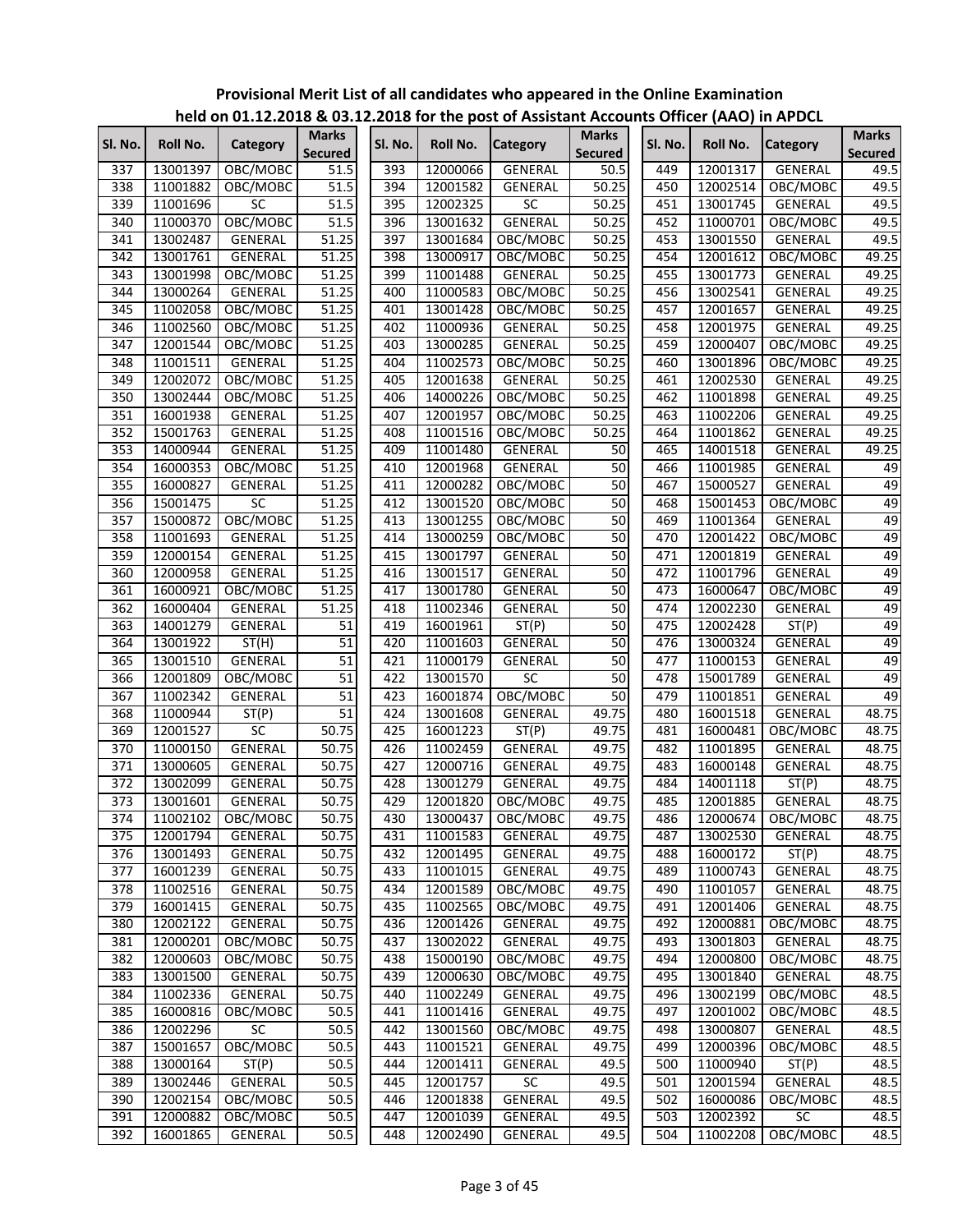|         |          |                 |                         |         |          |                    |                                |         |          | ,,,,,,,,,,,,,,  |                                |
|---------|----------|-----------------|-------------------------|---------|----------|--------------------|--------------------------------|---------|----------|-----------------|--------------------------------|
| Sl. No. | Roll No. | Category        | <b>Marks</b><br>Secured | Sl. No. | Roll No. | <b>Category</b>    | <b>Marks</b><br><b>Secured</b> | Sl. No. | Roll No. | <b>Category</b> | <b>Marks</b><br><b>Secured</b> |
| 505     | 12001619 | OBC/MOBC        | 48.5                    | 561     | 16002069 | OBC/MOBC           | 47.5                           | 617     | 13000675 | SC              | 46.5                           |
| 506     | 11001202 | GENERAL         | 48.5                    | 562     | 11002228 | OBC/MOBC           | 47.5                           | 618     | 16000756 | OBC/MOBC        | 46.5                           |
| 507     | 16002078 | GENERAL         | 48.5                    | 563     | 11002418 | GENERAL            | 47.5                           | 619     | 11002349 | $\overline{SC}$ | 46.5                           |
| 508     | 16000372 | GENERAL         | 48.25                   | 564     | 12001816 | OBC/MOBC           | 47.5                           | 620     | 14000988 | <b>GENERAL</b>  | 46.5                           |
| 509     | 13001031 | SC              | 48.25                   | 565     | 11000125 | SC                 | 47.5                           | 621     | 12000802 | GENERAL         | 46.5                           |
| 510     | 13001588 | <b>GENERAL</b>  | 48.25                   | 566     | 11001557 | <b>GENERAL</b>     | 47.5                           | 622     | 11002561 | GENERAL         | 46.5                           |
| 511     | 13001569 | GENERAL         | 48.25                   | 567     | 16001826 | GENERAL            | 47.25                          | 623     | 12000110 | OBC/MOBC        | 46.5                           |
| 512     | 12001761 | OBC/MOBC        | 48.25                   | 568     | 13001807 | GENERAL            | 47.25                          | 624     | 16001545 | OBC/MOBC        | 46.5                           |
| 513     | 14001547 | OBC/MOBC        | 48.25                   | 569     | 11001351 | <b>GENERAL</b>     | 47.25                          | 625     | 14001545 | OBC/MOBC        | 46.5                           |
| 514     | 13000848 | GENERAL         | 48.25                   | 570     | 12000118 | <b>GENERAL</b>     | 47.25                          | 626     | 16000479 | OBC/MOBC        | 46.5                           |
| 515     | 12001524 | OBC/MOBC        | 48.25                   | 571     | 12001198 | <b>GENERAL</b>     | 47.25                          | 627     | 16000724 | GENERAL         | 46.5                           |
| 516     | 12001041 | OBC/MOBC        | 48.25                   | 572     | 11002323 | OBC/MOBC           | 47.25                          | 628     | 11000604 | GENERAL         | 46.5                           |
| 517     | 12000869 | OBC/MOBC        | 48.25                   | 573     | 11000005 | GENERAL            | 47.25                          | 629     | 13000954 | OBC/MOBC        | 46.5                           |
| 518     | 12002381 | GENERAL         | 48                      | 574     | 16000656 | ST(P)              | 47.25                          | 630     | 12001412 | $\overline{SC}$ | 46.5                           |
| 519     | 12001402 | GENERAL         | 48                      | 575     | 13001395 | ST(P)              | 47.25                          | 631     | 11000958 | <b>GENERAL</b>  | 46.5                           |
| 520     | 11000336 | OBC/MOBC        | 48                      | 576     | 13001549 | GENERAL            | 47.25                          | 632     | 16000929 | OBC/MOBC        | 46.5                           |
| 521     | 16001138 | OBC/MOBC        | 48                      | 577     | 16000653 | OBC/MOBC           | 47.25                          | 633     | 16002209 | GENERAL         | 46.5                           |
| 522     | 11001333 | OBC/MOBC        | 48                      | 578     | 11002483 | GENERAL            | 47.25                          | 634     | 11001663 | OBC/MOBC        | 46.5                           |
| 523     | 11002461 | GENERAL         | 48                      | 579     | 12001796 | $\overline{ST}(H)$ | 47.25                          | 635     | 13000216 | OBC/MOBC        | 46.5                           |
| 524     | 16001329 | GENERAL         | 48                      | 580     | 16000065 | GENERAL            | 47.25                          | 636     | 16000011 | OBC/MOBC        | 46.25                          |
| 525     | 13002003 | <b>GENERAL</b>  | 48                      | 581     | 16000369 | OBC/MOBC           | 47.25                          | 637     | 11000499 | GENERAL         | 46.25                          |
| 526     | 13001793 | <b>GENERAL</b>  | 48                      | 582     | 11001741 | OBC/MOBC           | 47                             | 638     | 16000848 | GENERAL         | 46.25                          |
| 527     | 16001819 | ST(P)           | 48                      | 583     | 13000082 | ST(P)              | 47                             | 639     | 13001839 | OBC/MOBC        | 46.25                          |
| 528     | 15001135 | OBC/MOBC        | 48                      | 584     | 13001470 | SC                 | $\overline{47}$                | 640     | 13002523 | GENERAL         | 46.25                          |
| 529     | 12001997 | GENERAL         | 48                      | 585     | 13001804 | OBC/MOBC           | 47                             | 641     | 11000159 | <b>GENERAL</b>  | 46.25                          |
| 530     | 11002542 | <b>GENERAL</b>  | 48                      | 586     | 16000693 | OBC/MOBC           | 47                             | 642     | 11000607 | SC              | 46.25                          |
| 531     | 11001870 | OBC/MOBC        | 47.75                   | 587     | 11001027 | GENERAL            | 47                             | 643     | 12001758 | GENERAL         | 46.25                          |
| 532     | 13000098 | GENERAL         | 47.75                   | 588     | 13001605 | GENERAL            | 47                             | 644     | 11002486 | GENERAL         | 46.25                          |
| 533     | 15002160 | GENERAL         | 47.75                   | 589     | 13001711 | GENERAL            | 47                             | 645     | 15001379 | OBC/MOBC        | 46.25                          |
| 534     | 13000455 | OBC/MOBC        | 47.75                   | 590     | 13001931 | OBC/MOBC           | 47                             | 646     | 16001856 | OBC/MOBC        | 46.25                          |
| 535     | 11000391 | OBC/MOBC        | 47.75                   | 591     | 15001886 | GENERAL            | 47                             | 647     | 14000941 | GENERAL         | 46.25                          |
| 536     | 13000859 | OBC/MOBC        | 47.75                   | 592     | 11001376 | GENERAL            | 47                             | 648     | 12000728 | GENERAL         | 46.25                          |
| 537     | 16000931 | GENERAL         | 47.75                   | 593     | 11001532 | OBC/MOBC           | 47                             | 649     | 11001155 | ST(P)           | 46.25                          |
| 538     | 15000953 | GENERAL         | 47.75                   | 594     | 11000648 | <b>SC</b>          | 47                             | 650     | 12001884 | GENERAL         | 46.25                          |
| 539     | 14000619 | GENERAL         | 47.75                   | 595     | 15001465 | OBC/MOBC           | $\overline{47}$                | 651     | 16000107 | GENERAL         | 46.25                          |
| 540     | 11000862 | $\overline{SC}$ | 47.75                   | 596     | 11001799 | OBC/MOBC           | 47                             | 652     | 16000394 | <b>GENERAL</b>  | 46.25                          |
| 541     | 13000719 | <b>GENERAL</b>  | 47.75                   | 597     | 14000647 | OBC/MOBC           | 47                             | 653     | 14001757 | <b>GENERAL</b>  | 46.25                          |
| 542     | 13002534 | GENERAL         | 47.75                   | 598     |          | 13000284 OBC/MOBC  | 47                             | 654     | 16001411 | GENERAL         | 46.25                          |
| 543     | 11001084 | OBC/MOBC        | 47.75                   | 599     | 11002358 | OBC/MOBC           | 47                             | 655     | 11001576 | OBC/MOBC        | 46.25                          |
| 544     | 13001226 | OBC/MOBC        | 47.5                    | 600     | 11002485 | OBC/MOBC           | 47                             | 656     | 13001972 | OBC/MOBC        | 46.25                          |
| 545     | 11001858 | GENERAL         | 47.5                    | 601     | 11000704 | OBC/MOBC           | 46.75                          | 657     | 16001922 | OBC/MOBC        | 46.25                          |
| 546     | 11000951 | OBC/MOBC        | 47.5                    | 602     | 13001473 | GENERAL            | 46.75                          | 658     | 11001349 | OBC/MOBC        | 46.25                          |
| 547     | 13000853 | GENERAL         | 47.5                    | 603     | 12002535 | OBC/MOBC           | 46.75                          | 659     | 13001027 | ST(H)           | 46.25                          |
| 548     | 15000753 | GENERAL         | 47.5                    | 604     | 13000817 | OBC/MOBC           | 46.75                          | 660     | 12001305 | GENERAL         | 46.25                          |
| 549     | 12001452 | GENERAL         | 47.5                    | 605     | 11001654 | GENERAL            | 46.75                          | 661     | 14000301 | GENERAL         | 46.25                          |
| 550     | 13001518 | OBC/MOBC        | 47.5                    | 606     | 11001470 | GENERAL            | 46.75                          | 662     | 14001609 | SC              | 46.25                          |
| 551     | 13000276 | GENERAL         | 47.5                    | 607     | 14001771 | GENERAL            | 46.75                          | 663     | 16001075 | GENERAL         | 46.25                          |
| 552     | 12001733 | GENERAL         | 47.5                    | 608     | 13002512 | OBC/MOBC           | 46.75                          | 664     | 16000720 | GENERAL         | 46                             |
| 553     | 14000750 | GENERAL         | 47.5                    | 609     | 12000884 | ST(P)              | 46.75                          | 665     | 11000251 | GENERAL         | 46                             |
| 554     | 16001227 | OBC/MOBC        | 47.5                    | 610     | 12002004 | GENERAL            | 46.75                          | 666     | 16001802 | OBC/MOBC        | 46                             |
| 555     | 15000965 | SC              | 47.5                    | 611     | 12000886 | GENERAL            | 46.75                          | 667     | 16000922 | GENERAL         | 46                             |
| 556     | 12002534 | GENERAL         | 47.5                    | 612     | 11002047 | GENERAL            | 46.75                          | 668     | 13001584 | GENERAL         | 46                             |
| 557     | 12001488 | GENERAL         | 47.5                    | 613     | 14000741 | OBC/MOBC           | 46.75                          | 669     | 13001617 | SC              | 46                             |
| 558     | 14001214 | GENERAL         | 47.5                    | 614     | 16001994 | GENERAL            | 46.75                          | 670     | 11001484 | OBC/MOBC        | 46                             |
| 559     | 16000434 | GENERAL         | 47.5                    | 615     | 11002148 | GENERAL            | 46.5                           | 671     | 16000023 | OBC/MOBC        | 46                             |
| 560     | 14001211 | GENERAL         | 47.5                    | 616     | 11000246 | ST(H)              | 46.5                           | 672     | 11002487 | OBC/MOBC        | 46                             |
|         |          |                 |                         |         |          |                    |                                |         |          |                 |                                |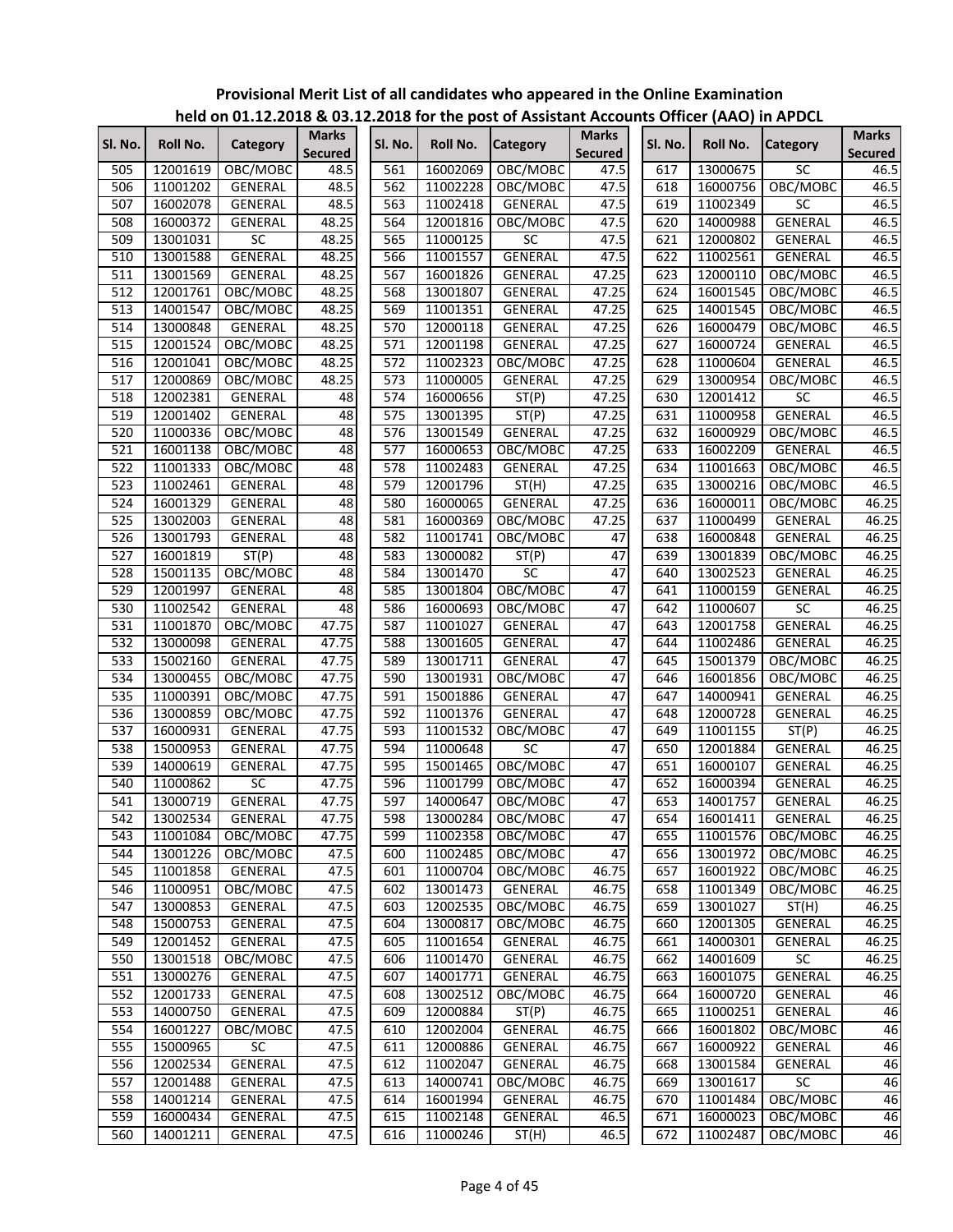|            |          |                            |                                |            |          |                 |                                |         |          | $1.4.4$ , $1.1.1.1$ |                                |
|------------|----------|----------------------------|--------------------------------|------------|----------|-----------------|--------------------------------|---------|----------|---------------------|--------------------------------|
| SI. No.    | Roll No. | Category                   | <b>Marks</b><br><b>Secured</b> | SI. No.    | Roll No. | <b>Category</b> | <b>Marks</b><br><b>Secured</b> | Sl. No. | Roll No. | <b>Category</b>     | <b>Marks</b><br><b>Secured</b> |
| 673        | 13001602 | GENERAL                    | 46                             | 729        | 13000683 | OBC/MOBC        | 45.25                          | 785     | 16000875 | OBC/MOBC            | 44.5                           |
| 674        | 11001716 | $\overline{SC}$            | 46                             | 730        | 11001657 | GENERAL         | 45.25                          | 786     | 16001469 | SC                  | 44.5                           |
| 675        | 15000247 | <b>GENERAL</b>             | 46                             | 731        | 11001762 | OBC/MOBC        | 45.25                          | 787     | 11000931 | OBC/MOBC            | 44.5                           |
| 676        | 13000554 | GENERAL                    | 46                             | 732        | 16001351 | GENERAL         | 45.25                          | 788     | 15001939 | GENERAL             | 44.5                           |
| 677        | 11002454 | GENERAL                    | 46                             | 733        | 13001141 | OBC/MOBC        | 45.25                          | 789     | 11001078 | GENERAL             | 44.5                           |
| 678        | 11002368 | $\overline{SC}$            | 46                             | 734        | 11001262 | GENERAL         | 45.25                          | 790     | 13000279 | GENERAL             | 44.5                           |
| 679        | 12000687 | GENERAL                    | 46                             | 735        | 11000715 | GENERAL         | 45.25                          | 791     | 14000897 | GENERAL             | 44.5                           |
| 680        | 14001468 | GENERAL                    | 46                             | 736        | 11001881 | OBC/MOBC        | 45.25                          | 792     | 16000467 | GENERAL             | 44.5                           |
| 681        | 16000936 | GENERAL                    | 46                             | 737        | 11001801 | OBC/MOBC        | 45.25                          | 793     | 14000543 | GENERAL             | 44.5                           |
| 682        | 11000131 | OBC/MOBC                   | 46                             | 738        | 11000999 | <b>GENERAL</b>  | 45.25                          | 794     | 14001535 | <b>GENERAL</b>      | 44.5                           |
| 683        | 12000302 | <b>SC</b>                  | 46                             | 739        | 11001527 | GENERAL         | 45                             | 795     | 12002200 | $\overline{SC}$     | 44.5                           |
| 684        | 12000205 | OBC/MOBC                   | 46                             | 740        | 16000550 | GENERAL         | 45                             | 796     | 16001917 | <b>GENERAL</b>      | 44.25                          |
| 685        | 11000389 | GENERAL                    | 45.75                          | 741        | 16001717 | ST(P)           | 45                             | 797     | 12002196 | ST(P)               | 44.25                          |
| 686        | 13001751 | GENERAL                    | 45.75                          | 742        | 11000901 | OBC/MOBC        | 45                             | 798     | 12000525 | <b>GENERAL</b>      | 44.25                          |
| 687        | 13001674 | GENERAL                    | 45.75                          | 743        | 12001397 | <b>GENERAL</b>  | 45                             | 799     | 15002081 | OBC/MOBC            | 44.25                          |
| 688        | 13001841 | GENERAL                    | 45.75                          | 744        | 14000067 | OBC/MOBC        | 45                             | 800     | 16001854 | OBC/MOBC            | 44.25                          |
| 689        | 13000883 | OBC/MOBC                   | 45.75                          | 745        | 11002121 | GENERAL         | 45                             | 801     | 16001306 | ST(P)               | 44.25                          |
| 690        | 12002153 | GENERAL                    | 45.75                          | 746        | 12001096 | GENERAL         | 45                             | 802     | 11001250 | GENERAL             | 44.25                          |
| 691        | 12000794 | ST(P)                      | 45.75                          | 747        | 14000788 | <b>GENERAL</b>  | 45                             | 803     | 11000920 | GENERAL             | 44.25                          |
| 692        | 12001620 | GENERAL                    | 45.75                          | 748        | 13001862 | GENERAL         | 45                             | 804     | 13000991 | GENERAL             | 44.25                          |
| 693        | 13001681 | $\overline{SC}$            | 45.75                          | 749        | 14000165 | GENERAL         | 45                             | 805     | 11000851 | ST(P)               | 44.25                          |
| 694        | 12000149 | <b>GENERAL</b>             | 45.75                          | 750        | 11001579 | <b>GENERAL</b>  | 45                             | 806     | 11000080 | ST(P)               | 44.25                          |
| 695        | 11001456 | GENERAL                    | 45.75                          | 751        | 12000394 | OBC/MOBC        | 45                             | 807     | 16000202 | OBC/MOBC            | 44.25                          |
| 696        | 12001675 | GENERAL                    | 45.75                          | 752        | 11000023 | ST(P)           | 45                             | 808     | 14001726 | SC                  | 44.25                          |
| 697        | 12000669 | OBC/MOBC                   | 45.75                          | 753        | 11000269 | GENERAL         | 45                             | 809     | 13000709 | OBC/MOBC            | 44.25                          |
| 698        | 12002073 | OBC/MOBC                   | 45.75                          | 754        | 14001753 | GENERAL         | 45                             | 810     | 12001984 | GENERAL             | 44.25                          |
| 699        | 16000238 | GENERAL                    | 45.75                          | 755        | 13000312 | GENERAL         | 45                             | 811     | 13000188 | OBC/MOBC            | 44.25                          |
| 700        | 11001264 | GENERAL                    | 45.5                           | 756        | 11002388 | OBC/MOBC        | 45                             | 812     | 16001875 | OBC/MOBC            | 44.25                          |
| 701        | 13001580 | OBC/MOBC                   | 45.5                           | 757        | 11001681 | OBC/MOBC        | 45                             | 813     | 12001057 | OBC/MOBC            | 44.25                          |
| 702        | 13001808 | GENERAL                    | 45.5                           | 758        | 12000170 | GENERAL         | 45                             | 814     | 16001742 | GENERAL             | 44.25                          |
| 703        | 16000851 | SC                         | 45.5                           | 759        | 13001441 | GENERAL         | 45                             | 815     | 16000909 | GENERAL             | 44.25                          |
| 704        | 14000467 | OBC/MOBC                   | 45.5                           | 760        | 12001046 | ST(H)           | 44.75                          | 816     | 13000291 | GENERAL             | 44.25                          |
| 705        | 11000822 | OBC/MOBC                   | 45.5                           | 761        | 11002466 | GENERAL         | 44.75                          | 817     | 11001525 | GENERAL             | 44.25                          |
| 706        | 12002339 | OBC/MOBC                   | 45.5                           | 762        | 11000274 | GENERAL         | 44.75                          | 818     | 11002566 | OBC/MOBC            | 44.25                          |
| 707        | 12000393 | GENERAL                    | 45.5                           | 763        | 11000893 | OBC/MOBC        | 44.75                          | 819     | 12001911 | SC                  | 44                             |
| 708        | 13002016 | $\overline{SC}$            | 45.5                           | 764        | 11001108 | GENERAL         | 44.75                          | 820     | 12000287 | GENERAL             | 44                             |
| 709        | 11000980 | ST(P)                      | 45.5                           | 765        | 11002050 | <b>GENERAL</b>  | 44.75                          | 821     | 16001346 | <b>GENERAL</b>      | 44                             |
| 710        | 11001774 | GENERAL                    | 45.5                           | 766        | 13000211 | <b>GENERAL</b>  | 44.75                          | 822     |          | 16000376 OBC/MOBC   | 44                             |
| 711        | 11002549 | OBC/MOBC                   | 45.5                           | 767        | 12002547 | GENERAL         | 44.75                          | 823     | 12000536 | ST(P)               | 44                             |
| 712        | 11001314 | OBC/MOBC                   | 45.5                           | 768        | 13000267 | GENERAL         | 44.75                          | 824     | 12000427 | GENERAL             | 44                             |
| 713        | 13001673 | GENERAL                    | 45.5                           | 769        | 12001930 | SC              | 44.75                          | 825     | 16000460 | OBC/MOBC            | 44                             |
| 714        | 12001993 | GENERAL                    | 45.5                           | 770        | 12000358 | GENERAL         | 44.75                          | 826     | 12001259 | GENERAL             | 44                             |
| 715        | 15000240 | GENERAL                    | 45.5                           | 771        | 11001867 | GENERAL         | 44.75                          | 827     | 16001621 | GENERAL             | 44                             |
| 716        | 14000437 | ST(P)                      | 45.5                           | 772        | 11000289 | OBC/MOBC        | 44.75                          | 828     | 16001844 | GENERAL             | 44                             |
| 717        | 12001347 | <b>GENERAL</b>             | 45.5                           | 773        | 11001482 | GENERAL         | 44.75                          | 829     | 12001280 | ST(P)               | 44                             |
| 718        | 14001216 | <b>GENERAL</b>             | 45.5                           | 774        | 11002209 | GENERAL         | 44.75                          | 830     | 12000754 | GENERAL             | 44                             |
|            |          |                            |                                |            |          |                 |                                |         |          |                     |                                |
| 719<br>720 | 11002425 | $\overline{SC}$            | 45.5<br>45.25                  | 775        | 16000893 | OBC/MOBC        | 44.75<br>44.75                 | 831     | 16000973 | OBC/MOBC            | 44<br>44                       |
|            | 14001893 | OBC/MOBC<br><b>GENERAL</b> |                                | 776<br>777 | 13002510 | GENERAL         |                                | 832     | 14001194 | GENERAL             |                                |
| 721        | 16000629 |                            | 45.25                          |            | 12001374 | GENERAL         | 44.75                          | 833     | 11001517 | GENERAL             | 44                             |
| 722        | 16000197 | GENERAL                    | 45.25                          | 778        | 12001705 | GENERAL         | 44.75                          | 834     | 16000730 | GENERAL             | 44                             |
| 723        | 13001583 | OBC/MOBC                   | 45.25                          | 779        | 13000122 | SC              | 44.5                           | 835     | 14001879 | GENERAL             | 44                             |
| 724        | 15001708 | GENERAL                    | 45.25                          | 780        | 16001275 | GENERAL         | 44.5                           | 836     | 16000607 | OBC/MOBC            | 44                             |
| 725        | 11000486 | SC                         | 45.25                          | 781        | 11002037 | GENERAL         | 44.5                           | 837     | 11001564 | OBC/MOBC            | 44                             |
| 726        | 12001184 | GENERAL                    | 45.25                          | 782        | 12000353 | GENERAL         | 44.5                           | 838     | 11002156 | GENERAL             | 44                             |
| 727        | 13002506 | SC                         | 45.25                          | 783        | 16001565 | GENERAL         | 44.5                           | 839     | 14001777 | GENERAL             | 43.75                          |
| 728        | 11000504 | <b>GENERAL</b>             | 45.25                          | 784        | 12002034 | OBC/MOBC        | 44.5                           | 840     | 16001423 | GENERAL             | 43.75                          |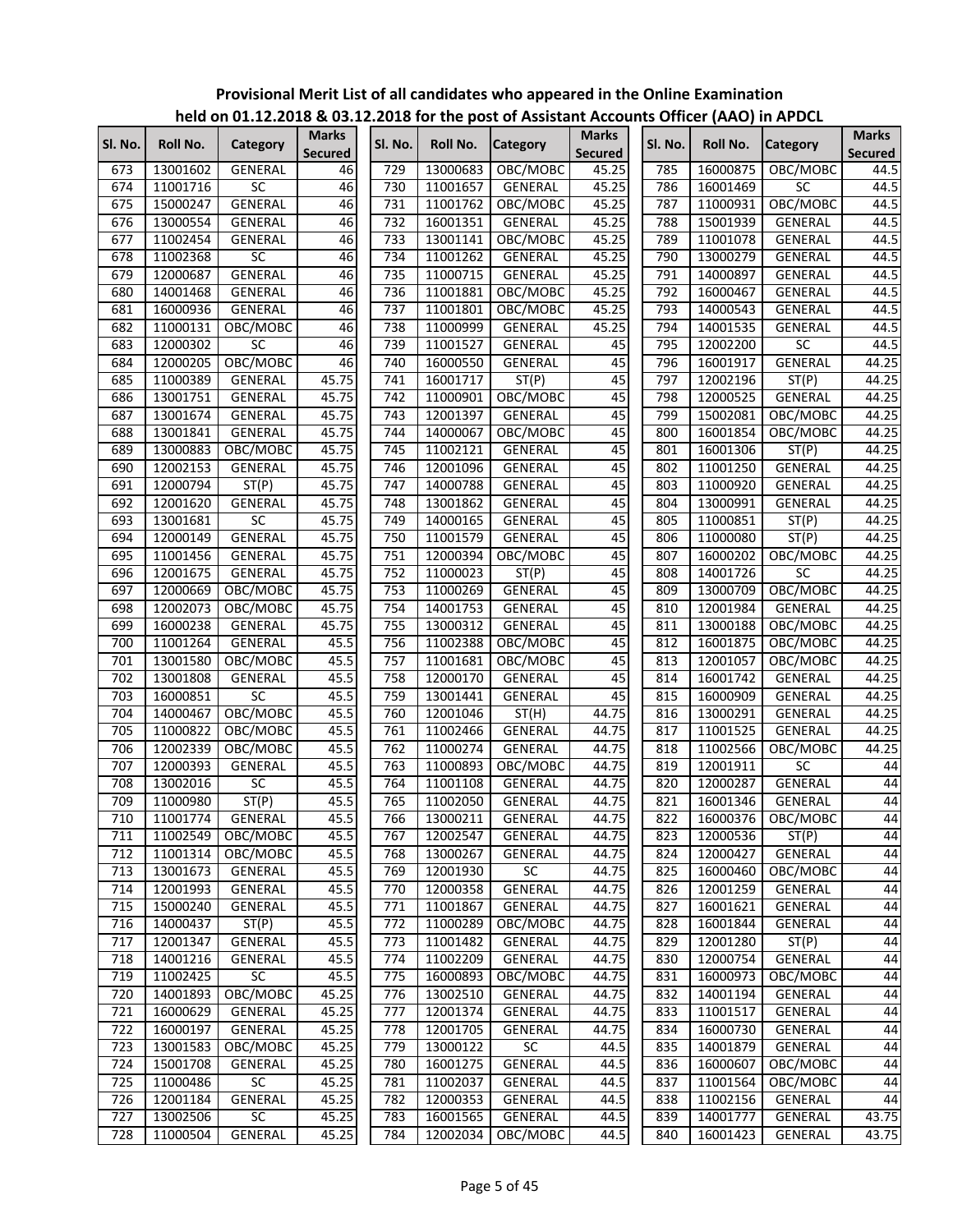|            |                      | .                  |                                |            |                      | $20$ for the post of rissistant rices. |                                |              |                      |                   |                                |
|------------|----------------------|--------------------|--------------------------------|------------|----------------------|----------------------------------------|--------------------------------|--------------|----------------------|-------------------|--------------------------------|
| SI. No.    | Roll No.             | Category           | <b>Marks</b><br><b>Secured</b> | Sl. No.    | Roll No.             | <b>Category</b>                        | <b>Marks</b><br><b>Secured</b> | SI. No.      | Roll No.             | <b>Category</b>   | <b>Marks</b><br><b>Secured</b> |
| 841        | 13000467             | <b>GENERAL</b>     | 43.75                          | 897        | 11002103             | <b>GENERAL</b>                         | 43.25                          | 953          | 12002532             | <b>GENERAL</b>    | 42.75                          |
| 842        | 13000869             | GENERAL            | 43.75                          | 898        | 14001417             | GENERAL                                | 43.25                          | 954          | 12001799             | SC                | 42.75                          |
| 843        | 11001913             | GENERAL            | 43.75                          | 899        | 12000792             | OBC/MOBC                               | 43.25                          | 955          | 13001289             | <b>GENERAL</b>    | 42.75                          |
| 844        | 16002136             | $\overline{SC}$    | 43.75                          | 900        | 13002410             | GENERAL                                | 43.25                          | 956          | 13000232             | <b>GENERAL</b>    | 42.75                          |
| 845        | 16000210             | ST(P)              | 43.75                          | 901        | 12001735             | SC                                     | 43.25                          | 957          | 14002127             | <b>GENERAL</b>    | 42.75                          |
| 846        | 12002342             | <b>GENERAL</b>     | 43.75                          | 902        | 11001786             | OBC/MOBC                               | 43.25                          | 958          | 11002491             | GENERAL           | 42.75                          |
| 847        | 13001702             | OBC/MOBC           | 43.75                          | 903        | 13000644             | GENERAL                                | 43.25                          | 959          | 13001612             | GENERAL           | 42.75                          |
| 848        | 12002540             | SC                 | 43.75                          | 904        | 12001226             | GENERAL                                | 43.25                          | 960          | 11002339             | <b>GENERAL</b>    | 42.75                          |
| 849        | 16000306             | GENERAL            | 43.75                          | 905        | 16001795             | <b>GENERAL</b>                         | 43.25                          | 961          | 11002246             | OBC/MOBC          | 42.75                          |
| 850        | 12001899             | OBC/MOBC           | 43.75                          | 906        | 11002504             | OBC/MOBC                               | 43.25                          | 962          | 16000029             | GENERAL           | 42.75                          |
| 851        | 13001421             | GENERAL            | 43.75                          | 907        | 13002227             | OBC/MOBC                               | 43.25                          | 963          | 11000561             | OBC/MOBC          | 42.75                          |
| 852        | 13001891             | SC                 | 43.75                          | 908        | 12000356             | OBC/MOBC                               | 43.25                          | 964          | 12002455             | OBC/MOBC          | 42.75                          |
| 853        | 12000842             | <b>GENERAL</b>     | 43.75                          | 909        | 12002313             | OBC/MOBC                               | 43.25                          | 965          | 16000635             | OBC/MOBC          | 42.75                          |
| 854        | 16000180             | OBC/MOBC           | 43.75                          | 910        | 11002183             | $\overline{SC}$                        | 43.25                          | 966          | 12001909             | GENERAL           | 42.75                          |
| 855        | 12002347             | GENERAL            | 43.75                          | 911        | 11002071             | <b>GENERAL</b>                         | 43.25                          | 967          | 16001898             | OBC/MOBC          | 42.75                          |
| 856        | 12000231             | SC                 | 43.75                          | 912        | 16001414             | OBC/MOBC                               | 43.25                          | 968          | 16001827             | GENERAL           | 42.75                          |
| 857        | 15002142             | <b>GENERAL</b>     | 43.75                          | 913        | 13001324             | GENERAL                                | 43.25                          | 969          | 16001319             | GENERAL           | 42.75                          |
| 858        | 13001661             | GENERAL            | 43.75                          | 914        | 15001206             | <b>GENERAL</b>                         | 43.25                          | 970          | 12002358             | <b>GENERAL</b>    | 42.75                          |
| 859        | 14000787             | GENERAL            | 43.75                          | 915        | 12002476             | GENERAL                                | 43.25                          | 971          | 12000160             | GENERAL           | 42.75                          |
| 860        | 12000128             | GENERAL            | 43.75                          | 916        | 14001485             | GENERAL                                | 43.25                          | 972          | 16000458             | OBC/MOBC          | 42.75                          |
| 861        | 12001770             | GENERAL            | 43.75                          | 917        | 12002433             | OBC/MOBC                               | 43.25                          | 973          | 13001036             | <b>SC</b>         | 42.75                          |
| 862        | 16001274             | <b>GENERAL</b>     | 43.75                          | 918        | 16001080             | GENERAL                                | 43.25                          | 974          | 16002072             | OBC/MOBC          | 42.75                          |
| 863        | 13002413             | GENERAL            | 43.75                          | 919        | 16000707             | OBC/MOBC                               | 43.25                          | 975          | 11000402             | <b>GENERAL</b>    | 42.75                          |
| 864        | 11002335             | OBC/MOBC           | 43.75                          | 920        | 12000811             | <b>GENERAL</b>                         | 43.25                          | 976          | 15001643             | OBC/MOBC          | 42.5                           |
| 865        | 12001537             | GENERAL            | 43.75                          | 921        | 11002126             | SC                                     | 43                             | 977          | 12001130             | SC                | 42.5                           |
| 866        | 11001293             | GENERAL            | 43.75                          | 922        | 12000503             | ST(P)                                  | 43                             | 978          | 12001534             | GENERAL           | 42.5                           |
| 867        | 16001326             | GENERAL            | 43.75                          | 923        | 14001202             | GENERAL                                | 43                             | 979          | 12002372             | <b>GENERAL</b>    | 42.5                           |
| 868        | 12001760             | OBC/MOBC           | 43.75                          | 924        | 13000787             | OBC/MOBC                               | 43                             | 980          | 15000898             | OBC/MOBC          | 42.5                           |
| 869        | 12002174             | GENERAL            | 43.75                          | 925        | 12000879             | GENERAL                                | 43                             | 981          | 14001691             | GENERAL           | 42.5                           |
| 870        | 11000219             | GENERAL            | 43.75                          | 926        | 11000724             | OBC/MOBC                               | 43                             | 982          | 13001192             | OBC/MOBC          | 42.5                           |
| 871        | 14001492             | GENERAL            | 43.75                          | 927        | 15000180             | OBC/MOBC                               | 43                             | 983          | 11000255             | GENERAL           | 42.5                           |
| 872        | 12001509             | GENERAL            | 43.5                           | 928        | 16000800             | GENERAL                                | 43                             | 984          | 12001641             | $\overline{SC}$   | 42.5                           |
| 873        | 13000895             | GENERAL            | 43.5                           | 929        | 16001835             | GENERAL                                | 43                             | 985          | 16000412             | $\overline{SC}$   | 42.5                           |
| 874        | 13000281             | <b>GENERAL</b>     | 43.5                           | 930        | 13001480             | OBC/MOBC                               | 43                             | 986          | 13001224             | GENERAL           | 42.5                           |
| 875        | 11001683             | SC                 | 43.5                           | 931        | 12002254             | GENERAL                                | 43                             | 987          | 13001446             | OBC/MOBC          | 42.5                           |
| 876        | 12002573             | <b>GENERAL</b>     | 43.5                           | 932        | 12001967             | ST(P)                                  | 43                             | 988          | 11000776             | OBC/MOBC          | 42.5                           |
| 877        | 16001040             | OBC/MOBC           | 43.5                           | 933        | 12002194             | <b>GENERAL</b>                         | 43                             | 989          | 16001258             | GENERAL           | 42.5                           |
| 878        |                      | 12001318 OBC/MOBC  | 43.5                           | 934        | 13002427             | <b>GENERAL</b>                         | 43                             | 990          |                      | 12000803 OBC/MOBC | 42.5                           |
| 879        | 13001136             | GENERAL            | 43.5                           | 935        | 12002267             | GENERAL                                | 43                             | 991          | 12002390             | OBC/MOBC          | 42.5                           |
| 880        | 12001687             | GENERAL            | 43.5                           | 936        | 16000776             | GENERAL                                | 43                             | 992          | 13001536             | GENERAL           | 42.5                           |
| 881        | 13002010             | GENERAL            | 43.5                           | 937        | 15000348             | OBC/MOBC                               | 43                             | 993          | 11001413             | GENERAL           | 42.5                           |
| 882        | 13000289             | GENERAL            | 43.5                           | 938        | 11001275             | GENERAL                                | 43                             | 994          | 11002106             | OBC/MOBC          | 42.5                           |
| 883        | 11002203             | GENERAL            | 43.5                           | 939        | 16000157             | OBC/MOBC                               | 43                             | 995          | 12001188             | SC                | 42.5                           |
| 884        | 14001686             | GENERAL            | 43.5                           | 940        | 11001920             | GENERAL                                | 43                             | 996          | 11000570             | OBC/MOBC          | 42.5                           |
| 885        | 16000455             | <b>GENERAL</b>     | 43.5                           | 941        | 11000703             | <b>GENERAL</b>                         | 43                             | 997          | 13000035             | SC                | 42.5                           |
| 886        | 12001244             | GENERAL            | 43.5                           | 942        | 13001766             | <b>GENERAL</b>                         | 43                             | 998          | 11000413             | OBC/MOBC          | 42.5                           |
| 887        | 12000188             | GENERAL            | 43.5                           | 943        | 13001957             | OBC/MOBC                               | 43                             | 999          | 11001444             | ST(P)             | 42.5                           |
|            |                      |                    |                                |            |                      |                                        |                                |              |                      | <b>GENERAL</b>    | 42.5                           |
| 888<br>889 | 16001703<br>12000780 | GENERAL<br>GENERAL | 43.25<br>43.25                 | 944<br>945 | 13002553<br>13002558 | GENERAL<br>GENERAL                     | 42.75<br>42.75                 | 1000<br>1001 | 13001563<br>11001648 | OBC/MOBC          | 42.5                           |
| 890        |                      |                    |                                |            |                      |                                        |                                |              |                      |                   |                                |
|            | 12000962             | GENERAL            | 43.25                          | 946        | 12000980             | OBC/MOBC                               | 42.75                          | 1002         | 16000256             | GENERAL           | 42.5                           |
| 891        | 16000003             | GENERAL            | 43.25                          | 947        | 16000169             | OBC/MOBC                               | 42.75                          | 1003         | 12000583             | GENERAL           | 42.5                           |
| 892        | 11000977             | OBC/MOBC           | 43.25                          | 948        | 11001064             | GENERAL                                | 42.75                          | 1004         | 14000438             | OBC/MOBC          | 42.5                           |
| 893        | 13000287             | GENERAL            | 43.25                          | 949        | 16001222             | GENERAL                                | 42.75                          | 1005         | 13000079             | ST(P)             | 42.5                           |
| 894        | 14000721             | GENERAL            | 43.25                          | 950        | 11000669             | OBC/MOBC                               | 42.75                          | 1006         | 16000680             | OBC/MOBC          | 42.5                           |
| 895        | 13002474             | ST(P)              | 43.25                          | 951        | 13000684             | GENERAL                                | 42.75                          | 1007         | 12001345             | GENERAL           | 42.5                           |
| 896        | 11001493             | SC                 | 43.25                          | 952        | 11002008             | GENERAL                                | 42.75                          | 1008         | 12001916             | GENERAL           | 42.5                           |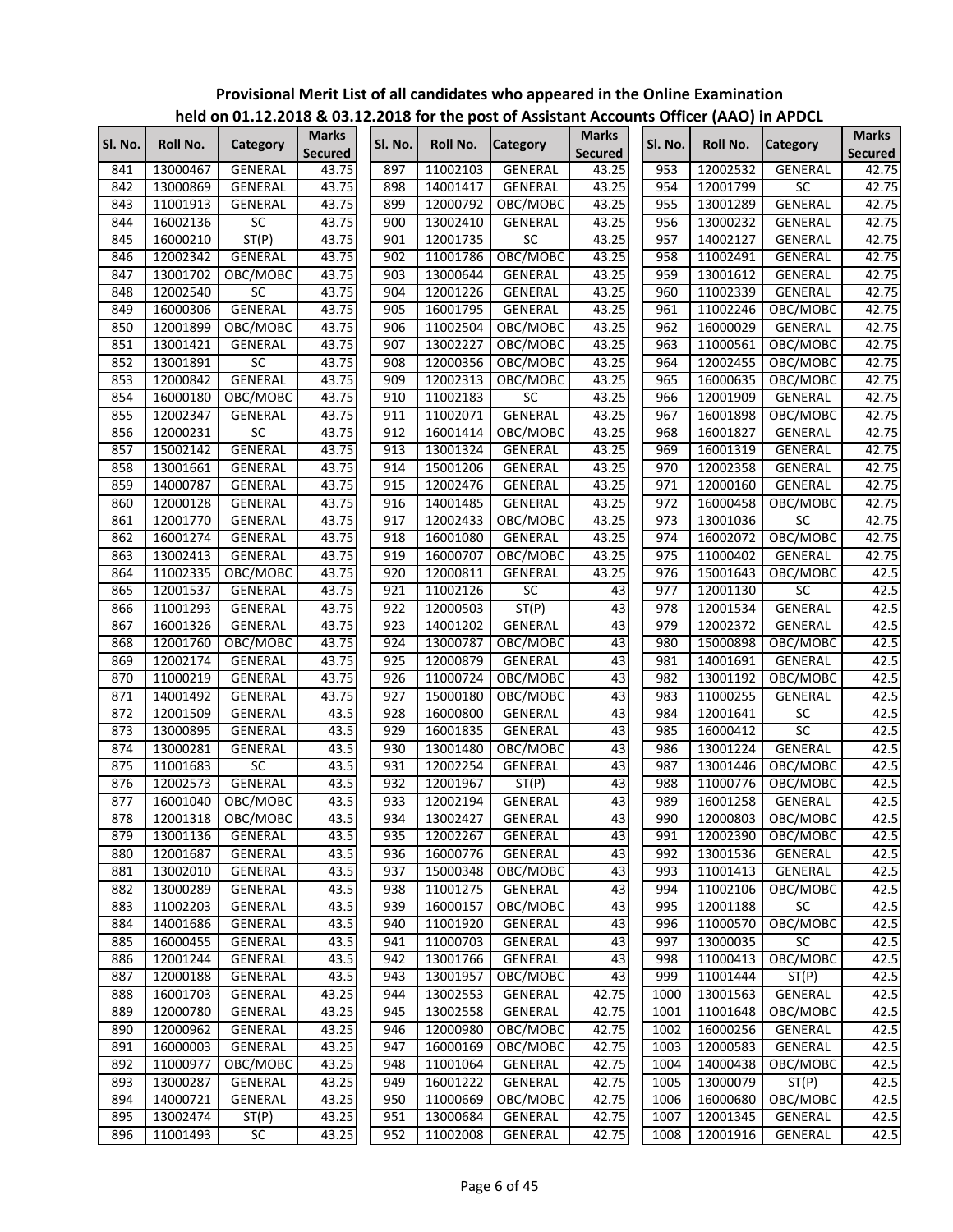|         |          | ""CIW ON U1:11:1010 & 09:1 |                         |         |          | experience have been considered and concern for the property in the peer |                                |         |          |                 |                                |
|---------|----------|----------------------------|-------------------------|---------|----------|--------------------------------------------------------------------------|--------------------------------|---------|----------|-----------------|--------------------------------|
| Sl. No. | Roll No. | Category                   | Marks<br><b>Secured</b> | SI. No. | Roll No. | <b>Category</b>                                                          | <b>Marks</b><br><b>Secured</b> | Sl. No. | Roll No. | <b>Category</b> | <b>Marks</b><br><b>Secured</b> |
| 1009    | 16002074 | OBC/MOBC                   | 42.5                    | 1065    | 11001689 | <b>SC</b>                                                                | 42                             | 1121    | 13001714 | ST(P)           | $41.\overline{5}$              |
| 1010    | 12000105 | GENERAL                    | 42.5                    | 1066    | 11001834 | GENERAL                                                                  | 42                             | 1122    | 13002191 | GENERAL         | 41.5                           |
| 1011    | 11002294 | GENERAL                    | 42.5                    | 1067    | 16000930 | ST(P)                                                                    | 42                             | 1123    | 16001404 | GENERAL         | 41.5                           |
| 1012    | 14001453 | GENERAL                    | 42.5                    | 1068    | 12000762 | GENERAL                                                                  | 42                             | 1124    | 12001486 | OBC/MOBC        | 41.5                           |
| 1013    | 16001904 | OBC/MOBC                   | 42.5                    | 1069    | 13002479 | OBC/MOBC                                                                 | 42                             | 1125    | 12002414 | GENERAL         | 41.5                           |
| 1014    | 11002304 | OBC/MOBC                   | 42.5                    | 1070    | 15001710 | OBC/MOBC                                                                 | 42                             | 1126    | 12001667 | GENERAL         | 41.5                           |
| 1015    | 13001774 | GENERAL                    | 42.5                    | 1071    | 12002533 | GENERAL                                                                  | 42                             | 1127    | 14001946 | OBC/MOBC        | 41.5                           |
| 1016    | 16001003 | GENERAL                    | 42.5                    | 1072    | 16000181 | OBC/MOBC                                                                 | 42                             | 1128    | 13000735 | GENERAL         | 41.5                           |
| 1017    | 12002284 | GENERAL                    | 42.5                    | 1073    | 11000666 | <b>GENERAL</b>                                                           | 42                             | 1129    | 12001217 | GENERAL         | 41.5                           |
| 1018    | 11002104 | GENERAL                    | 42.5                    | 1074    | 12001088 | <b>GENERAL</b>                                                           | 42                             | 1130    | 12001608 | GENERAL         | 41.5                           |
| 1019    | 12000653 | GENERAL                    | 42.5                    | 1075    | 13001678 | OBC/MOBC                                                                 | 42                             | 1131    | 12001688 | ST(P)           | 41.5                           |
| 1020    | 13001339 | GENERAL                    | 42.5                    | 1076    | 16000142 | OBC/MOBC                                                                 | 42                             | 1132    | 16000318 | GENERAL         | 41.5                           |
| 1021    | 13002300 | OBC/MOBC                   | 42.5                    | 1077    | 12002002 | <b>GENERAL</b>                                                           | 42                             | 1133    | 15000142 | OBC/MOBC        | 41.5                           |
| 1022    | 15001029 | GENERAL                    | 42.5                    | 1078    | 13000219 | <b>GENERAL</b>                                                           | 41.75                          | 1134    | 11000169 | OBC/MOBC        | 41.5                           |
| 1023    | 16001218 | OBC/MOBC                   | 42.5                    | 1079    | 13001811 | <b>GENERAL</b>                                                           | 41.75                          | 1135    | 12002010 | GENERAL         | 41.25                          |
| 1024    | 11001093 | GENERAL                    | 42.5                    | 1080    | 11001746 | <b>GENERAL</b>                                                           | 41.75                          | 1136    | 13001870 | GENERAL         | 41.25                          |
| 1025    | 11002027 | OBC/MOBC                   | 42.5                    | 1081    | 12002478 | OBC/MOBC                                                                 | 41.75                          | 1137    | 12001176 | <b>GENERAL</b>  | 41.25                          |
| 1026    | 16001690 | GENERAL                    | 42.25                   | 1082    | 11000225 | GENERAL                                                                  | 41.75                          | 1138    | 11000911 | <b>GENERAL</b>  | 41.25                          |
| 1027    | 13001788 | GENERAL                    | 42.25                   | 1083    | 13001911 | OBC/MOBC                                                                 | 41.75                          | 1139    | 13001852 | GENERAL         | 41.25                          |
| 1028    | 16000292 | OBC/MOBC                   | 42.25                   | 1084    | 16001939 | $\overline{SC}$                                                          | 41.75                          | 1140    | 12002137 | $\overline{SC}$ | 41.25                          |
| 1029    | 13002181 | GENERAL                    | 42.25                   | 1085    | 13001187 | <b>GENERAL</b>                                                           | 41.75                          | 1141    | 13001769 | OBC/MOBC        | 41.25                          |
| 1030    | 12000783 | GENERAL                    | 42.25                   | 1086    | 11001079 | OBC/MOBC                                                                 | 41.75                          | 1142    | 16001672 | OBC/MOBC        | 41.25                          |
| 1031    | 16000509 | GENERAL                    | 42.25                   | 1087    | 11001014 | GENERAL                                                                  | 41.75                          | 1143    | 16000990 | ST(P)           | 41.25                          |
| 1032    | 14001421 | OBC/MOBC                   | 42.25                   | 1088    | 11002384 | GENERAL                                                                  | 41.75                          | 1144    | 13000223 | <b>GENERAL</b>  | 41.25                          |
| 1033    | 15001923 | GENERAL                    | 42.25                   | 1089    | 12000581 | <b>GENERAL</b>                                                           | 41.75                          | 1145    | 12002011 | GENERAL         | 41.25                          |
| 1034    | 13001801 | GENERAL                    | 42.25                   | 1090    | 11000380 | OBC/MOBC                                                                 | 41.75                          | 1146    | 12002042 | OBC/MOBC        | 41.25                          |
| 1035    | 12001465 | OBC/MOBC                   | 42.25                   | 1091    | 12001990 | OBC/MOBC                                                                 | 41.75                          | 1147    | 13000681 | OBC/MOBC        | 41.25                          |
| 1036    | 16002178 | GENERAL                    | 42.25                   | 1092    | 16000691 | GENERAL                                                                  | 41.75                          | 1148    | 15000530 | GENERAL         | 41.25                          |
| 1037    | 14001305 | GENERAL                    | 42.25                   | 1093    | 14000587 | GENERAL                                                                  | 41.75                          | 1149    | 11001964 | ST(P)           | 41.25                          |
| 1038    | 12000390 | OBC/MOBC                   | 42.25                   | 1094    | 14001542 | OBC/MOBC                                                                 | 41.75                          | 1150    | 12000773 | SC              | 41.25                          |
| 1039    | 14001340 | OBC/MOBC                   | 42.25                   | 1095    | 13000636 | OBC/MOBC                                                                 | 41.75                          | 1151    | 13001329 | OBC/MOBC        | 41.25                          |
| 1040    | 14002097 | OBC/MOBC                   | 42.25                   | 1096    | 11002403 | GENERAL                                                                  | 41.75                          | 1152    | 13001293 | OBC/MOBC        | 41.25                          |
| 1041    | 13000951 | OBC/MOBC                   | 42.25                   | 1097    | 13001174 | <b>GENERAL</b>                                                           | 41.75                          | 1153    | 11001670 | GENERAL         | 41.25                          |
| 1042    | 13002460 | GENERAL                    | 42.25                   | 1098    | 13002391 | GENERAL                                                                  | 41.75                          | 1154    | 12001470 | GENERAL         | 41.25                          |
| 1043    | 11002476 | OBC/MOBC                   | 42.25                   | 1099    | 11002119 | <b>GENERAL</b>                                                           | 41.5                           | 1155    | 11000357 | OBC/MOBC        | 41.25                          |
| 1044    | 11002232 | <b>GENERAL</b>             | 42.25                   | 1100    | 16001311 | GENERAL                                                                  | 41.5                           | 1156    | 12001552 | $\overline{SC}$ | 41.25                          |
| 1045    | 12002082 | OBC/MOBC                   | 42.25                   | 1101    | 11001384 | SC                                                                       | 41.5                           | 1157    | 12000187 | <b>GENERAL</b>  | 41.25                          |
| 1046    | 11000095 | ST(P)                      | 42.25                   | 1102    |          | 16000155 OBC/MOBC                                                        | 41.5                           | 1158    | 16000749 | OBC/MOBC        | 41.25                          |
| 1047    | 13002150 | <b>GENERAL</b>             | 42.25                   | 1103    | 11001765 | GENERAL                                                                  | 41.5                           | 1159    | 16001324 | GENERAL         | 41.25                          |
| 1048    | 12002270 | GENERAL                    | 42.25                   | 1104    | 11002073 | OBC/MOBC                                                                 | 41.5                           | 1160    | 12000810 | GENERAL         | 41.25                          |
| 1049    | 13001465 | OBC/MOBC                   | 42.25                   | 1105    | 12000961 | GENERAL                                                                  | 41.5                           | 1161    | 14001209 | OBC/MOBC        | 41.25                          |
| 1050    | 16000178 | GENERAL                    | 42.25                   | 1106    | 11000149 | GENERAL                                                                  | 41.5                           | 1162    | 13001316 | GENERAL         | 41.25                          |
| 1051    | 16000712 | OBC/MOBC                   | 42.25                   | 1107    | 16000570 | OBC/MOBC                                                                 | 41.5                           | 1163    | 13002424 | GENERAL         | 41.25                          |
| 1052    | 11002497 | OBC/MOBC                   | 42.25                   | 1108    | 13001552 | GENERAL                                                                  | 41.5                           | 1164    | 13001775 | GENERAL         | 41.25                          |
| 1053    | 12000222 | GENERAL                    | 42.25                   | 1109    | 12000460 | OBC/MOBC                                                                 | 41.5                           | 1165    | 14000890 | GENERAL         | 41.25                          |
| 1054    | 16000356 | <b>GENERAL</b>             | 42.25                   | 1110    | 12001419 | GENERAL                                                                  | 41.5                           | 1166    | 16001902 | ST(P)           | 41.25                          |
| 1055    | 16001766 | OBC/MOBC                   | 42.25                   | 1111    | 12000987 | OBC/MOBC                                                                 | 41.5                           | 1167    | 11001615 | SC              | 41.25                          |
| 1056    | 12000213 | SC                         | 42.25                   | 1112    | 14000473 | GENERAL                                                                  | 41.5                           | 1168    | 11000420 | $\overline{SC}$ | 41.25                          |
| 1057    | 15000647 | GENERAL                    | 42                      | 1113    | 13001887 | GENERAL                                                                  | 41.5                           | 1169    | 11002532 | OBC/MOBC        | 41.25                          |
| 1058    | 13001694 | GENERAL                    | 42                      | 1114    | 16001862 | GENERAL                                                                  | 41.5                           | 1170    | 16001661 | GENERAL         | 41.25                          |
| 1059    | 11002373 | GENERAL                    | 42                      | 1115    | 13001648 | GENERAL                                                                  | 41.5                           | 1171    | 12000781 | GENERAL         | 41.25                          |
| 1060    | 11001725 | GENERAL                    | 42                      | 1116    | 14002136 | GENERAL                                                                  | 41.5                           | 1172    | 16001345 | $\overline{SC}$ | 41.25                          |
| 1061    | 13001759 | OBC/MOBC                   | 42                      | 1117    | 13002319 | GENERAL                                                                  | 41.5                           | 1173    | 11002063 | GENERAL         | 41.25                          |
| 1062    | 12001234 | OBC/MOBC                   | 42                      | 1118    | 15001178 | OBC/MOBC                                                                 | 41.5                           | 1174    | 16000189 | OBC/MOBC        | 41.25                          |
| 1063    | 11002198 | SC                         | 42                      | 1119    | 12001118 | GENERAL                                                                  | 41.5                           | 1175    | 14001621 | OBC/MOBC        | 41.25                          |
| 1064    | 13001824 | GENERAL                    | 42                      | 1120    | 14001999 | GENERAL                                                                  | 41.5                           | 1176    | 12002440 | GENERAL         | 41.25                          |
|         |          |                            |                         |         |          |                                                                          |                                |         |          |                 |                                |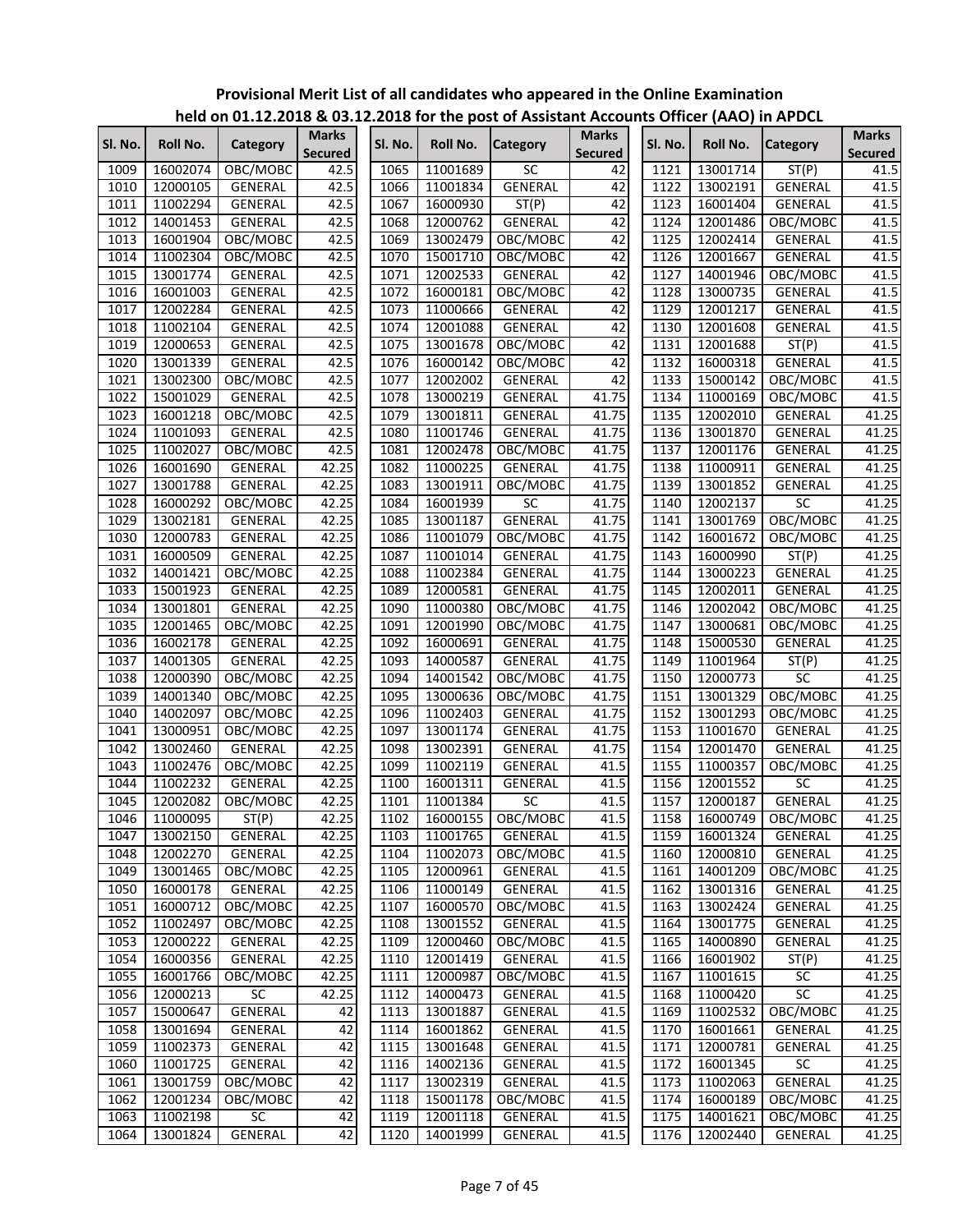|         |          |                |                         |         |          | $1000$ or $2112.2010$ & 03.12.2010 for the post of Assistant Accounts Onicer (AAO) in Ar Dec |                                |         |          |                 |                                |
|---------|----------|----------------|-------------------------|---------|----------|----------------------------------------------------------------------------------------------|--------------------------------|---------|----------|-----------------|--------------------------------|
| SI. No. | Roll No. | Category       | Marks<br><b>Secured</b> | Sl. No. | Roll No. | <b>Category</b>                                                                              | <b>Marks</b><br><b>Secured</b> | Sl. No. | Roll No. | <b>Category</b> | <b>Marks</b><br><b>Secured</b> |
| 1177    | 11001743 | GENERAL        | 41.25                   | 1233    | 15000021 | OBC/MOBC                                                                                     | 40.75                          | 1289    | 12000933 | <b>GENERAL</b>  | 40.25                          |
| 1178    | 13001210 | GENERAL        | 41                      | 1234    | 14001187 | GENERAL                                                                                      | 40.5                           | 1290    | 16001873 | OBC/MOBC        | 40.25                          |
| 1179    | 14001606 | OBC/MOBC       | 41                      | 1235    | 16000425 | <b>GENERAL</b>                                                                               | 40.5                           | 1291    | 11001946 | OBC/MOBC        | 40.25                          |
| 1180    | 12001204 | OBC/MOBC       | 41                      | 1236    | 13000865 | GENERAL                                                                                      | 40.5                           | 1292    | 14000926 | OBC/MOBC        | 40                             |
| 1181    | 16002186 | OBC/MOBC       | 41                      | 1237    | 16001975 | ST(P)                                                                                        | 40.5                           | 1293    | 15000633 | GENERAL         | 40                             |
| 1182    | 13000010 | OBC/MOBC       | 41                      | 1238    | 11001254 | GENERAL                                                                                      | 40.5                           | 1294    | 16000319 | GENERAL         | 40                             |
| 1183    | 11000481 | OBC/MOBC       | 41                      | 1239    | 12000392 | OBC/MOBC                                                                                     | 40.5                           | 1295    | 15001854 | <b>GENERAL</b>  | 40                             |
| 1184    | 16001833 | OBC/MOBC       | 41                      | 1240    | 12001674 | ST(P)                                                                                        | 40.5                           | 1296    | 11002474 | GENERAL         | 40                             |
| 1185    | 12000186 | <b>SC</b>      | 41                      | 1241    | 12002159 | GENERAL                                                                                      | 40.5                           | 1297    | 11001410 | ST(P)           | 40                             |
| 1186    | 13000875 | OBC/MOBC       | 41                      | 1242    | 16000905 | SC                                                                                           | 40.5                           | 1298    | 12000964 | GENERAL         | 40                             |
| 1187    | 12000239 | GENERAL        | 41                      | 1243    | 12002341 | SC                                                                                           | 40.5                           | 1299    | 11001327 | GENERAL         | 40                             |
| 1188    | 13002256 | GENERAL        | 41                      | 1244    | 13002535 | ST(P)                                                                                        | 40.5                           | 1300    | 12000866 | OBC/MOBC        | 40                             |
| 1189    | 16000471 | OBC/MOBC       | 41                      | 1245    | 15001483 | GENERAL                                                                                      | 40.5                           | 1301    | 12001756 | GENERAL         | 40                             |
| 1190    | 13000711 | GENERAL        | 41                      | 1246    | 13001284 | GENERAL                                                                                      | 40.5                           | 1302    | 13000694 | GENERAL         | 40                             |
| 1191    | 16001460 | OBC/MOBC       | 41                      | 1247    | 11002164 | SC                                                                                           | 40.5                           | 1303    | 13001497 | OBC/MOBC        | 40                             |
| 1192    | 14000929 | GENERAL        | 41                      | 1248    | 16000102 | GENERAL                                                                                      | 40.5                           | 1304    | 11002492 | OBC/MOBC        | 40                             |
| 1193    | 16000360 | GENERAL        | 41                      | 1249    | 13001444 | OBC/MOBC                                                                                     | 40.5                           | 1305    | 11002113 | GENERAL         | 40                             |
| 1194    | 11001817 | GENERAL        | 41                      | 1250    | 11001761 | GENERAL                                                                                      | 40.5                           | 1306    | 13001849 | OBC/MOBC        | 40                             |
| 1195    | 16000964 | GENERAL        | 41                      | 1251    | 12000919 | OBC/MOBC                                                                                     | 40.5                           | 1307    | 12001849 | GENERAL         | 40                             |
| 1196    | 13001405 | GENERAL        | 41                      | 1252    | 16001584 | GENERAL                                                                                      | 40.5                           | 1308    | 12002218 | GENERAL         | 40                             |
| 1197    | 14001515 | GENERAL        | 41                      | 1253    | 12001210 | <b>GENERAL</b>                                                                               | 40.5                           | 1309    | 13000881 | OBC/MOBC        | 40                             |
| 1198    | 14001695 | OBC/MOBC       | 41                      | 1254    | 12001636 | OBC/MOBC                                                                                     | 40.5                           | 1310    | 12001410 | <b>GENERAL</b>  | 40                             |
| 1199    | 16001291 | <b>SC</b>      | 41                      | 1255    | 16001718 | OBC/MOBC                                                                                     | 40.5                           | 1311    | 16001524 | $\overline{SC}$ | 40                             |
| 1200    | 15001676 | ST(P)          | 41                      | 1256    | 12001939 | GENERAL                                                                                      | 40.5                           | 1312    | 16001096 | OBC/MOBC        | 40                             |
| 1201    | 12000202 | GENERAL        | 41                      | 1257    | 12000038 | <b>SC</b>                                                                                    | 40.5                           | 1313    | 13001083 | GENERAL         | 40                             |
| 1202    | 16001540 | <b>SC</b>      | 41                      | 1258    | 11000240 | <b>GENERAL</b>                                                                               | 40.5                           | 1314    | 12002279 | GENERAL         | 40                             |
| 1203    | 16001652 | <b>GENERAL</b> | 41                      | 1259    | 12001137 | <b>GENERAL</b>                                                                               | 40.5                           | 1315    | 11000302 | GENERAL         | 40                             |
| 1204    | 13002552 | OBC/MOBC       | 41                      | 1260    | 12002482 | <b>GENERAL</b>                                                                               | 40.5                           | 1316    | 13001078 | GENERAL         | 40                             |
| 1205    | 12001196 | GENERAL        | 41                      | 1261    | 11001629 | <b>GENERAL</b>                                                                               | 40.5                           | 1317    | 15000859 | OBC/MOBC        | 40                             |
| 1206    | 13002528 | SC             | 41                      | 1262    | 13000195 | <b>GENERAL</b>                                                                               | 40.5                           | 1318    | 11002386 | GENERAL         | 40                             |
| 1207    | 12002398 | OBC/MOBC       | 41                      | 1263    | 13000272 | OBC/MOBC                                                                                     | 40.25                          | 1319    | 11002402 | GENERAL         | 40                             |
| 1208    | 12001171 | OBC/MOBC       | 40.75                   | 1264    | 11001355 | GENERAL                                                                                      | 40.25                          | 1320    | 14001330 | GENERAL         | 40                             |
| 1209    | 13001744 | GENERAL        | 40.75                   | 1265    | 13002104 | GENERAL                                                                                      | 40.25                          | 1321    | 11000387 | OBC/MOBC        | 40                             |
| 1210    | 11001063 | SC             | 40.75                   | 1266    | 12002477 | OBC/MOBC                                                                                     | 40.25                          | 1322    | 12002291 | GENERAL         | 40                             |
| 1211    | 13001511 | GENERAL        | 40.75                   | 1267    | 13001794 | GENERAL                                                                                      | 40.25                          | 1323    | 12002022 | GENERAL         | 40                             |
| 1212    | 14000606 | <b>GENERAL</b> | 40.75                   | 1268    | 11002509 | <b>GENERAL</b>                                                                               | 40.25                          | 1324    | 12002474 | OBC/MOBC        | 40                             |
| 1213    | 12001177 | GENERAL        | 40.75                   | 1269    | 16001932 | OBC/MOBC                                                                                     | 40.25                          | 1325    | 11002251 | OBC/MOBC        | 40                             |
| 1214    | 12002430 | <b>GENERAL</b> | 40.75                   | 1270    | 11000046 | ST(P)                                                                                        | 40.25                          | 1326    | 11000090 | ST(P)           | 40                             |
| 1215    | 12002506 | OBC/MOBC       | 40.75                   | 1271    | 12001831 | GENERAL                                                                                      | 40.25                          | 1327    | 12002045 | OBC/MOBC        | 40                             |
| 1216    | 11001591 | OBC/MOBC       | 40.75                   | 1272    | 16001870 | GENERAL                                                                                      | 40.25                          | 1328    | 16001477 | OBC/MOBC        | 40                             |
| 1217    | 15002123 | GENERAL        | 40.75                   | 1273    | 14002050 | GENERAL                                                                                      | 40.25                          | 1329    | 16001454 | OBC/MOBC        | 40                             |
| 1218    | 12000575 | OBC/MOBC       | 40.75                   | 1274    | 12001680 | SC                                                                                           | 40.25                          | 1330    | 11002407 | OBC/MOBC        | 40                             |
| 1219    | 15001855 | <b>SC</b>      | 40.75                   | 1275    | 14001198 | GENERAL                                                                                      | 40.25                          | 1331    | 16001216 | OBC/MOBC        | 40                             |
| 1220    | 13001600 | GENERAL        | 40.75                   | 1276    | 12001801 | OBC/MOBC                                                                                     | 40.25                          | 1332    | 12000237 | GENERAL         | 40                             |
| 1221    | 12002400 | GENERAL        | 40.75                   | 1277    | 12001772 | OBC/MOBC                                                                                     | 40.25                          | 1333    | 13000689 | GENERAL         | 40                             |
| 1222    | 11001633 | SC             | 40.75                   | 1278    | 15001434 | OBC/MOBC                                                                                     | 40.25                          | 1334    | 14001672 | OBC/MOBC        | 40                             |
| 1223    | 12001453 | OBC/MOBC       | 40.75                   | 1279    | 16000956 | GENERAL                                                                                      | 40.25                          | 1335    | 12002512 | GENERAL         | 40                             |
| 1224    | 12002211 | GENERAL        | 40.75                   | 1280    | 16000628 | GENERAL                                                                                      | 40.25                          | 1336    | 14000793 | OBC/MOBC        | 40                             |
| 1225    | 16002091 | GENERAL        | 40.75                   | 1281    | 12000286 | GENERAL                                                                                      | 40.25                          | 1337    | 12002228 | GENERAL         | 40                             |
| 1226    | 11001853 | OBC/MOBC       | 40.75                   | 1282    | 16000078 | <b>SC</b>                                                                                    | 40.25                          | 1338    | 14000524 | OBC/MOBC        | 40                             |
| 1227    | 15001389 | OBC/MOBC       | 40.75                   | 1283    | 13001630 | $\overline{SC}$                                                                              | 40.25                          | 1339    | 11001424 | GENERAL         | 40                             |
| 1228    | 12001624 | GENERAL        | 40.75                   | 1284    | 12000247 | OBC/MOBC                                                                                     | 40.25                          | 1340    | 16000499 | OBC/MOBC        | 40                             |
| 1229    | 11000974 | SC             | 40.75                   | 1285    | 12001049 | OBC/MOBC                                                                                     | 40.25                          | 1341    | 12001209 | OBC/MOBC        | 40                             |
| 1230    | 15001421 | GENERAL        | 40.75                   | 1286    | 14000424 | SC                                                                                           | 40.25                          | 1342    | 12000399 | GENERAL         | 40                             |
| 1231    | 14002100 | SC             | 40.75                   | 1287    | 13002230 | GENERAL                                                                                      | 40.25                          | 1343    | 15001415 | ST(P)           | 40                             |
| 1232    | 13000703 | GENERAL        | 40.75                   | 1288    | 16002190 | OBC/MOBC                                                                                     | 40.25                          | 1344    | 11000132 | GENERAL         | 40                             |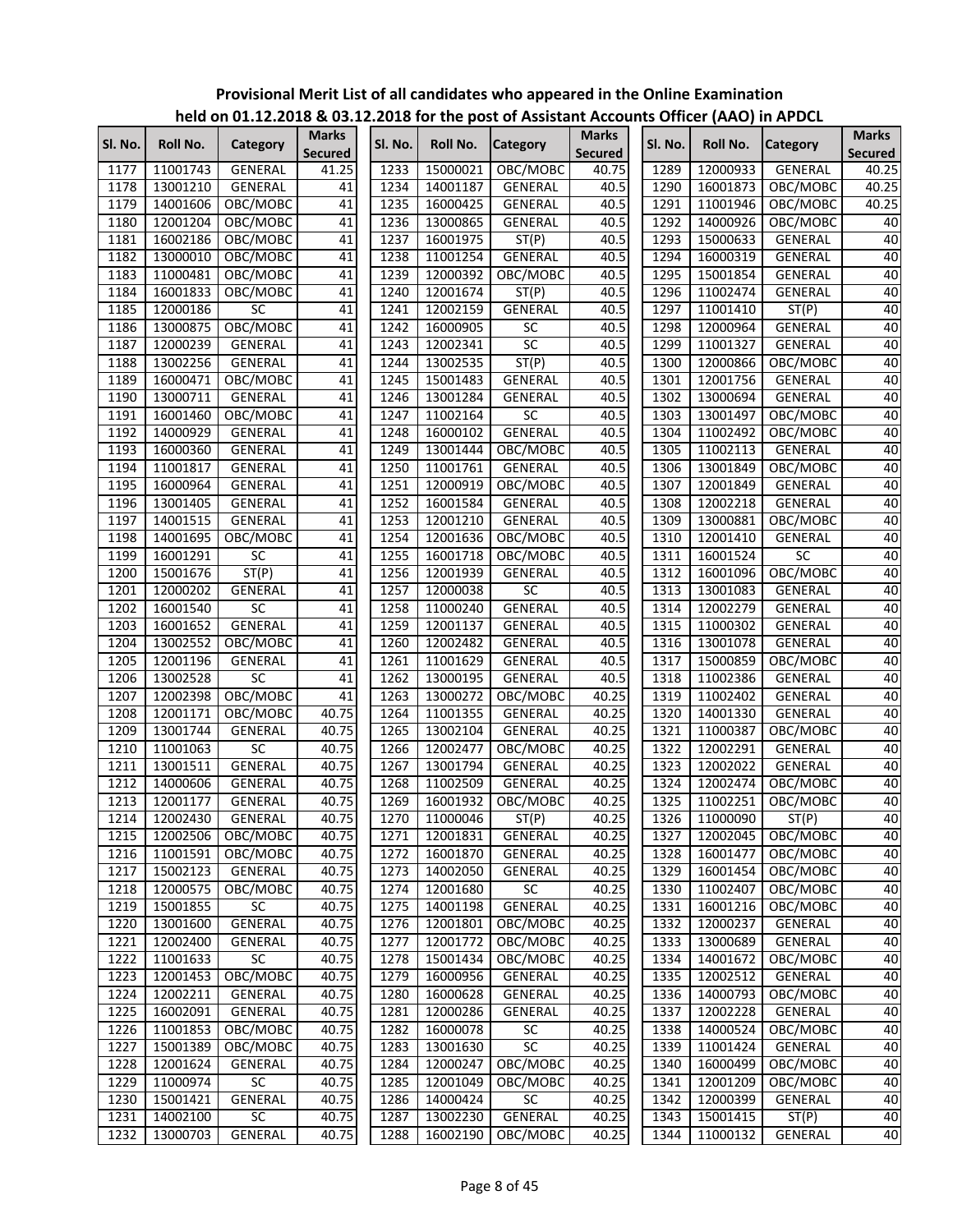|         |          | $11218$ on 01.12.12.10 $\alpha$ 09.1 |                                |         |                 | <b>ELOTO TOP GIVE POST OF ASSISTANT ACCOUNTS OTHER</b> (AAO) IN AF DEL |                                |         |          |                        |                         |
|---------|----------|--------------------------------------|--------------------------------|---------|-----------------|------------------------------------------------------------------------|--------------------------------|---------|----------|------------------------|-------------------------|
| Sl. No. | Roll No. | Category                             | <b>Marks</b><br><b>Secured</b> | Sl. No. | <b>Roll No.</b> | <b>Category</b>                                                        | <b>Marks</b><br><b>Secured</b> | SI. No. | Roll No. | <b>Category</b>        | <b>Marks</b><br>Secured |
| 1345    | 16000636 | <b>SC</b>                            | 40                             | 1401    | 14000122        | OBC/MOBC                                                               | 39.5                           | 1457    | 16000521 | GENERAL                | 39                      |
| 1346    | 11001890 | GENERAL                              | 40                             | 1402    | 13001799        | GENERAL                                                                | 39.5                           | 1458    | 12002553 | GENERAL                | 39                      |
| 1347    | 12001854 | OBC/MOBC                             | 40                             | 1403    | 14001373        | OBC/MOBC                                                               | 39.5                           | 1459    | 11001750 | OBC/MOBC               | 39                      |
| 1348    | 11001489 | OBC/MOBC                             | 40                             | 1404    | 12001485        | OBC/MOBC                                                               | 39.5                           | 1460    | 16001577 | GENERAL                | 39                      |
| 1349    | 11002243 | <b>SC</b>                            | 39.75                          | 1405    | 14000870        | <b>SC</b>                                                              | 39.5                           | 1461    | 11000674 | GENERAL                | 39                      |
| 1350    | 14002034 | ST(P)                                | 39.75                          | 1406    | 16001174        | OBC/MOBC                                                               | 39.5                           | 1462    | 12000860 | GENERAL                | 39                      |
| 1351    | 13002288 | GENERAL                              | 39.75                          | 1407    | 14001741        | <b>GENERAL</b>                                                         | 39.5                           | 1463    | 13002322 | ST(P)                  | 39                      |
| 1352    | 12002311 | OBC/MOBC                             | 39.75                          | 1408    | 13000717        | OBC/MOBC                                                               | 39.5                           | 1464    | 16001093 | GENERAL                | 39                      |
| 1353    | 12001595 | <b>GENERAL</b>                       | 39.75                          | 1409    | 16000250        | GENERAL                                                                | 39.5                           | 1465    | 12000823 | <b>GENERAL</b>         | $\overline{39}$         |
| 1354    | 16000116 | GENERAL                              | 39.75                          | 1410    | 12000692        | GENERAL                                                                | 39.5                           | 1466    | 14002166 | OBC/MOBC               | 39                      |
| 1355    | 12002399 | SC                                   | 39.75                          | 1411    | 14000975        | GENERAL                                                                | 39.5                           | 1467    | 16001816 | GENERAL                | 39                      |
| 1356    | 15000110 | GENERAL                              | 39.75                          | 1412    | 12001844        | OBC/MOBC                                                               | 39.5                           | 1468    | 13001490 | GENERAL                | 39                      |
| 1357    | 12001240 | OBC/MOBC                             | 39.75                          | 1413    | 12002471        | OBC/MOBC                                                               | 39.5                           | 1469    | 13000214 | GENERAL                | 39                      |
| 1358    | 15001409 | GENERAL                              | 39.75                          | 1414    | 12001304        | OBC/MOBC                                                               | 39.5                           | 1470    | 12001630 | OBC/MOBC               | 39                      |
| 1359    | 13002002 | SC                                   | 39.75                          | 1415    | 11000505        | ST(P)                                                                  | 39.5                           | 1471    | 12000230 | OBC/MOBC               | $\overline{39}$         |
| 1360    | 12000428 | OBC/MOBC                             | 39.75                          | 1416    | 14001383        | <b>GENERAL</b>                                                         | 39.5                           | 1472    | 16000294 | <b>GENERAL</b>         | 39                      |
| 1361    | 16001039 | GENERAL                              | 39.75                          | 1417    | 15000502        | GENERAL                                                                | 39.5                           | 1473    | 14002020 | ST(P)                  | $\overline{39}$         |
| 1362    | 16000129 | GENERAL                              | 39.75                          | 1418    | 12001556        | OBC/MOBC                                                               | 39.5                           | 1474    | 12001850 | OBC/MOBC               | 39                      |
| 1363    | 15000940 | OBC/MOBC                             | 39.75                          | 1419    | 11001132        | OBC/MOBC                                                               | 39.5                           | 1475    | 16002039 | OBC/MOBC               | $\overline{39}$         |
| 1364    | 11000866 | <b>GENERAL</b>                       | 39.75                          | 1420    | 11001450        | GENERAL                                                                | 39.5                           | 1476    | 13000867 | GENERAL                | $\overline{39}$         |
| 1365    | 11001930 | OBC/MOBC                             | 39.75                          | 1421    | 11001199        | GENERAL                                                                | 39.25                          | 1477    | 13001553 | GENERAL                | 39                      |
| 1366    | 12001852 | ST(P)                                | 39.75                          | 1422    | 16000232        | <b>GENERAL</b>                                                         | 39.25                          | 1478    | 14001498 | ST(P)                  | 39                      |
| 1367    | 11001719 | <b>GENERAL</b>                       | 39.75                          | 1423    | 15001857        | GENERAL                                                                | 39.25                          | 1479    | 16000213 | GENERAL                | 39                      |
| 1368    | 11001951 | GENERAL                              | 39.75                          | 1424    | 16000123        | GENERAL                                                                | 39.25                          | 1480    | 15001629 | OBC/MOBC               | 39                      |
| 1369    | 11001569 | GENERAL                              | 39.75                          | 1425    | 14000666        | OBC/MOBC                                                               | 39.25                          | 1481    | 11001259 | GENERAL                | 39                      |
| 1370    | 13001203 | GENERAL                              | 39.75                          | 1426    | 11000806        | GENERAL                                                                | 39.25                          | 1482    | 12002423 | <b>SC</b>              | $\overline{39}$         |
| 1371    | 11000658 | GENERAL                              | 39.75                          | 1427    | 16001603        | GENERAL                                                                | 39.25                          | 1483    | 16000147 | GENERAL                | $\overline{39}$         |
| 1372    | 16000692 | ST(P)                                | 39.75                          | 1428    | 16001624        | GENERAL                                                                | 39.25                          | 1484    | 15001400 | OBC/MOBC               | 39                      |
| 1373    | 12001339 | OBC/MOBC                             | 39.75                          | 1429    | 13000831        | <b>SC</b>                                                              | 39.25                          | 1485    | 12002276 | GENERAL                | 39                      |
| 1374    | 12000644 | OBC/MOBC                             | 39.75                          | 1430    | 11000769        | ST(P)                                                                  | 39.25                          | 1486    | 13001546 | GENERAL                | 38.75                   |
| 1375    | 14001002 |                                      | 39.75                          | 1431    | 12001536        | ST(P)                                                                  | 39.25                          | 1487    | 13000425 | GENERAL                | 38.75                   |
| 1376    | 15001139 | GENERAL<br>GENERAL                   | 39.75                          | 1432    | 12000291        | GENERAL                                                                | 39.25                          | 1488    | 16001650 | GENERAL                | 38.75                   |
| 1377    | 13001098 | OBC/MOBC                             | 39.75                          | 1433    | 11002195        |                                                                        | 39.25                          | 1489    | 11001841 | GENERAL                | 38.75                   |
| 1378    |          | <b>SC</b>                            |                                | 1434    |                 | OBC/MOBC                                                               | 39.25                          | 1490    |          | OBC/MOBC               |                         |
|         | 16000666 |                                      | 39.75                          |         | 14000819        | OBC/MOBC<br><b>GENERAL</b>                                             |                                |         | 11000054 |                        | 38.75                   |
| 1379    | 12001199 | GENERAL                              | 39.75                          | 1435    | 11000119        |                                                                        | 39.25                          | 1491    | 12002261 | SC                     | 38.75                   |
| 1380    | 16000241 | <b>GENERAL</b>                       | 39.75                          | 1436    | 11002375        | GENERAL                                                                | 39.25                          | 1492    | 16002129 | OBC/MOBC               | 38.75                   |
| 1381    | 14001255 | GENERAL                              | 39.75<br>39.75                 | 1437    | 11002136        | OBC/MOBC                                                               | 39.25                          | 1493    | 16001155 | OBC/MOBC               | 38.75                   |
| 1382    | 12001474 | <b>GENERAL</b>                       |                                |         |                 | 1438 15000830 OBC/MOBC                                                 | 39.25                          |         |          | 1494 12000405 OBC/MOBC | 38.75                   |
| 1383    | 13002456 | GENERAL                              | 39.5                           | 1439    | 12001836        | SC                                                                     | 39.25                          | 1495    | 12001578 | GENERAL                | 38.75                   |
| 1384    | 13001515 | GENERAL                              | 39.5                           | 1440    | 13002187        | OBC/MOBC                                                               | 39.25                          | 1496    | 11002557 | OBC/MOBC               | 38.75                   |
| 1385    | 14002144 | GENERAL                              | 39.5                           | 1441    | 14001385        | GENERAL                                                                | 39.25                          | 1497    | 15001952 | SC                     | 38.75                   |
| 1386    | 13001848 | ST(P)                                | 39.5                           | 1442    | 16001528        | GENERAL                                                                | 39.25                          | 1498    | 15000929 | <b>GENERAL</b>         | 38.75                   |
| 1387    | 16000316 | GENERAL                              | 39.5                           | 1443    | 11001407        | OBC/MOBC                                                               | 39.25                          | 1499    | 13002516 | OBC/MOBC               | 38.75                   |
| 1388    | 14000614 | SC                                   | 39.5                           | 1444    | 11000876        | OBC/MOBC                                                               | 39.25                          | 1500    | 15002060 | OBC/MOBC               | 38.75                   |
| 1389    | 11000258 | OBC/MOBC                             | 39.5                           | 1445    | 11002253        | GENERAL                                                                | 39.25                          | 1501    | 13000013 | GENERAL                | 38.75                   |
| 1390    | 13002550 | GENERAL                              | 39.5                           | 1446    | 11001337        | ST(P)                                                                  | 39.25                          | 1502    | 14001100 | OBC/MOBC               | 38.75                   |
| 1391    | 16000255 | GENERAL                              | 39.5                           | 1447    | 14001923        | GENERAL                                                                | 39.25                          | 1503    | 14000693 | GENERAL                | 38.75                   |
| 1392    | 13001846 | ST(P)                                | 39.5                           | 1448    | 14000615        | GENERAL                                                                | 39.25                          | 1504    | 14001664 | GENERAL                | 38.75                   |
| 1393    | 13000932 | OBC/MOBC                             | 39.5                           | 1449    | 12001848        | OBC/MOBC                                                               | 39.25                          | 1505    | 11000208 | GENERAL                | 38.75                   |
| 1394    | 13001129 | GENERAL                              | 39.5                           | 1450    | 14000108        | GENERAL                                                                | 39.25                          | 1506    | 16001519 | GENERAL                | 38.75                   |
| 1395    | 11001195 | GENERAL                              | 39.5                           | 1451    | 13002184        | GENERAL                                                                | 39.25                          | 1507    | 16000298 | GENERAL                | 38.75                   |
| 1396    | 16001049 | OBC/MOBC                             | 39.5                           | 1452    | 16001609        | GENERAL                                                                | 39.25                          | 1508    | 13002147 | GENERAL                | 38.75                   |
| 1397    | 13001557 | GENERAL                              | 39.5                           | 1453    | 13000203        | GENERAL                                                                | 39.25                          | 1509    | 12000766 | OBC/MOBC               | 38.75                   |
| 1398    | 12000524 | OBC/MOBC                             | 39.5                           | 1454    | 11002084        | GENERAL                                                                | 39                             | 1510    | 13001205 | OBC/MOBC               | 38.75                   |
| 1399    | 16001327 | GENERAL                              | 39.5                           | 1455    | 13001577        | GENERAL                                                                | 39                             | 1511    | 16000809 | $\sf SC$               | 38.75                   |
| 1400    | 11002536 | OBC/MOBC                             | 39.5                           | 1456    | 13001900        | GENERAL                                                                | 39                             | 1512    | 15000928 | GENERAL                | 38.75                   |
|         |          |                                      |                                |         |                 |                                                                        |                                |         |          |                        |                         |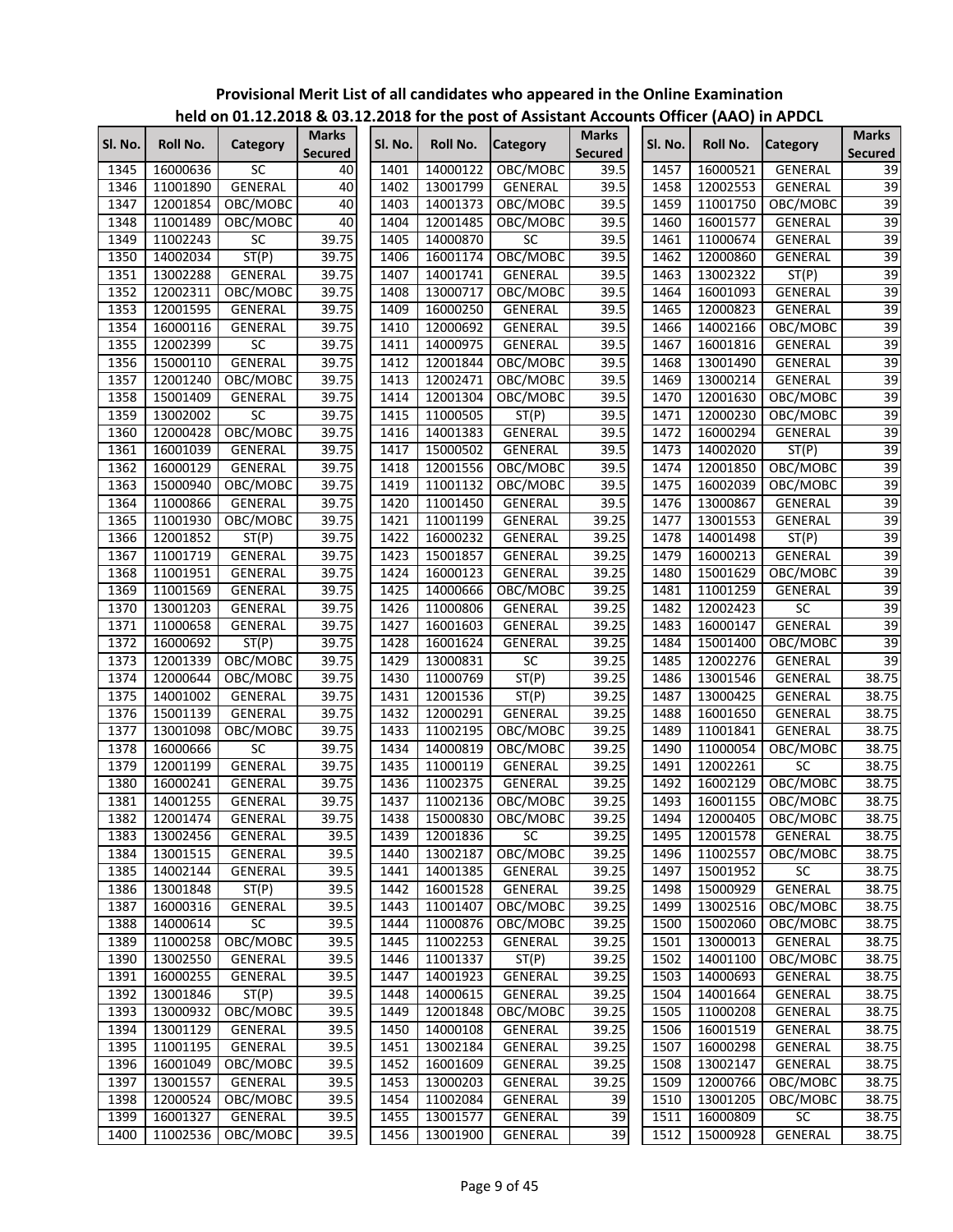|         |          | $11218$ on 01.12.12.10 $\alpha$ 09.1 |                                |                   |                 | $\frac{1}{2}$ . The first post of Assistant Accounts Officer (AAO) in Arbeit |                                |         |          |                        |                                |
|---------|----------|--------------------------------------|--------------------------------|-------------------|-----------------|------------------------------------------------------------------------------|--------------------------------|---------|----------|------------------------|--------------------------------|
| Sl. No. | Roll No. | Category                             | <b>Marks</b><br><b>Secured</b> | Sl. No.           | <b>Roll No.</b> | <b>Category</b>                                                              | <b>Marks</b><br><b>Secured</b> | SI. No. | Roll No. | <b>Category</b>        | <b>Marks</b><br><b>Secured</b> |
| 1513    | 14001562 | ST(P)                                | 38.75                          | 1569              | 16000892        | <b>SC</b>                                                                    | 38.5                           | 1625    | 12001934 | <b>SC</b>              | 38                             |
| 1514    | 11001896 | GENERAL                              | 38.75                          | 1570              | 11000668        | GENERAL                                                                      | 38.5                           | 1626    | 13001392 | GENERAL                | 38                             |
| 1515    | 12001105 | OBC/MOBC                             | 38.75                          | 1571              | 15001610        | OBC/MOBC                                                                     | 38.5                           | 1627    | 12001919 | OBC/MOBC               | $\overline{38}$                |
| 1516    | 13001598 | GENERAL                              | 38.75                          | 1572              | 16000207        | GENERAL                                                                      | 38.5                           | 1628    | 12002464 | GENERAL                | 38                             |
| 1517    | 12001214 | OBC/MOBC                             | 38.75                          | 1573              | 14002204        | GENERAL                                                                      | 38.5                           | 1629    | 12001401 | SC                     | 38                             |
| 1518    | 13000662 | ST(P)                                | 38.75                          | 1574              | 14001391        | OBC/MOBC                                                                     | 38.5                           | 1630    | 13000639 | SC                     | 38                             |
| 1519    | 14001361 | OBC/MOBC                             | 38.75                          | 1575              | 12002195        | GENERAL                                                                      | 38.5                           | 1631    | 14000962 | OBC/MOBC               | $\overline{38}$                |
| 1520    | 16001693 | GENERAL                              | 38.75                          | 1576              | 12000026        | GENERAL                                                                      | 38.5                           | 1632    | 14001642 | GENERAL                | $\overline{38}$                |
| 1521    | 12002421 | GENERAL                              | 38.75                          | 1577              | 13000340        | GENERAL                                                                      | 38.5                           | 1633    | 12001666 | GENERAL                | 38                             |
| 1522    | 13000610 | OBC/MOBC                             | 38.75                          | 1578              | 14001625        | GENERAL                                                                      | 38.5                           | 1634    | 16000373 | OBC/MOBC               | 38                             |
| 1523    | 16001586 | <b>SC</b>                            | 38.75                          | 1579              | 14000217        | GENERAL                                                                      | 38.5                           | 1635    | 16001474 | OBC/MOBC               | 38                             |
| 1524    | 13001100 | OBC/MOBC                             | 38.75                          | 1580              | 11000239        | OBC/MOBC                                                                     | 38.5                           | 1636    | 14001913 | OBC/MOBC               | 38                             |
| 1525    | 11000846 | GENERAL                              | 38.75                          | 1581              | 11002041        | OBC/MOBC                                                                     | 38.5                           | 1637    | 16001273 | OBC/MOBC               | $\overline{38}$                |
| 1526    | 11001595 | ST(P)                                | 38.75                          | 1582              | 12000743        | GENERAL                                                                      | 38.5                           | 1638    | 16000877 | GENERAL                | 38                             |
| 1527    | 16002161 | OBC/MOBC                             | 38.75                          | 1583              | 12001383        | GENERAL                                                                      | 38.5                           | 1639    | 16001635 | OBC/MOBC               | $\overline{38}$                |
| 1528    | 16000723 | OBC/MOBC                             | 38.75                          | 1584              | 16001086        | GENERAL                                                                      | 38.5                           | 1640    | 16000763 | GENERAL                | 38                             |
| 1529    | 11000221 | OBC/MOBC                             | 38.75                          | 1585              | 16000214        | OBC/MOBC                                                                     | 38.25                          | 1641    | 12000982 | OBC/MOBC               | $\overline{38}$                |
| 1530    | 12002167 | GENERAL                              | 38.75                          | 1586              | 16001964        | <b>SC</b>                                                                    | 38.25                          | 1642    | 15001324 | GENERAL                | 38                             |
| 1531    | 11002405 | GENERAL                              | 38.75                          | 1587              | 12000159        | <b>GENERAL</b>                                                               | 38.25                          | 1643    | 15001307 | GENERAL                | $\overline{38}$                |
| 1532    | 13002221 | GENERAL                              | 38.75                          | 1588              | 12001385        | ST(P)                                                                        | 38.25                          | 1644    | 16001226 | GENERAL                | 38                             |
| 1533    | 16000613 | GENERAL                              | 38.75                          | 1589              | 11000411        | OBC/MOBC                                                                     | 38.25                          | 1645    | 16000981 | GENERAL                | 38                             |
| 1534    | 13000443 | GENERAL                              | 38.75                          | 1590              | 11001043        | GENERAL                                                                      | 38.25                          | 1646    | 11001921 | GENERAL                | 38                             |
| 1535    | 11002393 | <b>GENERAL</b>                       | 38.75                          | 1591              | 15001875        | OBC/MOBC                                                                     | 38.25                          | 1647    | 13001932 | <b>GENERAL</b>         | 37.75                          |
| 1536    | 14001977 | ST(P)                                | 38.75                          | 1592              | 15000066        | OBC/MOBC                                                                     | 38.25                          | 1648    | 16001406 | GENERAL                | 37.75                          |
| 1537    | 11001854 | GENERAL                              | 38.75                          | 1593              | 14001680        | GENERAL                                                                      | 38.25                          | 1649    | 16001641 | <b>GENERAL</b>         | 37.75                          |
| 1538    | 11001174 | OBC/MOBC                             | 38.75                          | 1594              | 16000662        | GENERAL                                                                      | 38.25                          | 1650    | 16001567 | GENERAL                | 37.75                          |
| 1539    | 16000740 | OBC/MOBC                             | 38.75                          | 1595              | 16000301        | OBC/MOBC                                                                     | 38.25                          | 1651    | 12002349 | GENERAL                | 37.75                          |
| 1540    | 13001084 | OBC/MOBC                             | 38.75                          | 1596              | 12000991        | OBC/MOBC                                                                     | 38.25                          | 1652    | 15000150 | OBC/MOBC               | 37.75                          |
| 1541    | 12002146 | GENERAL                              | 38.75                          | 1597              | 13002080        | GENERAL                                                                      | 38.25                          | 1653    | 14001362 | GENERAL                | 37.75                          |
| 1542    | 12000019 | <b>SC</b>                            | 38.75                          | 1598              | 12001201        | ST(P)                                                                        | 38.25                          | 1654    | 16002170 | OBC/MOBC               | 37.75                          |
| 1543    | 16001017 | GENERAL                              | 38.75                          | 1599              | 16000641        | SC                                                                           | 38.25                          | 1655    | 11000193 | GENERAL                | 37.75                          |
| 1544    | 13001650 | GENERAL                              | 38.75                          | 1600              | 12000416        | OBC/MOBC                                                                     | 38.25                          | 1656    | 14000509 | GENERAL                | 37.75                          |
| 1545    | 11002514 | GENERAL                              | 38.75                          | 1601              | 13001196        | GENERAL                                                                      | 38.25                          | 1657    | 15000747 | OBC/MOBC               | 37.75                          |
| 1546    | 12000651 | GENERAL                              | 38.75                          | 1602              | 11002367        | GENERAL                                                                      | 38.25                          | 1658    | 11001109 | GENERAL                | 37.75                          |
| 1547    | 16001947 | ST(P)                                | 38.75                          | 1603              | 12002564        | GENERAL                                                                      | 38.25                          | 1659    | 14001308 | GENERAL                | 37.75                          |
| 1548    | 16001855 | GENERAL                              | 38.75                          | 1604              | 15000705        | <b>GENERAL</b>                                                               | 38.25                          | 1660    | 11001590 | GENERAL                | 37.75                          |
| 1549    | 11002493 | GENERAL                              | 38.75                          | 1605              | 12000301        | GENERAL                                                                      | 38.25                          | 1661    | 12002165 | OBC/MOBC               | 37.75                          |
| 1550    |          | 12001190 OBC/MOBC                    | 38.75                          | 1606              | 15002083        | <b>GENERAL</b>                                                               | 38.25                          |         |          | 1662 15000656 OBC/MOBC | 37.75                          |
| 1551    | 12001457 | GENERAL                              | 38.75                          | $160\overline{7}$ | 12001935        | GENERAL                                                                      | 38.25                          | 1663    | 11001845 | GENERAL                | 37.75                          |
| 1552    | 14000802 | SC                                   | 38.5                           | 1608              | 14002172        | GENERAL                                                                      | 38.25                          | 1664    | 12002373 | OBC/MOBC               | 37.75                          |
| 1553    | 12001821 | GENERAL                              | 38.5                           | 1609              | 12002190        | GENERAL                                                                      | 38.25                          | 1665    | 13000710 | GENERAL                | 37.75                          |
| 1554    | 13001968 | GENERAL                              | 38.5                           | 1610              | 12000050        | ST(P)                                                                        | 38.25                          | 1666    | 14001652 | GENERAL                | 37.75                          |
| 1555    | 13001585 | SC                                   | 38.5                           | 1611              | 13002364        | OBC/MOBC                                                                     | 38.25                          | 1667    | 12002141 | <b>GENERAL</b>         | 37.75                          |
| 1556    | 11001791 | GENERAL                              | 38.5                           | 1612              | 12000300        | GENERAL                                                                      | 38.25                          | 1668    | 12002074 | GENERAL                | 37.75                          |
| 1557    | 11001770 | GENERAL                              | 38.5                           | 1613              | 12001921        | OBC/MOBC                                                                     | 38.25                          | 1669    | 16001050 | OBC/MOBC               | 37.75                          |
| 1558    | 14000519 | <b>GENERAL</b>                       | 38.5                           | 1614              | 16002141        | GENERAL                                                                      | 38                             | 1670    | 13000729 | OBC/MOBC               | 37.75                          |
| 1559    | 12001908 | OBC/MOBC                             | 38.5                           | 1615              | 11001744        | GENERAL                                                                      | 38                             | 1671    | 13001488 | GENERAL                | 37.75                          |
| 1560    | 16001394 | GENERAL                              | 38.5                           | 1616              | 12001777        | GENERAL                                                                      | 38                             | 1672    | 12001148 | OBC/MOBC               | 37.75                          |
| 1561    | 12000621 | GENERAL                              | 38.5                           | 1617              | 12002281        | GENERAL                                                                      | 38                             | 1673    | 12000388 | GENERAL                | 37.75                          |
| 1562    | 14000462 | ST(P)                                | 38.5                           | 1618              | 14001365        | OBC/MOBC                                                                     | 38                             | 1674    | 12002188 | GENERAL                | 37.75                          |
| 1563    | 12001007 | OBC/MOBC                             | 38.5                           | 1619              | 14002026        | GENERAL                                                                      | 38                             | 1675    | 11002244 | OBC/MOBC               | 37.75                          |
| 1564    | 11002523 | GENERAL                              | 38.5                           | 1620              | 12001193        | GENERAL                                                                      | $\overline{38}$                | 1676    | 13001633 | GENERAL                | 37.75                          |
| 1565    | 12002068 | ST(H)                                | 38.5                           | 1621              | 15001565        | OBC/MOBC                                                                     | $\overline{38}$                | 1677    | 12002143 | OBC/MOBC               | 37.75                          |
| 1566    | 16000305 | SC                                   | 38.5                           | 1622              | 16001604        | OBC/MOBC                                                                     | 38                             | 1678    | 12001015 | OBC/MOBC               | 37.75                          |
| 1567    | 14002077 | GENERAL                              | 38.5                           | 1623              | 13000905        | GENERAL                                                                      | 38                             | 1679    | 15002095 | GENERAL                | 37.75                          |
| 1568    | 12001840 | OBC/MOBC                             | 38.5                           | 1624              | 12001055        | ST(H)                                                                        | 38                             | 1680    | 12002320 | GENERAL                | 37.75                          |
|         |          |                                      |                                |                   |                 |                                                                              |                                |         |          |                        |                                |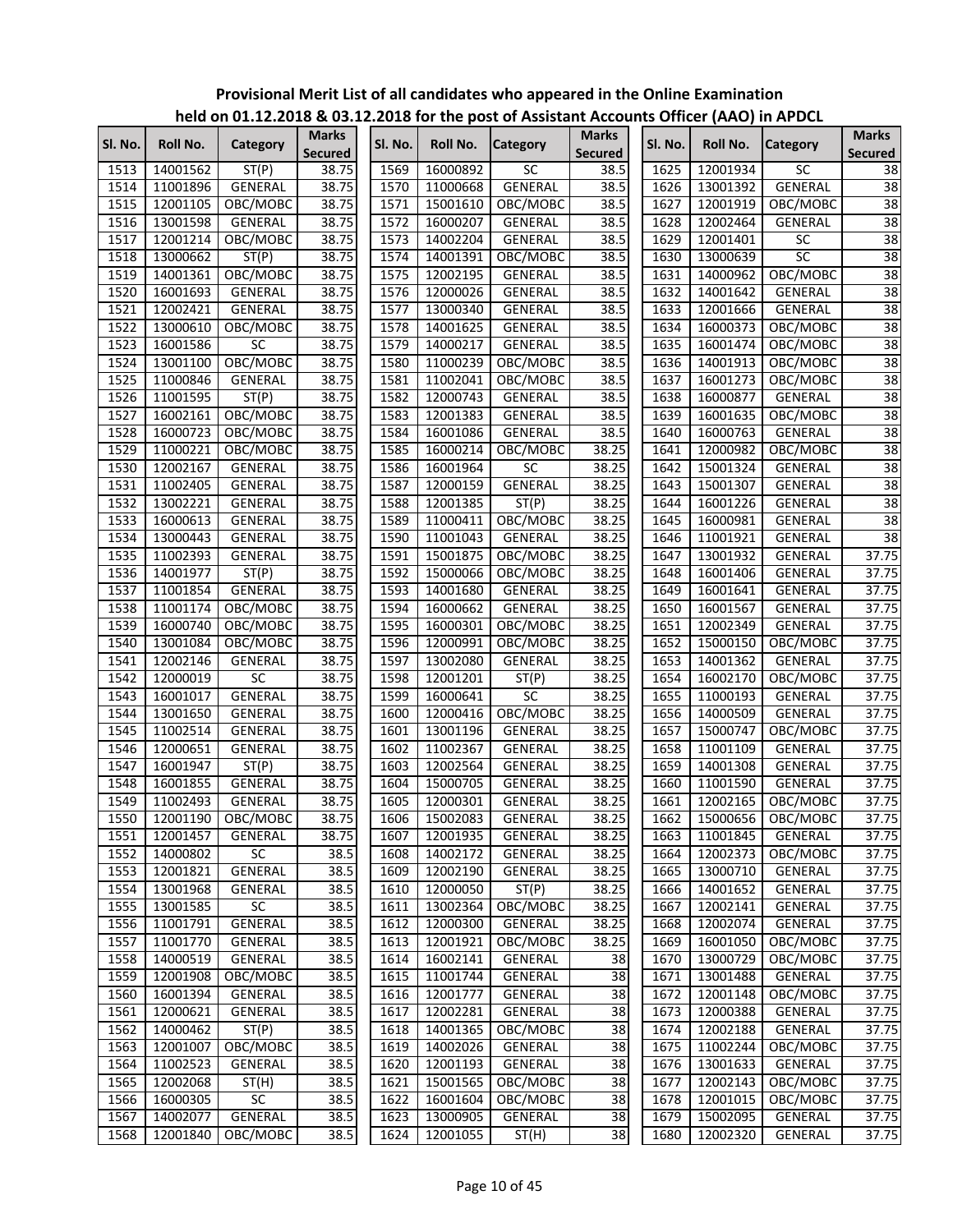|         |          |                        |                                |         |          | $5 + 0$ for the post of rissistant riceou |                                |                   |               |                 |                                |
|---------|----------|------------------------|--------------------------------|---------|----------|-------------------------------------------|--------------------------------|-------------------|---------------|-----------------|--------------------------------|
| Sl. No. | Roll No. | Category               | <b>Marks</b><br><b>Secured</b> | Sl. No. | Roll No. | <b>Category</b>                           | <b>Marks</b><br><b>Secured</b> | Sl. No.           | Roll No.      | <b>Category</b> | <b>Marks</b><br><b>Secured</b> |
| 1681    | 14001634 | <b>GENERAL</b>         | 37.75                          | 1737    | 11000220 | GENERAL                                   | 37.5                           | 1793              | 11002179      | GENERAL         | 37.25                          |
| 1682    | 12001862 | ST(P)                  | 37.75                          | 1738    | 16000775 | GENERAL                                   | 37.5                           | 1794              | 16000449      | <b>GENERAL</b>  | 37.25                          |
| 1683    | 11002283 | GENERAL                | 37.75                          | 1739    | 12001449 | OBC/MOBC                                  | 37.5                           | 1795              | 16001299      | GENERAL         | 37                             |
| 1684    | 11002306 | OBC/MOBC               | 37.75                          | 1740    | 11002018 | GENERAL                                   | 37.5                           | 1796              | 16000448      | <b>GENERAL</b>  | $\overline{37}$                |
| 1685    | 14001461 | GENERAL                | 37.75                          | 1741    | 14000624 | GENERAL                                   | 37.5                           | 1797              | 15001539      | OBC/MOBC        | $\overline{37}$                |
| 1686    | 11001512 | GENERAL                | 37.5                           | 1742    | 16000544 | OBC/MOBC                                  | 37.5                           | 1798              | 11002134      | GENERAL         | 37                             |
| 1687    | 11001860 | GENERAL                | 37.5                           | 1743    | 16000456 | OBC/MOBC                                  | 37.5                           | 1799              | 11000812      | OBC/MOBC        | $\overline{37}$                |
| 1688    | 15002128 | GENERAL                | 37.5                           | 1744    | 16002179 | OBC/MOBC                                  | 37.5                           | 1800              | 12001382      | SC              | $\overline{37}$                |
| 1689    | 11002404 | <b>GENERAL</b>         | 37.5                           | 1745    | 12001664 | <b>GENERAL</b>                            | 37.5                           | 1801              | 11000874      | ST(P)           | 37                             |
| 1690    | 13001823 | <b>GENERAL</b>         | 37.5                           | 1746    | 12002201 | OBC/MOBC                                  | 37.5                           | 1802              | 14002152      | OBC/MOBC        | $\overline{37}$                |
| 1691    | 11000326 | GENERAL                | 37.5                           | 1747    | 16001681 | OBC/MOBC                                  | 37.5                           | 1803              | 12002215      | SC              | 37                             |
| 1692    | 13001603 | OBC/MOBC               | 37.5                           | 1748    | 11000075 | ST(P)                                     | 37.5                           | 1804              | 11000160      | 5C              | 37                             |
| 1693    | 13000680 | OBC/MOBC               | 37.5                           | 1749    | 14001617 | GENERAL                                   | 37.25                          | 1805              | 13000248      | GENERAL         | $\overline{37}$                |
| 1694    | 13000556 | ST(P)                  | 37.5                           | 1750    | 13000421 | OBC/MOBC                                  | 37.25                          | 1806              | 14001130      | GENERAL         | $\overline{37}$                |
| 1695    | 15001835 | OBC/MOBC               | 37.5                           | 1751    | 13000931 | ST(P)                                     | 37.25                          | 1807              | 11002133      | OBC/MOBC        | $\overline{37}$                |
| 1696    | 12001768 | <b>GENERAL</b>         | 37.5                           | 1752    | 13001425 | <b>SC</b>                                 | 37.25                          | 1808              | 13001058      | GENERAL         | $\overline{37}$                |
| 1697    | 13001173 | GENERAL                | 37.5                           | 1753    | 11000798 | GENERAL                                   | 37.25                          | 1809              | 15001777      | OBC/MOBC        | $\overline{37}$                |
| 1698    | 16002088 | GENERAL                | 37.5                           | 1754    | 14001177 | OBC/MOBC                                  | 37.25                          | 1810              | 16000887      | GENERAL         | 37                             |
| 1699    | 15000667 | OBC/MOBC               | 37.5                           | 1755    | 16001591 | GENERAL                                   | 37.25                          | 1811              | 12001307      | OBC/MOBC        | 37                             |
| 1700    | 14001541 | GENERAL                | 37.5                           | 1756    | 16001605 | <b>GENERAL</b>                            | 37.25                          | 1812              | 13002370      | GENERAL         | $\overline{37}$                |
| 1701    | 16000480 | <b>GENERAL</b>         | 37.5                           | 1757    | 16001686 | OBC/MOBC                                  | 37.25                          | 1813              | 12000043      | OBC/MOBC        | 37                             |
| 1702    | 16000789 | GENERAL                | 37.5                           | 1758    | 16002075 | OBC/MOBC                                  | 37.25                          | 1814              | 12002046      | GENERAL         | 37                             |
| 1703    | 11000871 | OBC/MOBC               | 37.5                           | 1759    | 16001639 | OBC/MOBC                                  | 37.25                          | 1815              | 14001248      | GENERAL         | 37                             |
| 1704    | 16000927 | OBC/MOBC               | 37.5                           | 1760    | 11001565 | <b>GENERAL</b>                            | 37.25                          | 1816              | 14001586      | OBC/MOBC        | $\overline{37}$                |
| 1705    | 12002407 | ST(P)                  | 37.5                           | 1761    | 11002139 | ST(H)                                     | 37.25                          | 1817              | 12002469      | ST(P)           | $\overline{37}$                |
| 1706    | 13000304 | OBC/MOBC               | 37.5                           | 1762    | 16000457 | OBC/MOBC                                  | 37.25                          | 1818              | 11002448      | GENERAL         | 37                             |
| 1707    | 16000737 | GENERAL                | 37.5                           | 1763    | 14000064 | ST(H)                                     | 37.25                          | 1819              | 15001179      | OBC/MOBC        | 37                             |
| 1708    | 11001723 | OBC/MOBC               | 37.5                           | 1764    | 12000350 | OBC/MOBC                                  | 37.25                          | 1820              | 11002149      | OBC/MOBC        | $\overline{37}$                |
| 1709    | 16002090 | <b>SC</b>              | 37.5                           | 1765    | 13001401 | GENERAL                                   | 37.25                          | 1821              | 16001339      | OBC/MOBC        | $\overline{37}$                |
| 1710    | 11002020 | OBC/MOBC               | 37.5                           | 1766    | 11001815 | GENERAL                                   | 37.25                          | 1822              | 14001430      | OBC/MOBC        | $\overline{37}$                |
| 1711    | 11001621 | GENERAL                | 37.5                           | 1767    | 16001455 | OBC/MOBC                                  | 37.25                          | 1823              | 16000059      | OBC/MOBC        | $\overline{37}$                |
| 1712    | 11000166 | GENERAL                | 37.5                           | 1768    | 13001959 | OBC/MOBC                                  | 37.25                          | $18\overline{24}$ | 16001706      | ST(P)           | $\overline{37}$                |
| 1713    | 12001018 | GENERAL                | 37.5                           | 1769    | 11000279 | GENERAL                                   | 37.25                          | 1825              | 12001647      | GENERAL         | 37                             |
| 1714    | 12000354 | OBC/MOBC               | 37.5                           | 1770    | 16001495 | GENERAL                                   | 37.25                          | 1826              | 12000123      | SC              | 37                             |
| 1715    | 12002150 | OBC/MOBC               | 37.5                           | 1771    | 13001844 | OBC/MOBC                                  | 37.25                          | 1827              | 12002262      | <b>GENERAL</b>  | $\overline{37}$                |
| 1716    | 11001949 | <b>GENERAL</b>         | 37.5                           | 1772    | 14001878 | GENERAL                                   | 37.25                          | 1828              | 14002075      | OBC/MOBC        | $\overline{37}$                |
| 1717    | 11002495 | ST(P)                  | 37.5                           | 1773    | 16001140 | OBC/MOBC                                  | 37.25                          | 1829              | 12001103      | GENERAL         | $\overline{37}$                |
|         |          | 1718 13000833 OBC/MOBC | 37.5                           |         |          | 1774 11001056 OBC/MOBC                    | 37.25                          |                   | 1830 13001865 | SC              | 36.75                          |
| 1719    | 16000769 | ST(P)                  | 37.5                           | 1775    | 13000170 | ST(P)                                     | 37.25                          | 1831              | 12002059      | GENERAL         | 36.75                          |
| 1720    | 11001506 | GENERAL                | 37.5                           | 1776    | 11000914 | OBC/MOBC                                  | 37.25                          | 1832              | 16001694      | ST(P)           | 36.75                          |
| 1721    | 12001542 | GENERAL                | 37.5                           | 1777    | 12000432 | <b>SC</b>                                 | 37.25                          | 1833              | 16000312      | OBC/MOBC        | 36.75                          |
| 1722    | 12002352 | <b>GENERAL</b>         | 37.5                           | 1778    | 16002149 | GENERAL                                   | 37.25                          | 1834              | 11001832      | GENERAL         | 36.75                          |
| 1723    | 16000834 | OBC/MOBC               | 37.5                           | 1779    | 12002177 | GENERAL                                   | 37.25                          | 1835              | 14001543      | GENERAL         | 36.75                          |
| 1724    | 14001981 | ST(P)                  | 37.5                           | 1780    | 11001473 | ST(P)                                     | 37.25                          | 1836              | 14000765      | GENERAL         | 36.75                          |
| 1725    | 16002208 | OBC/MOBC               | 37.5                           | 1781    | 16002111 | GENERAL                                   | 37.25                          | 1837              | 13000739      | GENERAL         | 36.75                          |
| 1726    | 12001443 | GENERAL                | 37.5                           | 1782    | 16001916 | GENERAL                                   | 37.25                          | 1838              | 14000186      | OBC/MOBC        | 36.75                          |
| 1727    | 11000761 | OBC/MOBC               | 37.5                           | 1783    | 12001931 | GENERAL                                   | 37.25                          | 1839              | 12000682      | GENERAL         | 36.75                          |
| 1728    | 11002450 | GENERAL                | 37.5                           | 1784    | 14002110 | GENERAL                                   | 37.25                          | 1840              | 13001664      | OBC/MOBC        | 36.75                          |
| 1729    | 16001270 | GENERAL                | 37.5                           | 1785    | 14001218 | GENERAL                                   | 37.25                          | 1841              | 15001596      | OBC/MOBC        | 36.75                          |
| 1730    | 12002520 | OBC/MOBC               | 37.5                           | 1786    | 14001789 | ST(P)                                     | 37.25                          | 1842              | 12000862      | GENERAL         | 36.75                          |
| 1731    | 14001400 | SC                     | 37.5                           | 1787    | 11002124 | ST(P)                                     | 37.25                          | 1843              | 12001979      | GENERAL         | 36.75                          |
| 1732    | 16000084 | OBC/MOBC               | 37.5                           | 1788    | 12001247 | OBC/MOBC                                  | 37.25                          | 1844              | 14000468      | GENERAL         | 36.75                          |
| 1733    | 16001043 | GENERAL                | 37.5                           | 1789    | 11000236 | GENERAL                                   | 37.25                          | 1845              | 12001189      | GENERAL         | 36.75                          |
| 1734    | 12000758 | OBC/MOBC               | 37.5                           | 1790    | 14001732 | OBC/MOBC                                  | 37.25                          | 1846              | 11001836      | GENERAL         | 36.75                          |
| 1735    | 12000667 | GENERAL                | 37.5                           | 1791    | 16001839 | OBC/MOBC                                  | 37.25                          | 1847              | 14000652      | GENERAL         | 36.75                          |
| 1736    | 11000423 | GENERAL                | 37.5                           | 1792    | 11001997 | GENERAL                                   | 37.25                          | 1848              | 11001119      | ST(H)           | 36.75                          |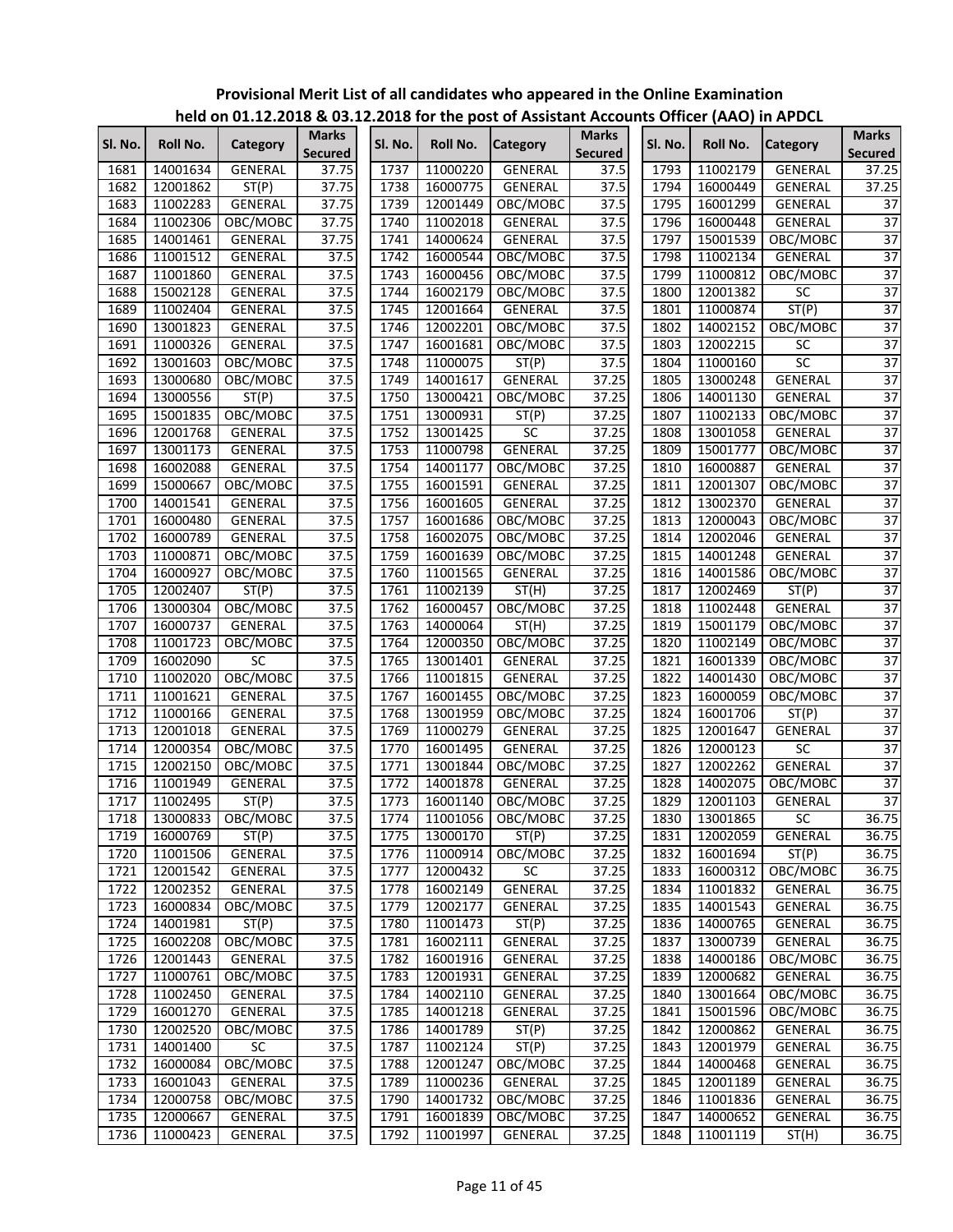| SI. No. | Roll No. | Category        | <b>Marks</b><br>Secured | SI. No. | Roll No.      | Category        | <b>Marks</b><br>Secured | SI. No. | Roll No.      | <b>Category</b> | <b>Marks</b><br><b>Secured</b> |
|---------|----------|-----------------|-------------------------|---------|---------------|-----------------|-------------------------|---------|---------------|-----------------|--------------------------------|
| 1849    | 14000374 | OBC/MOBC        | 36.75                   | 1905    | 16000132      | OBC/MOBC        | 36.5                    | 1961    | 13001454      | GENERAL         | 36.25                          |
| 1850    | 12000672 | OBC/MOBC        | 36.75                   | 1906    | 16000370      | OBC/MOBC        | 36.5                    | 1962    | 12001692      | GENERAL         | 36.25                          |
| 1851    | 14000103 | OBC/MOBC        | 36.75                   | 1907    | 16001290      | OBC/MOBC        | 36.25                   | 1963    | 14001658      | OBC/MOBC        | 36.25                          |
| 1852    | 14000818 | GENERAL         | 36.75                   | 1908    | 14000318      | OBC/MOBC        | 36.25                   | 1964    | 12000279      | GENERAL         | 36.25                          |
| 1853    | 12000472 | OBC/MOBC        | 36.75                   | 1909    | 16001024      | <b>GENERAL</b>  | 36.25                   | 1965    | 16000777      | GENERAL         | 36.25                          |
| 1854    | 13002021 | OBC/MOBC        | 36.75                   | 1910    | 13000508      | GENERAL         | 36.25                   | 1966    | 12000798      | OBC/MOBC        | 36.25                          |
| 1855    | 12000115 | GENERAL         | 36.75                   | 1911    | 16001461      | GENERAL         | 36.25                   | 1967    | 12001492      | OBC/MOBC        | 36.25                          |
| 1856    | 13002190 | <b>GENERAL</b>  | 36.75                   | 1912    | 12002142      | <b>GENERAL</b>  | 36.25                   | 1968    | 11002412      | GENERAL         | 36.25                          |
| 1857    | 11001179 | GENERAL         | 36.75                   | 1913    | 13001809      | OBC/MOBC        | 36.25                   | 1969    | 12002395      | <b>GENERAL</b>  | 36.25                          |
| 1858    | 13001668 | GENERAL         | 36.75                   | 1914    | 13002086      | GENERAL         | 36.25                   | 1970    | 15000402      | OBC/MOBC        | 36.25                          |
| 1859    | 14000033 | OBC/MOBC        | 36.75                   | 1915    | 12000479      | <b>GENERAL</b>  | 36.25                   | 1971    | 13001312      | OBC/MOBC        | 36.25                          |
| 1860    | 12001394 | OBC/MOBC        | 36.75                   | 1916    | 11001692      | <b>GENERAL</b>  | 36.25                   | 1972    | 13001909      | ST(P)           | 36.25                          |
| 1861    | 12000046 | ST(P)           | 36.75                   | 1917    | 12001563      | GENERAL         | 36.25                   | 1973    | 11001934      | GENERAL         | 36.25                          |
| 1862    | 14002186 | <b>SC</b>       | 36.75                   | 1918    | 16000239      | SC              | 36.25                   | 1974    | 11000106      | GENERAL         | 36.25                          |
| 1863    | 16001753 | $\overline{SC}$ | 36.75                   | 1919    | 13001230      | OBC/MOBC        | 36.25                   | 1975    | 13000724      | OBC/MOBC        | 36.25                          |
| 1864    | 14000500 | GENERAL         | 36.75                   | 1920    | 13000083      | OBC/MOBC        | 36.25                   | 1976    | 16001936      | <b>SC</b>       | $\overline{36}$                |
| 1865    | 11001627 | $\overline{SC}$ | 36.75                   | 1921    | 11001943      | GENERAL         | 36.25                   | 1977    | 13002529      | GENERAL         | $\overline{36}$                |
| 1866    | 15001665 | <b>GENERAL</b>  | 36.75                   | 1922    | 13001295      | ST(P)           | 36.25                   | 1978    | 14001392      | OBC/MOBC        | $\overline{36}$                |
| 1867    | 11001759 | <b>GENERAL</b>  | 36.75                   | 1923    | 13001064      | OBC/MOBC        | 36.25                   | 1979    | 12000512      | OBC/MOBC        | $\overline{36}$                |
| 1868    | 11001012 | GENERAL         | 36.75                   | 1924    | 11001216      | <b>GENERAL</b>  | 36.25                   | 1980    | 12001525      | GENERAL         | $\overline{36}$                |
| 1869    | 13001445 | OBC/MOBC        | 36.75                   | 1925    | 11000355      | GENERAL         | 36.25                   | 1981    | 15001944      | GENERAL         | 36                             |
| 1870    | 16001161 | OBC/MOBC        | 36.5                    | 1926    | 11001771      | GENERAL         | 36.25                   | 1982    | 12000391      | GENERAL         | 36                             |
| 1871    | 16001901 | <b>SC</b>       | 36.5                    | 1927    | 11001726      | OBC/MOBC        | 36.25                   | 1983    | 14000888      | GENERAL         | 36                             |
| 1872    | 13001435 | SC              | 36.5                    | 1928    | 14000453      | OBC/MOBC        | 36.25                   | 1984    | 11001118      | $\overline{SC}$ | $\overline{36}$                |
| 1873    | 16000355 | GENERAL         | 36.5                    | 1929    | 16000422      | OBC/MOBC        | 36.25                   | 1985    | 16000640      | SC              | $\overline{36}$                |
| 1874    | 14001343 | OBC/MOBC        | 36.5                    | 1930    | 11001149      | ST(H)           | 36.25                   | 1986    | 16001905      | OBC/MOBC        | 36                             |
| 1875    | 14002132 | OBC/MOBC        | 36.5                    | 1931    | 12001947      | OBC/MOBC        | 36.25                   | 1987    | 16000678      | GENERAL         | $\overline{36}$                |
| 1876    | 12002248 | OBC/MOBC        | 36.5                    | 1932    | 12002024      | SC              | 36.25                   | 1988    | 14001882      | OBC/MOBC        | 36                             |
| 1877    | 13000457 | OBC/MOBC        | 36.5                    | 1933    | 11002455      | OBC/MOBC        | 36.25                   | 1989    | 16000721      | GENERAL         | $\overline{36}$                |
| 1878    | 15000961 | GENERAL         | 36.5                    | 1934    | 15001035      | OBC/MOBC        | 36.25                   | 1990    | 13001638      | SC              | 36                             |
| 1879    | 15001919 | OBC/MOBC        | 36.5                    | 1935    | 16000364      | <b>GENERAL</b>  | 36.25                   | 1991    | 16001924      | OBC/MOBC        | $\overline{36}$                |
| 1880    | 12001541 | OBC/MOBC        | 36.5                    | 1936    | 12001920      | OBC/MOBC        | 36.25                   | 1992    | 12001897      | GENERAL         | 36                             |
| 1881    | 16001530 | GENERAL         | 36.5                    | 1937    | 11002127      | <b>SC</b>       | 36.25                   | 1993    | 16001925      | GENERAL         | 36                             |
| 1882    | 14002146 | GENERAL         | 36.5                    | 1938    | 12002376      | OBC/MOBC        | 36.25                   | 1994    | 16001224      | OBC/MOBC        | 36                             |
| 1883    | 13000882 | OBC/MOBC        | 36.5                    | 1939    | 11001504      | GENERAL         | 36.25                   | 1995    | 16000433      | <b>GENERAL</b>  | 36                             |
| 1884    | 12001898 | GENERAL         | 36.5                    | 1940    | 12001940      | OBC/MOBC        | 36.25                   | 1996    | 13001124      | GENERAL         | $\overline{36}$                |
| 1885    | 14000101 | OBC/MOBC        | 36.5                    | 1941    | 15001846      | <b>GENERAL</b>  | 36.25                   | 1997    | 11002128      | $\overline{SC}$ | $\overline{36}$                |
| 1886    | 11000244 | GENERAL         | 36.5                    |         | 1942 12002472 | <b>GENERAL</b>  | 36.25                   |         | 1998 12002157 | GENERAL         | 36                             |
| 1887    | 16000336 | OBC/MOBC        | 36.5                    | 1943    | 11001625      | GENERAL         | 36.25                   | 1999    | 14000957      | <b>GENERAL</b>  | $\overline{36}$                |
| 1888    | 14000759 | ST(P)           | 36.5                    | 1944    | 11000837      | OBC/MOBC        | 36.25                   | 2000    | 12000144      | SC              | 36                             |
| 1889    | 13001606 | GENERAL         | 36.5                    | 1945    | 11001213      | GENERAL         | 36.25                   | 2001    | 12001965      | OBC/MOBC        | 36                             |
| 1890    | 13000088 | OBC/MOBC        | 36.5                    | 1946    | 12002092      | GENERAL         | 36.25                   | 2002    | 13001857      | OBC/MOBC        | 36                             |
| 1891    | 14000398 | GENERAL         | 36.5                    | 1947    | 14002007      | GENERAL         | 36.25                   | 2003    | 12001743      | GENERAL         | 36                             |
| 1892    | 12001036 | ST(H)           | 36.5                    | 1948    | 11001902      | OBC/MOBC        | 36.25                   | 2004    | 16000443      | GENERAL         | $\overline{36}$                |
| 1893    | 12001440 | OBC/MOBC        | 36.5                    | 1949    | 16000389      | GENERAL         | 36.25                   | 2005    | 12002275      | GENERAL         | 35.75                          |
| 1894    | 13001534 | OBC/MOBC        | 36.5                    | 1950    | 13002119      | GENERAL         | 36.25                   | 2006    | 11002116      | GENERAL         | 35.75                          |
| 1895    | 11000622 | GENERAL         | 36.5                    | 1951    | 13002458      | GENERAL         | 36.25                   | 2007    | 16001507      | GENERAL         | 35.75                          |
| 1896    | 12001367 | GENERAL         | 36.5                    | 1952    | 11001764      | OBC/MOBC        | 36.25                   | 2008    | 14001431      | GENERAL         | 35.75                          |
| 1897    | 16000974 | GENERAL         | 36.5                    | 1953    | 16002030      | GENERAL         | 36.25                   | 2009    | 13001013      | ST(H)           | 35.75                          |
| 1898    | 11000385 | SC              | 36.5                    | 1954    | 12001661      | GENERAL         | 36.25                   | 2010    | 15000210      | GENERAL         | 35.75                          |
| 1899    | 13000558 | GENERAL         | 36.5                    | 1955    | 11001941      | <b>GENERAL</b>  | 36.25                   | 2011    | 13002519      | GENERAL         | 35.75                          |
| 1900    | 12002221 | GENERAL         | 36.5                    | 1956    | 13000725      | $\overline{SC}$ | 36.25                   | 2012    | 14001887      | OBC/MOBC        | 35.75                          |
| 1901    | 12001981 | GENERAL         | 36.5                    | 1957    | 11001814      | OBC/MOBC        | 36.25                   | 2013    | 11001445      | OBC/MOBC        | 35.75                          |
| 1902    | 16000989 | GENERAL         | 36.5                    | 1958    | 11000612      | SC              | 36.25                   | 2014    | 11000884      | OBC/MOBC        | 35.75                          |
| 1903    | 11000912 | GENERAL         | 36.5                    | 1959    | 14000851      | GENERAL         | 36.25                   | 2015    | 16001804      | OBC/MOBC        | 35.75                          |
| 1904    | 12002226 | OBC/MOBC        | 36.5                    | 1960    | 15000860      | GENERAL         | 36.25                   | 2016    | 12000788      | GENERAL         | 35.75                          |
|         |          |                 |                         |         |               |                 |                         |         |               |                 |                                |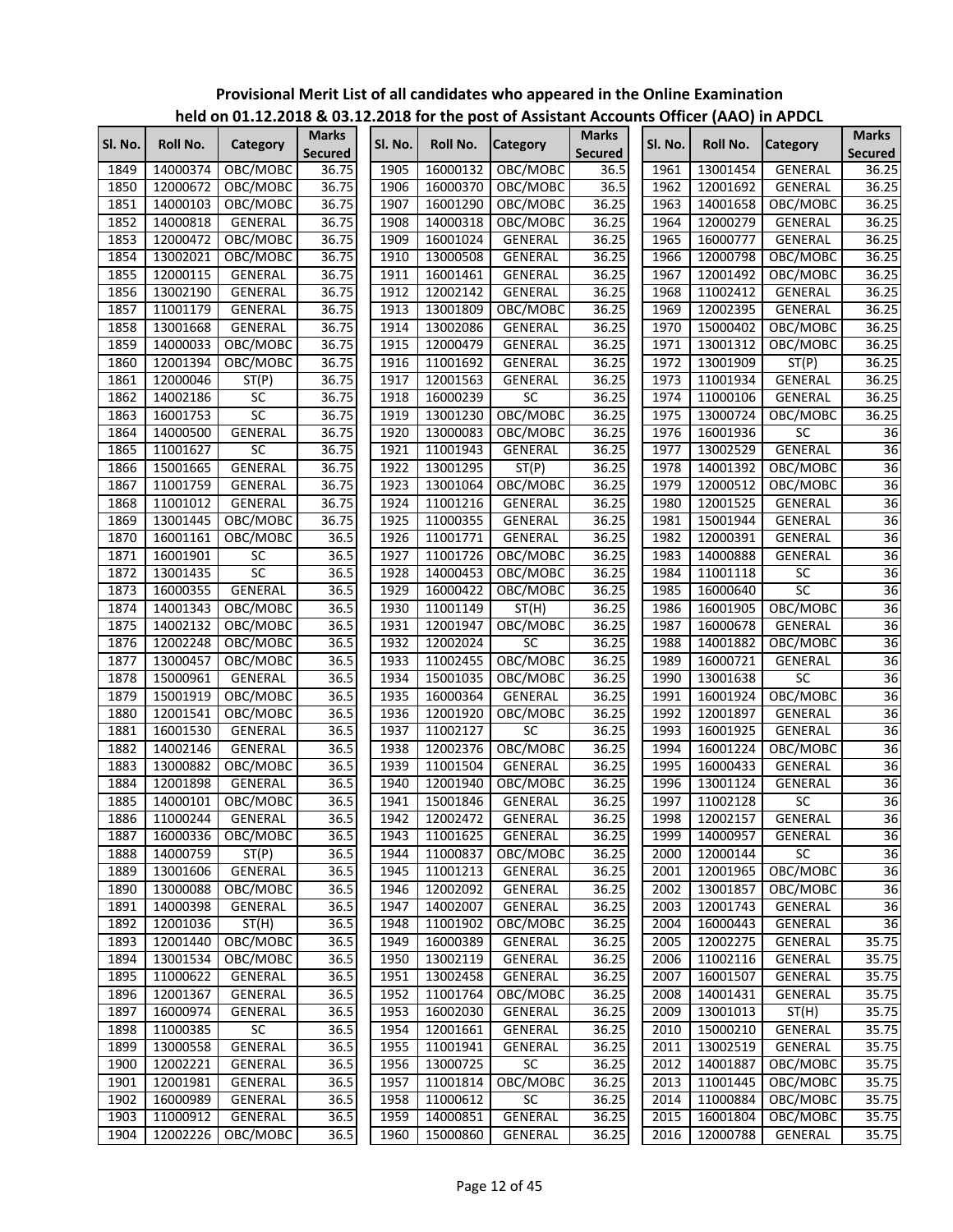|         |          |                 |                                |                   |          | <u>HEIG ON UITILIZIUD &amp; USIILIZUD TUI THE POST OF ASSISTANT ACCOUNTS ONNET (AAU) IN AF DEL</u> |                                |         |          |                 |                                |
|---------|----------|-----------------|--------------------------------|-------------------|----------|----------------------------------------------------------------------------------------------------|--------------------------------|---------|----------|-----------------|--------------------------------|
| Sl. No. | Roll No. | <b>Category</b> | <b>Marks</b><br><b>Secured</b> | SI. No.           | Roll No. | <b>Category</b>                                                                                    | <b>Marks</b><br><b>Secured</b> | Sl. No. | Roll No. | <b>Category</b> | <b>Marks</b><br><b>Secured</b> |
| 2017    | 11002079 | GENERAL         | 35.75                          | 2073              | 14002076 | <b>GENERAL</b>                                                                                     | 35.5                           | 2129    | 16000562 | OBC/MOBC        | 35.25                          |
| 2018    | 14000803 | <b>SC</b>       | 35.75                          | 2074              | 16000826 | ST(P)                                                                                              | 35.5                           | 2130    | 12000930 | OBC/MOBC        | 35.25                          |
| 2019    | 11002488 | SC              | 35.75                          | 2075              | 12001870 | <b>GENERAL</b>                                                                                     | 35.5                           | 2131    | 14001470 | GENERAL         | 35.25                          |
| 2020    | 12000822 | $\overline{SC}$ | 35.75                          | $20\overline{76}$ | 12001753 | <b>GENERAL</b>                                                                                     | 35.5                           | 2132    | 16000299 | GENERAL         | 35                             |
| 2021    | 11000364 | GENERAL         | 35.75                          | 2077              | 15000205 | OBC/MOBC                                                                                           | 35.5                           | 2133    | 13002464 | GENERAL         | 35                             |
| 2022    | 14001479 | ST(P)           | 35.75                          | 2078              | 11002362 | GENERAL                                                                                            | 35.5                           | 2134    | 12001420 | GENERAL         | $\overline{35}$                |
| 2023    | 16001238 | GENERAL         | 35.75                          | 2079              | 11001929 | GENERAL                                                                                            | 35.5                           | 2135    | 16001653 | OBC/MOBC        | $\overline{35}$                |
| 2024    | 11001724 | <b>SC</b>       | 35.75                          | 2080              | 16001440 | OBC/MOBC                                                                                           | 35.5                           | 2136    | 13001830 | GENERAL         | $\overline{35}$                |
| 2025    | 14001813 | OBC/MOBC        | 35.75                          | 2081              | 14001505 | GENERAL                                                                                            | 35.5                           | 2137    | 11001701 | GENERAL         | $\overline{35}$                |
| 2026    | 12002037 | GENERAL         | 35.75                          | 2082              | 12002044 | <b>GENERAL</b>                                                                                     | 35.5                           | 2138    | 14001622 | GENERAL         | 35                             |
| 2027    | 11000341 | OBC/MOBC        | 35.75                          | 2083              | 13002289 | SC                                                                                                 | 35.5                           | 2139    | 13001157 | OBC/MOBC        | 35                             |
| 2028    | 16001714 | OBC/MOBC        | 35.75                          | 2084              | 13002283 | GENERAL                                                                                            | 35.5                           | 2140    | 12001464 | GENERAL         | 35                             |
| 2029    | 12002088 | ST(P)           | 35.75                          | 2085              | 12002014 | GENERAL                                                                                            | 35.5                           | 2141    | 12000166 | GENERAL         | 35                             |
| 2030    | 11000087 | ST(P)           | 35.75                          | 2086              | 13000322 | GENERAL                                                                                            | 35.5                           | 2142    | 13002324 | GENERAL         | $\overline{35}$                |
| 2031    | 11001805 | GENERAL         | 35.75                          | 2087              | 16000275 | OBC/MOBC                                                                                           | 35.25                          | 2143    | 11001963 | GENERAL         | $\overline{35}$                |
| 2032    | 15000883 | OBC/MOBC        | 35.75                          | 2088              | 16001580 | OBC/MOBC                                                                                           | 35.25                          | 2144    | 12000636 | GENERAL         | $\overline{35}$                |
| 2033    | 13000074 | OBC/MOBC        | 35.75                          | 2089              | 14000198 | GENERAL                                                                                            | 35.25                          | 2145    | 16001636 | GENERAL         | $\overline{35}$                |
| 2034    | 13002476 | GENERAL         | 35.75                          | 2090              | 11001307 | OBC/MOBC                                                                                           | 35.25                          | 2146    | 11000451 | GENERAL         | $\overline{35}$                |
| 2035    | 12001371 | SC              | 35.75                          | 2091              | 11001994 | OBC/MOBC                                                                                           | 35.25                          | 2147    | 13001663 | <b>GENERAL</b>  | $\overline{35}$                |
| 2036    | 16001781 | OBC/MOBC        | 35.75                          | 2092              | 11002188 | <b>GENERAL</b>                                                                                     | 35.25                          | 2148    | 13002197 | $\overline{SC}$ | 35                             |
| 2037    | 16000308 | OBC/MOBC        | 35.75                          | 2093              | 13001568 | GENERAL                                                                                            | 35.25                          | 2149    | 13001621 | <b>GENERAL</b>  | $\overline{35}$                |
| 2038    | 16000141 | <b>GENERAL</b>  | 35.75                          | 2094              | 11002162 | GENERAL                                                                                            | 35.25                          | 2150    | 16002097 | $\overline{SC}$ | $\overline{35}$                |
| 2039    | 11000113 | OBC/MOBC        | 35.75                          | 2095              | 11000440 | GENERAL                                                                                            | 35.25                          | 2151    | 13000572 | ST(P)           | 35                             |
|         |          |                 |                                |                   |          |                                                                                                    |                                |         |          |                 |                                |
| 2040    | 11001197 | OBC/MOBC        | 35.75                          | 2096              | 16000799 | OBC/MOBC                                                                                           | 35.25                          | 2152    | 12000776 | OBC/MOBC        | $\overline{35}$                |
| 2041    | 16000910 | OBC/MOBC        | 35.5                           | 2097              | 14001190 | OBC/MOBC                                                                                           | 35.25                          | 2153    | 16000447 | OBC/MOBC        | 35                             |
| 2042    | 11001371 | GENERAL         | 35.5                           | 2098              | 11000742 | GENERAL                                                                                            | 35.25                          | 2154    | 15001264 | OBC/MOBC        | $\overline{35}$                |
| 2043    | 13002422 | GENERAL         | 35.5                           | 2099              | 11002322 | OBC/MOBC                                                                                           | 35.25                          | 2155    | 16001450 | GENERAL         | $\overline{35}$                |
| 2044    | 14001654 | GENERAL         | 35.5                           | 2100              | 11002011 | GENERAL                                                                                            | 35.25                          | 2156    | 11001546 | OBC/MOBC        | $\overline{35}$                |
| 2045    | 15000983 | GENERAL         | 35.5                           | 2101              | 12002063 | GENERAL                                                                                            | 35.25                          | 2157    | 15000104 | GENERAL         | $\overline{35}$                |
| 2046    | 13000851 | GENERAL         | 35.5                           | 2102              | 16000258 | SC                                                                                                 | 35.25                          | 2158    | 16000589 | GENERAL         | 35                             |
| 2047    | 16000762 | GENERAL         | 35.5                           | 2103              | 12000931 | GENERAL                                                                                            | 35.25                          | 2159    | 16000146 | GENERAL         | $\overline{35}$                |
| 2048    | 12001702 | GENERAL         | 35.5                           | 2104              | 12000543 | GENERAL                                                                                            | 35.25                          | 2160    | 16000865 | SC              | $\overline{35}$                |
| 2049    | 12001085 | GENERAL         | 35.5                           | 2105              | 14001710 | GENERAL                                                                                            | 35.25                          | 2161    | 14001838 | OBC/MOBC        | 35                             |
| 2050    | 12001109 | OBC/MOBC        | 35.5                           | 2106              | 16001300 | GENERAL                                                                                            | 35.25                          | 2162    | 12001907 | GENERAL         | 35                             |
| 2051    | 13000245 | GENERAL         | 35.5                           | 2107              | 14000459 | <b>GENERAL</b>                                                                                     | 35.25                          | 2163    | 12002007 | GENERAL         | 35                             |
| 2052    | 13001842 | GENERAL         | 35.5                           | 2108              | 16000497 | <b>GENERAL</b>                                                                                     | 35.25                          | 2164    | 16001437 | <b>GENERAL</b>  | $\overline{35}$                |
| 2053    | 13000955 | <b>GENERAL</b>  | 35.5                           | 2109              | 13001729 | GENERAL                                                                                            | 35.25                          | 2165    | 16001280 | GENERAL         | 35                             |
| 2054    | 13001072 | OBC/MOBC        | 35.5                           | 2110              | 13001573 | <b>GENERAL</b>                                                                                     | 35.25                          | 2166    | 16001509 | <b>GENERAL</b>  | 35                             |
| 2055    | 12000932 | OBC/MOBC        | 35.5                           | 2111              | 11000462 | OBC/MOBC                                                                                           | 35.25                          | 2167    | 16002162 | OBC/MOBC        | 35                             |
| 2056    | 13001825 | GENERAL         | 35.5                           | 2112              | 11001668 | OBC/MOBC                                                                                           | 35.25                          | 2168    | 16000268 | GENERAL         | 35                             |
| 2057    | 11000188 | OBC/MOBC        | 35.5                           | 2113              | 13001393 | OBC/MOBC                                                                                           | 35.25                          | 2169    | 16001036 | GENERAL         | $\overline{35}$                |
| 2058    | 15001152 | OBC/MOBC        | $35.\overline{5}$              | 2114              | 12000521 | GENERAL                                                                                            | 35.25                          | 2170    | 12000795 | GENERAL         | 35                             |
| 2059    | 12001813 | OBC/MOBC        | 35.5                           | 2115              | 11002481 | GENERAL                                                                                            | 35.25                          | 2171    | 16000971 | GENERAL         | $\overline{35}$                |
| 2060    | 11000935 | <b>SC</b>       | 35.5                           | 2116              | 11000168 | GENERAL                                                                                            | 35.25                          | 2172    | 12000654 | GENERAL         | 35                             |
| 2061    | 13000858 | GENERAL         | 35.5                           | 2117              | 11001477 | OBC/MOBC                                                                                           | 35.25                          | 2173    | 16001479 | GENERAL         | 35                             |
| 2062    | 14001747 | <b>GENERAL</b>  | 35.5                           | 2118              | 11001923 | SC                                                                                                 | 35.25                          | 2174    | 11002447 | GENERAL         | 35                             |
| 2063    | 12001716 | ST(H)           | 35.5                           | 2119              | 12002006 | OBC/MOBC                                                                                           | 35.25                          | 2175    | 12000568 | OBC/MOBC        | $\overline{35}$                |
| 2064    | 12000375 | OBC/MOBC        | 35.5                           | 2120              | 12000789 | SC                                                                                                 | 35.25                          | 2176    | 16001617 | GENERAL         | 35                             |
| 2065    | 14001661 | <b>SC</b>       | 35.5                           | 2121              | 12002283 | <b>GENERAL</b>                                                                                     | 35.25                          | 2177    | 12002475 | GENERAL         | $\overline{35}$                |
| 2066    | 13000647 | ST(P)           | 35.5                           | 2122              | 12001498 | GENERAL                                                                                            | 35.25                          | 2178    | 16002016 | ST(P)           | 35                             |
| 2067    | 12000880 | GENERAL         | 35.5                           | 2123              | 11002284 | <b>SC</b>                                                                                          | 35.25                          | 2179    | 11002012 | GENERAL         | $\overline{35}$                |
| 2068    | 11002055 | GENERAL         | 35.5                           | 2124              | 13000579 | OBC/MOBC                                                                                           | 35.25                          | 2180    | 15001358 | OBC/MOBC        | 35                             |
| 2069    | 12002575 | GENERAL         | 35.5                           | 2125              | 16000293 | GENERAL                                                                                            | 35.25                          | 2181    | 16000590 | OBC/MOBC        | 35                             |
| 2070    | 14000123 | OBC/MOBC        | 35.5                           | 2126              | 11001593 | GENERAL                                                                                            | 35.25                          | 2182    | 15001663 | OBC/MOBC        | 35                             |
| 2071    | 12000720 | OBC/MOBC        | 35.5                           | 2127              | 11002108 | GENERAL                                                                                            | 35.25                          | 2183    | 14002079 | GENERAL         | $\overline{35}$                |
| 2072    | 11001640 | OBC/MOBC        | 35.5                           | 2128              | 16001897 | OBC/MOBC                                                                                           | 35.25                          | 2184    | 11000096 | OBC/MOBC        | $\overline{35}$                |
|         |          |                 |                                |                   |          |                                                                                                    |                                |         |          |                 |                                |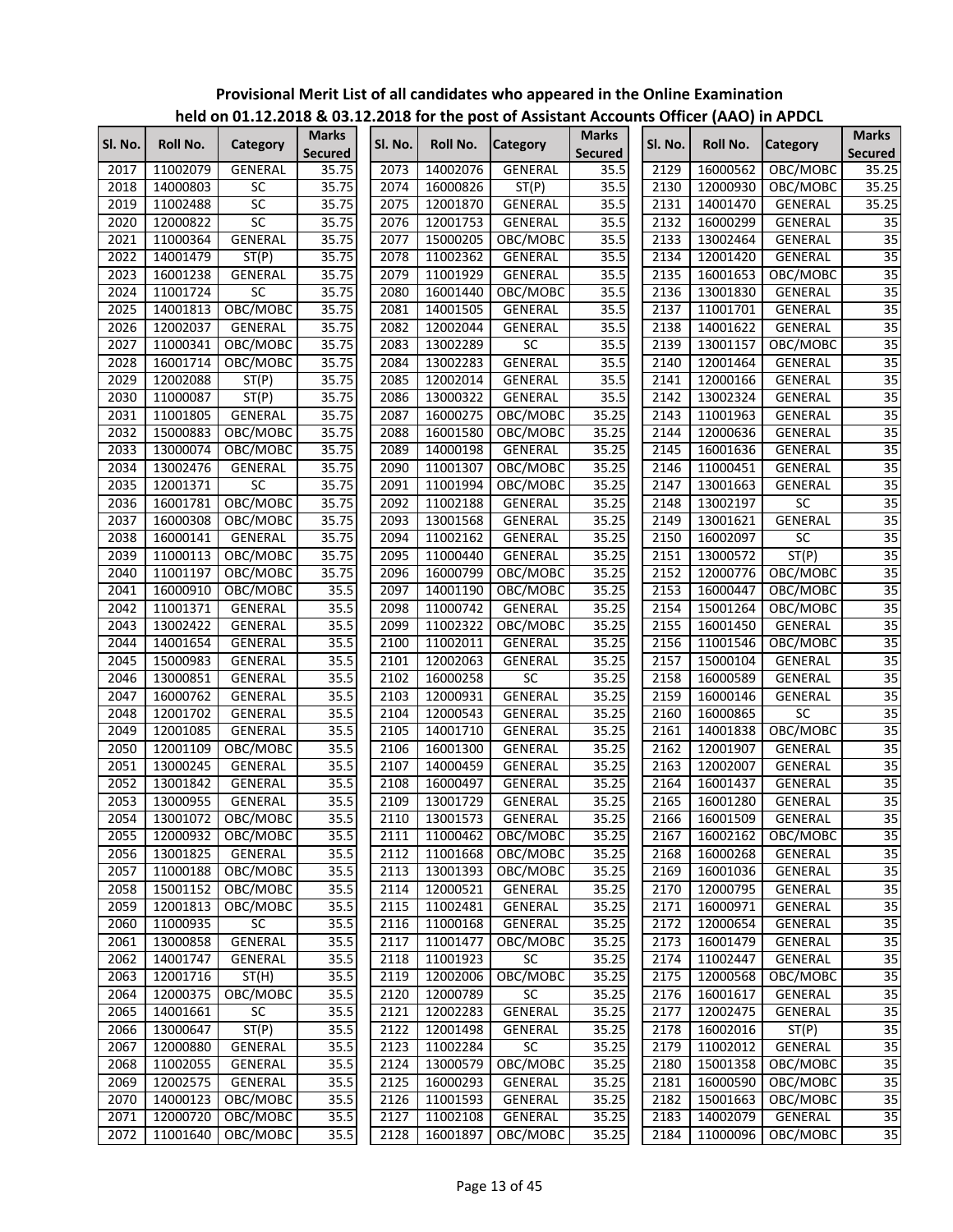|         |          |                |                         |         |               | $220$ for the post of rissistant riceous |                         |         | $\frac{1}{2}$ of $\frac{1}{2}$ or $\frac{1}{2}$ and $\frac{1}{2}$ and $\frac{1}{2}$ |                 |                                |
|---------|----------|----------------|-------------------------|---------|---------------|------------------------------------------|-------------------------|---------|-------------------------------------------------------------------------------------|-----------------|--------------------------------|
| Sl. No. | Roll No. | Category       | <b>Marks</b><br>Secured | SI. No. | Roll No.      | <b>Category</b>                          | <b>Marks</b><br>Secured | SI. No. | Roll No.                                                                            | <b>Category</b> | <b>Marks</b><br><b>Secured</b> |
| 2185    | 12000137 | <b>GENERAL</b> | 35                      | 2241    | 12002412      | ST(H)                                    | 34.5                    | 2297    | 14001731                                                                            | OBC/MOBC        | 34.25                          |
| 2186    | 14000115 | ST(P)          | 35                      | 2242    | 16001513      | ST(P)                                    | 34.5                    | 2298    | 13000416                                                                            | OBC/MOBC        | 34.25                          |
| 2187    | 12000169 | SC             | $\overline{35}$         | 2243    | 15001130      | OBC/MOBC                                 | 34.5                    | 2299    | 12000997                                                                            | GENERAL         | 34.25                          |
| 2188    | 13001382 | OBC/MOBC       | $\overline{35}$         | 2244    | 15000214      | OBC/MOBC                                 | 34.5                    | 2300    | 12002513                                                                            | OBC/MOBC        | 34.25                          |
| 2189    | 11001244 | GENERAL        | $\overline{35}$         | 2245    | 16002135      | GENERAL                                  | 34.5                    | 2301    | 16000222                                                                            | GENERAL         | 34.25                          |
| 2190    | 11002111 | GENERAL        | 35                      | 2246    | 12000947      | OBC/MOBC                                 | 34.5                    | 2302    | 14000387                                                                            | OBC/MOBC        | 34.25                          |
| 2191    | 14001267 | GENERAL        | $\overline{35}$         | 2247    | 16000837      | <b>GENERAL</b>                           | 34.5                    | 2303    | 14001134                                                                            | GENERAL         | 34.25                          |
| 2192    | 13001558 | GENERAL        | $\overline{35}$         | 2248    | 15000122      | OBC/MOBC                                 | 34.5                    | 2304    | 12001336                                                                            | GENERAL         | 34.25                          |
| 2193    | 12000826 | GENERAL        | $\overline{35}$         | 2249    | 16001871      | <b>GENERAL</b>                           | 34.5                    | 2305    | 12001011                                                                            | <b>GENERAL</b>  | 34.25                          |
| 2194    | 12001834 | GENERAL        | $\overline{35}$         | 2250    | 11001324      | <b>GENERAL</b>                           | 34.5                    | 2306    | 12001714                                                                            | <b>GENERAL</b>  | 34.25                          |
| 2195    | 13002505 | GENERAL        | 34.75                   | 2251    | 13000944      | <b>GENERAL</b>                           | 34.5                    | 2307    | 14000933                                                                            | GENERAL         | 34.25                          |
| 2196    | 13001754 | OBC/MOBC       | 34.75                   | 2252    | 13002209      | SC                                       | 34.5                    | 2308    | 12002453                                                                            | OBC/MOBC        | 34.25                          |
| 2197    | 15001056 | GENERAL        | 34.75                   | 2253    | 13001625      | ST(P)                                    | 34.5                    | 2309    | 14001107                                                                            | GENERAL         | 34.25                          |
| 2198    | 13002604 | GENERAL        | 34.75                   | 2254    | 14002019      | OBC/MOBC                                 | 34.5                    | 2310    | 11001339                                                                            | OBC/MOBC        | 34.25                          |
| 2199    | 13000547 | ST(P)          | 34.75                   | 2255    | 13001046      | ST(H)                                    | 34.5                    | 2311    | 11002527                                                                            | OBC/MOBC        | 34.25                          |
| 2200    | 16000227 | GENERAL        | 34.75                   | 2256    | 15001667      | OBC/MOBC                                 | 34.5                    | 2312    | 12000974                                                                            | OBC/MOBC        | 34.25                          |
| 2201    | 13001331 | <b>SC</b>      | 34.75                   | 2257    | 16001463      | GENERAL                                  | 34.5                    | 2313    | 16000384                                                                            | <b>GENERAL</b>  | 34.25                          |
| 2202    | 14002024 | OBC/MOBC       | 34.75                   | 2258    | 16001623      | GENERAL                                  | 34.5                    | 2314    | 16001546                                                                            | GENERAL         | 34.25                          |
| 2203    | 13001176 | GENERAL        | 34.75                   | 2259    | 12001823      | OBC/MOBC                                 | 34.5                    | 2315    | 16000152                                                                            | OBC/MOBC        | 34.25                          |
| 2204    | 13000444 | GENERAL        | 34.75                   | 2260    | 16001710      | OBC/MOBC                                 | 34.5                    | 2316    | 11001769                                                                            | SC              | 34.25                          |
| 2205    | 12001715 | GENERAL        | 34.75                   | 2261    | 16001579      | OBC/MOBC                                 | 34.5                    | 2317    | 11000661                                                                            | <b>GENERAL</b>  | 34.25                          |
| 2206    | 12002065 | OBC/MOBC       | 34.75                   | 2262    | 11000292      | OBC/MOBC                                 | 34.5                    | 2318    | 14000275                                                                            | <b>GENERAL</b>  | 34.25                          |
| 2207    | 12000694 | OBC/MOBC       | 34.75                   | 2263    | 15001743      | OBC/MOBC                                 | 34.5                    | 2319    | 12000319                                                                            | OBC/MOBC        | 34.25                          |
| 2208    | 12000706 | GENERAL        | 34.75                   | 2264    | 14001345      | GENERAL                                  | 34.5                    | 2320    | 16000055                                                                            | OBC/MOBC        | 34.25                          |
| 2209    | 13000221 | OBC/MOBC       | 34.75                   | 2265    | 15002002      | GENERAL                                  | 34.5                    | 2321    | 11001281                                                                            | <b>GENERAL</b>  | 34.25                          |
| 2210    | 16001337 | OBC/MOBC       | 34.75                   | 2266    | 12001748      | <b>GENERAL</b>                           | 34.5                    | 2322    | 14001673                                                                            | OBC/MOBC        | 34.25                          |
| 2211    | 13001544 | OBC/MOBC       | 34.75                   | 2267    | 12001067      | OBC/MOBC                                 | 34.5                    | 2323    | 14002150                                                                            | GENERAL         | 34.25                          |
| 2212    | 14002165 | OBC/MOBC       | 34.75                   | 2268    | 13002389      | GENERAL                                  | 34.5                    | 2324    | 13001387                                                                            | OBC/MOBC        | 34.25                          |
| 2213    | 15000600 | <b>SC</b>      | 34.75                   | 2269    | 13000436      | OBC/MOBC                                 | 34.5                    | 2325    | 13001832                                                                            | GENERAL         | 34                             |
| 2214    | 14000469 | GENERAL        | 34.75                   | 2270    | 15000780      | OBC/MOBC                                 | 34.5                    | 2326    | 15000303                                                                            | GENERAL         | 34                             |
| 2215    | 12001617 | OBC/MOBC       | 34.75                   | 2271    | 13000921      | OBC/MOBC                                 | 34.5                    | 2327    | 14001142                                                                            | GENERAL         | $\overline{34}$                |
| 2216    | 16001883 | <b>SC</b>      | 34.75                   | 2272    | 12001468      | GENERAL                                  | 34.5                    | 2328    | 15001065                                                                            | GENERAL         | $\overline{34}$                |
| 2217    | 16002200 | OBC/MOBC       | 34.75                   | 2273    | 16002123      | OBC/MOBC                                 | 34.5                    | 2329    | 16001637                                                                            | $\overline{SC}$ | 34                             |
| 2218    | 12002083 | GENERAL        | 34.75                   | 2274    | 16000611      | GENERAL                                  | 34.5                    | 2330    | 14001718                                                                            | GENERAL         | 34                             |
| 2219    | 14000042 | OBC/MOBC       | 34.75                   | 2275    | 11001039      | OBC/MOBC                                 | 34.5                    | 2331    | 13001827                                                                            | OBC/MOBC        | $\overline{34}$                |
| 2220    | 14001033 | OBC/MOBC       | 34.75                   | 2276    | 13002136      | <b>GENERAL</b>                           | 34.5                    | 2332    | 16000154                                                                            | OBC/MOBC        | $\overline{34}$                |
| 2221    | 12002005 | OBC/MOBC       | 34.75                   | 2277    | 15001625      | ST(P)                                    | 34.5                    | 2333    | 11000175                                                                            | SC              | $\overline{34}$                |
| 2222    | 11000067 | ST(P)          | 34.75                   |         | 2278 13001850 | <b>GENERAL</b>                           | 34.5                    |         | 2334 14001200                                                                       | SC              | 34                             |
| 2223    | 11000115 | GENERAL        | 34.75                   | 2279    | 16000313      | OBC/MOBC                                 | 34.5                    | 2335    | 11000979                                                                            | ST(P)           | $\overline{34}$                |
| 2224    | 13000116 | OBC/MOBC       | 34.75                   | 2280    | 11000937      | GENERAL                                  | 34.5                    | 2336    | 15000973                                                                            | GENERAL         | 34                             |
| 2225    | 11002057 | GENERAL        | 34.75                   | 2281    | 12002286      | OBC/MOBC                                 | 34.5                    | 2337    | 12000760                                                                            | OBC/MOBC        | 34                             |
| 2226    | 14001736 | ST(P)          | 34.75                   | 2282    | 14000772      | OBC/MOBC                                 | 34.5                    | 2338    | 12002409                                                                            | OBC/MOBC        | 34                             |
| 2227    | 11002378 | OBC/MOBC       | 34.75                   | 2283    | 12001865      | GENERAL                                  | 34.5                    | 2339    | 12001203                                                                            | OBC/MOBC        | 34                             |
| 2228    | 14001749 | GENERAL        | 34.75                   | 2284    | 14002068      | GENERAL                                  | 34.5                    | 2340    | 14001900                                                                            | GENERAL         | $\overline{34}$                |
| 2229    | 12000707 | OBC/MOBC       | 34.75                   | 2285    | 12002443      | GENERAL                                  | 34.5                    | 2341    | 14000389                                                                            | GENERAL         | $\overline{34}$                |
| 2230    | 12000161 | GENERAL        | 34.75                   | 2286    | 11002075      | GENERAL                                  | 34.5                    | 2342    | 11001740                                                                            | ST(P)           | $\overline{34}$                |
| 2231    | 12001941 | SC             | 34.75                   | 2287    | 12001289      | OBC/MOBC                                 | 34.5                    | 2343    | 14000441                                                                            | GENERAL         | 34                             |
| 2232    | 11002201 | OBC/MOBC       | 34.75                   | 2288    | 13000207      | GENERAL                                  | 34.5                    | 2344    | 13000011                                                                            | ST(P)           | $\overline{34}$                |
| 2233    | 11002552 | OBC/MOBC       | 34.75                   | 2289    | 12000033      | GENERAL                                  | 34.25                   | 2345    | 16000452                                                                            | GENERAL         | 34                             |
| 2234    | 12002152 | GENERAL        | 34.75                   | 2290    | 11002150      | OBC/MOBC                                 | 34.25                   | 2346    | 11002389                                                                            | GENERAL         | 34                             |
| 2235    | 11002191 | OBC/MOBC       | 34.75                   | 2291    | 12001242      | SC                                       | 34.25                   | 2347    | 15000699                                                                            | GENERAL         | 34                             |
| 2236    | 16000461 | GENERAL        | 34.5                    | 2292    | 11000472      | ST(P)                                    | 34.25                   | 2348    | 16000967                                                                            | OBC/MOBC        | $\overline{34}$                |
| 2237    | 13000821 | SC             | 34.5                    | 2293    | 13001211      | GENERAL                                  | 34.25                   | 2349    | 11000850                                                                            | $\sf SC$        | 34                             |
| 2238    | 13001539 | OBC/MOBC       | 34.5                    | 2294    | 12001467      | GENERAL                                  | 34.25                   | 2350    | 12002246                                                                            | GENERAL         | 34                             |
| 2239    | 15001803 | GENERAL        | 34.5                    | 2295    | 12002384      | GENERAL                                  | 34.25                   | 2351    | 13001914                                                                            | GENERAL         | 34                             |
| 2240    | 13002066 | OBC/MOBC       | 34.5                    | 2296    | 11000560      | ST(P)                                    | 34.25                   | 2352    | 16000867                                                                            | GENERAL         | $\overline{34}$                |
|         |          |                |                         |         |               |                                          |                         |         |                                                                                     |                 |                                |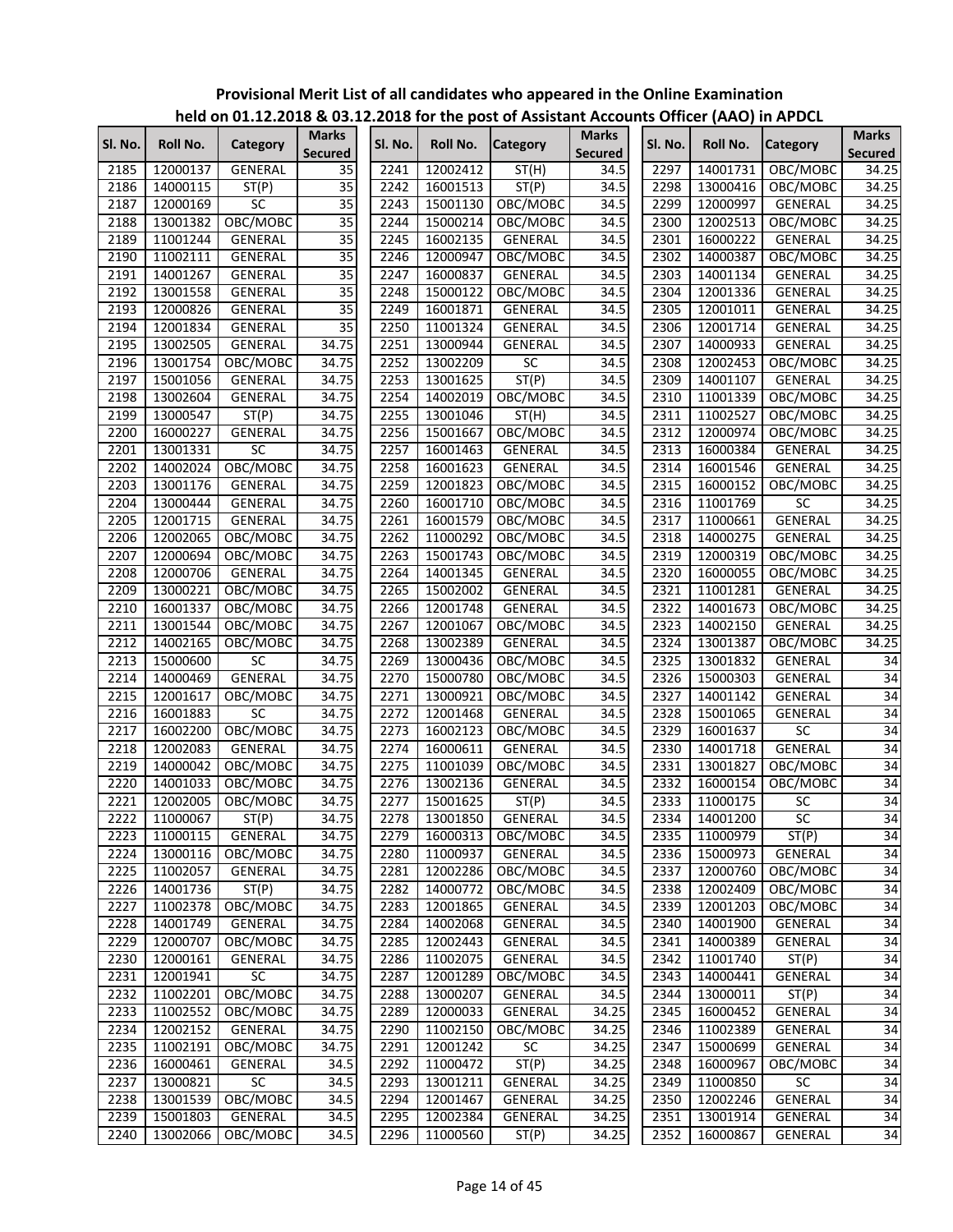|         |          | $\frac{1}{2}$ is the contracted to the first post of Assistant Accounts Onlied (AAO) in AFDCL |                                |         |          |                 |                                |         |          |                 |                                |
|---------|----------|-----------------------------------------------------------------------------------------------|--------------------------------|---------|----------|-----------------|--------------------------------|---------|----------|-----------------|--------------------------------|
| Sl. No. | Roll No. | Category                                                                                      | <b>Marks</b><br><b>Secured</b> | SI. No. | Roll No. | <b>Category</b> | <b>Marks</b><br><b>Secured</b> | Sl. No. | Roll No. | <b>Category</b> | <b>Marks</b><br><b>Secured</b> |
| 2353    | 16001671 | <b>GENERAL</b>                                                                                | 34                             | 2409    | 16001417 | GENERAL         | 33.75                          | 2465    | 15000010 | GENERAL         | 33.5                           |
| 2354    | 16001180 | OBC/MOBC                                                                                      | 34                             | 2410    | 11000072 | GENERAL         | 33.75                          | 2466    | 12001245 | GENERAL         | 33.5                           |
| 2355    | 14000457 | GENERAL                                                                                       | 34                             | 2411    | 12001863 | GENERAL         | 33.75                          | 2467    | 12001040 | GENERAL         | 33.5                           |
| 2356    | 13000286 | OBC/MOBC                                                                                      | 34                             | 2412    | 15000313 | OBC/MOBC        | 33.75                          | 2468    | 16001801 | $\overline{SC}$ | 33.5                           |
| 2357    | 13000749 | OBC/MOBC                                                                                      | 34                             | 2413    | 14001226 | GENERAL         | 33.75                          | 2469    | 14002125 | <b>GENERAL</b>  | 33.5                           |
| 2358    | 12002210 | <b>SC</b>                                                                                     | 34                             | 2414    | 11001298 | SC              | 33.75                          | 2470    | 15001017 | <b>GENERAL</b>  | 33.5                           |
| 2359    | 12001050 | OBC/MOBC                                                                                      | 34                             | 2415    | 14000815 | <b>GENERAL</b>  | 33.75                          | 2471    | 14000993 | OBC/MOBC        | 33.5                           |
| 2360    | 15000399 | GENERAL                                                                                       | $\overline{34}$                | 2416    | 12002183 | GENERAL         | 33.75                          | 2472    | 14001238 | OBC/MOBC        | 33.5                           |
| 2361    | 11001679 | GENERAL                                                                                       | 34                             | 2417    | 16000586 | GENERAL         | 33.75                          | 2473    | 15001347 | OBC/MOBC        | 33.5                           |
| 2362    | 12002408 | $\overline{SC}$                                                                               | $\overline{34}$                | 2418    | 14001148 | $\overline{SC}$ | 33.75                          | 2474    | 11000047 | OBC/MOBC        | 33.5                           |
| 2363    | 14000968 | OBC/MOBC                                                                                      | $\overline{34}$                | 2419    | 14002217 | OBC/MOBC        | 33.75                          | 2475    | 12001927 | GENERAL         | 33.5                           |
| 2364    | 13001030 | OBC/MOBC                                                                                      | $\overline{34}$                | 2420    | 12001437 | GENERAL         | 33.75                          | 2476    | 13000677 | GENERAL         | 33.5                           |
| 2365    | 11000126 | OBC/MOBC                                                                                      | 34                             | 2421    | 12000633 | <b>GENERAL</b>  | 33.75                          | 2477    | 13000438 | ST(P)           | 33.5                           |
| 2366    | 12000022 | ST(P)                                                                                         | 34                             | 2422    | 11000788 | OBC/MOBC        | 33.75                          | 2478    | 12001455 | OBC/MOBC        | 33.5                           |
| 2367    | 13000243 | GENERAL                                                                                       | 34                             | 2423    | 12001881 | GENERAL         | 33.75                          | 2479    | 11001887 | GENERAL         | 33.5                           |
| 2368    | 13001752 | ST(P)                                                                                         | 34                             | 2424    | 14000086 | OBC/MOBC        | 33.75                          | 2480    | 15002112 | GENERAL         | 33.5                           |
| 2369    | 11001100 | OBC/MOBC                                                                                      | 34                             | 2425    | 14000128 | OBC/MOBC        | 33.75                          | 2481    | 14000690 | GENERAL         | 33.5                           |
| 2370    | 12000011 | GENERAL                                                                                       | 33.75                          | 2426    | 16001390 | OBC/MOBC        | 33.75                          | 2482    | 12002361 | GENERAL         | 33.5                           |
| 2371    | 16001360 | OBC/MOBC                                                                                      | 33.75                          | 2427    | 11001710 | GENERAL         | 33.75                          | 2483    | 13001548 | <b>GENERAL</b>  | 33.5                           |
| 2372    | 15001778 | GENERAL                                                                                       | 33.75                          | 2428    | 16000994 | <b>GENERAL</b>  | 33.75                          | 2484    | 12000785 | GENERAL         | 33.5                           |
| 2373    | 13002082 | GENERAL                                                                                       | 33.75                          | 2429    | 12001643 | OBC/MOBC        | 33.75                          | 2485    | 16001817 | OBC/MOBC        | 33.5                           |
| 2374    | 16001590 | GENERAL                                                                                       | 33.75                          | 2430    | 14000098 | <b>GENERAL</b>  | 33.75                          | 2486    | 14002160 | GENERAL         | 33.5                           |
| 2375    | 13001658 | <b>GENERAL</b>                                                                                | 33.75                          | 2431    | 11002260 | ST(P)           | 33.75                          | 2487    | 15001623 | ST(P)           | 33.5                           |
| 2376    | 14001763 | GENERAL                                                                                       | 33.75                          | 2432    | 11001375 | GENERAL         | 33.75                          | 2488    | 16000343 | OBC/MOBC        | 33.5                           |
| 2377    | 15001405 | OBC/MOBC                                                                                      | 33.75                          | 2433    | 14000932 | GENERAL         | 33.75                          | 2489    | 12002038 | GENERAL         | 33.5                           |
| 2378    | 16001322 | GENERAL                                                                                       | 33.75                          | 2434    | 12002015 | GENERAL         | 33.75                          | 2490    | 13002164 | GENERAL         | 33.5                           |
| 2379    | 13002101 | GENERAL                                                                                       | 33.75                          | 2435    | 16002155 | <b>GENERAL</b>  | 33.75                          | 2491    | 12002505 | GENERAL         | 33.5                           |
| 2380    | 13002141 | GENERAL                                                                                       | 33.75                          | 2436    | 11000766 | GENERAL         | 33.75                          | 2492    | 15000601 | GENERAL         | 33.5                           |
| 2381    | 12002527 | GENERAL                                                                                       | 33.75                          | 2437    | 13002013 | <b>GENERAL</b>  | 33.75                          | 2493    | 15000302 | GENERAL         | 33.25                          |
| 2382    | 13001735 | GENERAL                                                                                       | 33.75                          | 2438    | 14000100 | GENERAL         | 33.75                          | 2494    | 16000755 | <b>GENERAL</b>  | 33.25                          |
| 2383    | 14002129 | GENERAL                                                                                       | 33.75                          | 2439    | 11001246 | GENERAL         | 33.75                          | 2495    | 12000168 | $\overline{SC}$ | 33.25                          |
| 2384    | 11001789 | SC                                                                                            | 33.75                          | 2440    | 11000793 | OBC/MOBC        | 33.75                          | 2496    | 15000195 | <b>GENERAL</b>  | 33.25                          |
| 2385    | 14001915 | <b>GENERAL</b>                                                                                | 33.75                          | 2441    | 14001422 | $\overline{SC}$ | 33.75                          | 2497    | 12001180 | GENERAL         | 33.25                          |
| 2386    | 11000786 | OBC/MOBC                                                                                      | 33.75                          | 2442    | 16001134 | OBC/MOBC        | 33.75                          | 2498    | 16001655 | OBC/MOBC        | 33.25                          |
| 2387    | 12000670 | $\overline{SC}$                                                                               | 33.75                          | 2443    | 13001471 | GENERAL         | 33.75                          | 2499    | 15002093 | GENERAL         | 33.25                          |
| 2388    | 12001694 | GENERAL                                                                                       | 33.75                          | 2444    | 16001034 | GENERAL         | 33.75                          | 2500    | 14000716 | GENERAL         | 33.25                          |
| 2389    | 16001834 | OBC/MOBC                                                                                      | 33.75                          | 2445    | 14001525 | <b>GENERAL</b>  | 33.75                          | 2501    | 11002432 | GENERAL         | 33.25                          |
| 2390    | 13000236 | <b>GENERAL</b>                                                                                | 33.75                          | 2446    | 16001030 | <b>GENERAL</b>  | 33.75                          | 2502    | 15001191 | OBC/MOBC        | 33.25                          |
| 2391    | 12000660 | OBC/MOBC                                                                                      | 33.75                          | 2447    | 12001510 | GENERAL         | 33.75                          | 2503    | 12002465 | GENERAL         | 33.25                          |
| 2392    | 12002292 | OBC/MOBC                                                                                      | 33.75                          | 2448    | 13001943 | OBC/MOBC        | 33.75                          | 2504    | 14001220 | OBC/MOBC        | 33.25                          |
| 2393    | 12001256 | GENERAL                                                                                       | 33.75                          | 2449    | 16000175 | GENERAL         | 33.75                          | 2505    | 16000821 | GENERAL         | 33.25                          |
| 2394    | 15001703 | OBC/MOBC                                                                                      | 33.75                          | 2450    | 13000650 | OBC/MOBC        | 33.75                          | 2506    | 11002446 | OBC/MOBC        | 33.25                          |
| 2395    | 11001558 | GENERAL                                                                                       | 33.75                          | 2451    | 16001682 | GENERAL         | 33.5                           | 2507    | 12000276 | GENERAL         | 33.25                          |
| 2396    | 16001969 | ST(P)                                                                                         | 33.75                          | 2452    | 16000932 | GENERAL         | 33.5                           | 2508    | 14001558 | SC              | 33.25                          |
| 2397    | 13001888 | SC                                                                                            | 33.75                          | 2453    | 16001806 | GENERAL         | 33.5                           | 2509    | 11001885 | ST(P)           | 33.25                          |
| 2398    | 14001372 | OBC/MOBC                                                                                      | 33.75                          | 2454    | 13000877 | GENERAL         | 33.5                           | 2510    | 16001794 | OBC/MOBC        | 33.25                          |
| 2399    | 12002393 | GENERAL                                                                                       | 33.75                          | 2455    | 11002310 | GENERAL         | 33.5                           | 2511    | 16001054 | GENERAL         | 33.25                          |
| 2400    | 11000605 | OBC/MOBC                                                                                      | 33.75                          | 2456    | 12001129 | OBC/MOBC        | 33.5                           | 2512    | 12000039 | ST(P)           | 33.25                          |
| 2401    | 16000631 | GENERAL                                                                                       | 33.75                          | 2457    | 11002392 | OBC/MOBC        | 33.5                           | 2513    | 16001543 | OBC/MOBC        | 33.25                          |
| 2402    | 12001859 | SC                                                                                            | 33.75                          | 2458    | 12001858 | OBC/MOBC        | 33.5                           | 2514    | 13000691 | GENERAL         | 33.25                          |
| 2403    | 14000833 | GENERAL                                                                                       | 33.75                          | 2459    | 15001104 | OBC/MOBC        | 33.5                           | 2515    | 16000659 | OBC/MOBC        | 33.25                          |
| 2404    | 12001158 | OBC/MOBC                                                                                      | 33.75                          | 2460    | 11000405 | GENERAL         | 33.5                           | 2516    | 15001142 | OBC/MOBC        | 33.25                          |
| 2405    | 15001702 | GENERAL                                                                                       | 33.75                          | 2461    | 15000038 | OBC/MOBC        | 33.5                           | 2517    | 15000067 | OBC/MOBC        | 33.25                          |
| 2406    | 16002092 | OBC/MOBC                                                                                      | 33.75                          | 2462    | 13001112 | GENERAL         | 33.5                           | 2518    | 14001566 | GENERAL         | 33.25                          |
| 2407    | 13002482 | OBC/MOBC                                                                                      | 33.75                          | 2463    | 12000804 | SC              | 33.5                           | 2519    | 14000370 | GENERAL         | 33.25                          |
| 2408    | 11001959 | OBC/MOBC                                                                                      | 33.75                          | 2464    | 11002033 | <b>GENERAL</b>  | 33.5                           | 2520    | 14001098 | GENERAL         | 33.25                          |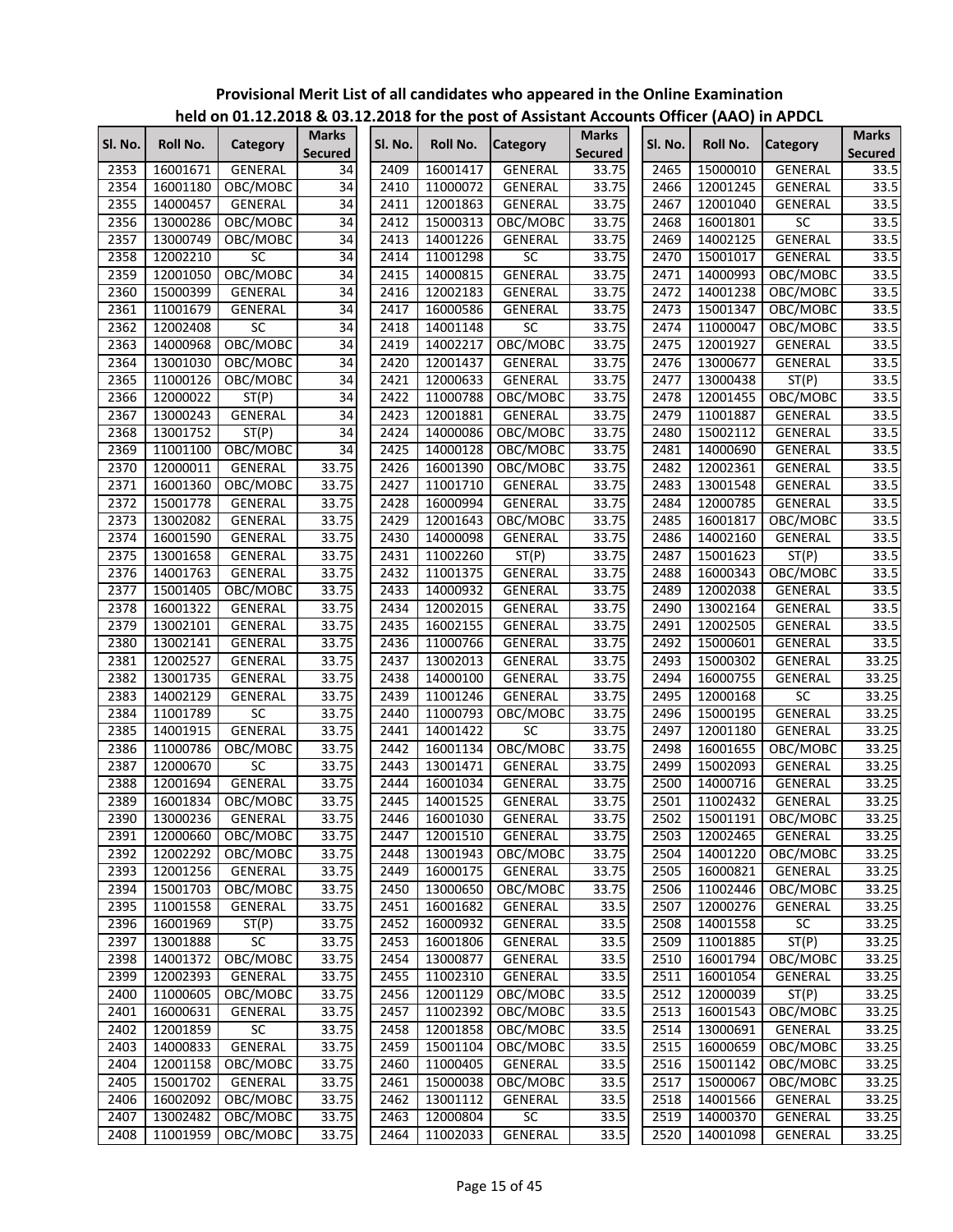|         |          |                         |                         |         |                      | <u>HEIG ON UITILIZIUD &amp; USIILIZUID IUI INE POSI UI ASSISIANI ACCURIIIS UNICEI (AAU) III AF DUL</u> |                                |         |          |                 |                                |
|---------|----------|-------------------------|-------------------------|---------|----------------------|--------------------------------------------------------------------------------------------------------|--------------------------------|---------|----------|-----------------|--------------------------------|
| Sl. No. | Roll No. | Category                | Marks<br><b>Secured</b> | Sl. No. | Roll No.             | <b>Category</b>                                                                                        | <b>Marks</b><br><b>Secured</b> | Sl. No. | Roll No. | <b>Category</b> | <b>Marks</b><br><b>Secured</b> |
| 2521    | 14000986 | GENERAL                 | 33.25                   | 2577    | 14000212             | OBC/MOBC                                                                                               | 33                             | 2633    | 13001644 | GENERAL         | 32.5                           |
| 2522    | 15002073 | SC                      | 33.25                   | 2578    | 12001699             | <b>GENERAL</b>                                                                                         | $\overline{33}$                | 2634    | 16001211 | OBC/MOBC        | 32.5                           |
| 2523    | 15000893 | OBC/MOBC                | 33.25                   | 2579    | 12000915             | <b>GENERAL</b>                                                                                         | 33                             | 2635    | 15001189 | OBC/MOBC        | 32.5                           |
| 2524    | 16001478 | <b>GENERAL</b>          | 33.25                   | 2580    | 13002388             | GENERAL                                                                                                | 33                             | 2636    | 16001697 | OBC/MOBC        | 32.5                           |
| 2525    | 13001131 | OBC/MOBC                | 33.25                   | 2581    | 16001987             | ST(P)                                                                                                  | 33                             | 2637    | 15001105 | GENERAL         | 32.5                           |
| 2526    | 12001681 | GENERAL                 | 33.25                   | 2582    | 16001282             | GENERAL                                                                                                | 32.75                          | 2638    | 15000663 | GENERAL         | 32.5                           |
| 2527    | 12002209 | OBC/MOBC                | 33.25                   | 2583    | 12002363             | OBC/MOBC                                                                                               | 32.75                          | 2639    | 16000861 | GENERAL         | 32.5                           |
| 2528    | 11001409 | OBC/MOBC                | 33.25                   | 2584    | 13000255             | <b>SC</b>                                                                                              | 32.75                          | 2640    | 13001655 | OBC/MOBC        | 32.5                           |
| 2529    | 14000134 | ST(P)                   | 33.25                   | 2585    | 16000164             | GENERAL                                                                                                | 32.75                          | 2641    | 15000347 | OBC/MOBC        | 32.5                           |
| 2530    | 11002152 | GENERAL                 | 33.25                   | 2586    | 15000024             | $\overline{SC}$                                                                                        | 32.75                          | 2642    | 15000596 | SC              | 32.5                           |
| 2531    | 15000593 | GENERAL                 | 33.25                   | 2587    | 14001371             | OBC/MOBC                                                                                               | 32.75                          | 2643    | 11001023 | GENERAL         | 32.5                           |
| 2532    | 14001334 | GENERAL                 | 33.25                   | 2588    | 13001755             | OBC/MOBC                                                                                               | 32.75                          | 2644    | 13002316 | GENERAL         | 32.5                           |
| 2533    | 11002327 | GENERAL                 | 33.25                   | 2589    | 12000900             | <b>GENERAL</b>                                                                                         | 32.75                          | 2645    | 12001299 | OBC/MOBC        | 32.5                           |
| 2534    | 14002197 | OBC/MOBC                | 33.25                   | 2590    | 14001381             | OBC/MOBC                                                                                               | 32.75                          | 2646    | 13001432 | GENERAL         | 32.5                           |
| 2535    | 16001338 | GENERAL                 | 33.25                   | 2591    | 13001746             | <b>GENERAL</b>                                                                                         | 32.75                          | 2647    | 16001370 | <b>GENERAL</b>  | 32.5                           |
| 2536    | 13002298 | GENERAL                 | 33.25                   | 2592    | 13001035             | ST(H)                                                                                                  | 32.75                          | 2648    | 11000323 | ST(P)           | 32.5                           |
| 2537    | 11001706 | GENERAL                 | 33.25                   | 2593    | 13000715             | ST(P)                                                                                                  | 32.75                          | 2649    | 16001702 | GENERAL         | 32.5                           |
| 2538    | 15000648 | GENERAL                 | 33                      | 2594    | 16000278             | SC                                                                                                     | 32.75                          | 2650    | 16001126 | OBC/MOBC        | 32.5                           |
| 2539    | 12001228 | <b>SC</b>               | 33                      | 2595    | 12002387             | GENERAL                                                                                                | 32.75                          | 2651    | 13000855 | OBC/MOBC        | 32.5                           |
| 2540    | 13001885 | <b>GENERAL</b>          | 33                      | 2596    | 14002051             | OBC/MOBC                                                                                               | 32.75                          | 2652    | 15000071 | SC              | 32.5                           |
| 2541    | 11002202 | ST(P)                   | 33                      | 2597    | 12001755             | <b>GENERAL</b>                                                                                         | 32.75                          | 2653    | 13001053 | OBC/MOBC        | 32.5                           |
| 2542    | 15000755 | OBC/MOBC                | 33                      | 2598    | 16000381             | GENERAL                                                                                                | 32.75                          | 2654    | 14000344 | ST(H)           | 32.5                           |
| 2543    | 12000782 | GENERAL                 | $\overline{33}$         | 2599    | 14001264             | <b>GENERAL</b>                                                                                         | 32.75                          | 2655    | 14001785 | OBC/MOBC        | 32.5                           |
| 2544    | 16001830 | GENERAL                 | 33                      | 2600    | 11001972             | OBC/MOBC                                                                                               | 32.75                          | 2656    | 11000691 | ST(P)           | 32.5                           |
| 2545    | 16001564 | OBC/MOBC                | 33                      | 2601    | 16000820             | GENERAL                                                                                                | 32.75                          | 2657    | 13002355 | SC              | 32.5                           |
| 2546    | 11002130 | OBC/MOBC                | 33                      | 2602    | 12001786             | <b>GENERAL</b>                                                                                         | 32.75                          | 2658    | 11000677 | GENERAL         | 32.5                           |
| 2547    | 13000981 | OBC/MOBC                | 33                      | 2603    | 13001153             | <b>GENERAL</b>                                                                                         | 32.75                          | 2659    | 15001063 | OBC/MOBC        | 32.5                           |
| 2548    | 15000012 | GENERAL                 | 33                      | 2604    | 11001442             | OBC/MOBC                                                                                               | 32.75                          | 2660    | 12000262 | SC              | 32.5                           |
| 2549    | 11000342 | GENERAL                 | 33                      | 2605    | 16000346             | GENERAL                                                                                                | 32.75                          | 2661    | 12000102 | GENERAL         | 32.5                           |
| 2550    | 14001247 | GENERAL                 | 33                      | 2606    | 14000077             | OBC/MOBC                                                                                               | 32.75                          | 2662    | 11002490 | ST(P)           | 32.5                           |
| 2551    | 14001536 | GENERAL                 | $\overline{33}$         | 2607    | 15000993             | OBC/MOBC                                                                                               | 32.75                          | 2663    | 11001467 | GENERAL         | 32.5                           |
| 2552    | 13001873 | GENERAL                 | 33                      | 2608    | 11001960             | $\overline{SC}$                                                                                        | 32.75                          | 2664    | 12000060 | GENERAL         | 32.5                           |
| 2553    | 12001222 | GENERAL                 | 33                      | 2609    | 16001284             | <b>GENERAL</b>                                                                                         | 32.75                          | 2665    | 13000439 | OBC/MOBC        | 32.5                           |
| 2554    | 12002545 | GENERAL                 | 33                      | 2610    | 16000682             | <b>GENERAL</b>                                                                                         | 32.75                          | 2666    | 16000342 | GENERAL         | 32.5                           |
| 2555    | 14001320 | <b>GENERAL</b>          | 33                      | 2611    | 11001884             | OBC/MOBC                                                                                               | 32.75                          | 2667    | 11000515 | <b>SC</b>       | 32.5                           |
| 2556    | 16002157 | GENERAL                 | 33                      | 2612    | 15000286             | OBC/MOBC                                                                                               | 32.75                          | 2668    | 13000141 | OBC/MOBC        | 32.5                           |
| 2557    | 16001705 | ST(H)                   | 33                      | 2613    | 16000843             | OBC/MOBC                                                                                               | 32.75                          | 2669    | 16001012 | GENERAL         | 32.5                           |
| 2558    | 11002145 | <b>GENERAL</b>          | 33                      | 2614    | 11000845             | <b>GENERAL</b>                                                                                         | 32.75                          | 2670    | 12001288 | <b>GENERAL</b>  | 32.5                           |
| 2559    | 14000035 | GENERAL                 | $\overline{33}$         | 2615    | 16002041             | OBC/MOBC                                                                                               | 32.75                          | 2671    | 12001851 | GENERAL         | 32.5                           |
| 2560    | 12001730 | SC                      | $\overline{33}$         | 2616    | 11001545             | GENERAL                                                                                                | 32.75                          | 2672    | 16000205 | OBC/MOBC        | 32.5                           |
| 2561    | 13001054 | OBC/MOBC                | $\overline{33}$         | 2617    | 12000643             | GENERAL                                                                                                | 32.75                          | 2673    | 12000665 | GENERAL         | 32.5                           |
| 2562    | 11001610 | GENERAL                 | $\overline{33}$         | 2618    | 12001051             | ST(H)                                                                                                  | 32.75                          | 2674    | 13001786 | OBC/MOBC        | 32.5                           |
| 2563    | 11002269 | OBC/MOBC                | $\overline{33}$         | 2619    |                      | OBC/MOBC                                                                                               | 32.75                          | 2675    | 12001267 | GENERAL         | 32.5                           |
| 2564    | 11002288 | GENERAL                 | $\overline{33}$         | 2620    | 13001636<br>12000223 | <b>GENERAL</b>                                                                                         | 32.75                          | 2676    | 11001825 |                 |                                |
|         |          |                         | 33                      |         |                      |                                                                                                        |                                |         |          | OBC/MOBC        | 32.5<br>32.5                   |
| 2565    | 15001654 | ST(P)<br><b>GENERAL</b> | 33                      | 2621    | 11001523<br>15001022 | OBC/MOBC                                                                                               | 32.75                          | 2677    | 14001344 | GENERAL         |                                |
| 2566    | 12001679 |                         |                         | 2622    |                      | GENERAL                                                                                                | 32.75                          | 2678    | 13001538 | OBC/MOBC        | 32.5                           |
| 2567    | 12001900 | <b>GENERAL</b>          | 33                      | 2623    | 16001196             | OBC/MOBC                                                                                               | 32.75                          | 2679    | 12001251 | GENERAL         | 32.5                           |
| 2568    | 11002506 | <b>SC</b>               | 33                      | 2624    | 15001433             | OBC/MOBC                                                                                               | 32.75                          | 2680    | 13002586 | GENERAL         | 32.5                           |
| 2569    | 14001577 | OBC/MOBC                | 33                      | 2625    | 11000151             | <b>SC</b>                                                                                              | 32.75                          | 2681    | 15000876 | GENERAL         | 32.5                           |
| 2570    | 13000404 | OBC/MOBC                | 33                      | 2626    | 11001899             | OBC/MOBC                                                                                               | 32.75                          | 2682    | 14000080 | OBC/MOBC        | 32.5                           |
| 2571    | 11000653 | GENERAL                 | $\overline{33}$         | 2627    | 11002239             | GENERAL                                                                                                | 32.75                          | 2683    | 15000375 | <b>GENERAL</b>  | 32.5                           |
| 2572    | 12002462 | GENERAL                 | 33                      | 2628    | 11000767             | GENERAL                                                                                                | 32.75                          | 2684    | 14002189 | OBC/MOBC        | 32.5                           |
| 2573    | 16000919 | SC                      | 33                      | 2629    | 13001701             | SC                                                                                                     | 32.5                           | 2685    | 12002055 | GENERAL         | 32.5                           |
| 2574    | 11001042 | GENERAL                 | 33                      | 2630    | 15002144             | OBC/MOBC                                                                                               | 32.5                           | 2686    | 12002217 | SC              | 32.5                           |
| 2575    | 12001644 | GENERAL                 | $\overline{33}$         | 2631    | 16001764             | GENERAL                                                                                                | 32.5                           | 2687    | 15000058 | GENERAL         | 32.5                           |
| 2576    | 16001412 | GENERAL                 | 33                      | 2632    | 13002220             | GENERAL                                                                                                | 32.5                           | 2688    | 12001725 | SC              | 32.5                           |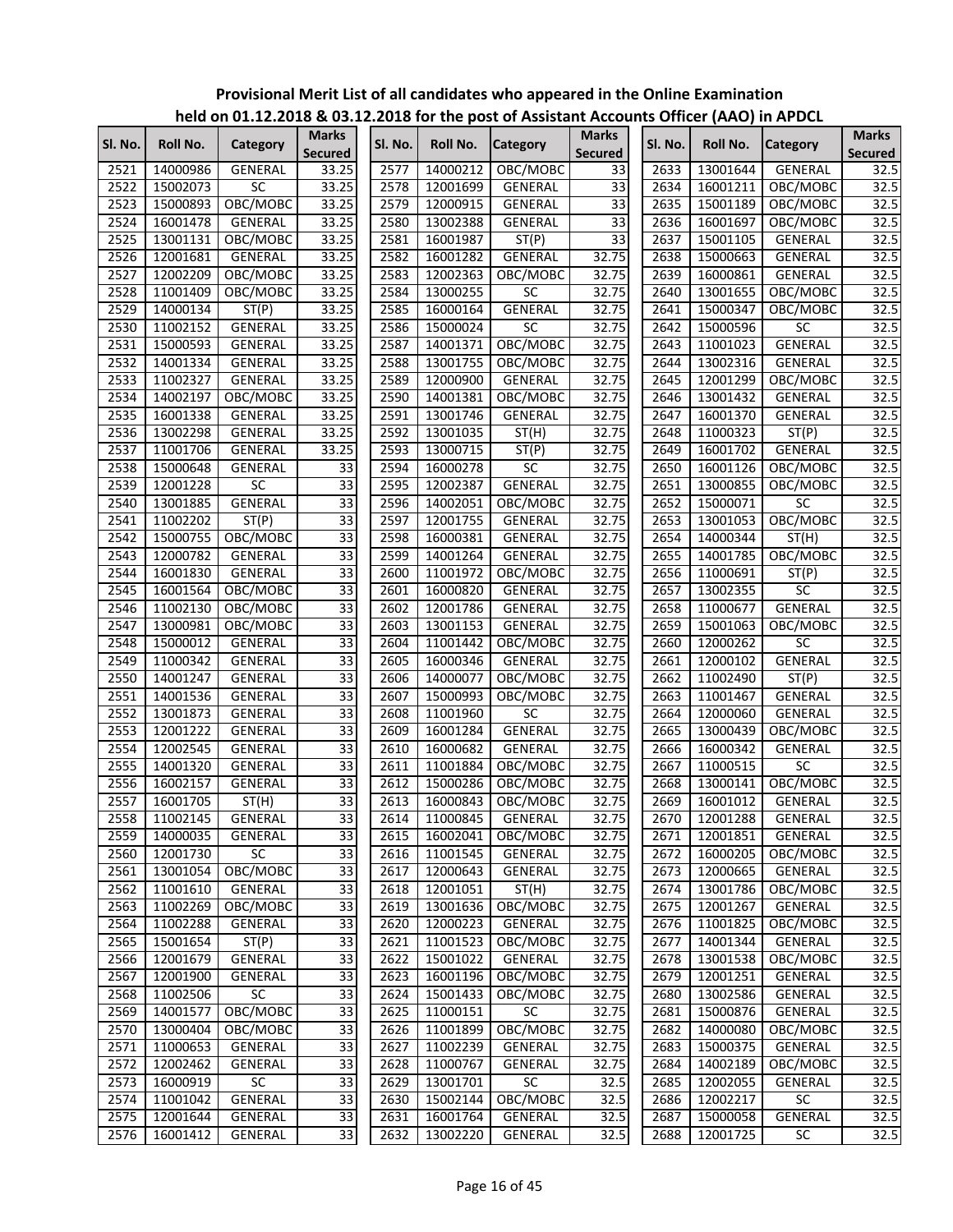|         |          |                |                         |         |          |                       |                                |         |          | $1.4.1$ ,       |                                |
|---------|----------|----------------|-------------------------|---------|----------|-----------------------|--------------------------------|---------|----------|-----------------|--------------------------------|
| SI. No. | Roll No. | Category       | <b>Marks</b><br>Secured | SI. No. | Roll No. | <b>Category</b>       | <b>Marks</b><br><b>Secured</b> | SI. No. | Roll No. | <b>Category</b> | <b>Marks</b><br><b>Secured</b> |
| 2689    | 15001794 | OBC/MOBC       | 32.5                    | 2745    | 11002463 | <b>GENERAL</b>        | 32.25                          | 2801    | 14001387 | <b>GENERAL</b>  | 32                             |
| 2690    | 15000171 | GENERAL        | 32.5                    | 2746    | 14001814 | OBC/MOBC              | 32.25                          | 2802    | 13000144 | ST(P)           | $\overline{32}$                |
| 2691    | 11001212 | GENERAL        | 32.5                    | 2747    | 13000569 | GENERAL               | 32.25                          | 2803    | 14001342 | GENERAL         | 32                             |
| 2692    | 15002143 | <b>GENERAL</b> | 32.5                    | 2748    | 14001162 | OBC/MOBC              | 32.25                          | 2804    | 11002534 | ST(P)           | $\overline{32}$                |
| 2693    | 11001722 | GENERAL        | 32.5                    | 2749    | 14001560 | OBC/MOBC              | 32.25                          | 2805    | 11000157 | GENERAL         | 32                             |
| 2694    | 12001686 | GENERAL        | 32.5                    | 2750    | 15000854 | OBC/MOBC              | 32.25                          | 2806    | 15001578 | ST(P)           | 31.75                          |
| 2695    | 11001802 | GENERAL        | 32.5                    | 2751    | 12000241 | <b>GENERAL</b>        | 32.25                          | 2807    | 12002335 | SC              | 31.75                          |
| 2696    | 13000628 | ST(P)          | 32.5                    | 2752    | 13001641 | <b>GENERAL</b>        | 32.25                          | 2808    | 12000691 | GENERAL         | 31.75                          |
| 2697    | 14001146 | GENERAL        | 32.5                    | 2753    | 12002036 | <b>GENERAL</b>        | 32.25                          | 2809    | 15002146 | GENERAL         | 31.75                          |
| 2698    | 12002499 | GENERAL        | 32.5                    | 2754    | 11001991 | $\overline{SC}$       | 32.25                          | 2810    | 16000924 | GENERAL         | 31.75                          |
| 2699    | 11000165 | GENERAL        | 32.5                    | 2755    | 16001124 | OBC/MOBC              | 32                             | 2811    | 16001538 | ST(P)           | 31.75                          |
| 2700    | 12001415 | OBC/MOBC       | 32.5                    | 2756    | 13001566 | GENERAL               | 32                             | 2812    | 14002039 | ST(P)           | 31.75                          |
| 2701    | 14000321 | OBC/MOBC       | 32.5                    | 2757    | 11001016 | OBC/MOBC              | 32                             | 2813    | 14002009 | OBC/MOBC        | 31.75                          |
| 2702    | 13001685 | SC             | 32.5                    | 2758    | 11001462 | GENERAL               | $\overline{32}$                | 2814    | 16002198 | GENERAL         | 31.75                          |
| 2703    | 12001500 | GENERAL        | 32.5                    | 2759    | 14001349 | GENERAL               | $\overline{32}$                | 2815    | 15001883 | OBC/MOBC        | 31.75                          |
| 2704    | 14001094 | GENERAL        | 32.5                    | 2760    | 15000044 | OBC/MOBC              | $\overline{32}$                | 2816    | 15002199 | OBC/MOBC        | 31.75                          |
| 2705    | 12001995 | <b>GENERAL</b> | 32.5                    | 2761    | 16001484 | <b>SC</b>             | 32                             | 2817    | 11000133 | <b>SC</b>       | 31.75                          |
| 2706    | 12002229 | SC             | 32.5                    | 2762    | 13001212 | <b>GENERAL</b>        | $\overline{32}$                | 2818    | 15001560 | ST(P)           | 31.75                          |
| 2707    | 14000458 | OBC/MOBC       | 32.5                    | 2763    | 12002549 | SC                    | $\overline{32}$                | 2819    | 12001350 | GENERAL         | 31.75                          |
| 2708    | 16000725 | GENERAL        | 32.5                    | 2764    | 14001346 | $\overline{SC}$       | $\overline{32}$                | 2820    | 12000912 | $\overline{SC}$ | 31.75                          |
| 2709    | 13000591 | <b>GENERAL</b> | 32.25                   | 2765    | 12002418 | <b>GENERAL</b>        | $\overline{32}$                | 2821    | 15001404 | SC              | 31.75                          |
| 2710    | 16000869 | SC             | 32.25                   | 2766    | 11000520 | OBC/MOBC              | $\overline{32}$                | 2822    | 16001790 | OBC/MOBC        | 31.75                          |
| 2711    | 14001204 | OBC/MOBC       | 32.25                   | 2767    | 16001220 | OBC/MOBC              | $\overline{32}$                | 2823    | 12001833 | GENERAL         | 31.75                          |
| 2712    | 11001606 | <b>GENERAL</b> | 32.25                   | 2768    | 13001582 | GENERAL               | $\overline{32}$                | 2824    | 11000734 | GENERAL         | 31.75                          |
| 2713    | 12001313 | OBC/MOBC       | 32.25                   | 2769    | 16000839 | GENERAL               | $\overline{32}$                | 2825    | 13002533 | OBC/MOBC        | 31.75                          |
| 2714    | 11000673 | <b>SC</b>      | 32.25                   | 2770    | 12001168 | <b>GENERAL</b>        | $\overline{32}$                | 2826    | 11000004 | OBC/MOBC        | 31.75                          |
| 2715    | 14001793 | GENERAL        | 32.25                   | 2771    | 12001321 | <b>GENERAL</b>        | $\overline{32}$                | 2827    | 12000495 | GENERAL         | 31.75                          |
| 2716    | 12001811 | GENERAL        | 32.25                   | 2772    | 13000864 | <b>GENERAL</b>        | $\overline{32}$                | 2828    | 13002525 | GENERAL         | 31.75                          |
| 2717    | 15000560 | GENERAL        | 32.25                   | 2773    | 14001554 | GENERAL               | 32                             | 2829    | 15000924 | OBC/MOBC        | 31.75                          |
| 2718    | 14001544 | GENERAL        | 32.25                   | 2774    | 14002018 | ST(P)                 | 32                             | 2830    | 13001535 | GENERAL         | 31.75                          |
| 2719    | 12000155 | GENERAL        | 32.25                   | 2775    | 12002198 | $\overline{SC}$       | $\overline{32}$                | 2831    | 15000731 | OBC/MOBC        | 31.75                          |
| 2720    | 14001613 | OBC/MOBC       | 32.25                   | 2776    | 13001556 | GENERAL               | $\overline{32}$                | 2832    | 11001924 | GENERAL         | 31.75                          |
| 2721    | 11002357 | <b>SC</b>      | 32.25                   | 2777    | 12000934 | GENERAL               | 32                             | 2833    | 14000325 | GENERAL         | 31.75                          |
| 2722    | 11001140 | SC             | 32.25                   | 2778    | 13001462 | GENERAL               | $\overline{32}$                | 2834    | 15001403 | GENERAL         | 31.75                          |
| 2723    | 15000136 | OBC/MOBC       | 32.25                   | 2779    | 11002458 | OBC/MOBC              | $\overline{32}$                | 2835    | 14002117 | GENERAL         | 31.75                          |
| 2724    | 15000482 | OBC/MOBC       | 32.25                   | 2780    | 12002413 | OBC/MOBC              | $\overline{32}$                | 2836    | 11002348 | <b>GENERAL</b>  | 31.75                          |
| 2725    | 14000839 | <b>GENERAL</b> | 32.25                   | 2781    | 15000241 | OBC/MOBC              | $\overline{32}$                | 2837    | 12000233 | OBC/MOBC        | 31.75                          |
| 2726    | 14000998 | GENERAL        | 32.25                   |         |          | 2782 16000060 GENERAL | 32                             | 2838    | 14000987 | ST(P)           | 31.75                          |
|         |          |                |                         |         |          |                       | $\overline{32}$                |         |          |                 | 31.75                          |
| 2727    | 11002147 | SC             | 32.25                   | 2783    | 11002180 | GENERAL               |                                | 2839    | 11002078 | GENERAL         |                                |
| 2728    | 12002345 | SC             | 32.25                   | 2784    | 13000515 | GENERAL               | 32                             | 2840    | 13002125 | GENERAL         | 31.75                          |
| 2729    | 15000410 | GENERAL        | 32.25                   | 2785    | 13001168 | GENERAL               | 32                             | 2841    | 12000418 | ST(P)           | 31.75                          |
| 2730    | 14001719 | GENERAL        | 32.25                   | 2786    | 11001510 | GENERAL               | 32                             | 2842    | 15000145 | OBC/MOBC        | 31.75                          |
| 2731    | 16001522 | OBC/MOBC       | 32.25                   | 2787    | 14001684 | OBC/MOBC              | $\overline{32}$                | 2843    | 14001954 | OBC/MOBC        | 31.75                          |
| 2732    | 15000185 | SC             | 32.25                   | 2788    | 16001541 | GENERAL               | $\overline{32}$                | 2844    | 12001609 | SC              | 31.75                          |
| 2733    | 11000800 | OBC/MOBC       | 32.25                   | 2789    | 12000088 | GENERAL               | 32                             | 2845    | 15001457 | OBC/MOBC        | 31.75                          |
| 2734    | 15001154 | OBC/MOBC       | 32.25                   | 2790    | 12000975 | OBC/MOBC              | 32                             | 2846    | 12000924 | <b>GENERAL</b>  | 31.75                          |
| 2735    | 11000105 | GENERAL        | 32.25                   | 2791    | 11001620 | GENERAL               | $\overline{32}$                | 2847    | 15001791 | SC              | 31.75                          |
| 2736    | 11001421 | GENERAL        | 32.25                   | 2792    | 12000080 | GENERAL               | $\overline{32}$                | 2848    | 16001087 | OBC/MOBC        | 31.75                          |
| 2737    | 13000589 | ST(P)          | 32.25                   | 2793    | 16000899 | OBC/MOBC              | $\overline{32}$                | 2849    | 16000187 | OBC/MOBC        | 31.75                          |
| 2738    | 14001595 | GENERAL        | 32.25                   | 2794    | 12001791 | OBC/MOBC              | 32                             | 2850    | 14000150 | OBC/MOBC        | 31.75                          |
| 2739    | 11001214 | OBC/MOBC       | 32.25                   | 2795    | 15001672 | OBC/MOBC              | $\overline{32}$                | 2851    | 12001154 | GENERAL         | 31.75                          |
| 2740    | 12001379 | OBC/MOBC       | 32.25                   | 2796    | 12001787 | SC                    | 32                             | 2852    | 16001885 | OBC/MOBC        | 31.75                          |
| 2741    | 14002063 | OBC/MOBC       | 32.25                   | 2797    | 13002360 | OBC/MOBC              | $\overline{32}$                | 2853    | 16000634 | GENERAL         | 31.75                          |
| 2742    | 13001133 | GENERAL        | 32.25                   | 2798    | 12000122 | $\overline{SC}$       | $\overline{32}$                | 2854    | 12001621 | GENERAL         | 31.75                          |
| 2743    | 14000842 | GENERAL        | 32.25                   | 2799    | 12001070 | OBC/MOBC              | 32                             | 2855    | 13001652 | GENERAL         | $\overline{31.5}$              |
| 2744    | 11001507 | GENERAL        | 32.25                   | 2800    | 15001701 | OBC/MOBC              | $\overline{32}$                | 2856    | 12002231 | GENERAL         | 31.5                           |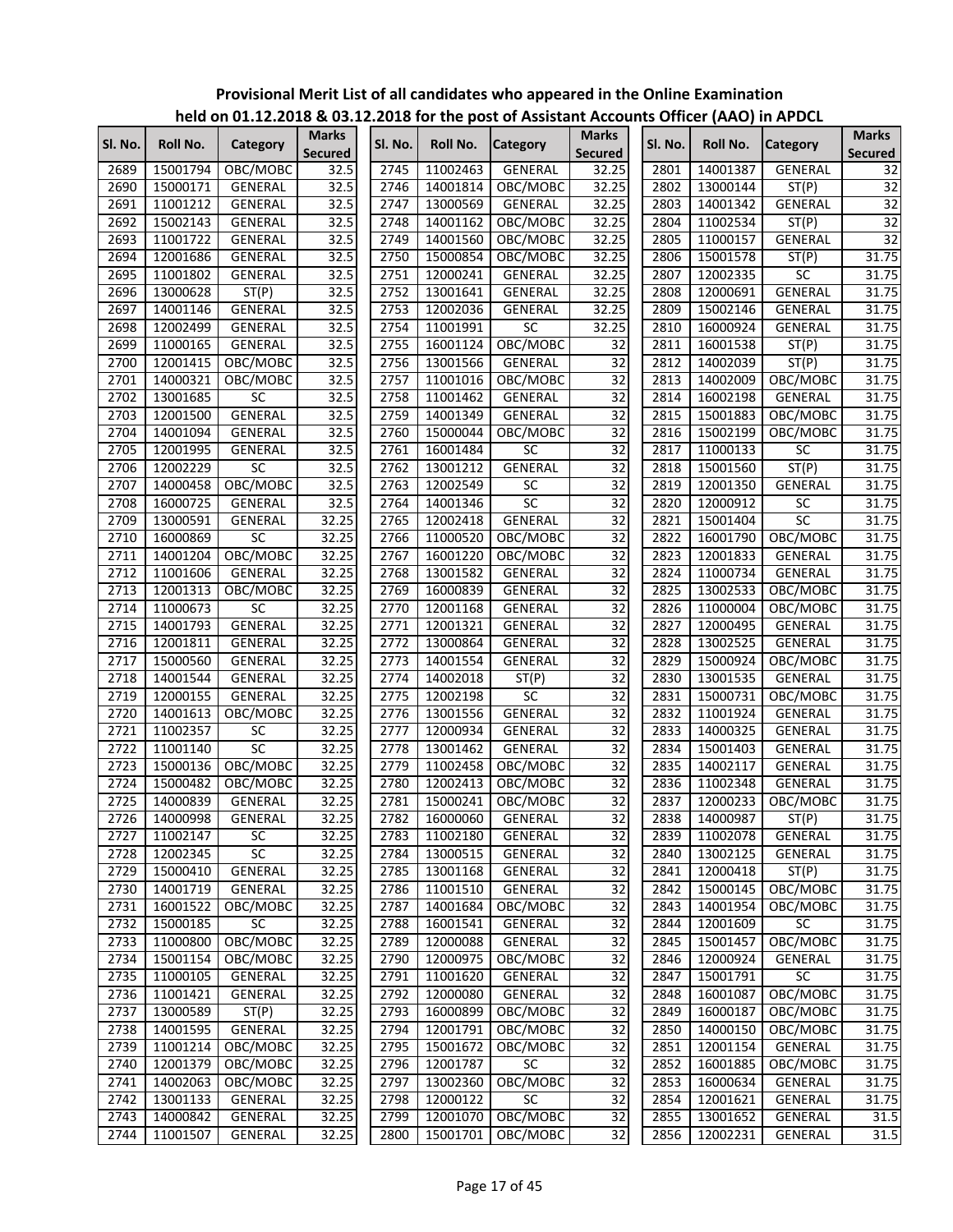|         |          |                 |                                |         |          | $\frac{1}{2}$ is the contracted to the first post of Assistant Accounts Onlied (AAO) in AFDCL |                                |         |          |                 |                                |
|---------|----------|-----------------|--------------------------------|---------|----------|-----------------------------------------------------------------------------------------------|--------------------------------|---------|----------|-----------------|--------------------------------|
| Sl. No. | Roll No. | Category        | <b>Marks</b><br><b>Secured</b> | SI. No. | Roll No. | <b>Category</b>                                                                               | <b>Marks</b><br><b>Secured</b> | Sl. No. | Roll No. | <b>Category</b> | <b>Marks</b><br><b>Secured</b> |
| 2857    | 13001097 | GENERAL         | 31.5                           | 2913    | 12000767 | OBC/MOBC                                                                                      | 31.25                          | 2969    | 11001986 | GENERAL         | 31.25                          |
| 2858    | 13002432 | GENERAL         | 31.5                           | 2914    | 16001197 | GENERAL                                                                                       | 31.25                          | 2970    | 14001881 | GENERAL         | 31.25                          |
| 2859    | 13001201 | <b>GENERAL</b>  | 31.5                           | 2915    | 13001388 | OBC/MOBC                                                                                      | 31.25                          | 2971    | 16000140 | OBC/MOBC        | 31.25                          |
| 2860    | 12001994 | OBC/MOBC        | 31.5                           | 2916    | 12000448 | OBC/MOBC                                                                                      | 31.25                          | 2972    | 12002182 | GENERAL         | 31.25                          |
| 2861    | 11002132 | GENERAL         | 31.5                           | 2917    | 11000756 | GENERAL                                                                                       | 31.25                          | 2973    | 13000226 | GENERAL         | 31                             |
| 2862    | 16000522 | OBC/MOBC        | 31.5                           | 2918    | 11000433 | ST(P)                                                                                         | 31.25                          | 2974    | 12001547 | GENERAL         | $\overline{31}$                |
| 2863    | 16001354 | OBC/MOBC        | 31.5                           | 2919    | 11000127 | GENERAL                                                                                       | 31.25                          | 2975    | 13000413 | GENERAL         | $\overline{31}$                |
| 2864    | 15001869 | GENERAL         | 31.5                           | 2920    | 15001662 | ST(P)                                                                                         | 31.25                          | 2976    | 16000295 | OBC/MOBC        | $\overline{31}$                |
| 2865    | 11001224 | OBC/MOBC        | 31.5                           | 2921    | 14000956 | OBC/MOBC                                                                                      | 31.25                          | 2977    | 12000225 | GENERAL         | $\overline{31}$                |
| 2866    | 14000861 | GENERAL         | 31.5                           | 2922    | 11000097 | <b>GENERAL</b>                                                                                | 31.25                          | 2978    | 16000176 | OBC/MOBC        | 31                             |
| 2867    | 11000887 | OBC/MOBC        | 31.5                           | 2923    | 15000978 | <b>GENERAL</b>                                                                                | 31.25                          | 2979    | 12001023 | ST(H)           | 31                             |
| 2868    | 16001120 | GENERAL         | 31.5                           | 2924    | 12001954 | GENERAL                                                                                       | 31.25                          | 2980    | 14002219 | OBC/MOBC        | 31                             |
| 2869    | 11000409 | OBC/MOBC        | 31.5                           | 2925    | 15000113 | OBC/MOBC                                                                                      | 31.25                          | 2981    | 13000201 | GENERAL         | $\overline{31}$                |
| 2870    | 15001391 | ST(P)           | 31.5                           | 2926    | 16000215 | OBC/MOBC                                                                                      | 31.25                          | 2982    | 11001232 | GENERAL         | $\overline{31}$                |
| 2871    | 12000370 | OBC/MOBC        | 31.5                           | 2927    | 13000369 | OBC/MOBC                                                                                      | 31.25                          | 2983    | 12002434 | ST(P)           | $\overline{31}$                |
| 2872    | 16001789 | ST(P)           | 31.5                           | 2928    | 12001207 | GENERAL                                                                                       | 31.25                          | 2984    | 16000417 | SC              | $\overline{31}$                |
| 2873    | 14001829 | OBC/MOBC        | 31.5                           | 2929    | 12002467 | SC                                                                                            | 31.25                          | 2985    | 15002025 | ST(P)           | $\overline{31}$                |
| 2874    | 12001073 | OBC/MOBC        | 31.5                           | 2930    | 15001722 | <b>GENERAL</b>                                                                                | 31.25                          | 2986    | 12001249 | GENERAL         | $\overline{31}$                |
| 2875    | 11002165 | OBC/MOBC        | 31.5                           | 2931    | 13001456 | <b>GENERAL</b>                                                                                | 31.25                          | 2987    | 14002048 | OBC/MOBC        | $\overline{31}$                |
| 2876    | 14000864 | OBC/MOBC        | 31.5                           | 2932    | 14002115 | SC                                                                                            | 31.25                          | 2988    | 16001849 | OBC/MOBC        | $\overline{31}$                |
| 2877    | 11001316 | OBC/MOBC        | 31.5                           | 2933    | 12000147 | SC                                                                                            | 31.25                          | 2989    | 13002065 | OBC/MOBC        | 31                             |
| 2878    | 15000766 | OBC/MOBC        | 31.5                           | 2934    | 12000269 | <b>GENERAL</b>                                                                                | 31.25                          | 2990    | 16001554 | GENERAL         | 31                             |
| 2879    | 12000664 | OBC/MOBC        | 31.5                           | 2935    | 11001818 | $\overline{SC}$                                                                               | 31.25                          | 2991    | 14001717 | OBC/MOBC        | 31                             |
| 2880    | 15000559 | GENERAL         | 31.5                           | 2936    | 11002496 | <b>GENERAL</b>                                                                                | 31.25                          | 2992    | 16000602 | OBC/MOBC        | $\overline{31}$                |
| 2881    | 12000212 | <b>SC</b>       | 31.5                           | 2937    | 12001879 | GENERAL                                                                                       | 31.25                          | 2993    | 12000264 | ST(P)           | $\overline{31}$                |
| 2882    | 12000176 | OBC/MOBC        | 31.5                           | 2938    | 16000654 | GENERAL                                                                                       | 31.25                          | 2994    | 12002546 | GENERAL         | $\overline{31}$                |
| 2883    | 12001905 | GENERAL         | 31.5                           | 2939    | 16001997 | OBC/MOBC                                                                                      | 31.25                          | 2995    | 12001623 | OBC/MOBC        | 31                             |
| 2884    | 11001568 | GENERAL         | 31.5                           | 2940    | 12000652 | OBC/MOBC                                                                                      | 31.25                          | 2996    | 16000445 | GENERAL         | 31                             |
| 2885    | 16000280 | GENERAL         | 31.5                           | 2941    | 13002515 | GENERAL                                                                                       | 31.25                          | 2997    | 16002177 | OBC/MOBC        | $\overline{31}$                |
| 2886    | 15001773 | OBC/MOBC        | 31.5                           | 2942    | 11000378 | OBC/MOBC                                                                                      | 31.25                          | 2998    | 15001199 | OBC/MOBC        | $\overline{31}$                |
| 2887    | 14001183 | ST(H)           | 31.5                           | 2943    | 15000299 | OBC/MOBC                                                                                      | 31.25                          | 2999    | 14000773 | OBC/MOBC        | 31                             |
| 2888    | 11000781 | ST(P)           | 31.5                           | 2944    | 14001690 | GENERAL                                                                                       | 31.25                          | 3000    | 13000136 | <b>GENERAL</b>  | $\overline{31}$                |
| 2889    | 16000708 | OBC/MOBC        | 31.5                           | 2945    | 14000737 | GENERAL                                                                                       | 31.25                          | 3001    | 16001960 | SC              | 31                             |
| 2890    | 16001095 | OBC/MOBC        | 31.5                           | 2946    | 11002554 | <b>SC</b>                                                                                     | 31.25                          | 3002    | 16001462 | SC              | 31                             |
| 2891    | 15002171 | <b>SC</b>       | 31.5                           | 2947    | 16002094 | OBC/MOBC                                                                                      | 31.25                          | 3003    | 12001640 | GENERAL         | 31                             |
| 2892    | 13001982 | $\overline{SC}$ | 31.5                           | 2948    | 12002492 | ST(P)                                                                                         | 31.25                          | 3004    | 12002447 | GENERAL         | 31                             |
| 2893    | 13000186 | GENERAL         | 31.5                           | 2949    | 14001772 | GENERAL                                                                                       | 31.25                          | 3005    | 12002370 | GENERAL         | 31                             |
| 2894    | 14001457 | OBC/MOBC        | 31.5                           | 2950    | 14001904 | OBC/MOBC                                                                                      | 31.25                          | 3006    | 14001906 | <b>GENERAL</b>  | 31                             |
| 2895    | 12002380 | <b>SC</b>       | 31.5                           | 2951    | 13001017 | GENERAL                                                                                       | 31.25                          | 3007    | 12001005 | <b>GENERAL</b>  | 31                             |
| 2896    | 16000416 | SC              | 31.5                           | 2952    | 16000171 | OBC/MOBC                                                                                      | 31.25                          | 3008    | 13001381 | $\overline{SC}$ | 31                             |
| 2897    | 16001488 | GENERAL         | 31.5                           | 2953    | 12000197 | GENERAL                                                                                       | 31.25                          | 3009    | 13002214 | GENERAL         | 31                             |
| 2898    | 16001264 | <b>SC</b>       | 31.25                          | 2954    | 13000004 | OBC/MOBC                                                                                      | 31.25                          | 3010    | 16000208 | OBC/MOBC        | 31                             |
| 2899    | 13002545 | OBC/MOBC        | 31.25                          | 2955    | 14001943 | GENERAL                                                                                       | 31.25                          | 3011    | 13002508 | OBC/MOBC        | 31                             |
| 2900    | 16000535 | OBC/MOBC        | 31.25                          | 2956    | 16000687 | OBC/MOBC                                                                                      | 31.25                          | 3012    | 16000192 | OBC/MOBC        | 31                             |
| 2901    | 14001779 | OBC/MOBC        | 31.25                          | 2957    | 12001672 | OBC/MOBC                                                                                      | 31.25                          | 3013    | 15001533 | OBC/MOBC        | 31                             |
| 2902    | 16001027 | GENERAL         | 31.25                          | 2958    | 13002285 | OBC/MOBC                                                                                      | 31.25                          | 3014    | 11001918 | SC              | 31                             |
| 2903    | 14000166 | OBC/MOBC        | 31.25                          | 2959    | 11001036 | GENERAL                                                                                       | 31.25                          | 3015    | 16000991 | GENERAL         | 31                             |
| 2904    | 11001607 | SC              | 31.25                          | 2960    | 16001820 | OBC/MOBC                                                                                      | 31.25                          | 3016    | 12000113 | OBC/MOBC        | 31                             |
| 2905    | 15001723 | <b>GENERAL</b>  | 31.25                          | 2961    | 16000150 | OBC/MOBC                                                                                      | 31.25                          | 3017    | 11001101 | OBC/MOBC        | $\overline{31}$                |
| 2906    | 13000588 | OBC/MOBC        | 31.25                          | 2962    | 13001902 | <b>SC</b>                                                                                     | 31.25                          | 3018    | 12001999 | GENERAL         | 31                             |
| 2907    | 16000557 | GENERAL         | 31.25                          | 2963    | 13001065 | <b>GENERAL</b>                                                                                | 31.25                          | 3019    | 14002123 | GENERAL         | 31                             |
| 2908    | 13001820 | GENERAL         | 31.25                          | 2964    | 15001198 | OBC/MOBC                                                                                      | 31.25                          | 3020    | 11002305 | GENERAL         | 31                             |
| 2909    | 11001840 | OBC/MOBC        | 31.25                          | 2965    | 14000216 | OBC/MOBC                                                                                      | 31.25                          | 3021    | 16000131 | GENERAL         | $\overline{31}$                |
| 2910    | 14000784 | OBC/MOBC        | 31.25                          | 2966    | 13001875 | GENERAL                                                                                       | 31.25                          | 3022    | 15000588 | OBC/MOBC        | 30.75                          |
| 2911    | 14001993 | GENERAL         | 31.25                          | 2967    | 11000791 | OBC/MOBC                                                                                      | 31.25                          | 3023    | 16001487 | OBC/MOBC        | 30.75                          |
| 2912    | 13001670 | OBC/MOBC        | 31.25                          | 2968    | 13002600 | GENERAL                                                                                       | 31.25                          | 3024    | 13000816 | ST(P)           | 30.75                          |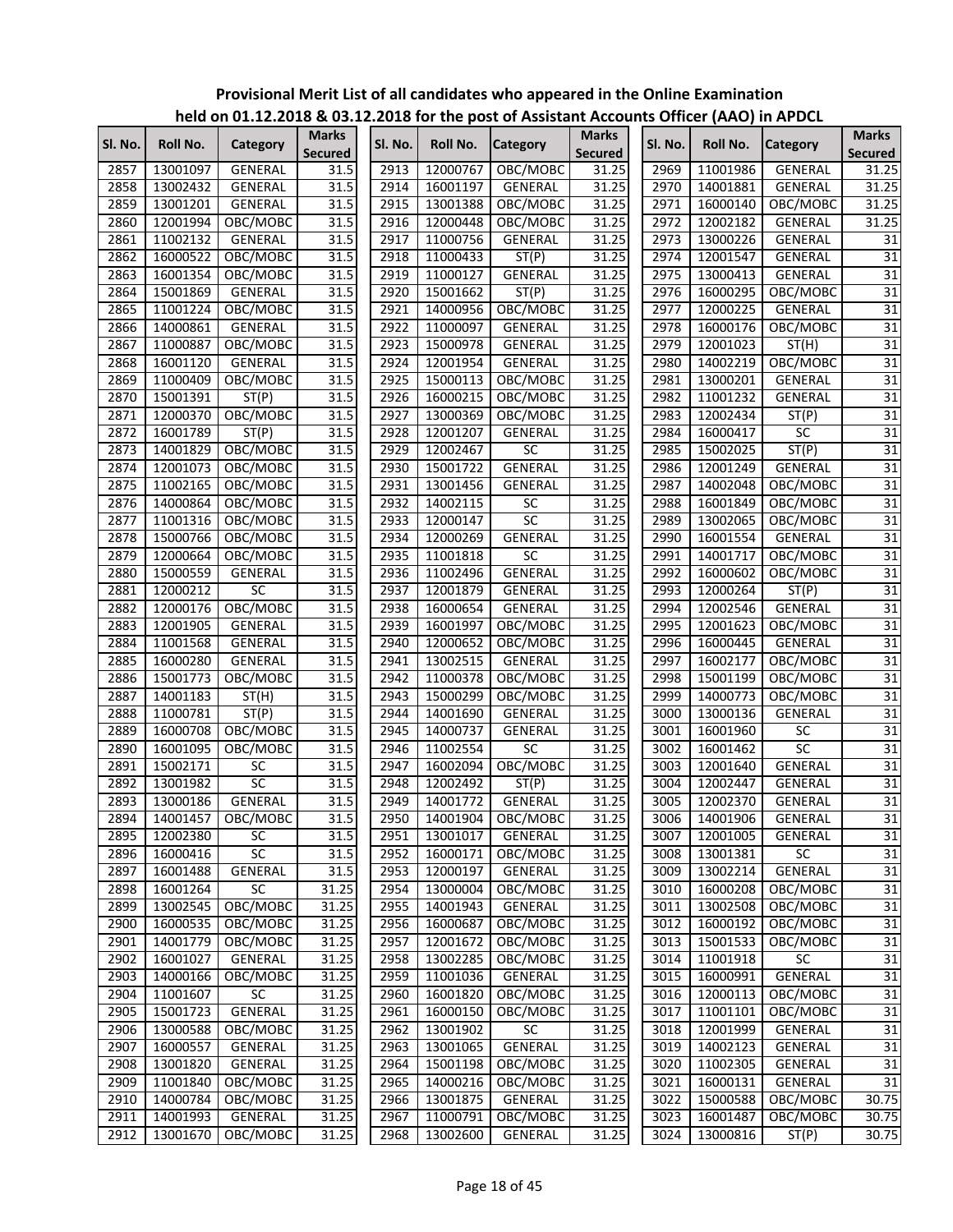|         |          |                |              |              |          | <u>HEIU UH UI.IZ.ZUID &amp; US.IZ.ZUID IUI THE POST UI ASSISTAHT ACCURITS UHICEI (AAU) III APDCL</u> |                |         |          |                 |                       |
|---------|----------|----------------|--------------|--------------|----------|------------------------------------------------------------------------------------------------------|----------------|---------|----------|-----------------|-----------------------|
| Sl. No. | Roll No. | Category       | <b>Marks</b> | Sl. No.      | Roll No. | <b>Category</b>                                                                                      | <b>Marks</b>   | Sl. No. | Roll No. | <b>Category</b> | <b>Marks</b>          |
|         |          |                | Secured      |              |          |                                                                                                      | <b>Secured</b> |         |          |                 | <b>Secured</b>        |
| 3025    | 11001180 | OBC/MOBC       | 30.75        | 3081         | 11001284 | OBC/MOBC                                                                                             | 30.5           | 3137    | 12001066 | OBC/MOBC        | 30.25                 |
| 3026    | 13001978 | ST(P)          | 30.75        | 3082         | 15000338 | OBC/MOBC                                                                                             | 30.5           | 3138    | 12001642 | OBC/MOBC        | 30.25                 |
| 3027    | 16001893 | OBC/MOBC       | 30.75        | 3083         | 12002108 | <b>GENERAL</b>                                                                                       | 30.5           | 3139    | 11002567 | GENERAL         | 30.25                 |
| 3028    | 14001086 | GENERAL        | 30.75        | 3084         | 12002517 | OBC/MOBC                                                                                             | 30.5           | 3140    | 13001713 | OBC/MOBC        | 30.25                 |
| 3029    | 11001068 | ST(P)          | 30.75        | 3085         | 15001626 | ST(P)                                                                                                | 30.5           | 3141    | 11001020 | GENERAL         | 30.25                 |
| 3030    | 13002500 | <b>GENERAL</b> | 30.75        | 3086         | 15001957 | GENERAL                                                                                              | 30.5           | 3142    | 15000013 | OBC/MOBC        | 30.25                 |
| 3031    | 16000064 | GENERAL        | 30.75        | 3087         | 14001419 | OBC/MOBC                                                                                             | 30.5           | 3143    | 16000627 | <b>SC</b>       | 30.25                 |
| 3032    | 13001578 | OBC/MOBC       | 30.75        | 3088         | 16001991 | ST(H)                                                                                                | 30.5           | 3144    | 15001304 | <b>GENERAL</b>  | 30.25                 |
| 3033    | 12001091 | GENERAL        | 30.75        | 3089         | 12002151 | GENERAL                                                                                              | 30.5           | 3145    | 16000483 | GENERAL         | 30.25                 |
| 3034    | 15000996 | SC             | 30.75        | 3090         | 14000607 | OBC/MOBC                                                                                             | 30.5           | 3146    | 11001085 | GENERAL         | 30.25                 |
| 3035    | 15001544 | OBC/MOBC       | 30.75        | 3091         | 13000502 | ST(P)                                                                                                | 30.5           | 3147    | 15001224 | OBC/MOBC        | 30.25                 |
| 3036    | 11002535 | GENERAL        | 30.75        | 3092         | 15001898 | OBC/MOBC                                                                                             | 30.5           | 3148    | 11001146 | OBC/MOBC        | 30.25                 |
| 3037    | 13000846 | ST(P)          | 30.75        | 3093         | 12001901 | OBC/MOBC                                                                                             | 30.5           | 3149    | 13001487 | GENERAL         | 30.25                 |
| 3038    | 16000526 | GENERAL        | 30.75        | 3094         | 16000626 | OBC/MOBC                                                                                             | 30.5           | 3150    | 14000118 | OBC/MOBC        | 30.25                 |
| 3039    | 12000711 | SC             | 30.75        | 3095         | 11001141 | ST(H)                                                                                                | 30.5           | 3151    | 12002360 | OBC/MOBC        | 30.25                 |
| 3040    | 16001208 | OBC/MOBC       | 30.75        | 3096         | 14000131 | OBC/MOBC                                                                                             | 30.5           | 3152    | 14000446 | OBC/MOBC        | 30.25                 |
| 3041    | 13000506 | ST(P)          | 30.75        | 3097         | 12001496 | OBC/MOBC                                                                                             | 30.5           | 3153    | 16001230 | GENERAL         | 30.25                 |
| 3042    | 11002092 | GENERAL        | 30.75        | 3098         | 11001697 | GENERAL                                                                                              | 30.5           | 3154    | 16001031 | SC              | 30.25                 |
| 3043    | 15001928 | OBC/MOBC       | 30.75        | 3099         | 11002439 | SC                                                                                                   | 30.5           | 3155    | 13000893 | OBC/MOBC        | 30.25                 |
| 3044    | 11000118 | OBC/MOBC       | 30.75        | 3100         | 12000847 | <b>GENERAL</b>                                                                                       | 30.5           | 3156    | 16000758 | ST(P)           | 30.25                 |
| 3045    | 13001389 | <b>GENERAL</b> | 30.75        | 3101         | 16002060 | GENERAL                                                                                              | 30.5           | 3157    | 13000690 | GENERAL         | 30.25                 |
| 3046    | 14000687 | OBC/MOBC       | 30.75        | 3102         | 15001692 | GENERAL                                                                                              | 30.5           | 3158    | 14001531 | GENERAL         | 30.25                 |
| 3047    | 11000163 | <b>GENERAL</b> | 30.75        | 3103         | 15002153 | OBC/MOBC                                                                                             | 30.5           | 3159    | 12002066 | OBC/MOBC        | 30.25                 |
| 3048    |          |                | 30.75        | 3104         | 16000802 | <b>GENERAL</b>                                                                                       | 30.5           |         | 11000856 |                 |                       |
|         | 16000943 | GENERAL        |              |              |          |                                                                                                      |                | 3160    |          | ST(P)           | 30.25                 |
| 3049    | 12002049 | SC             | 30.75        | 3105         | 14000913 | GENERAL                                                                                              | 30.5           | 3161    | 11000899 | OBC/MOBC        | 30.25                 |
| 3050    | 14001149 | GENERAL        | 30.75        | 3106         | 12001992 | OBC/MOBC                                                                                             | 30.5           | 3162    | 12000797 | <b>GENERAL</b>  | 30.25                 |
| 3051    | 15000635 | SC             | 30.75        | 3107         | 15000439 | OBC/MOBC                                                                                             | 30.5           | 3163    | 14000837 | <b>GENERAL</b>  | 30.25                 |
| 3052    | 12001487 | GENERAL        | 30.75        | 3108         | 16000489 | OBC/MOBC                                                                                             | 30.5           | 3164    | 15000192 | OBC/MOBC        | 30.25                 |
| 3053    | 14000683 | GENERAL        | 30.75        | 3109         | 12001122 | GENERAL                                                                                              | 30.5           | 3165    | 11002526 | OBC/MOBC        | 30.25                 |
| 3054    | 12001974 | GENERAL        | 30.75        | 3110         | 11001993 | <b>GENERAL</b>                                                                                       | 30.5           | 3166    | 11001350 | GENERAL         | 30.25                 |
| 3055    | 14000199 | ST(P)          | 30.75        | 3111         | 11000410 | GENERAL                                                                                              | 30.5           | 3167    | 14001268 | GENERAL         | 30.25                 |
| 3056    | 14001528 | GENERAL        | 30.75        | 3112         | 12001147 | OBC/MOBC                                                                                             | 30.5           | 3168    | 14000735 | OBC/MOBC        | 30.25                 |
| 3057    | 12002079 | GENERAL        | 30.75        | 3113         | 12001425 | GENERAL                                                                                              | 30.5           | 3169    | 12001293 | GENERAL         | 30.25                 |
| 3058    | 14001616 | SC             | 30.75        | 3114         | 11000838 | ST(P)                                                                                                | 30.5           | 3170    | 12001959 | OBC/MOBC        | 30.25                 |
| 3059    | 12001362 | GENERAL        | 30.75        | 3115         | 16001719 | OBC/MOBC                                                                                             | 30.5           | 3171    | 16000806 | ST(H)           | 30.25                 |
| 3060    | 14001455 | GENERAL        | 30.75        | 3116         | 12001631 | GENERAL                                                                                              | 30.5           | 3172    | 12001227 | GENERAL         | 30.25                 |
| 3061    | 13000441 | GENERAL        | 30.75        | 3117         | 16001956 | GENERAL                                                                                              | 30.5           | 3173    | 11001342 | OBC/MOBC        | 30.25                 |
| 3062    | 12000117 | SC.            | 30.75        | 3118         | 12001685 | GENERAL                                                                                              | 30.5           | 3174    | 16000428 | OBC/MOBC        | 30.25                 |
| 3063    | 14000449 | GENERAL        | 30.75        | 3119         | 11000500 | OBC/MOBC                                                                                             | 30.5           | 3175    | 13000601 | OBC/MOBC        | $\overline{30}$       |
| 3064    | 12001221 | GENERAL        | 30.75        | 3120         | 13001209 | ST(P)                                                                                                | 30.25          | 3176    | 13000747 | GENERAL         | 30                    |
| 3065    | 13000633 | OBC/MOBC       | 30.75        | 3121         | 13000637 | OBC/MOBC                                                                                             | 30.25          | 3177    | 14001303 | OBC/MOBC        | 30                    |
| 3066    | 14001207 | ST(P)          | 30.75        | 3122         | 13001122 | GENERAL                                                                                              | 30.25          | 3178    | 13000091 | ST(P)           | 30                    |
| 3067    | 12000417 | OBC/MOBC       | 30.75        | 3123         | 12000423 | OBC/MOBC                                                                                             | 30.25          | 3179    | 15000759 | OBC/MOBC        | 30                    |
| 3068    | 11000209 | OBC/MOBC       | 30.75        | 3124         | 14001036 | GENERAL                                                                                              | 30.25          | 3180    | 15001103 | <b>SC</b>       | 30                    |
| 3069    | 16000794 | OBC/MOBC       | 30.75        | 3125         | 16000548 | OBC/MOBC                                                                                             | 30.25          | 3181    | 16000695 | <b>GENERAL</b>  | 30                    |
| 3070    | 14002140 | GENERAL        | 30.75        | 3126         | 14001497 | <b>SC</b>                                                                                            | 30.25          | 3182    | 15001813 | OBC/MOBC        | $\overline{30}$       |
| 3071    | 16000793 | OBC/MOBC       | 30.75        | 3127         | 14000375 | OBC/MOBC                                                                                             | 30.25          | 3183    | 14000848 | OBC/MOBC        | 30                    |
| 3072    | 12001106 | OBC/MOBC       | 30.75        | 3128         | 14001329 | GENERAL                                                                                              | 30.25          | 3184    | 13001819 | GENERAL         | 30                    |
| 3073    | 13001895 | ST(P)          | 30.5         | 3129         | 12001229 | OBC/MOBC                                                                                             | 30.25          | 3185    | 16001434 | OBC/MOBC        | 30                    |
| 3074    | 14001649 | GENERAL        | 30.5         | 3130         | 15000956 | OBC/MOBC                                                                                             | 30.25          | 3186    | 16001020 | ST(P)           | 30                    |
| 3075    | 16000246 | GENERAL        | 30.5         | 3131         | 11002002 | SC                                                                                                   | 30.25          | 3187    | 11001425 | GENERAL         | 30                    |
| 3076    | 16001420 | ST(P)          | 30.5         | 3132         | 13000461 | GENERAL                                                                                              | 30.25          | 3188    | 13001385 | OBC/MOBC        | $\overline{30}$       |
| 3077    | 13000101 | ST(P)          | 30.5         | 3133         | 15002089 | GENERAL                                                                                              | 30.25          | 3189    | 16001967 | ST(P)           | 30                    |
| 3078    | 11001784 | OBC/MOBC       | 30.5         | 3134         |          |                                                                                                      | 30.25          | 3190    | 11001379 | OBC/MOBC        | 30                    |
|         |          |                |              |              | 11001272 | GENERAL                                                                                              |                |         |          |                 |                       |
| 3079    | 13000607 | GENERAL        | 30.5         | 3135<br>3136 | 12001295 | GENERAL                                                                                              | 30.25          | 3191    | 16001943 | OBC/MOBC        | 30<br>$\overline{30}$ |
| 3080    | 12001951 | SC             | 30.5         |              | 11001561 | OBC/MOBC                                                                                             | 30.25          | 3192    | 16001094 | OBC/MOBC        |                       |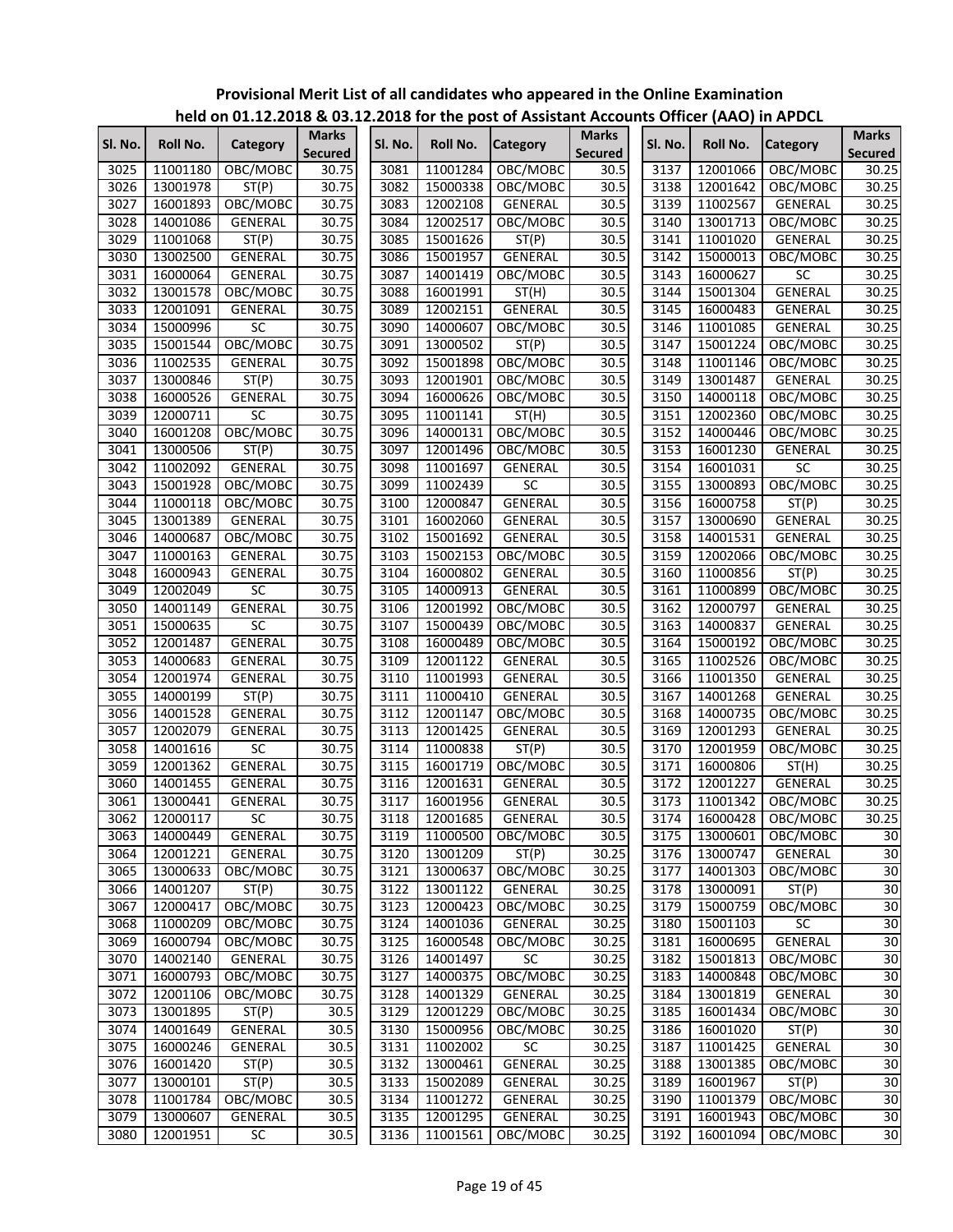|         |          |                |                         |         |          | $220$ for the post of rissistant riceous |                                |         | $\frac{1}{2}$ of $\frac{1}{2}$ or $\frac{1}{2}$ and $\frac{1}{2}$ and $\frac{1}{2}$ |                 |                                |
|---------|----------|----------------|-------------------------|---------|----------|------------------------------------------|--------------------------------|---------|-------------------------------------------------------------------------------------|-----------------|--------------------------------|
| Sl. No. | Roll No. | Category       | <b>Marks</b><br>Secured | SI. No. | Roll No. | <b>Category</b>                          | <b>Marks</b><br><b>Secured</b> | SI. No. | Roll No.                                                                            | <b>Category</b> | <b>Marks</b><br><b>Secured</b> |
| 3193    | 13001453 | OBC/MOBC       | 30                      | 3249    | 13000152 | ST(P)                                    | 30                             | 3305    | 15002111                                                                            | <b>GENERAL</b>  | 29.75                          |
| 3194    | 13001810 | ST(P)          | 30                      | 3250    | 12001376 | ST(P)                                    | 30                             | 3306    | 16000267                                                                            | GENERAL         | 29.75                          |
| 3195    | 11000502 | ST(P)          | 30                      | 3251    | 13001152 | OBC/MOBC                                 | 30                             | 3307    | 12002199                                                                            | OBC/MOBC        | 29.75                          |
| 3196    | 11002194 | OBC/MOBC       | 30                      | 3252    | 11001538 | OBC/MOBC                                 | 30                             | 3308    | 12002132                                                                            | OBC/MOBC        | 29.75                          |
| 3197    | 16000221 | OBC/MOBC       | 30                      | 3253    | 15001600 | OBC/MOBC                                 | 30                             | 3309    | 14001415                                                                            | GENERAL         | 29.5                           |
| 3198    | 12002424 | GENERAL        | 30                      | 3254    | 15000514 | GENERAL                                  | $\overline{30}$                | 3310    | 14001702                                                                            | SC              | 29.5                           |
| 3199    | 13001164 | GENERAL        | $\overline{30}$         | 3255    | 12000500 | GENERAL                                  | $\overline{30}$                | 3311    | 16000042                                                                            | OBC/MOBC        | 29.5                           |
| 3200    | 13001486 | GENERAL        | 30                      | 3256    | 14000248 | GENERAL                                  | $\overline{30}$                | 3312    | 15002151                                                                            | <b>GENERAL</b>  | 29.5                           |
| 3201    | 12001936 | <b>GENERAL</b> | 30                      | 3257    | 16000324 | OBC/MOBC                                 | 30                             | 3313    | 12000148                                                                            | <b>GENERAL</b>  | 29.5                           |
| 3202    | 12001094 | GENERAL        | 30                      | 3258    | 11001592 | <b>GENERAL</b>                           | 30                             | 3314    | 13001302                                                                            | <b>GENERAL</b>  | 29.5                           |
| 3203    | 16001811 | OBC/MOBC       | 30                      | 3259    | 13001975 | OBC/MOBC                                 | $\overline{30}$                | 3315    | 16001644                                                                            | OBC/MOBC        | 29.5                           |
| 3204    | 12002531 | GENERAL        | $\overline{30}$         | 3260    | 15001273 | OBC/MOBC                                 | 30                             | 3316    | 15000838                                                                            | GENERAL         | 29.5                           |
| 3205    | 16001335 | OBC/MOBC       | 30                      | 3261    | 15000586 | GENERAL                                  | $\overline{30}$                | 3317    | 14001450                                                                            | $\overline{SC}$ | 29.5                           |
| 3206    | 15001173 | OBC/MOBC       | 30                      | 3262    | 13000803 | OBC/MOBC                                 | 30                             | 3318    | 15000677                                                                            | GENERAL         | 29.5                           |
| 3207    | 13001483 | OBC/MOBC       | 30                      | 3263    | 12000162 | GENERAL                                  | $\overline{30}$                | 3319    | 15000879                                                                            | OBC/MOBC        | 29.5                           |
| 3208    | 14002103 | GENERAL        | 30                      | 3264    | 16000883 | GENERAL                                  | $\overline{30}$                | 3320    | 11002200                                                                            | GENERAL         | 29.5                           |
| 3209    | 12000402 | OBC/MOBC       | 30                      | 3265    | 11001150 | GENERAL                                  | $\overline{30}$                | 3321    | 15000057                                                                            | GENERAL         | 29.5                           |
| 3210    | 12002397 | GENERAL        | 30                      | 3266    | 11001794 | OBC/MOBC                                 | 30                             | 3322    | 12001314                                                                            | OBC/MOBC        | 29.5                           |
| 3211    | 11002512 | GENERAL        | 30                      | 3267    | 11000705 | $\overline{SC}$                          | 30                             | 3323    | 14000200                                                                            | OBC/MOBC        | 29.5                           |
| 3212    | 13001753 | <b>GENERAL</b> | 30                      | 3268    | 13001442 | <b>GENERAL</b>                           | 30                             | 3324    | 12001084                                                                            | ST(P)           | 29.5                           |
| 3213    | 11001277 |                | 30                      | 3269    | 14001781 |                                          | 30                             |         | 13001489                                                                            |                 | 29.5                           |
|         |          | ST(P)          | $\overline{30}$         | 3270    | 11000512 | OBC/MOBC<br><b>SC</b>                    | 30                             | 3325    |                                                                                     | GENERAL         | 29.5                           |
| 3214    | 11001276 | OBC/MOBC       | $\overline{30}$         |         |          |                                          | 29.75                          | 3326    | 14000542                                                                            | GENERAL         |                                |
| 3215    | 16000419 | <b>GENERAL</b> |                         | 3271    | 11002186 | $\overline{SC}$                          |                                | 3327    | 13001965                                                                            | OBC/MOBC        | 29.5                           |
| 3216    | 15000518 | ST(P)          | $\overline{30}$         | 3272    | 16000270 | <b>GENERAL</b>                           | 29.75                          | 3328    | 15001081                                                                            | <b>GENERAL</b>  | 29.5                           |
| 3217    | 14001224 | GENERAL        | 30                      | 3273    | 15000161 | OBC/MOBC                                 | 29.75                          | 3329    | 11002081                                                                            | ST(P)           | 29.5                           |
| 3218    | 15000149 | OBC/MOBC       | 30                      | 3274    | 16002147 | <b>SC</b>                                | 29.75                          | 3330    | 16000118                                                                            | ST(P)           | 29.5                           |
| 3219    | 16000072 | OBC/MOBC       | 30                      | 3275    | 12000121 | GENERAL                                  | 29.75                          | 3331    | 14000569                                                                            | OBC/MOBC        | 29.5                           |
| 3220    | 15001607 | OBC/MOBC       | 30                      | 3276    | 13001826 | <b>GENERAL</b>                           | 29.75                          | 3332    | 16000379                                                                            | <b>GENERAL</b>  | 29.5                           |
| 3221    | 11001311 | OBC/MOBC       | 30                      | 3277    | 13002110 | GENERAL                                  | 29.75                          | 3333    | 11000086                                                                            | $\overline{SC}$ | 29.5                           |
| 3222    | 14001442 | ST(P)          | 30                      | 3278    | 14000880 | <b>SC</b>                                | 29.75                          | 3334    | 12001896                                                                            | GENERAL         | 29.5                           |
| 3223    | 12000331 | GENERAL        | 30                      | 3279    | 15001737 | $\overline{SC}$                          | 29.75                          | 3335    | 12001384                                                                            | <b>GENERAL</b>  | 29.5                           |
| 3224    | 13000685 | GENERAL        | 30                      | 3280    | 16000219 | OBC/MOBC                                 | 29.75                          | 3336    | 12001648                                                                            | <b>GENERAL</b>  | 29.5                           |
| 3225    | 12001178 | ST(P)          | $\overline{30}$         | 3281    | 16002144 | GENERAL                                  | 29.75                          | 3337    | 12000896                                                                            | GENERAL         | 29.5                           |
| 3226    | 15001216 | GENERAL        | $\overline{30}$         | 3282    | 16000223 | OBC/MOBC                                 | 29.75                          | 3338    | 11002211                                                                            | OBC/MOBC        | 29.5                           |
| 3227    | 12001857 | OBC/MOBC       | 30                      | 3283    | 16000080 | OBC/MOBC                                 | 29.75                          | 3339    | 11001694                                                                            | GENERAL         | 29.5                           |
| 3228    | 11001157 | <b>GENERAL</b> | 30                      | 3284    | 12000165 | OBC/MOBC                                 | 29.75                          | 3340    | 11002467                                                                            | <b>GENERAL</b>  | 29.5                           |
| 3229    | 15000120 | ST(P)          | 30                      | 3285    | 12002012 | GENERAL                                  | 29.75                          | 3341    | 15001090                                                                            | <b>GENERAL</b>  | 29.5                           |
| 3230    | 15000495 | <b>GENERAL</b> | 30                      |         |          | 3286 11000375 OBC/MOBC                   | 29.75                          |         | 3342 11000711                                                                       | <b>GENERAL</b>  | 29.5                           |
| 3231    | 12000278 | GENERAL        | 30                      | 3287    | 12001606 | GENERAL                                  | 29.75                          | 3343    | 11002016                                                                            | OBC/MOBC        | 29.5                           |
| 3232    | 11000041 | OBC/MOBC       | 30                      | 3288    | 16000109 | ST(P)                                    | 29.75                          | 3344    | 11000809                                                                            | GENERAL         | 29.5                           |
| 3233    | 11000891 | GENERAL        | $\overline{30}$         | 3289    | 11001335 | GENERAL                                  | 29.75                          | 3345    | 15002195                                                                            | OBC/MOBC        | 29.5                           |
| 3234    | 14000533 | OBC/MOBC       | 30                      | 3290    | 14001821 | OBC/MOBC                                 | 29.75                          | 3346    | 11001861                                                                            | GENERAL         | 29.5                           |
| 3235    | 11002009 | OBC/MOBC       | 30                      | 3291    | 13002502 | OBC/MOBC                                 | 29.75                          | 3347    | 16001113                                                                            | GENERAL         | 29.25                          |
| 3236    | 12002480 | GENERAL        | $\overline{30}$         | 3292    | 12001797 | OBC/MOBC                                 | 29.75                          | 3348    | 14000219                                                                            | GENERAL         | 29.25                          |
| 3237    | 15002103 | GENERAL        | 30                      | 3293    | 11000796 | OBC/MOBC                                 | 29.75                          | 3349    | 11001634                                                                            | GENERAL         | 29.25                          |
| 3238    | 16001740 | OBC/MOBC       | 30                      | 3294    | 15001897 | OBC/MOBC                                 | 29.75                          | 3350    | 11000145                                                                            | GENERAL         | 29.25                          |
| 3239    | 16000601 | <b>SC</b>      | 30                      | 3295    | 12001459 | <b>GENERAL</b>                           | 29.75                          | 3351    | 16001597                                                                            | OBC/MOBC        | 29.25                          |
| 3240    | 16001407 | <b>GENERAL</b> | $\overline{30}$         | 3296    | 13001011 | ST(H)                                    | 29.75                          | 3352    | 15000134                                                                            | SC              | 29.25                          |
| 3241    | 11000101 | SC             | $\overline{30}$         | 3297    | 13001145 | OBC/MOBC                                 | 29.75                          | 3353    | 13000704                                                                            | GENERAL         | 29.25                          |
| 3242    | 12001826 | SC             | $\overline{30}$         | 3298    | 12001071 | GENERAL                                  | 29.75                          | 3354    | 15002196                                                                            | OBC/MOBC        | 29.25                          |
|         |          |                |                         |         |          |                                          |                                |         |                                                                                     |                 |                                |
| 3243    | 15000784 | OBC/MOBC       | 30                      | 3299    | 16001459 | SC                                       | 29.75                          | 3355    | 15001817                                                                            | <b>GENERAL</b>  | 29.25                          |
| 3244    | 16001919 | OBC/MOBC       | $\overline{30}$         | 3300    | 12000945 | ST(P)                                    | 29.75                          | 3356    | 12000916                                                                            | SC              | 29.25                          |
| 3245    | 15001947 | ST(P)          | 30                      | 3301    | 12001728 | OBC/MOBC                                 | 29.75                          | 3357    | 14000350                                                                            | GENERAL         | 29.25                          |
| 3246    | 11000686 | GENERAL        | 30                      | 3302    | 11000683 | GENERAL                                  | 29.75                          | 3358    | 11000778                                                                            | OBC/MOBC        | 29.25                          |
| 3247    | 13002490 | GENERAL        | 30                      | 3303    | 14000002 | OBC/MOBC                                 | 29.75                          | 3359    | 15000615                                                                            | SC              | 29.25                          |
| 3248    | 13002312 | OBC/MOBC       | $\overline{30}$         | 3304    | 14001687 | GENERAL                                  | 29.75                          | 3360    | 14000267                                                                            | OBC/MOBC        | 29.25                          |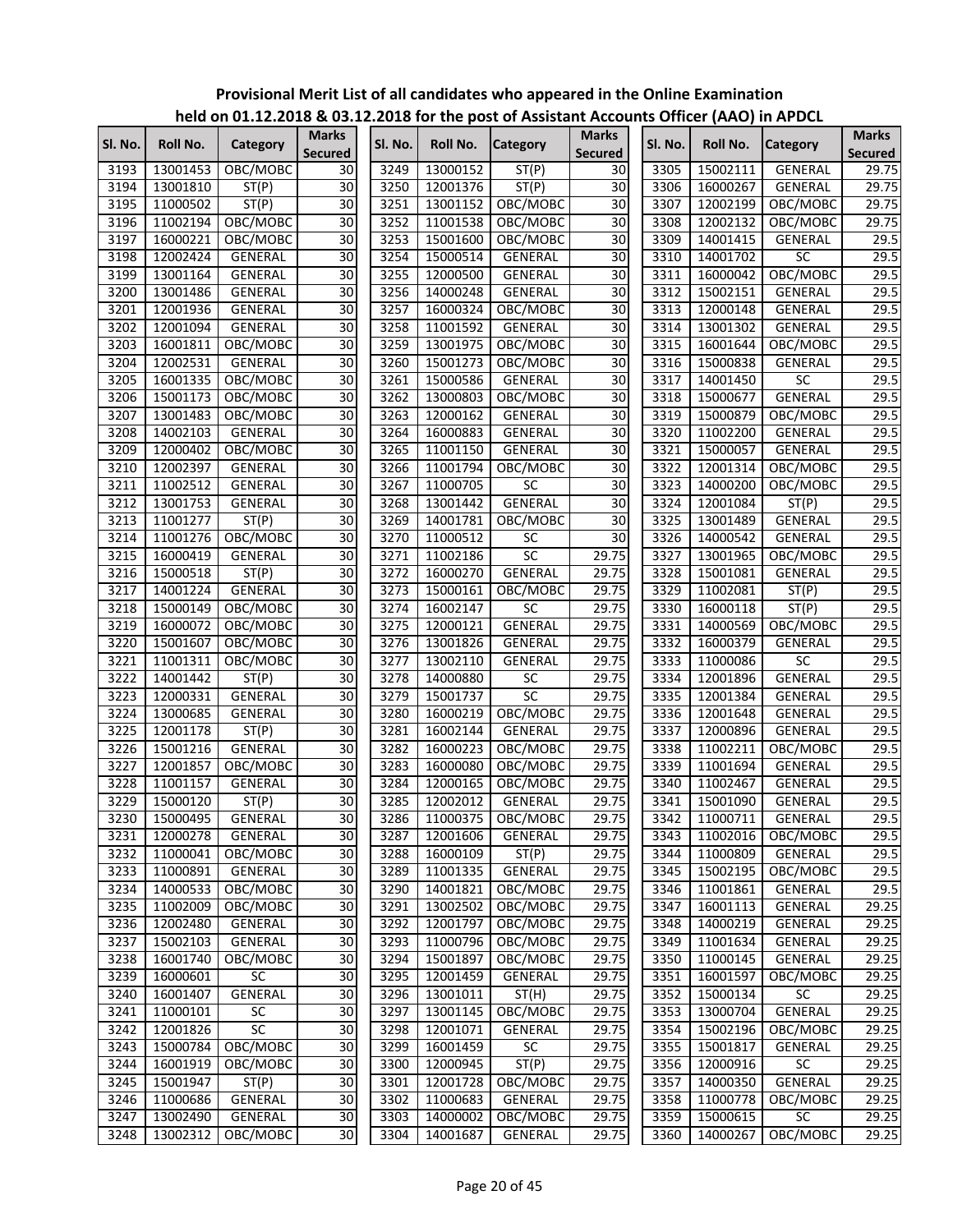|         |          | neid on 01.12.2016 & 03.12.2016 for the post of Assistant Accounts Officer (AAO) in APDCL |                         |         |          |                 |                                |         |          |                 |                                |
|---------|----------|-------------------------------------------------------------------------------------------|-------------------------|---------|----------|-----------------|--------------------------------|---------|----------|-----------------|--------------------------------|
| SI. No. | Roll No. | Category                                                                                  | Marks<br><b>Secured</b> | Sl. No. | Roll No. | <b>Category</b> | <b>Marks</b><br><b>Secured</b> | Sl. No. | Roll No. | <b>Category</b> | <b>Marks</b><br><b>Secured</b> |
| 3361    | 14000418 | <b>GENERAL</b>                                                                            | 29.25                   | 3417    | 12000415 | OBC/MOBC        | 29                             | 3473    | 16001716 | SC              | 28.75                          |
| 3362    | 15000263 | OBC/MOBC                                                                                  | 29.25                   | 3418    | 11002076 | OBC/MOBC        | 29                             | 3474    | 13002245 | OBC/MOBC        | 28.75                          |
| 3363    | 14000796 | OBC/MOBC                                                                                  | 29.25                   | 3419    | 14001394 | <b>GENERAL</b>  | 29                             | 3475    | 11000602 | ST(P)           | 28.75                          |
| 3364    | 14000221 | OBC/MOBC                                                                                  | 29.25                   | 3420    | 11000662 | ST(P)           | 29                             | 3476    | 14001407 | OBC/MOBC        | 28.75                          |
| 3365    | 16001033 | GENERAL                                                                                   | 29.25                   | 3421    | 12000635 | GENERAL         | 29                             | 3477    | 16001879 | OBC/MOBC        | 28.75                          |
| 3366    | 12000777 | GENERAL                                                                                   | 29.25                   | 3422    | 11001653 | GENERAL         | 29                             | 3478    | 11000415 | GENERAL         | 28.75                          |
| 3367    | 13001062 | SC                                                                                        | 29.25                   | 3423    | 16000527 | <b>GENERAL</b>  | 29                             | 3479    | 12001218 | SC              | 28.75                          |
| 3368    | 12000770 | OBC/MOBC                                                                                  | 29.25                   | 3424    | 11002444 | <b>SC</b>       | $\overline{29}$                | 3480    | 15001666 | OBC/MOBC        | 28.75                          |
| 3369    | 16001688 | GENERAL                                                                                   | 29.25                   | 3425    | 16000524 | <b>GENERAL</b>  | 29                             | 3481    | 11002416 | GENERAL         | 28.75                          |
| 3370    | 14001169 | OBC/MOBC                                                                                  | 29.25                   | 3426    | 12002026 | GENERAL         | 29                             | 3482    | 16002182 | OBC/MOBC        | 28.75                          |
| 3371    | 12002089 | OBC/MOBC                                                                                  | 29.25                   | 3427    | 14001920 | OBC/MOBC        | 29                             | 3483    | 15001612 | ST(P)           | 28.75                          |
| 3372    | 12002205 | GENERAL                                                                                   | 29.25                   | 3428    | 16000706 | <b>SC</b>       | 29                             | 3484    | 14000705 | GENERAL         | 28.75                          |
| 3373    | 14001925 | OBC/MOBC                                                                                  | 29.25                   | 3429    | 16002122 | GENERAL         | 29                             | 3485    | 15001929 | OBC/MOBC        | 28.75                          |
| 3374    | 12000001 | OBC/MOBC                                                                                  | 29.25                   | 3430    | 15002217 | OBC/MOBC        | 29                             | 3486    | 13000804 | OBC/MOBC        | 28.75                          |
| 3375    | 14001880 | OBC/MOBC                                                                                  | 29.25                   | 3431    | 11001217 | GENERAL         | 29                             | 3487    | 11001052 | OBC/MOBC        | 28.75                          |
| 3376    | 16000168 | OBC/MOBC                                                                                  | 29.25                   | 3432    | 16000466 | GENERAL         | 29                             | 3488    | 16001399 | GENERAL         | 28.75                          |
| 3377    | 12000158 | SC                                                                                        | 29.25                   | 3433    | 12000116 | GENERAL         | 29                             | 3489    | 13001197 | OBC/MOBC        | 28.75                          |
| 3378    | 12002454 | OBC/MOBC                                                                                  | 29.25                   | 3434    | 11001810 | ST(P)           | 29                             | 3490    | 14000688 | GENERAL         | 28.75                          |
| 3379    | 13001504 | GENERAL                                                                                   | 29.25                   | 3435    | 11001611 | OBC/MOBC        | 29                             | 3491    | 14000155 | <b>GENERAL</b>  | 28.75                          |
| 3380    | 16001927 | ST(P)                                                                                     | 29.25                   | 3436    | 15002115 | OBC/MOBC        | 29                             | 3492    | 12001789 | <b>GENERAL</b>  | 28.75                          |
| 3381    | 12001737 | GENERAL                                                                                   | 29.25                   | 3437    | 16000744 | OBC/MOBC        | 29                             | 3493    | 11002292 | GENERAL         | 28.75                          |
| 3382    | 14000858 | GENERAL                                                                                   | 29.25                   | 3438    | 11001219 | <b>SC</b>       | 29                             | 3494    | 15000125 | OBC/MOBC        | 28.75                          |
| 3383    | 16000661 | SC                                                                                        | 29.25                   | 3439    | 13000847 | <b>GENERAL</b>  | 29                             | 3495    | 14000406 | ST(P)           | 28.75                          |
| 3384    | 12000195 | OBC/MOBC                                                                                  | 29.25                   | 3440    | 16001116 | GENERAL         | 29                             | 3496    | 16002000 | ST(P)           | 28.75                          |
| 3385    | 11002361 | GENERAL                                                                                   | 29.25                   | 3441    | 12000256 | OBC/MOBC        | 28.75                          | 3497    | 11001318 | OBC/MOBC        | 28.75                          |
| 3386    | 14000314 | GENERAL                                                                                   | 29.25                   | 3442    | 11000956 | OBC/MOBC        | 28.75                          | 3498    | 16000579 | ST(P)           | 28.75                          |
| 3387    | 12001476 | OBC/MOBC                                                                                  | 29.25                   | 3443    | 11002040 | OBC/MOBC        | 28.75                          | 3499    | 12000009 | GENERAL         | 28.75                          |
| 3388    | 11001935 | SC                                                                                        | 29.25                   | 3444    | 12002338 | GENERAL         | 28.75                          | 3500    | 11001699 | OBC/MOBC        | 28.75                          |
| 3389    | 11000033 | GENERAL                                                                                   | 29.25                   | 3445    | 13000094 | GENERAL         | 28.75                          | 3501    | 12002336 | <b>GENERAL</b>  | 28.75                          |
| 3390    | 11002190 | OBC/MOBC                                                                                  | 29.25                   | 3446    | 15001283 | ST(P)           | 28.75                          | 3502    | 11000401 | <b>GENERAL</b>  | 28.75                          |
| 3391    | 15001648 | ST(P)                                                                                     | 29.25                   | 3447    | 16000100 | OBC/MOBC        | 28.75                          | 3503    | 11002460 | GENERAL         | 28.75                          |
| 3392    | 12000827 | GENERAL                                                                                   | 29.25                   | 3448    | 15002162 | GENERAL         | 28.75                          | 3504    | 12000778 | OBC/MOBC        | 28.75                          |
| 3393    | 13002264 | OBC/MOBC                                                                                  | 29.25                   | 3449    | 12001373 | GENERAL         | 28.75                          | 3505    | 16002047 | ST(P)           | 28.75                          |
| 3394    | 16000451 | SC                                                                                        | 29.25                   | 3450    | 13002431 | GENERAL         | 28.75                          | 3506    | 12001191 | GENERAL         | 28.75                          |
| 3395    | 16000866 | OBC/MOBC                                                                                  | 29                      | 3451    | 16001558 | OBC/MOBC        | 28.75                          | 3507    | 11001671 | <b>GENERAL</b>  | 28.75                          |
| 3396    | 16000911 | GENERAL                                                                                   | 29                      | 3452    | 11000916 | <b>GENERAL</b>  | 28.75                          | 3508    | 11001680 | GENERAL         | 28.75                          |
| 3397    | 16001977 | ST(P)                                                                                     | 29                      | 3453    | 15002084 | <b>GENERAL</b>  | 28.75                          | 3509    | 14001683 | SC              | 28.75                          |
| 3398    | 12001027 | ST(H)                                                                                     | 29                      | 3454    | 14001660 | GENERAL         | 28.75                          | 3510    | 14000924 | OBC/MOBC        | 28.75                          |
| 3399    | 11001000 | OBC/MOBC                                                                                  | 29                      | 3455    | 14000287 | GENERAL         | 28.75                          | 3511    | 14000260 | ST(P)           | 28.75                          |
| 3400    | 14000083 | GENERAL                                                                                   | $\overline{29}$         | 3456    | 16001585 | GENERAL         | 28.75                          | 3512    | 11001656 | OBC/MOBC        | 28.75                          |
| 3401    | 16001418 | OBC/MOBC                                                                                  | 29                      | 3457    | 11000404 | GENERAL         | 28.75                          | 3513    | 16000334 | GENERAL         | 28.75                          |
| 3402    | 15001781 | GENERAL                                                                                   | $\overline{29}$         | 3458    | 15000580 | GENERAL         | 28.75                          | 3514    | 15002109 | GENERAL         | 28.75                          |
| 3403    | 14002212 | OBC/MOBC                                                                                  | $\overline{29}$         | 3459    | 16001386 | GENERAL         | 28.75                          | 3515    | 11001685 | GENERAL         | 28.75                          |
| 3404    | 11001294 | OBC/MOBC                                                                                  | $\overline{29}$         | 3460    | 14000084 | OBC/MOBC        | 28.75                          | 3516    | 12001917 | SC              | 28.75                          |
| 3405    | 14001975 | SC                                                                                        | 29                      | 3461    | 13002142 | SC              | 28.75                          | 3517    | 16001383 | <b>GENERAL</b>  | 28.75                          |
| 3406    | 13000722 | OBC/MOBC                                                                                  | 29                      | 3462    | 16001665 | <b>GENERAL</b>  | 28.75                          | 3518    | 12000714 | OBC/MOBC        | 28.75                          |
| 3407    | 14001215 | OBC/MOBC                                                                                  | $\overline{29}$         | 3463    | 16001685 | GENERAL         | 28.75                          | 3519    | 15000682 | GENERAL         | 28.75                          |
| 3408    | 11001096 | OBC/MOBC                                                                                  | $\overline{29}$         | 3464    | 13001085 | ST(P)           | 28.75                          | 3520    | 12001246 | OBC/MOBC        | 28.75                          |
| 3409    | 11001651 | OBC/MOBC                                                                                  | $\overline{29}$         | 3465    | 13001726 | OBC/MOBC        | 28.75                          | 3521    | 15001000 | GENERAL         | 28.75                          |
| 3410    | 11001304 | GENERAL                                                                                   | $\overline{29}$         | 3466    | 16001704 | OBC/MOBC        | 28.75                          | 3522    | 14001592 | OBC/MOBC        | 28.75                          |
| 3411    | 16001168 | OBC/MOBC                                                                                  | $\overline{29}$         | 3467    | 16001443 | SC              | 28.75                          | 3523    | 13002071 | OBC/MOBC        | 28.75                          |
| 3412    | 13001075 | GENERAL                                                                                   | $\overline{29}$         | 3468    | 12001478 | GENERAL         | 28.75                          | 3524    | 15000621 | GENERAL         | 28.75                          |
| 3413    | 12001451 | OBC/MOBC                                                                                  | $\overline{29}$         | 3469    | 13001257 | GENERAL         | 28.75                          | 3525    | 16000672 | GENERAL         | 28.75                          |
| 3414    | 14002161 | ST(P)                                                                                     | $\overline{29}$         | 3470    | 13000274 | OBC/MOBC        | 28.75                          | 3526    | 13000706 | SC              | 28.75                          |
| 3415    | 11000690 | GENERAL                                                                                   | $\overline{29}$         | 3471    | 13001502 | GENERAL         | 28.75                          | 3527    | 12000214 | GENERAL         | 28.75                          |
| 3416    | 12002550 | OBC/MOBC                                                                                  | 29                      | 3472    | 12001740 | OBC/MOBC        | 28.75                          | 3528    | 13000133 | OBC/MOBC        | 28.75                          |
|         |          |                                                                                           |                         |         |          |                 |                                |         |          |                 |                                |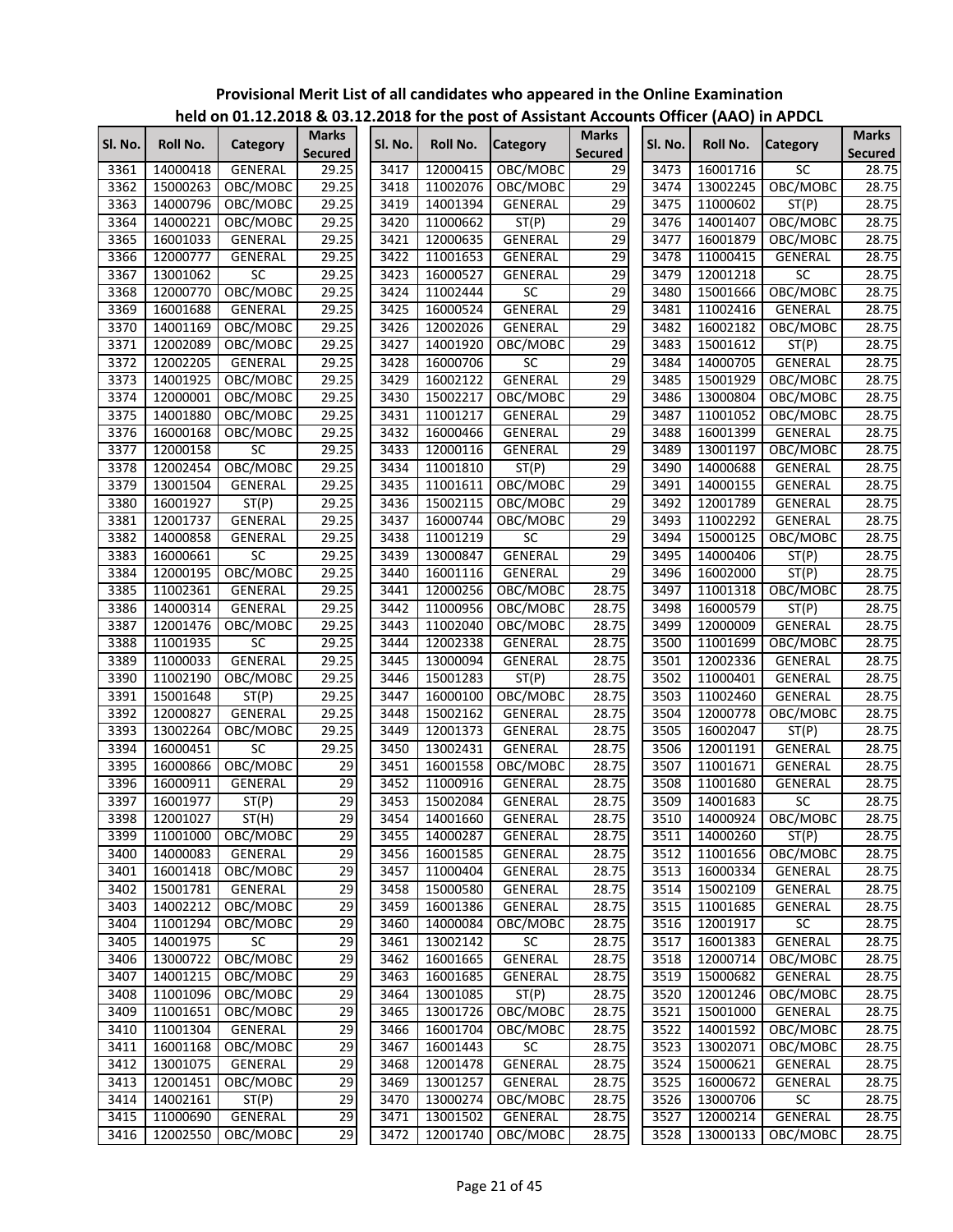|         |          |                 |                                |         |          | $\frac{1}{100}$ on 01.12.2010 & 03.12.2010 for the post of Assistant Accounts Onicer (AAO) in Ar DCL |                                |         |          |                 |                                |
|---------|----------|-----------------|--------------------------------|---------|----------|------------------------------------------------------------------------------------------------------|--------------------------------|---------|----------|-----------------|--------------------------------|
| Sl. No. | Roll No. | Category        | <b>Marks</b><br><b>Secured</b> | Sl. No. | Roll No. | <b>Category</b>                                                                                      | <b>Marks</b><br><b>Secured</b> | Sl. No. | Roll No. | <b>Category</b> | <b>Marks</b><br><b>Secured</b> |
| 3529    | 12002207 | GENERAL         | 28.75                          | 3585    | 16001078 | GENERAL                                                                                              | 28.5                           | 3641    | 13001845 | <b>GENERAL</b>  | 28                             |
| 3530    | 12001152 | OBC/MOBC        | 28.75                          | 3586    | 12002327 | GENERAL                                                                                              | 28.5                           | 3642    | 15000226 | GENERAL         | 28                             |
| 3531    | 11000839 | OBC/MOBC        | 28.75                          | 3587    | 16000597 | OBC/MOBC                                                                                             | 28.5                           | 3643    | 11002511 | GENERAL         | 28                             |
| 3532    | 15002215 | OBC/MOBC        | 28.75                          | 3588    | 12001235 | OBC/MOBC                                                                                             | 28.5                           | 3644    | 12000206 | OBC/MOBC        | 28                             |
| 3533    | 12001409 | GENERAL         | 28.75                          | 3589    | 16000009 | GENERAL                                                                                              | 28.5                           | 3645    | 14001510 | GENERAL         | 28                             |
| 3534    | 15001046 | OBC/MOBC        | 28.75                          | 3590    | 15000042 | ST(P)                                                                                                | 28.5                           | 3646    | 15000709 | OBC/MOBC        | 28                             |
| 3535    | 12001952 | GENERAL         | 28.75                          | 3591    | 14001825 | OBC/MOBC                                                                                             | 28.5                           | 3647    | 11001632 | GENERAL         | 28                             |
| 3536    | 11000346 | OBC/MOBC        | 28.75                          | 3592    | 11000521 | ST(P)                                                                                                | 28.5                           | 3648    | 11000946 | GENERAL         | 28                             |
| 3537    | 12001560 | GENERAL         | 28.75                          | 3593    | 15001066 | SC                                                                                                   | 28.5                           | 3649    | 12001063 | ST(H)           | 28                             |
| 3538    | 14000653 | GENERAL         | 28.75                          | 3594    | 15000778 | OBC/MOBC                                                                                             | 28.5                           | 3650    | 11000597 | <b>SC</b>       | $\overline{28}$                |
| 3539    | 14000517 | <b>GENERAL</b>  | 28.75                          | 3595    | 11000735 | OBC/MOBC                                                                                             | 28.5                           | 3651    | 14001395 | OBC/MOBC        | 28                             |
| 3540    | 11001022 | SC              | 28.75                          | 3596    | 14000811 | OBC/MOBC                                                                                             | 28.25                          | 3652    | 11000925 | ST(P)           | $\overline{28}$                |
| 3541    | 12002119 | ST(P)           | 28.75                          | 3597    | 12002466 | GENERAL                                                                                              | 28.25                          | 3653    | 13001135 | GENERAL         | 28                             |
| 3542    | 15000599 | GENERAL         | 28.75                          | 3598    | 15001954 | ST(P)                                                                                                | 28.25                          | 3654    | 14001487 | GENERAL         | 28                             |
| 3543    |          |                 |                                |         |          |                                                                                                      |                                |         |          |                 | 28                             |
|         | 12000313 | OBC/MOBC        | 28.75                          | 3599    | 14001782 | GENERAL                                                                                              | 28.25                          | 3655    | 15000273 | OBC/MOBC        |                                |
| 3544    | 16002114 | OBC/MOBC        | 28.75                          | 3600    | 16001755 | GENERAL                                                                                              | 28.25                          | 3656    | 13000069 | ST(P)           | 28                             |
| 3545    | 15000111 | OBC/MOBC        | 28.5                           | 3601    | 13000218 | <b>GENERAL</b>                                                                                       | 28.25                          | 3657    | 13001779 | GENERAL         | 28                             |
| 3546    | 12001493 | OBC/MOBC        | 28.5                           | 3602    | 11000207 | OBC/MOBC                                                                                             | 28.25                          | 3658    | 11001757 | OBC/MOBC        | $\overline{28}$                |
| 3547    | 15000178 | GENERAL         | 28.5                           | 3603    | 16000805 | GENERAL                                                                                              | 28.25                          | 3659    | 13001831 | ST(P)           | 28                             |
| 3548    | 16001000 | GENERAL         | 28.5                           | 3604    | 12001231 | OBC/MOBC                                                                                             | 28.25                          | 3660    | 15000260 | GENERAL         | 28                             |
| 3549    | 16000529 | SC              | 28.5                           | 3605    | 14000661 | GENERAL                                                                                              | 28.25                          | 3661    | 16001438 | OBC/MOBC        | 28                             |
| 3550    | 16002180 | ST(P)           | 28.5                           | 3606    | 12000052 | ST(P)                                                                                                | 28.25                          | 3662    | 14001389 | <b>GENERAL</b>  | 28                             |
| 3551    | 16002127 | $\overline{SC}$ | 28.5                           | 3607    | 12001860 | GENERAL                                                                                              | 28.25                          | 3663    | 11002411 | GENERAL         | 28                             |
| 3552    | 12001167 | OBC/MOBC        | 28.5                           | 3608    | 11001754 | OBC/MOBC                                                                                             | 28.25                          | 3664    | 15001798 | OBC/MOBC        | 28                             |
| 3553    | 12000352 | OBC/MOBC        | 28.5                           | 3609    | 14002104 | GENERAL                                                                                              | 28.25                          | 3665    | 11001831 | OBC/MOBC        | $\overline{28}$                |
| 3554    | 16001536 | <b>SC</b>       | 28.5                           | 3610    | 14000551 | OBC/MOBC                                                                                             | 28.25                          | 3666    | 12000078 | ST(P)           | 28                             |
| 3555    | 13001901 | GENERAL         | 28.5                           | 3611    | 13000440 | GENERAL                                                                                              | 28.25                          | 3667    | 11002287 | GENERAL         | 28                             |
| 3556    | 15001963 | ST(P)           | 28.5                           | 3612    | 13002469 | ST(P)                                                                                                | 28.25                          | 3668    | 12001818 | OBC/MOBC        | 28                             |
| 3557    | 13002597 | OBC/MOBC        | 28.5                           | 3613    | 14001599 | SC                                                                                                   | 28.25                          | 3669    | 12000069 | GENERAL         | 28                             |
| 3558    | 12001843 | SC              | 28.5                           | 3614    | 16000151 | GENERAL                                                                                              | 28.25                          | 3670    | 16000226 | OBC/MOBC        | 28                             |
| 3559    | 14000194 | OBC/MOBC        | 28.5                           | 3615    | 12000021 | <b>GENERAL</b>                                                                                       | 28.25                          | 3671    | 11001299 | OBC/MOBC        | 28                             |
| 3560    | 11001483 | GENERAL         | 28.5                           | 3616    | 13000728 | ST(P)                                                                                                | 28.25                          | 3672    | 14000594 | OBC/MOBC        | 28                             |
| 3561    | 11000610 | SC              | 28.5                           | 3617    | 14001426 | GENERAL                                                                                              | 28.25                          | 3673    | 15002154 | GENERAL         | 28                             |
| 3562    | 13002531 | GENERAL         | 28.5                           | 3618    | 15001585 | $\overline{SC}$                                                                                      | 28.25                          | 3674    | 15001075 | <b>GENERAL</b>  | 28                             |
| 3563    | 16001429 | GENERAL         | 28.5                           | 3619    | 16000610 | <b>GENERAL</b>                                                                                       | 28.25                          | 3675    | 16000200 | <b>GENERAL</b>  | 28                             |
| 3564    | 12002457 | ST(P)           | 28.5                           | 3620    | 14000182 | GENERAL                                                                                              | 28.25                          | 3676    | 14000609 | SC              | 28                             |
| 3565    | 11001522 | OBC/MOBC        | 28.5                           | 3621    | 16001321 | GENERAL                                                                                              | 28.25                          | 3677    | 11001830 | GENERAL         | 28                             |
| 3566    | 13001057 | GENERAL         | 28.5                           | 3622    | 16001303 | OBC/MOBC                                                                                             | 28.25                          | 3678    | 12001056 | OBC/MOBC        | 28                             |
| 3567    | 11001983 | GENERAL         | 28.5                           | 3623    | 11000001 | OBC/MOBC                                                                                             | 28.25                          | 3679    | 11000725 | ST(P)           | 28                             |
| 3568    | 11000611 | GENERAL         | 28.5                           | 3624    | 15000050 | OBC/MOBC                                                                                             | 28.25                          | 3680    | 11001588 | GENERAL         | 28                             |
| 3569    | 15001144 | GENERAL         | 28.5                           | 3625    | 11000770 | <b>SC</b>                                                                                            | 28.25                          | 3681    | 16001822 | OBC/MOBC        | 28                             |
| 3570    | 16000446 | OBC/MOBC        | 28.5                           | 3626    | 15001575 | ST(P)                                                                                                | 28.25                          | 3682    | 12001380 | SC              | 28                             |
| 3571    | 11001397 | GENERAL         | 28.5                           | 3627    | 15000070 | GENERAL                                                                                              | 28.25                          | 3683    | 16001891 | OBC/MOBC        | $\overline{28}$                |
| 3572    | 16000045 | OBC/MOBC        | 28.5                           | 3628    | 13001265 | <b>GENERAL</b>                                                                                       | 28.25                          | 3684    | 14000506 | GENERAL         | 28                             |
| 3573    | 11000857 | GENERAL         | 28.5                           | 3629    | 15000137 | OBC/MOBC                                                                                             | 28.25                          | 3685    | 11001228 | GENERAL         | 28                             |
| 3574    | 12001660 | GENERAL         | 28.5                           | 3630    | 12001550 | <b>GENERAL</b>                                                                                       | 28.25                          | 3686    | 11001161 | ST(H)           | 28                             |
| 3575    | 14001390 | OBC/MOBC        | 28.5                           | 3631    | 16001920 | GENERAL                                                                                              | 28.25                          | 3687    | 15000579 | GENERAL         | 28                             |
| 3576    | 13001071 | OBC/MOBC        | 28.5                           | 3632    | 12001629 | GENERAL                                                                                              | 28.25                          | 3688    | 11001891 | GENERAL         | 28                             |
| 3577    | 16000842 | ST(P)           | 28.5                           | 3633    | 16002191 | OBC/MOBC                                                                                             | 28.25                          | 3689    | 16000986 | OBC/MOBC        | 28                             |
| 3578    | 13001651 | OBC/MOBC        | 28.5                           | 3634    | 13001967 | <b>SC</b>                                                                                            | 28.25                          | 3690    | 13000496 | GENERAL         | 27.75                          |
| 3579    | 16000624 | OBC/MOBC        | 28.5                           | 3635    | 11002025 | OBC/MOBC                                                                                             | 28.25                          | 3691    | 14001619 | OBC/MOBC        | 27.75                          |
| 3580    | 11001690 | GENERAL         | 28.5                           | 3636    | 16001046 | GENERAL                                                                                              | 28.25                          | 3692    | 14000144 | GENERAL         | 27.75                          |
| 3581    | 16001778 | ST(H)           | 28.5                           | 3637    | 13002466 | GENERAL                                                                                              | 28.25                          | 3693    | 15001837 | OBC/MOBC        | 27.75                          |
| 3582    | 13001423 | GENERAL         | 28.5                           | 3638    | 16000337 | GENERAL                                                                                              | 28.25                          | 3694    | 14000717 | OBC/MOBC        | 27.75                          |
| 3583    | 11000263 | ST(P)           | 28.5                           | 3639    | 11001948 | GENERAL                                                                                              | 28.25                          | 3695    | 13001791 | GENERAL         | 27.75                          |
| 3584    | 11000187 | OBC/MOBC        | 28.5                           | 3640    | 12001713 | GENERAL                                                                                              | 28.25                          | 3696    | 16001107 | GENERAL         | 27.75                          |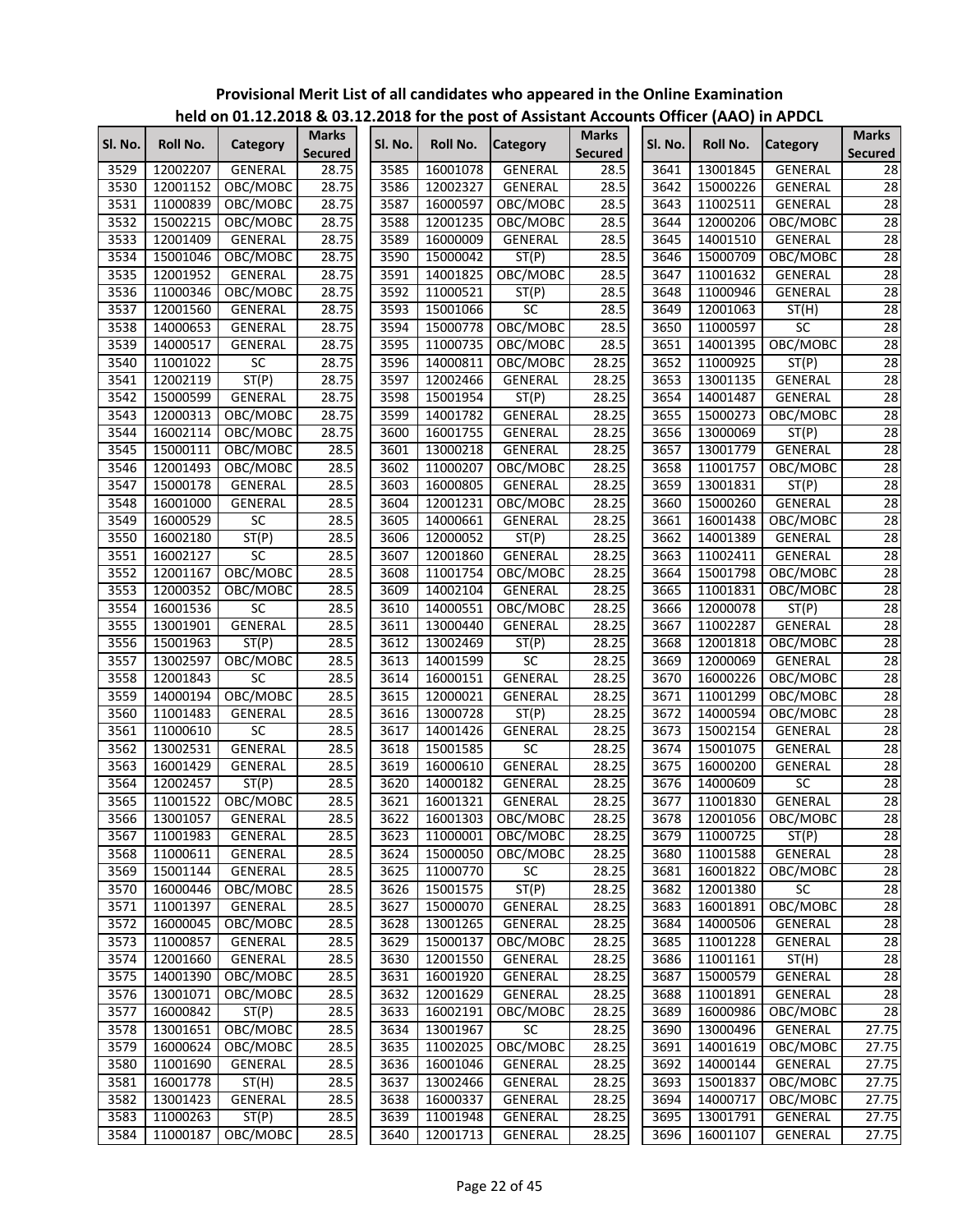|         |          |                 |                                |         |          | $\frac{1}{100}$ of $\frac{1}{200}$ and $\frac{1}{200}$ and $\frac{1}{200}$ of the post of Assistant Accounts Officer (AAO) in Ar DCL |                                |         |          |                 |                                |
|---------|----------|-----------------|--------------------------------|---------|----------|--------------------------------------------------------------------------------------------------------------------------------------|--------------------------------|---------|----------|-----------------|--------------------------------|
| Sl. No. | Roll No. | Category        | <b>Marks</b><br><b>Secured</b> | Sl. No. | Roll No. | <b>Category</b>                                                                                                                      | <b>Marks</b><br><b>Secured</b> | Sl. No. | Roll No. | <b>Category</b> | <b>Marks</b><br><b>Secured</b> |
| 3697    | 13001386 | <b>GENERAL</b>  | 27.75                          | 3753    | 14000269 | <b>GENERAL</b>                                                                                                                       | 27.5                           | 3809    | 14001081 | OBC/MOBC        | 27.5                           |
| 3698    | 13000950 | OBC/MOBC        | 27.75                          | 3754    | 11001123 | ST(P)                                                                                                                                | 27.5                           | 3810    | 13002486 | OBC/MOBC        | 27.5                           |
| 3699    | 15000710 | GENERAL         | 27.75                          | 3755    | 13000885 | GENERAL                                                                                                                              | 27.5                           | 3811    | 16001121 | GENERAL         | 27.5                           |
| 3700    | 12001873 | ST(P)           | 27.75                          | 3756    | 12001172 | GENERAL                                                                                                                              | 27.5                           | 3812    | 11000429 | GENERAL         | 27.5                           |
| 3701    | 12000163 | OBC/MOBC        | 27.75                          | 3757    | 11000897 | <b>GENERAL</b>                                                                                                                       | 27.5                           | 3813    | 15001821 | OBC/MOBC        | 27.5                           |
| 3702    | 14001434 | GENERAL         | 27.75                          | 3758    | 12000458 | OBC/MOBC                                                                                                                             | 27.5                           | 3814    | 14000227 | ST(H)           | 27.5                           |
| 3703    | 12000657 | OBC/MOBC        | 27.75                          | 3759    | 12000040 | <b>GENERAL</b>                                                                                                                       | 27.5                           | 3815    | 12001119 | GENERAL         | 27.5                           |
| 3704    | 16000035 | OBC/MOBC        | 27.75                          | 3760    | 16001281 | GENERAL                                                                                                                              | 27.5                           | 3816    | 11002344 | GENERAL         | 27.5                           |
| 3705    | 11000938 | OBC/MOBC        | 27.75                          | 3761    | 16001153 | <b>GENERAL</b>                                                                                                                       | 27.5                           | 3817    | 12001508 | GENERAL         | 27.5                           |
| 3706    | 16000942 | GENERAL         | 27.75                          | 3762    | 16000220 | <b>GENERAL</b>                                                                                                                       | 27.5                           | 3818    | 11001914 | GENERAL         | 27.5                           |
| 3707    | 12001889 | <b>SC</b>       | 27.75                          | 3763    | 16001279 | <b>GENERAL</b>                                                                                                                       | 27.5                           | 3819    | 14001891 | OBC/MOBC        | 27.5                           |
| 3708    | 11001877 | GENERAL         | 27.75                          | 3764    | 16001368 | GENERAL                                                                                                                              | 27.5                           | 3820    | 11002048 | GENERAL         | 27.5                           |
| 3709    | 12001069 | GENERAL         | 27.75                          | 3765    | 16001523 | SC                                                                                                                                   | 27.5                           | 3821    | 11000017 | GENERAL         | 27.5                           |
| 3710    | 16000088 | ST(P)           | 27.75                          | 3766    | 14000758 | <b>GENERAL</b>                                                                                                                       | 27.5                           | 3822    | 12002148 | OBC/MOBC        | 27.5                           |
| 3711    | 16000347 | GENERAL         | 27.75                          | 3767    | 14000461 | SC                                                                                                                                   | 27.5                           | 3823    | 13000406 | OBC/MOBC        | 27.25                          |
| 3712    | 13001527 | $\overline{SC}$ | 27.75                          | 3768    | 11001926 | <b>GENERAL</b>                                                                                                                       | 27.5                           | 3824    | 13001596 | SC              | 27.25                          |
| 3713    | 16000158 | GENERAL         | 27.75                          | 3769    | 11000998 | OBC/MOBC                                                                                                                             | 27.5                           | 3825    | 11002032 | ST(P)           | 27.25                          |
| 3714    | 16000508 | OBC/MOBC        | 27.75                          | 3770    | 16000835 | GENERAL                                                                                                                              | 27.5                           | 3826    | 15001078 | SC              | 27.25                          |
| 3715    | 11002451 | GENERAL         | 27.75                          | 3771    | 11001411 | OBC/MOBC                                                                                                                             | 27.5                           | 3827    | 13001646 | GENERAL         | 27.25                          |
| 3716    | 12002497 | ST(P)           | 27.75                          | 3772    | 11001981 | OBC/MOBC                                                                                                                             | 27.5                           | 3828    | 15001140 | OBC/MOBC        | 27.25                          |
| 3717    | 11002118 | <b>GENERAL</b>  | 27.75                          | 3773    | 11000762 | OBC/MOBC                                                                                                                             | 27.5                           | 3829    | 14000971 | <b>GENERAL</b>  | 27.25                          |
| 3718    | 16000643 | OBC/MOBC        | 27.75                          | 3774    | 12000447 | <b>GENERAL</b>                                                                                                                       | 27.5                           | 3830    | 11001562 | GENERAL         | 27.25                          |
| 3719    | 14001032 | ST(P)           | 27.75                          | 3775    | 15000931 | OBC/MOBC                                                                                                                             | 27.5                           | 3831    | 15001291 | ST(P)           | 27.25                          |
| 3720    | 12002113 | OBC/MOBC        | 27.75                          | 3776    | 15001563 | OBC/MOBC                                                                                                                             | 27.5                           | 3832    | 15000526 | ST(P)           | 27.25                          |
| 3721    | 12001512 | GENERAL         | 27.75                          | 3777    | 15000082 | OBC/MOBC                                                                                                                             | 27.5                           | 3833    | 12000688 | GENERAL         | 27.25                          |
| 3722    | 14001230 | <b>GENERAL</b>  | 27.75                          | 3778    | 14000798 | ST(P)                                                                                                                                | 27.5                           | 3834    | 16001396 | <b>GENERAL</b>  | 27.25                          |
| 3723    | 14002005 | ST(P)           | 27.75                          | 3779    | 11000386 | OBC/MOBC                                                                                                                             | 27.5                           | 3835    | 16001721 | GENERAL         | 27.25                          |
| 3724    | 12001503 | GENERAL         | 27.75                          | 3780    | 12002448 | ST(P)                                                                                                                                | 27.5                           | 3836    | 12000461 | <b>GENERAL</b>  | 27.25                          |
| 3725    | 13000185 | OBC/MOBC        | 27.75                          | 3781    | 13000414 | OBC/MOBC                                                                                                                             | 27.5                           | 3837    | 12001324 | GENERAL         | 27.25                          |
|         |          |                 |                                | 3782    |          |                                                                                                                                      |                                | 3838    | 16001800 |                 | 27.25                          |
| 3726    | 11000749 | <b>GENERAL</b>  | 27.75                          |         | 16000923 | <b>GENERAL</b>                                                                                                                       | 27.5                           |         |          | GENERAL         |                                |
| 3727    | 13001743 | GENERAL         | 27.75                          | 3783    | 11001400 | OBC/MOBC                                                                                                                             | 27.5                           | 3839    | 12001077 | GENERAL         | 27.25                          |
| 3728    | 14000704 | GENERAL         | 27.75                          | 3784    | 12001502 | OBC/MOBC                                                                                                                             | 27.5                           | 3840    | 14001410 | OBC/MOBC        | 27.25                          |
| 3729    | 15001301 | SC<br>OBC/MOBC  | 27.75                          | 3785    | 14001437 | OBC/MOBC                                                                                                                             | 27.5                           | 3841    | 16000340 | GENERAL         | 27.25<br>27.25                 |
| 3730    | 11000942 |                 | 27.75                          | 3786    | 12000649 | GENERAL                                                                                                                              | 27.5                           | 3842    | 16000885 | <b>GENERAL</b>  |                                |
| 3731    | 12001233 | OBC/MOBC        | 27.75                          | 3787    | 13000140 | ST(P)                                                                                                                                | 27.5                           | 3843    | 14000245 | GENERAL         | 27.25                          |
| 3732    | 16001285 | ST(P)           | 27.5                           | 3788    | 11002562 | ST(P)                                                                                                                                | 27.5                           | 3844    | 12002191 | <b>GENERAL</b>  | 27.25                          |
| 3733    | 16000854 | ST(H)           | 27.5                           | 3789    | 12000955 | <b>GENERAL</b>                                                                                                                       | 27.5                           | 3845    | 16000896 | <b>GENERAL</b>  | 27.25                          |
| 3734    | 12002018 | <b>GENERAL</b>  | 27.5                           | 3790    | 11001286 | <b>GENERAL</b>                                                                                                                       | 27.5                           | 3846    | 14000654 | <b>GENERAL</b>  | 27.25                          |
| 3735    | 14001854 | GENERAL         | 27.5                           | 3791    | 11001186 | GENERAL                                                                                                                              | 27.5                           | 3847    | 15000955 | GENERAL         | 27.25                          |
| 3736    | 16001648 | GENERAL         | 27.5                           | 3792    | 14002080 | <b>GENERAL</b>                                                                                                                       | 27.5                           | 3848    | 13001917 | OBC/MOBC        | 27.25                          |
| 3737    | 16001812 | OBC/MOBC        | 27.5                           | 3793    | 12001120 | GENERAL                                                                                                                              | 27.5                           | 3849    | 16000013 | SC              | 27.25                          |
| 3738    | 13000849 | ST(H)           | 27.5                           | 3794    | 15000239 | OBC/MOBC                                                                                                                             | 27.5                           | 3850    | 12000572 | $\overline{SC}$ | 27.25                          |
| 3739    | 16001276 | GENERAL         | 27.5                           | 3795    | 11002095 | GENERAL                                                                                                                              | 27.5                           | 3851    | 11002178 | ST(H)           | 27.25                          |
| 3740    | 12000820 | SC              | 27.5                           | 3796    | 16000926 | GENERAL                                                                                                                              | 27.5                           | 3852    | 15001059 | GENERAL         | 27.25                          |
| 3741    | 14000177 | OBC/MOBC        | 27.5                           | 3797    | 11001714 | GENERAL                                                                                                                              | 27.5                           | 3853    | 12002401 | GENERAL         | 27.25                          |
| 3742    | 15001286 | <b>GENERAL</b>  | 27.5                           | 3798    | 14000567 | <b>GENERAL</b>                                                                                                                       | 27.5                           | 3854    | 12000825 | OBC/MOBC        | 27.25                          |
| 3743    | 13001710 | OBC/MOBC        | 27.5                           | 3799    | 16001887 | GENERAL                                                                                                                              | 27.5                           | 3855    | 14001971 | GENERAL         | 27.25                          |
| 3744    | 14001976 | GENERAL         | 27.5                           | 3800    | 16000840 | SC                                                                                                                                   | 27.5                           | 3856    | 11001466 | GENERAL         | 27.25                          |
| 3745    | 16001202 | OBC/MOBC        | 27.5                           | 3801    | 15001294 | OBC/MOBC                                                                                                                             | 27.5                           | 3857    | 16001353 | OBC/MOBC        | 27.25                          |
| 3746    | 15001058 | GENERAL         | 27.5                           | 3802    | 14001957 | GENERAL                                                                                                                              | 27.5                           | 3858    | 15002016 | OBC/MOBC        | 27.25                          |
| 3747    | 14002038 | GENERAL         | 27.5                           | 3803    | 15001449 | OBC/MOBC                                                                                                                             | 27.5                           | 3859    | 16000542 | ST(H)           | $\overline{27}$                |
| 3748    | 16000515 | GENERAL         | 27.5                           | 3804    | 16000199 | OBC/MOBC                                                                                                                             | 27.5                           | 3860    | 11002312 | GENERAL         | 27                             |
| 3749    | 15000231 | ST(P)           | 27.5                           | 3805    | 11001875 | ST(P)                                                                                                                                | 27.5                           | 3861    | 15001687 | ST(P)           | $\overline{27}$                |
| 3750    | 14001519 | OBC/MOBC        | 27.5                           | 3806    | 11001945 | GENERAL                                                                                                                              | 27.5                           | 3862    | 14001324 | GENERAL         | $\overline{27}$                |
| 3751    | 13001241 | GENERAL         | 27.5                           | 3807    | 16001903 | OBC/MOBC                                                                                                                             | 27.5                           | 3863    | 11000697 | GENERAL         | 27                             |
| 3752    | 16000329 | SC              | 27.5                           | 3808    | 12000100 | GENERAL                                                                                                                              | 27.5                           | 3864    | 15001907 | OBC/MOBC        | 27                             |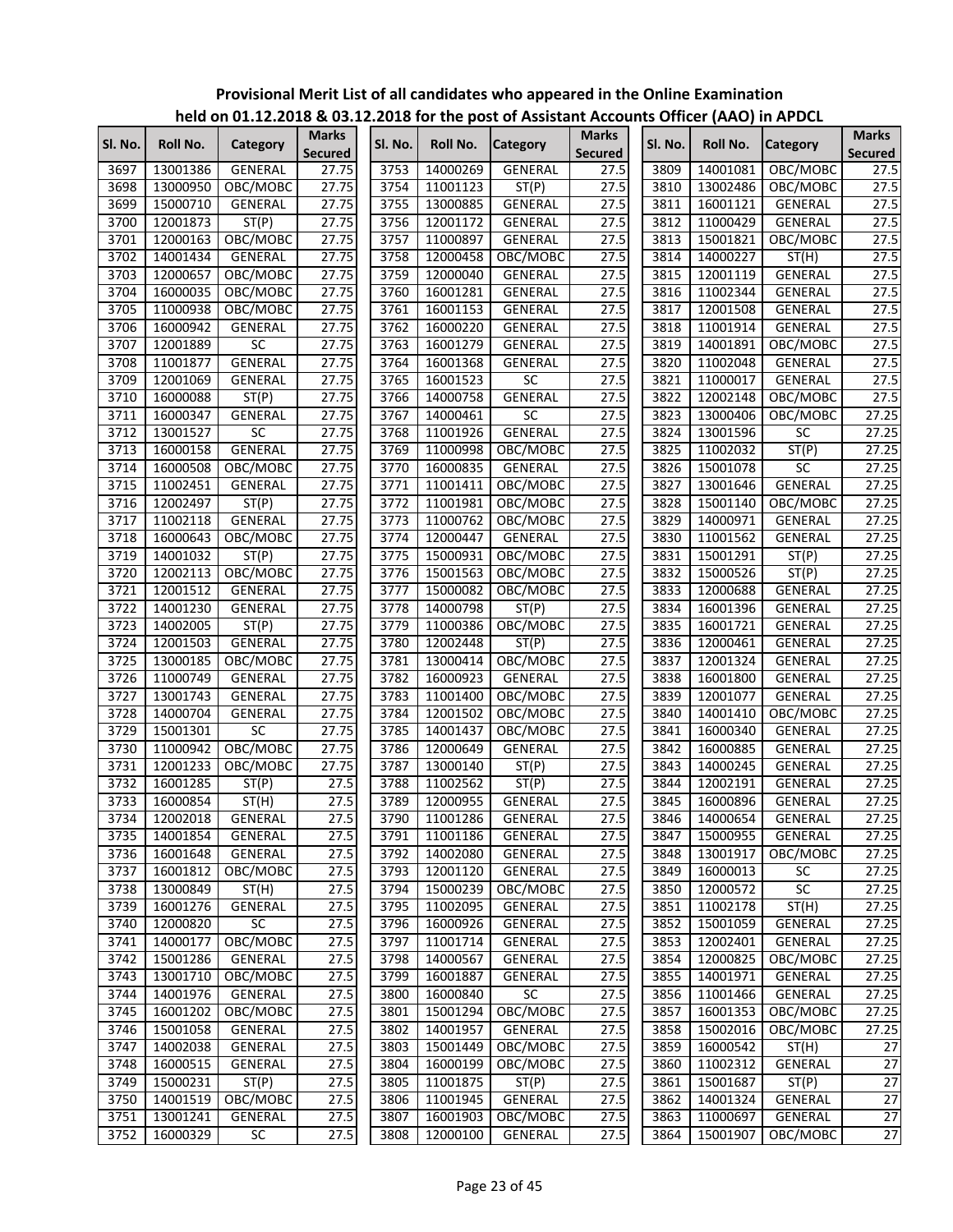|         |                 | $11218$ on 01.12.12.10 $\alpha$ 09.1 |                                |         |                      | eleved for the post of Assistant Accounts Onicer (AAO) in Arbei |                         |         |               |                    |                                |
|---------|-----------------|--------------------------------------|--------------------------------|---------|----------------------|-----------------------------------------------------------------|-------------------------|---------|---------------|--------------------|--------------------------------|
| Sl. No. | <b>Roll No.</b> | Category                             | <b>Marks</b><br><b>Secured</b> | Sl. No. | <b>Roll No.</b>      | <b>Category</b>                                                 | Marks<br><b>Secured</b> | Sl. No. | Roll No.      | <b>Category</b>    | <b>Marks</b><br><b>Secured</b> |
| 3865    | 13000682        | OBC/MOBC                             | 27                             | 3921    | 14001350             | OBC/MOBC                                                        | 26.75                   | 3977    | 13002077      | <b>GENERAL</b>     | 26.5                           |
| 3866    | 14000949        | GENERAL                              | 27                             | 3922    | 16000545             | OBC/MOBC                                                        | $\overline{2}6.75$      | 3978    | 15002141      | OBC/MOBC           | 26.5                           |
| 3867    | 13001590        | <b>GENERAL</b>                       | $\overline{27}$                | 3923    | 16001307             | OBC/MOBC                                                        | 26.75                   | 3979    | 12000336      | OBC/MOBC           | 26.5                           |
| 3868    | 11001904        | GENERAL                              | $\overline{27}$                | 3924    | 11000943             | <b>GENERAL</b>                                                  | 26.75                   | 3980    | 12000031      | $\overline{ST}(P)$ | 26.5                           |
| 3869    | 11000649        | GENERAL                              | $\overline{27}$                | 3925    | 12002084             | $\overline{SC}$                                                 | 26.75                   | 3981    | 16001089      | GENERAL            | 26.5                           |
| 3870    | 16000715        | GENERAL                              | $\overline{27}$                | 3926    | 15000015             | ST(P)                                                           | 26.75                   | 3982    | 14001119      | OBC/MOBC           | 26.5                           |
| 3871    | 16001526        | OBC/MOBC                             | $\overline{27}$                | 3927    | 13001214             | <b>GENERAL</b>                                                  | 26.75                   | 3983    | 13001575      | ST(P)              | 26.5                           |
| 3872    | 15000847        | OBC/MOBC                             | $\overline{27}$                | 3928    | 11002222             | <b>GENERAL</b>                                                  | 26.75                   | 3984    | 14001416      | OBC/MOBC           | 26.5                           |
| 3873    | 11000811        | OBC/MOBC                             | $\overline{27}$                | 3929    | 11000365             | OBC/MOBC                                                        | 26.75                   | 3985    | 15000063      | OBC/MOBC           | 26.5                           |
| 3874    | 14000142        | OBC/MOBC                             | $\overline{27}$                | 3930    | 14001706             | ST(P)                                                           | 26.75                   | 3986    | 12000703      | OBC/MOBC           | 26.5                           |
| 3875    | 12001573        | OBC/MOBC                             | $\overline{27}$                | 3931    | 12001197             | GENERAL                                                         | 26.75                   | 3987    | 11000763      | ST(P)              | 26.5                           |
| 3876    | 16001634        | OBC/MOBC                             | $\overline{27}$                | 3932    | 12002027             | <b>GENERAL</b>                                                  | 26.75                   | 3988    | 13000153      | SC                 | 26.5                           |
| 3877    | 12000499        | <b>SC</b>                            | $\overline{27}$                | 3933    | 15001467             | OBC/MOBC                                                        | 26.75                   | 3989    | 15000340      | GENERAL            | 26.5                           |
| 3878    | 13002048        | GENERAL                              | $\overline{27}$                | 3934    | 12000376             | OBC/MOBC                                                        | 26.75                   | 3990    | 16000228      | ST(H)              | 26.5                           |
| 3879    | 14000112        | OBC/MOBC                             | $\overline{27}$                | 3935    | 12000235             | OBC/MOBC                                                        | 26.75                   | 3991    | 12002422      | SC                 | 26.5                           |
| 3880    | 14001035        | ST(P)                                | $\overline{27}$                | 3936    | 12001754             | GENERAL                                                         | 26.75                   | 3992    | 13002303      | GENERAL            | 26.5                           |
| 3881    | 12000007        | GENERAL                              | $\overline{27}$                | 3937    | 12002213             | <b>GENERAL</b>                                                  | 26.75                   | 3993    | 16002203      | OBC/MOBC           | 26.5                           |
| 3882    | 11002223        | ST(P)                                | $\overline{27}$                | 3938    | 11000869             | OBC/MOBC                                                        | 26.75                   | 3994    | 11000785      | GENERAL            | 26.5                           |
| 3883    | 16001913        | OBC/MOBC                             | $\overline{27}$                | 3939    | 12000430             | <b>SC</b>                                                       | 26.75                   | 3995    | 12000049      | SC                 | 26.5                           |
| 3884    | 12002519        | SC                                   | $\overline{27}$                | 3940    | 14000145             | OBC/MOBC                                                        | 26.75                   | 3996    | 16000741      | SC                 | 26.5                           |
| 3885    | 11000068        | ST(P)                                | 27                             | 3941    | 13001524             | GENERAL                                                         | 26.75                   | 3997    | 12001962      | OBC/MOBC           | 26.5                           |
| 3886    | 14001123        | GENERAL                              | $\overline{27}$                | 3942    | 11001076             | OBC/MOBC                                                        | 26.75                   | 3998    | 14000008      | GENERAL            | 26.5                           |
| 3887    | 11001772        | OBC/MOBC                             | $\overline{27}$                | 3943    | 15000798             | OBC/MOBC                                                        | 26.75                   | 3999    | 14001283      | OBC/MOBC           | 26.5                           |
| 3888    | 16000262        | GENERAL                              | $\overline{27}$                | 3944    | 16001016             | OBC/MOBC                                                        | 26.75                   | 4000    | 16001739      | GENERAL            | 26.5                           |
| 3889    | 15001479        | OBC/MOBC                             | $\overline{27}$                | 3945    | 11000578             | ST(P)                                                           | 26.75                   | 4001    | 11000654      | GENERAL            | 26.5                           |
| 3890    | 15001927        | OBC/MOBC                             | $\overline{27}$                | 3946    | 15000432             | OBC/MOBC                                                        | 26.75                   | 4002    | 11000294      | OBC/MOBC           | 26.5                           |
| 3891    | 14002118        | GENERAL                              | $\overline{27}$                | 3947    | 15001314             | GENERAL                                                         | 26.75                   | 4003    | 12001274      | GENERAL            | 26.5                           |
| 3892    | 15000037        | ST(P)                                | $\overline{27}$                | 3948    | 12001691             | OBC/MOBC                                                        | 26.75                   | 4004    | 12002445      | GENERAL            | 26.5                           |
| 3893    | 12002168        | GENERAL                              | $\overline{27}$                | 3949    | 14000785             | GENERAL                                                         | 26.75                   | 4005    | 15000011      | GENERAL            | 26.5                           |
| 3894    | 15000486        | OBC/MOBC                             | $\overline{27}$                | 3950    | 11000313             | OBC/MOBC                                                        | 26.75                   | 4006    | 12000311      | $\overline{ST}(P)$ | 26.5                           |
| 3895    | 14001069        | GENERAL                              | $\overline{27}$                | 3951    | 16000134             | ST(P)                                                           | 26.75                   | 4007    | 12002498      | <b>GENERAL</b>     | 26.5                           |
| 3896    | 11000353        | <b>GENERAL</b>                       | $\overline{27}$                | 3952    | 13000309             | GENERAL                                                         | 26.75                   | 4008    | 16002212      | OBC/MOBC           | 26.5                           |
| 3897    | 11001285        | <b>GENERAL</b>                       | $\overline{27}$                | 3953    | 16001369             | GENERAL                                                         | 26.75                   | 4009    | 13000338      | SC                 | 26.25                          |
| 3898    | 12001671        | GENERAL                              | $\overline{27}$                | 3954    | 16001511             | <b>GENERAL</b>                                                  | 26.75                   | 4010    | 16001542      | GENERAL            | 26.25                          |
| 3899    | 12000713        | GENERAL                              | $\overline{27}$                | 3955    | 11000489             | OBC/MOBC                                                        | 26.75                   | 4011    | 14002029      | OBC/MOBC           | 26.25                          |
| 3900    | 14000755        | SC                                   | $\overline{27}$                | 3956    | 11000913             | GENERAL                                                         | 26.75                   | 4012    | 12000801      | <b>GENERAL</b>     | 26.25                          |
| 3901    | 14001764        | OBC/MOBC                             | $\overline{27}$                | 3957    | 11000052             | OBC/MOBC                                                        | 26.75                   | 4013    | 15001175      | OBC/MOBC           | 26.25                          |
|         | 3902 14001839   | GENERAL                              | 27                             |         |                      | 3958 15000096 OBC/MOBC                                          | 26.75                   |         | 4014 11001344 | GENERAL            | 26.25                          |
| 3903    | 11001691        | <b>GENERAL</b>                       | 27                             | 3959    | 13001988             | OBC/MOBC                                                        | 26.75                   | 4015    | 16001659      | GENERAL            | 26.25                          |
| 3904    | 11000293        | GENERAL                              | 27                             | 3960    | 13000469             | OBC/MOBC                                                        | 26.75                   | 4016    | 14000497      | <b>GENERAL</b>     | 26.25                          |
| 3905    | 12001985        |                                      | $\overline{27}$                | 3961    |                      | GENERAL                                                         | 26.75                   | 4017    | 14000769      | GENERAL            | 26.25                          |
| 3906    | 14001153        | GENERAL<br>GENERAL                   | 27                             | 3962    | 14000305<br>13001698 | OBC/MOBC                                                        | 26.75                   | 4018    | 12000537      | OBC/MOBC           | 26.25                          |
| 3907    | 16000057        | GENERAL                              | $\overline{27}$                | 3963    | 15001785             | GENERAL                                                         | $\overline{2}6.75$      | 4019    | 12000539      | ST(P)              | 26.25                          |
|         |                 |                                      | $\overline{27}$                | 3964    |                      |                                                                 | 26.75                   |         |               |                    |                                |
| 3908    | 12001804        | GENERAL                              | $\overline{27}$                | 3965    | 13001715<br>14002030 | OBC/MOBC<br><b>GENERAL</b>                                      | 26.75                   | 4020    | 12001009      | ST(H)              | 26.25<br>26.25                 |
| 3909    | 15001163        | OBC/MOBC                             |                                |         |                      |                                                                 |                         | 4021    | 15000767      | OBC/MOBC           |                                |
| 3910    | 11001137        | OBC/MOBC                             | $\overline{27}$                | 3966    | 12002070             | GENERAL                                                         | 26.75                   | 4022    | 14000124      | OBC/MOBC           | 26.25                          |
| 3911    | 15000581        | GENERAL                              | $\overline{27}$                | 3967    | 16001167             | OBC/MOBC                                                        | 26.75                   | 4023    | 12001300      | OBC/MOBC           | 26.25                          |
| 3912    | 15000492        | <b>GENERAL</b>                       | $\overline{27}$                | 3968    | 12002240             | <b>SC</b>                                                       | 26.75                   | 4024    | 12002171      | OBC/MOBC           | 26.25                          |
| 3913    | 11001747        | GENERAL                              | $\overline{27}$                | 3969    | 15001064             | OBC/MOBC                                                        | 26.75                   | 4025    | 11000298      | $\overline{SC}$    | 26.25                          |
| 3914    | 13000030        | OBC/MOBC                             | $\overline{27}$                | 3970    | 16001548             | OBC/MOBC                                                        | 26.5                    | 4026    | 15001461      | OBC/MOBC           | 26.25                          |
| 3915    | 11002265        | GENERAL                              | $\overline{27}$                | 3971    | 13001377             | OBC/MOBC                                                        | 26.5                    | 4027    | 11001196      | GENERAL            | 26.25                          |
| 3916    | 14001942        | GENERAL                              | $\overline{27}$                | 3972    | 16000859             | GENERAL                                                         | 26.5                    | 4028    | 16000051      | GENERAL            | 26.25                          |
| 3917    | 11002360        | GENERAL                              | $\overline{27}$                | 3973    | 12002299             | OBC/MOBC                                                        | 26.5                    | 4029    | 13001619      | ST(P)              | 26.25                          |
| 3918    | 13001614        | GENERAL                              | 26.75                          | 3974    | 16001006             | OBC/MOBC                                                        | 26.5                    | 4030    | 14000185      | OBC/MOBC           | 26.25                          |
| 3919    | 15001661        | OBC/MOBC                             | 26.75                          | 3975    | 16001193             | OBC/MOBC                                                        | 26.5                    | 4031    | 16000388      | GENERAL            | 26.25                          |
| 3920    | 12001571        | OBC/MOBC                             | 26.75                          | 3976    | 16000184             | OBC/MOBC                                                        | 26.5                    | 4032    | 11000861      | GENERAL            | 26.25                          |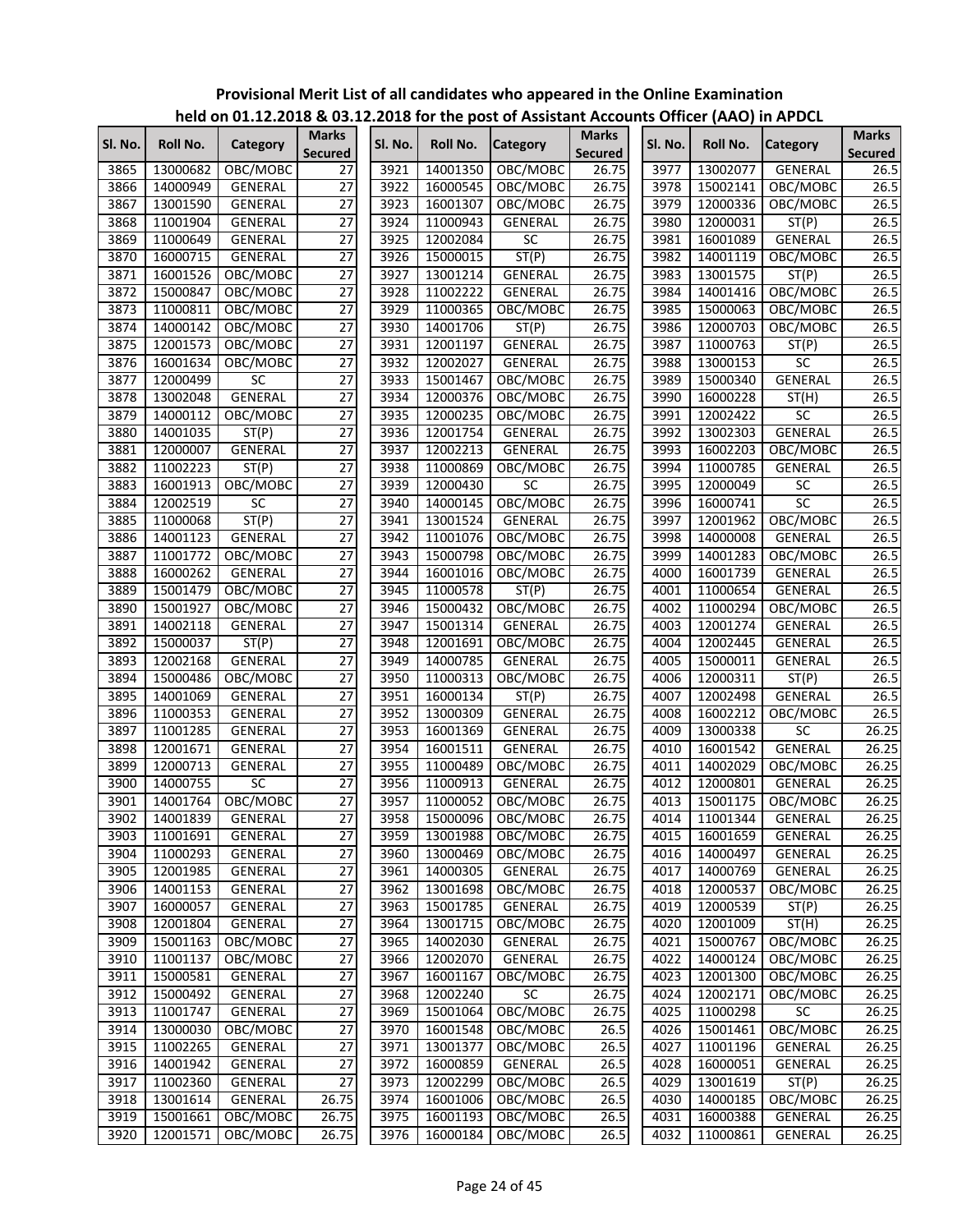|         |          | $r$ it is a problem in the positive of the position of $r$ and $r$ and $r$ and $r$ in Arbeit (AAO) in Arbeit |                         |         |          |                 |                         |         |          |                 |                      |
|---------|----------|--------------------------------------------------------------------------------------------------------------|-------------------------|---------|----------|-----------------|-------------------------|---------|----------|-----------------|----------------------|
| Sl. No. | Roll No. | Category                                                                                                     | <b>Marks</b><br>Secured | Sl. No. | Roll No. | <b>Category</b> | <b>Marks</b><br>Secured | Sl. No. | Roll No. | <b>Category</b> | <b>Marks</b>         |
| 4033    | 14000813 | <b>GENERAL</b>                                                                                               | 26.25                   | 4089    | 16000941 | OBC/MOBC        | 26.25                   | 4145    | 13001912 | <b>GENERAL</b>  | <b>Secured</b><br>26 |
| 4034    | 15001413 | OBC/MOBC                                                                                                     | 26.25                   | 4090    | 16001356 | <b>GENERAL</b>  | 26.25                   | 4146    | 11002315 | <b>GENERAL</b>  | 26                   |
| 4035    |          | GENERAL                                                                                                      | 26.25                   |         |          |                 | 26.25                   | 4147    |          |                 |                      |
|         | 12001144 |                                                                                                              |                         | 4091    | 12000946 | OBC/MOBC        |                         |         | 13000389 | OBC/MOBC        | 26                   |
| 4036    | 16001583 | OBC/MOBC                                                                                                     | 26.25                   | 4092    | 11002426 | OBC/MOBC        | 26.25                   | 4148    | 11001727 | OBC/MOBC        | 26                   |
| 4037    | 15000489 | <b>SC</b>                                                                                                    | 26.25                   | 4093    | 16000690 | <b>GENERAL</b>  | 26.25                   | 4149    | 16002093 | GENERAL         | 26                   |
| 4038    | 11001341 | OBC/MOBC                                                                                                     | 26.25                   | 4094    | 15001949 | GENERAL         | 26.25                   | 4150    | 14001799 | GENERAL         | 26                   |
| 4039    | 11000831 | OBC/MOBC                                                                                                     | 26.25                   | 4095    | 14001290 | OBC/MOBC        | 26.25                   | 4151    | 12002374 | OBC/MOBC        | 26                   |
| 4040    | 13001574 | GENERAL                                                                                                      | 26.25                   | 4096    | 12001052 | ST(H)           | 26.25                   | 4152    | 13000003 | GENERAL         | 26                   |
| 4041    | 13001645 | GENERAL                                                                                                      | 26.25                   | 4097    | 16001601 | <b>GENERAL</b>  | 26.25                   | 4153    | 16000077 | <b>SC</b>       | 26                   |
| 4042    | 15002194 | OBC/MOBC                                                                                                     | 26.25                   | 4098    | 16000273 | GENERAL         | 26.25                   | 4154    | 11002572 | GENERAL         | $\overline{26}$      |
| 4043    | 12001395 | OBC/MOBC                                                                                                     | 26.25                   | 4099    | 16000857 | OBC/MOBC        | 26.25                   | 4155    | 11001503 | GENERAL         | 26                   |
| 4044    | 13000351 | GENERAL                                                                                                      | 26.25                   | 4100    | 16000242 | ST(P)           | 26.25                   | 4156    | 14002215 | OBC/MOBC        | 26                   |
| 4045    | 13001139 | OBC/MOBC                                                                                                     | 26.25                   | 4101    | 15000532 | GENERAL         | 26.25                   | 4157    | 11001322 | OBC/MOBC        | $\overline{26}$      |
| 4046    | 14001746 | GENERAL                                                                                                      | 26.25                   | 4102    | 16000036 | <b>GENERAL</b>  | 26.25                   | 4158    | 16000185 | OBC/MOBC        | 26                   |
| 4047    | 12002452 | ST(P)                                                                                                        | 26.25                   | 4103    | 13000963 | OBC/MOBC        | 26.25                   | 4159    | 12001153 | OBC/MOBC        | 26                   |
| 4048    | 15000914 | OBC/MOBC                                                                                                     | 26.25                   | 4104    | 16000788 | OBC/MOBC        | 26.25                   | 4160    | 14001688 | GENERAL         | 26                   |
| 4049    | 15001376 | OBC/MOBC                                                                                                     | 26.25                   | 4105    | 15001693 | GENERAL         | 26.25                   | 4161    | 16000565 | GENERAL         | 26                   |
| 4050    | 11000275 | OBC/MOBC                                                                                                     | 26.25                   | 4106    | 13001246 | OBC/MOBC        | 26                      | 4162    | 12001368 | SC              | $\overline{26}$      |
| 4051    | 14000114 | ST(P)                                                                                                        | 26.25                   | 4107    | 11001842 | <b>GENERAL</b>  | $\overline{26}$         | 4163    | 12002559 | <b>GENERAL</b>  | $\overline{26}$      |
| 4052    | 11002061 | SC                                                                                                           | 26.25                   | 4108    | 15000017 | OBC/MOBC        | 26                      | 4164    | 12001676 | OBC/MOBC        | 26                   |
| 4053    | 13001259 | GENERAL                                                                                                      | 26.25                   | 4109    | 16002126 | GENERAL         | 26                      | 4165    | 12002093 | GENERAL         | 26                   |
| 4054    | 11002563 | OBC/MOBC                                                                                                     | 26.25                   | 4110    | 16002058 | OBC/MOBC        | 26                      | 4166    | 15000712 | OBC/MOBC        | 25.75                |
| 4055    | 14000092 | ST(P)                                                                                                        | 26.25                   | 4111    | 16002154 | OBC/MOBC        | 26                      | 4167    | 15001089 | OBC/MOBC        | 25.75                |
| 4056    | 14001553 | GENERAL                                                                                                      | 26.25                   | 4112    | 12001093 | GENERAL         | $\overline{26}$         | 4168    | 14002188 | GENERAL         | 25.75                |
| 4057    | 12002511 | GENERAL                                                                                                      | 26.25                   | 4113    | 11000446 | GENERAL         | 26                      | 4169    | 13000814 | OBC/MOBC        | 25.75                |
| 4058    | 14001759 | GENERAL                                                                                                      | 26.25                   | 4114    | 15001800 | OBC/MOBC        | $\overline{26}$         | 4170    | 13001130 | GENERAL         | 25.75                |
| 4059    | 15000099 | OBC/MOBC                                                                                                     | 26.25                   | 4115    | 15001297 | OBC/MOBC        | $\overline{26}$         | 4171    | 13000244 | GENERAL         | 25.75                |
| 4060    | 13000086 | ST(P)                                                                                                        | 26.25                   | 4116    | 14000830 | <b>GENERAL</b>  | 26                      | 4172    | 15000543 | GENERAL         | 25.75                |
| 4061    | 11001804 | OBC/MOBC                                                                                                     | 26.25                   | 4117    | 11001184 | OBC/MOBC        | 26                      | 4173    | 16001571 | OBC/MOBC        | 25.75                |
| 4062    | 13000826 | ST(P)                                                                                                        | 26.25                   | 4118    | 11000801 | ST(P)           | 26                      | 4174    | 16001159 | GENERAL         | 25.75                |
| 4063    | 15000060 | OBC/MOBC                                                                                                     | 26.25                   | 4119    | 11001175 | OBC/MOBC        | 26                      | 4175    | 15001893 | GENERAL         | 25.75                |
| 4064    | 16000010 | OBC/MOBC                                                                                                     | 26.25                   | 4120    | 14001273 | <b>GENERAL</b>  | $\overline{26}$         | 4176    | 13001228 | GENERAL         | 25.75                |
| 4065    | 16002211 | <b>SC</b>                                                                                                    | 26.25                   | 4121    | 13001692 | $\overline{SC}$ | 26                      | 4177    | 16001645 | OBC/MOBC        | 25.75                |
| 4066    | 11001704 | GENERAL                                                                                                      | 26.25                   | 4122    | 15001724 | OBC/MOBC        | 26                      | 4178    | 11000740 | OBC/MOBC        | 25.75                |
| 4067    | 12001690 | GENERAL                                                                                                      | 26.25                   | 4123    | 14002187 | OBC/MOBC        | 26                      | 4179    | 16000488 | SC              | 25.75                |
| 4068    | 15001535 | OBC/MOBC                                                                                                     | 26.25                   | 4124    | 13000801 | GENERAL         | 26                      | 4180    | 16001372 | ST(P)           | 25.75                |
| 4069    | 11000403 | <b>GENERAL</b>                                                                                               | 26.25                   | 4125    | 12001353 | SC              | 26                      | 4181    | 15000175 | ST(P)           | 25.75                |
| 4070    | 13001756 | <b>GENERAL</b>                                                                                               | 26.25                   | 4126    | 12001960 | SC              | 26                      | 4182    | 16000566 | OBC/MOBC        | 25.75                |
| 4071    | 14001512 | GENERAL                                                                                                      | 26.25                   | 4127    | 15000364 | OBC/MOBC        | $\overline{26}$         | 4183    | 12001342 | GENERAL         | 25.75                |
| 4072    | 12002131 | GENERAL                                                                                                      | 26.25                   | 4128    | 11000867 | GENERAL         | $\overline{26}$         | 4184    | 13000241 | GENERAL         | 25.75                |
| 4073    | 16000352 | GENERAL                                                                                                      | 26.25                   | 4129    | 12001444 | GENERAL         | 26                      | 4185    | 13001450 | GENERAL         | 25.75                |
| 4074    | 12000715 | GENERAL                                                                                                      | 26.25                   | 4130    | 12001086 | <b>GENERAL</b>  | 26                      | 4186    | 15001678 | ST(P)           | 25.75                |
| 4075    | 13001690 | OBC/MOBC                                                                                                     | 26.25                   | 4131    | 11002197 | GENERAL         | $\overline{26}$         | 4187    | 16001767 | <b>GENERAL</b>  | 25.75                |
| 4076    | 12002081 | GENERAL                                                                                                      | 26.25                   | 4132    | 16001954 | ST(P)           | $\overline{26}$         | 4188    | 12001601 | SC              | 25.75                |
| 4077    | 11002431 | GENERAL                                                                                                      | 26.25                   | 4133    | 15000892 | OBC/MOBC        | $\overline{26}$         | 4189    | 15002126 | OBC/MOBC        | 25.75                |
|         |          | <b>GENERAL</b>                                                                                               |                         |         |          |                 | 26                      | 4190    |          |                 | 25.75                |
| 4078    | 14002131 |                                                                                                              | 26.25                   | 4134    | 15000970 | OBC/MOBC        |                         |         | 12001349 | OBC/MOBC        |                      |
| 4079    | 15001253 | OBC/MOBC                                                                                                     | 26.25                   | 4135    | 11001515 | GENERAL         | 26                      | 4191    | 13000192 | ST(H)           | 25.75                |
| 4080    | 15001265 | OBC/MOBC                                                                                                     | 26.25                   | 4136    | 11000264 | <b>GENERAL</b>  | 26                      | 4192    | 14000874 | GENERAL         | 25.75                |
| 4081    | 16000962 | ST(P)                                                                                                        | 26.25                   | 4137    | 16000289 | GENERAL         | 26                      | 4193    | 12001113 | SC              | 25.75                |
| 4082    | 13001736 | OBC/MOBC                                                                                                     | 26.25                   | 4138    | 12001330 | GENERAL         | 26                      | 4194    | 13000866 | <b>GENERAL</b>  | 25.75                |
| 4083    | 13002401 | OBC/MOBC                                                                                                     | 26.25                   | 4139    | 15001644 | ST(P)           | 26                      | 4195    | 14000440 | GENERAL         | 25.75                |
| 4084    | 13000733 | GENERAL                                                                                                      | 26.25                   | 4140    | 13001771 | GENERAL         | $\overline{26}$         | 4196    | 14000053 | ST(H)           | 25.75                |
| 4085    | 16000881 | GENERAL                                                                                                      | 26.25                   | 4141    | 16000925 | SC              | $\overline{26}$         | 4197    | 14001987 | OBC/MOBC        | 25.75                |
| 4086    | 11002429 | OBC/MOBC                                                                                                     | 26.25                   | 4142    | 15000589 | GENERAL         | $\overline{26}$         | 4198    | 16000559 | GENERAL         | 25.75                |
| 4087    | 11001034 | OBC/MOBC                                                                                                     | 26.25                   | 4143    | 11002054 | GENERAL         | 26                      | 4199    | 13001373 | GENERAL         | 25.75                |
| 4088    | 16001083 | <b>GENERAL</b>                                                                                               | 26.25                   | 4144    | 11001886 | OBC/MOBC        | 26                      | 4200    | 16000231 | OBC/MOBC        | 25.75                |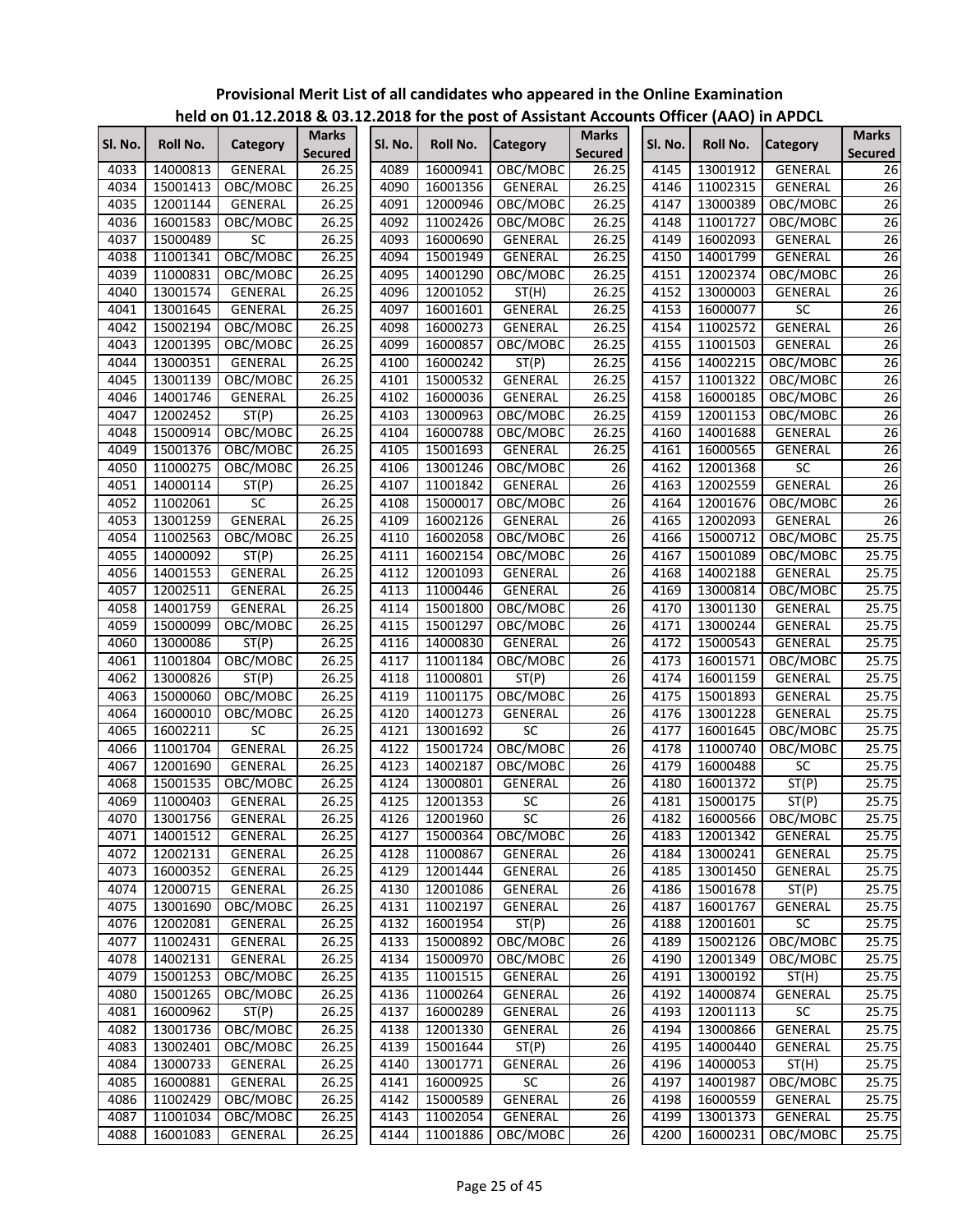|         |          |                   |                         |         |          | $1000$ or $2112.2010$ & 03.12.2010 for the post of Assistant Accounts Onicer (AAO) in Ar Dec |                                |         |                 |                   |                                |
|---------|----------|-------------------|-------------------------|---------|----------|----------------------------------------------------------------------------------------------|--------------------------------|---------|-----------------|-------------------|--------------------------------|
| Sl. No. | Roll No. | Category          | Marks<br><b>Secured</b> | Sl. No. | Roll No. | <b>Category</b>                                                                              | <b>Marks</b><br><b>Secured</b> | SI. No. | <b>Roll No.</b> | <b>Category</b>   | <b>Marks</b><br><b>Secured</b> |
| 4201    | 16000897 | GENERAL           | 25.75                   | 4257    | 12001471 | ST(P)                                                                                        | 25.5                           | 4313    | 13001579        | GENERAL           | 25.25                          |
| 4202    | 11002374 | GENERAL           | 25.75                   | 4258    | 11000369 | OBC/MOBC                                                                                     | 25.5                           | 4314    | 14001068        | <b>GENERAL</b>    | 25.25                          |
| 4203    | 12001937 | OBC/MOBC          | 25.75                   | 4259    | 15000446 | GENERAL                                                                                      | 25.5                           | 4315    | 14000763        | <b>GENERAL</b>    | 25                             |
| 4204    | 14001449 | OBC/MOBC          | 25.75                   | 4260    | 16001777 | GENERAL                                                                                      | 25.5                           | 4316    | 15001728        | OBC/MOBC          | 25                             |
| 4205    | 16001332 | OBC/MOBC          | 25.75                   | 4261    | 14001815 | OBC/MOBC                                                                                     | 25.5                           | 4317    | 16002023        | GENERAL           | $\overline{25}$                |
| 4206    | 11000320 | OBC/MOBC          | 25.75                   | 4262    | 11000324 | SC                                                                                           | 25.5                           | 4318    | 16000599        | GENERAL           | 25                             |
| 4207    | 14000007 | OBC/MOBC          | 25.75                   | 4263    | 15002187 | OBC/MOBC                                                                                     | 25.5                           | 4319    | 13001311        | OBC/MOBC          | $\overline{25}$                |
| 4208    | 12002558 | <b>SC</b>         | 25.75                   | 4264    | 13000672 | ST(P)                                                                                        | 25.5                           | 4320    | 15001829        | GENERAL           | $\overline{25}$                |
| 4209    | 15002099 | OBC/MOBC          | 25.75                   | 4265    | 12001575 | ST(P)                                                                                        | 25.5                           | 4321    | 16001646        | GENERAL           | 25                             |
| 4210    | 16000679 | <b>GENERAL</b>    | 25.75                   | 4266    | 16001872 | OBC/MOBC                                                                                     | 25.5                           | 4322    | 16001471        | ST(P)             | $\overline{25}$                |
| 4211    | 11002285 | GENERAL           | 25.75                   | 4267    | 11001025 | OBC/MOBC                                                                                     | 25.5                           | 4323    | 13001170        | <b>GENERAL</b>    | $\overline{25}$                |
| 4212    | 12002359 | GENERAL           | 25.75                   | 4268    | 14001588 | OBC/MOBC                                                                                     | 25.5                           | 4324    | 12002297        | OBC/MOBC          | $\overline{25}$                |
| 4213    | 11002505 | GENERAL           | 25.75                   | 4269    | 15002100 | OBC/MOBC                                                                                     | 25.5                           | 4325    | 16001572        | OBC/MOBC          | 25                             |
| 4214    | 11000821 | OBC/MOBC          | 25.75                   | 4270    | 15001906 | GENERAL                                                                                      | 25.25                          | 4326    | 11002070        | OBC/MOBC          | $\overline{25}$                |
| 4215    | 11002046 | GENERAL           | 25.75                   | 4271    | 14001338 | GENERAL                                                                                      | 25.25                          | 4327    | 15000490        | GENERAL           | 25                             |
| 4216    | 14000709 | OBC/MOBC          | 25.75                   | 4272    | 16000243 | OBC/MOBC                                                                                     | 25.25                          | 4328    | 11002091        | OBC/MOBC          | 25                             |
| 4217    | 13002176 | OBC/MOBC          | 25.75                   | 4273    | 13000208 | GENERAL                                                                                      | 25.25                          | 4329    | 14002185        | OBC/MOBC          | 25                             |
| 4218    | 16000520 | <b>SC</b>         | 25.75                   | 4274    | 12000556 | SC                                                                                           | 25.25                          | 4330    | 11000327        | OBC/MOBC          | $\overline{25}$                |
| 4219    | 16000442 | GENERAL           | 25.75                   | 4275    | 12002451 | GENERAL                                                                                      | 25.25                          | 4331    | 12002232        | GENERAL           | $\overline{25}$                |
| 4220    | 15000938 | GENERAL           | 25.5                    | 4276    | 15000088 | <b>GENERAL</b>                                                                               | 25.25                          | 4332    | 13001142        | GENERAL           | $\overline{25}$                |
| 4221    | 16001152 | OBC/MOBC          | 25.5                    | 4277    | 11000162 | <b>GENERAL</b>                                                                               | 25.25                          | 4333    | 15001207        | GENERAL           | 25                             |
| 4222    | 14001794 | <b>GENERAL</b>    | 25.5                    | 4278    | 16000385 | <b>GENERAL</b>                                                                               | 25.25                          | 4334    | 12000489        | ST(P)             | 25                             |
| 4223    | 15002102 | GENERAL           | 25.5                    | 4279    | 12000787 | OBC/MOBC                                                                                     | 25.25                          | 4335    | 12001392        | GENERAL           | 25                             |
| 4224    | 13002546 | GENERAL           | 25.5                    | 4280    | 12002357 | ST(P)                                                                                        | 25.25                          | 4336    | 12001568        | GENERAL           | $\overline{25}$                |
| 4225    | 16001734 | ST(P)             | 25.5                    | 4281    | 14001848 | GENERAL                                                                                      | 25.25                          | 4337    | 11001301        | GENERAL           | $\overline{25}$                |
| 4226    | 13002337 | OBC/MOBC          | 25.5                    | 4282    | 14001674 | GENERAL                                                                                      | 25.25                          | 4338    | 14001627        | <b>GENERAL</b>    | 25                             |
| 4227    | 13000470 | OBC/MOBC          | 25.5                    | 4283    | 14000703 | <b>GENERAL</b>                                                                               | 25.25                          | 4339    | 14001593        | OBC/MOBC          | $\overline{25}$                |
| 4228    | 13000161 | OBC/MOBC          | 25.5                    | 4284    | 11001440 | SC                                                                                           | 25.25                          | 4340    | 15000448        | ST(P)             | 25                             |
| 4229    | 15000236 | OBC/MOBC          | 25.5                    | 4285    | 11002363 | OBC/MOBC                                                                                     | 25.25                          | 4341    | 16001629        | GENERAL           | 25                             |
| 4230    | 13002488 | GENERAL           | 25.5                    | 4286    | 13001976 | <b>GENERAL</b>                                                                               | 25.25                          | 4342    | 15000035        | GENERAL           | 25                             |
| 4231    | 13000249 | GENERAL           | 25.5                    | 4287    | 15000653 | OBC/MOBC                                                                                     | 25.25                          | 4343    | 11000757        | ST(P)             | 25                             |
| 4232    | 15001797 | GENERAL           | 25.5                    | 4288    | 13001861 | SC                                                                                           | 25.25                          | 4344    | 13001094        | OBC/MOBC          | $\overline{25}$                |
| 4233    | 15000728 | OBC/MOBC          | 25.5                    | 4289    | 12001654 | $\overline{SC}$                                                                              | 25.25                          | 4345    | 14001244        | GENERAL           | 25                             |
| 4234    | 12001433 | <b>SC</b>         | 25.5                    | 4290    | 14000189 | OBC/MOBC                                                                                     | 25.25                          | 4346    | 15001372        | GENERAL           | $\overline{25}$                |
| 4235    | 12000171 | SC                | 25.5                    | 4291    | 12000310 | GENERAL                                                                                      | 25.25                          | 4347    | 16000159        | GENERAL           | 25                             |
| 4236    | 12000251 | GENERAL           | 25.5                    | 4292    | 12000368 | OBC/MOBC                                                                                     | 25.25                          | 4348    | 12001454        | SC                | $\overline{25}$                |
| 4237    | 13001114 | OBC/MOBC          | 25.5                    | 4293    | 14000242 | GENERAL                                                                                      | 25.25                          | 4349    | 14001114        | <b>GENERAL</b>    | $\overline{25}$                |
| 4238    |          | 15000484 OBC/MOBC | 25.5                    | 4294    | 14000477 | OBC/MOBC                                                                                     | 25.25                          | 4350    |                 | 14000041 OBC/MOBC | $\overline{25}$                |
| 4239    | 16001164 | ST(P)             | 25.5                    | 4295    | 11000986 | GENERAL                                                                                      | 25.25                          | 4351    | 14002010        | ST(P)             | 25                             |
| 4240    | 12000321 | OBC/MOBC          | 25.5                    | 4296    | 16001745 | OBC/MOBC                                                                                     | 25.25                          | 4352    | 15001948        | ST(P)             | 25                             |
| 4241    | 12001538 | GENERAL           | 25.5                    | 4297    | 15001359 | OBC/MOBC                                                                                     | 25.25                          | 4353    | 13001974        | SC                | 25                             |
| 4242    | 14001708 | OBC/MOBC          | 25.5                    | 4298    | 15002119 | OBC/MOBC                                                                                     | 25.25                          | 4354    | 13000565        | ST(P)             | 25                             |
| 4243    | 13001056 | GENERAL           | 25.5                    | 4299    | 15000962 | OBC/MOBC                                                                                     | 25.25                          | 4355    | 15000570        | GENERAL           | $\overline{25}$                |
| 4244    | 12002013 | SC                | 25.5                    | 4300    | 15001184 | OBC/MOBC                                                                                     | 25.25                          | 4356    | 15000794        | GENERAL           | 25                             |
| 4245    | 16000408 | OBC/MOBC          | 25.5                    | 4301    | 13001411 | GENERAL                                                                                      | 25.25                          | 4357    | 15001072        | GENERAL           | 25                             |
| 4246    | 13001950 | OBC/MOBC          | 25.5                    | 4302    | 12001296 | GENERAL                                                                                      | 25.25                          | 4358    | 14000967        | OBC/MOBC          | 25                             |
| 4247    | 15002063 | GENERAL           | 25.5                    | 4303    | 13001101 | GENERAL                                                                                      | 25.25                          | 4359    | 13002087        | GENERAL           | $\overline{25}$                |
| 4248    | 12001187 | GENERAL           | 25.5                    | 4304    | 16000230 | SC                                                                                           | 25.25                          | 4360    | 11001162        | GENERAL           | 25                             |
| 4249    | 15000281 | ST(P)             | 25.5                    | 4305    | 12002356 | <b>GENERAL</b>                                                                               | 25.25                          | 4361    | 11000549        | ST(P)             | 25                             |
| 4250    | 16001951 | ST(P)             | 25.5                    | 4306    | 16000952 | GENERAL                                                                                      | 25.25                          | 4362    | 11002391        | GENERAL           | 25                             |
| 4251    | 16000127 | $\overline{SC}$   | 25.5                    | 4307    | 13001858 | GENERAL                                                                                      | 25.25                          | 4363    | 13001467        | OBC/MOBC          | $\overline{25}$                |
| 4252    | 14000349 | <b>GENERAL</b>    | 25.5                    | 4308    | 15001787 | GENERAL                                                                                      | 25.25                          | 4364    | 13001783        | GENERAL           | 25                             |
| 4253    | 14001795 | GENERAL           | 25.5                    | 4309    | 11000751 | OBC/MOBC                                                                                     | 25.25                          | 4365    | 11000542        | OBC/MOBC          | $\overline{25}$                |
| 4254    | 15001368 | GENERAL           | 25.5                    | 4310    | 12002403 | GENERAL                                                                                      | 25.25                          | 4366    | 12002317        | GENERAL           | 25                             |
| 4255    | 14000514 |                   | 25.5                    | 4311    | 11002317 | OBC/MOBC                                                                                     | 25.25                          | 4367    | 11001153        | ST(H)             | 25                             |
| 4256    | 15000506 | ST(P)<br>OBC/MOBC | 25.5                    | 4312    | 12001961 | SC                                                                                           | 25.25                          | 4368    | 12001847        | OBC/MOBC          | 25                             |
|         |          |                   |                         |         |          |                                                                                              |                                |         |                 |                   |                                |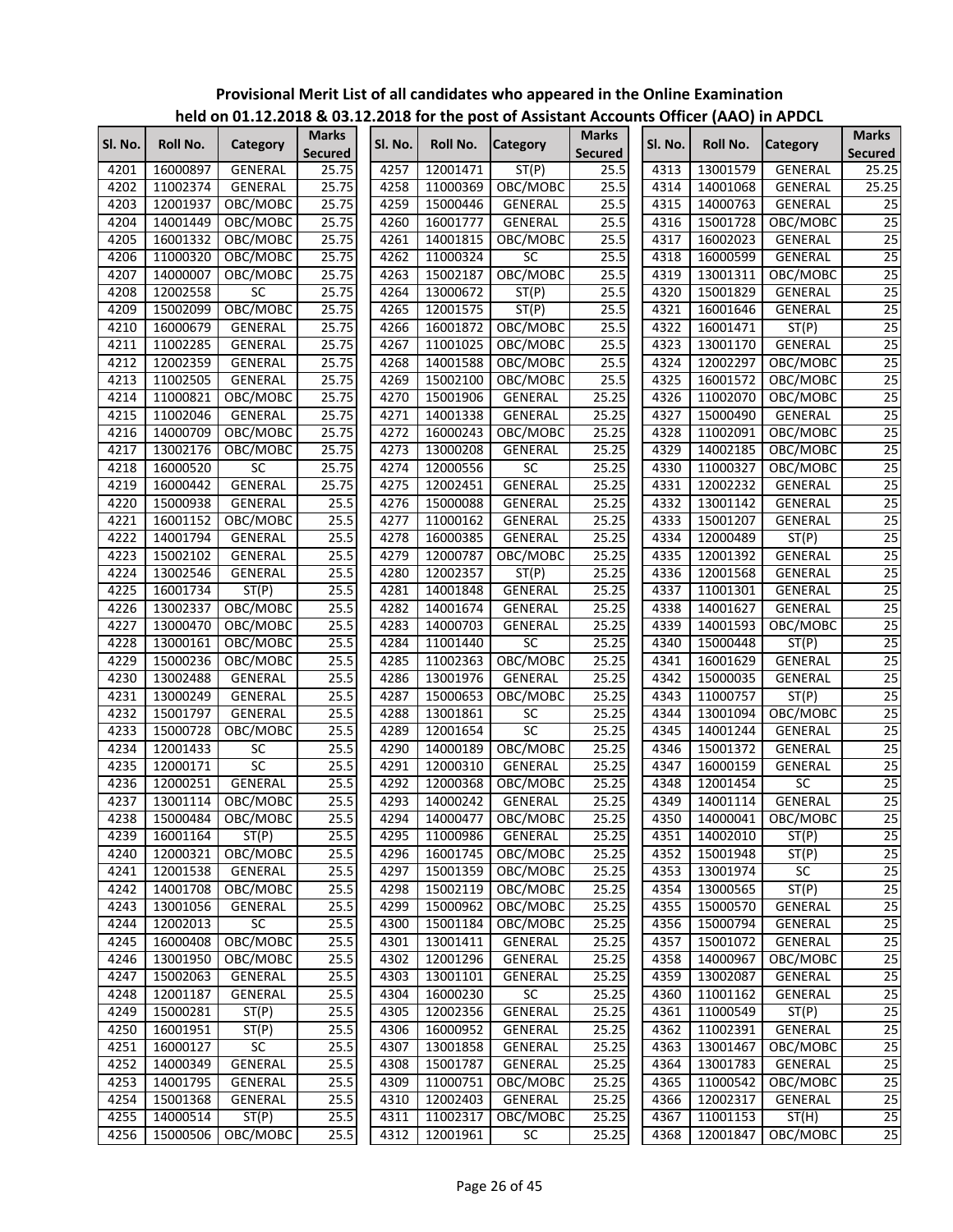|         |                 | $11218$ on 01.12.12.10 $\alpha$ 09.1 |                                |         |          | <b>EILOTO TOT THE POST OF ASSISTANT ACCOM</b> |                                |         | $\sim$                    |                 |                                |
|---------|-----------------|--------------------------------------|--------------------------------|---------|----------|-----------------------------------------------|--------------------------------|---------|---------------------------|-----------------|--------------------------------|
| Sl. No. | <b>Roll No.</b> | Category                             | <b>Marks</b><br><b>Secured</b> | Sl. No. | Roll No. | <b>Category</b>                               | <b>Marks</b><br><b>Secured</b> | SI. No. | <b>Roll No.</b>           | <b>Category</b> | <b>Marks</b><br><b>Secured</b> |
| 4369    | 12000359        | OBC/MOBC                             | 25                             | 4425    | 14002171 | GENERAL                                       | 25                             | 4481    | 16000285                  | OBC/MOBC        | 24.75                          |
| 4370    | 13000698        | GENERAL                              | $\overline{25}$                | 4426    | 11001540 | GENERAL                                       | $\overline{25}$                | 4482    | 13001000                  | OBC/MOBC        | 24.75                          |
| 4371    | 16000194        | OBC/MOBC                             | 25                             | 4427    | 13001814 | GENERAL                                       | $\overline{25}$                | 4483    | 11002308                  | OBC/MOBC        | 24.75                          |
| 4372    | 16002169        | OBC/MOBC                             | 25                             | 4428    | 11001973 | SC                                            | $\overline{25}$                | 4484    | 12002333                  | OBC/MOBC        | 24.75                          |
| 4373    | 12000698        | GENERAL                              | 25                             | 4429    | 14000369 | OBC/MOBC                                      | $\overline{25}$                | 4485    | 16000188                  | OBC/MOBC        | 24.75                          |
| 4374    | 16002021        | OBC/MOBC                             | 25                             | 4430    | 11000544 | ST(P)                                         | $\overline{25}$                | 4486    | 15000528                  | OBC/MOBC        | 24.75                          |
| 4375    | 11000374        | GENERAL                              | 25                             | 4431    | 15001298 | ST(P)                                         | $\overline{25}$                | 4487    | 16001832                  | GENERAL         | 24.75                          |
| 4376    | 13000487        | OBC/MOBC                             | 25                             | 4432    | 11000074 | GENERAL                                       | $\overline{25}$                | 4488    | 14000574                  | GENERAL         | 24.75                          |
| 4377    | 11000424        | OBC/MOBC                             | $\overline{25}$                | 4433    | 15001149 | OBC/MOBC                                      | $\overline{25}$                | 4489    | 15001683                  | ST(P)           | 24.5                           |
| 4378    | 16001236        | OBC/MOBC                             | $\overline{25}$                | 4434    | 15002124 | GENERAL                                       | 24.75                          | 4490    | 13000648                  | ST(P)           | 24.5                           |
| 4379    | 14001021        | OBC/MOBC                             | $\overline{25}$                | 4435    | 14000049 | GENERAL                                       | 24.75                          | 4491    | 12001827                  | OBC/MOBC        | 24.5                           |
| 4380    | 14001161        | GENERAL                              | $\overline{25}$                | 4436    | 16001374 | GENERAL                                       | 24.75                          | 4492    | 12001878                  | ST(P)           | 24.5                           |
| 4381    | 13000368        | OBC/MOBC                             | $\overline{25}$                | 4437    | 15000591 | OBC/MOBC                                      | 24.75                          | 4493    | 14001413                  | GENERAL         | 24.5                           |
| 4382    | 16000663        | GENERAL                              | 25                             | 4438    | 13001624 | SC                                            | 24.75                          | 4494    | 15000069                  | OBC/MOBC        | 24.5                           |
| 4383    | 11002398        | OBC/MOBC                             | $\overline{25}$                | 4439    | 14001914 | OBC/MOBC                                      | 24.75                          | 4495    | 15000681                  | OBC/MOBC        | 24.5                           |
| 4384    | 14000781        | OBC/MOBC                             | $\overline{25}$                | 4440    | 11002299 | GENERAL                                       | 24.75                          | 4496    | 12002574                  | <b>GENERAL</b>  | 24.5                           |
| 4385    | 15000533        | OBC/MOBC                             | $\overline{25}$                | 4441    | 14000520 | GENERAL                                       | 24.75                          | 4497    | 13002085                  | GENERAL         | 24.5                           |
| 4386    | 14001812        | GENERAL                              | 25                             | 4442    | 16000759 | SC                                            | 24.75                          | 4498    | 12001381                  | OBC/MOBC        | 24.5                           |
| 4387    | 14002025        | GENERAL                              | 25                             | 4443    | 11000040 | ST(P)                                         | 24.75                          | 4499    | 14001861                  | OBC/MOBC        | 24.5                           |
| 4388    | 12002326        | SC                                   | 25                             | 4444    | 15002145 | <b>GENERAL</b>                                | 24.75                          | 4500    | 15000179                  | GENERAL         | 24.5                           |
| 4389    | 16000325        | ST(P)                                | 25                             | 4445    | 12001880 | GENERAL                                       | 24.75                          | 4501    | 12001322                  | ST(P)           | 24.5                           |
| 4390    | 14000385        | GENERAL                              | $\overline{25}$                | 4446    | 14000191 | OBC/MOBC                                      | 24.75                          | 4502    | 11002291                  | OBC/MOBC        | 24.5                           |
| 4391    | 16000568        | GENERAL                              | 25                             | 4447    | 14001031 | OBC/MOBC                                      | 24.75                          | 4503    | 12001955                  | ST(P)           | 24.5                           |
| 4392    | 12001915        | GENERAL                              | 25                             | 4448    | 13001081 | GENERAL                                       | 24.75                          | 4504    | 11000002                  | OBC/MOBC        | 24.5                           |
| 4393    | 11000498        | GENERAL                              | $\overline{25}$                | 4449    | 11002521 | GENERAL                                       | 24.75                          | 4505    | 11000594                  | ST(P)           | 24.5                           |
| 4394    | 12002102        | GENERAL                              | 25                             | 4450    | 13000222 | GENERAL                                       | 24.75                          | 4506    | 12000131                  | <b>SC</b>       | 24.5                           |
| 4395    | 14000126        | GENERAL                              | 25                             | 4451    | 12000443 | OBC/MOBC                                      | 24.75                          | 4507    | 14000278                  | OBC/MOBC        | 24.5                           |
| 4396    | 13002173        | OBC/MOBC                             | 25                             | 4452    | 14000197 | GENERAL                                       | 24.75                          | 4508    | 14000780                  | OBC/MOBC        | 24.5                           |
| 4397    | 16000201        | OBC/MOBC                             | 25                             | 4453    | 14001538 | SC                                            | 24.75                          | 4509    | 13002585                  | ST(P)           | 24.5                           |
| 4398    | 12001926        | GENERAL                              | 25                             | 4454    | 12000055 | ST(P)                                         | 24.75                          | 4510    | 13001494                  | GENERAL         | 24.5                           |
| 4399    | 15001531        | OBC/MOBC                             | 25                             | 4455    | 12000671 | OBC/MOBC                                      | 24.75                          | 4511    | 14000444                  | OBC/MOBC        | 24.5                           |
| 4400    | 16001446        | GENERAL                              | $\overline{25}$                | 4456    | 16001888 | GENERAL                                       | 24.75                          | 4512    | 13000783                  | ST(P)           | 24.5                           |
| 4401    | 15001918        | OBC/MOBC                             | $\overline{25}$                | 4457    | 11001813 | GENERAL                                       | 24.75                          | 4513    | 13000379                  | OBC/MOBC        | 24.5                           |
| 4402    | 11001917        | GENERAL                              | $\overline{25}$                | 4458    | 15000707 | <b>GENERAL</b>                                | 24.75                          | 4514    | 16000052                  | ST(P)           | 24.5                           |
| 4403    |                 |                                      | $\overline{25}$                | 4459    | 14000141 | OBC/MOBC                                      | 24.75                          | 4515    | 14002011                  | SC              | 24.5                           |
| 4404    | 12002096        | OBC/MOBC<br>SC                       | $\overline{25}$                | 4460    |          |                                               | 24.75                          | 4516    | 12000003                  |                 | 24.5                           |
| 4405    | 15001506        |                                      | $\overline{25}$                | 4461    | 16001619 | GENERAL                                       |                                | 4517    |                           | GENERAL         |                                |
|         | 15001338        | OBC/MOBC                             | 25                             |         | 11000528 | OBC/MOBC                                      | 24.75<br>24.75                 |         | 11000308<br>4518 12001628 | GENERAL         | 24.5                           |
| 4406    | 12001225        | GENERAL                              | $\overline{25}$                |         |          | 4462 16002218 OBC/MOBC                        |                                |         |                           | <b>GENERAL</b>  | 24.5                           |
| 4407    | 11001164        | GENERAL                              |                                | 4463    | 16001952 | GENERAL                                       | 24.75                          | 4519    | 14001725                  | GENERAL         | 24.5                           |
| 4408    | 13000670        | OBC/MOBC                             | $\overline{25}$                | 4464    | 15000814 | OBC/MOBC                                      | 24.75                          | 4520    | 11001452                  | GENERAL         | 24.5                           |
| 4409    | 11002114        | <b>GENERAL</b>                       | 25                             | 4465    | 15001472 | OBC/MOBC                                      | 24.75                          | 4521    | 11002259                  | GENERAL         | 24.5                           |
| 4410    | 13002594        | <b>GENERAL</b>                       | 25                             | 4466    | 11001816 | GENERAL                                       | 24.75                          | 4522    | 11000628                  | GENERAL         | 24.5                           |
| 4411    | 13002326        | GENERAL                              | $\overline{25}$                | 4467    | 14002203 | ST(P)                                         | 24.75                          | 4523    | 14001585                  | GENERAL         | 24.5                           |
| 4412    | 11002286        | OBC/MOBC                             | 25                             | 4468    | 14001222 | OBC/MOBC                                      | 24.75                          | 4524    | 13000339                  | <b>GENERAL</b>  | 24.5                           |
| 4413    | 12000109        | OBC/MOBC                             | 25                             | 4469    | 14000521 | OBC/MOBC                                      | 24.75                          | 4525    | 16001776                  | GENERAL         | 24.25                          |
| 4414    | 16001980        | ST(P)                                | $\overline{25}$                | 4470    | 16000450 | OBC/MOBC                                      | 24.75                          | 4526    | 14000230                  | ST(P)           | 24.25                          |
| 4415    | 16000984        | GENERAL                              | 25                             | 4471    | 16000673 | ST(P)                                         | 24.75                          | 4527    | 15000631                  | GENERAL         | 24.25                          |
| 4416    | 15001899        | GENERAL                              | $\overline{25}$                | 4472    | 11001240 | OBC/MOBC                                      | 24.75                          | 4528    | 16001573                  | GENERAL         | 24.25                          |
| 4417    | 11001897        | GENERAL                              | $\overline{25}$                | 4473    | 12000369 | OBC/MOBC                                      | 24.75                          | 4529    | 14000536                  | GENERAL         | 24.25                          |
| 4418    | 12001054        | ST(H)                                | $\overline{25}$                | 4474    | 15001343 | OBC/MOBC                                      | 24.75                          | 4530    | 14000279                  | GENERAL         | 24.25                          |
| 4419    | 12002396        | GENERAL                              | 25                             | 4475    | 12001473 | OBC/MOBC                                      | 24.75                          | 4531    | 13001718                  | GENERAL         | 24.25                          |
| 4420    | 11001669        | GENERAL                              | $\overline{25}$                | 4476    | 14001922 | OBC/MOBC                                      | 24.75                          | 4532    | 15001315                  | OBC/MOBC        | 24.25                          |
| 4421    | 16001930        | OBC/MOBC                             | $\overline{25}$                | 4477    | 12001260 | GENERAL                                       | 24.75                          | 4533    | 16000124                  | OBC/MOBC        | 24.25                          |
| 4422    | 16001878        | OBC/MOBC                             | 25                             | 4478    | 16000441 | GENERAL                                       | 24.75                          | 4534    | 13000450                  | OBC/MOBC        | 24.25                          |
| 4423    | 13000288        | GENERAL                              | 25                             | 4479    | 14001738 | ST(P)                                         | 24.75                          | 4535    | 13001924                  | GENERAL         | 24.25                          |
| 4424    | 15002114        | GENERAL                              | $\overline{25}$                | 4480    | 12000522 | SC                                            | 24.75                          | 4536    | 15000065                  | OBC/MOBC        | 24.25                          |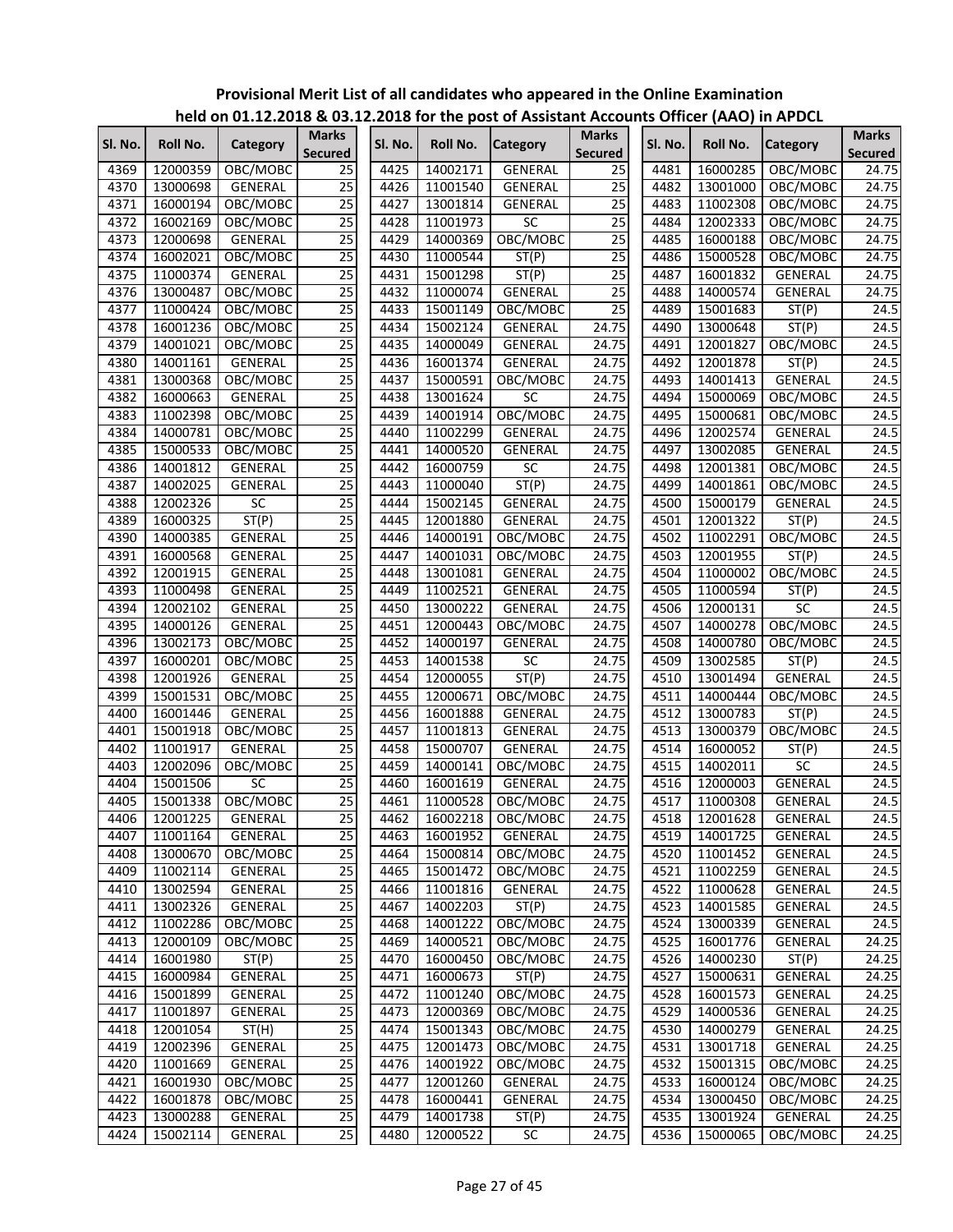|         |          |                |                                |         |          | <u>Held on UI.IZ.ZUIO &amp; US.IZ.ZUIO TUL (HE POST OF ASSISTANT ACCOUNTS ONNET (AAO) IN APDCL</u> |                                |         |                 |                 |                                |
|---------|----------|----------------|--------------------------------|---------|----------|----------------------------------------------------------------------------------------------------|--------------------------------|---------|-----------------|-----------------|--------------------------------|
| Sl. No. | Roll No. | Category       | <b>Marks</b><br><b>Secured</b> | Sl. No. | Roll No. | <b>Category</b>                                                                                    | <b>Marks</b><br><b>Secured</b> | Sl. No. | <b>Roll No.</b> | <b>Category</b> | <b>Marks</b><br><b>Secured</b> |
| 4537    | 16001926 | OBC/MOBC       | 24.25                          | 4593    | 14000493 | <b>GENERAL</b>                                                                                     | 24                             | 4649    | 12001949        | OBC/MOBC        | 23.75                          |
| 4538    | 14000036 | ST(P)          | 24.25                          | 4594    | 12001765 | <b>GENERAL</b>                                                                                     | 24                             | 4650    | 14001499        | OBC/MOBC        | 23.75                          |
| 4539    | 13002032 | ST(P)          | 24.25                          | 4595    | 15000371 | OBC/MOBC                                                                                           | 24                             | 4651    | 13002069        | <b>SC</b>       | 23.75                          |
| 4540    |          | OBC/MOBC       | 24.25                          | 4596    | 12001370 |                                                                                                    | 24                             | 4652    | 15001108        | <b>GENERAL</b>  | 23.75                          |
| 4541    | 16002205 |                |                                | 4597    | 14000111 | GENERAL                                                                                            | $\overline{24}$                | 4653    |                 |                 | 23.75                          |
|         | 12002571 | OBC/MOBC       | 24.25                          |         |          | ST(P)                                                                                              |                                |         | 14000936        | GENERAL         |                                |
| 4542    | 11000727 | GENERAL        | 24.25                          | 4598    | 12000371 | GENERAL                                                                                            | 24                             | 4654    | 12000444        | GENERAL         | 23.75                          |
| 4543    | 15001345 | GENERAL        | 24.25                          | 4599    | 16000968 | <b>GENERAL</b>                                                                                     | 24                             | 4655    | 12001391        | $\overline{SC}$ | 23.75                          |
| 4544    | 12001627 | GENERAL        | 24.25                          | 4600    | 11000283 | GENERAL                                                                                            | $\overline{24}$                | 4656    | 12002353        | SC              | 23.75                          |
| 4545    | 16002029 | GENERAL        | 24.25                          | 4601    | 11002077 | OBC/MOBC                                                                                           | $\overline{24}$                | 4657    | 11002517        | <b>GENERAL</b>  | 23.75                          |
| 4546    | 11000393 | <b>SC</b>      | 24.25                          | 4602    | 11000802 | OBC/MOBC                                                                                           | 24                             | 4658    | 11001846        | GENERAL         | 23.75                          |
| 4547    | 15000984 | OBC/MOBC       | 24.25                          | 4603    | 14001008 | GENERAL                                                                                            | 24                             | 4659    | 13000564        | <b>GENERAL</b>  | 23.75                          |
| 4548    | 12002386 | GENERAL        | 24.25                          | 4604    | 15001274 | ST(P)                                                                                              | 24                             | 4660    | 15001995        | OBC/MOBC        | 23.75                          |
| 4549    | 14000089 | OBC/MOBC       | 24.25                          | 4605    | 11000173 | OBC/MOBC                                                                                           | 24                             | 4661    | 11002558        | GENERAL         | 23.75                          |
| 4550    | 13002170 | OBC/MOBC       | 24.25                          | 4606    | 14001898 | GENERAL                                                                                            | 24                             | 4662    | 11001542        | GENERAL         | 23.75                          |
| 4551    | 14001834 | GENERAL        | 24.25                          | 4607    | 11001584 | GENERAL                                                                                            | 24                             | 4663    | 11001582        | GENERAL         | 23.75                          |
| 4552    | 14000043 | SC             | 24.25                          | 4608    | 14001590 | OBC/MOBC                                                                                           | 24                             | 4664    | 11001138        | ST(H)           | 23.75                          |
| 4553    | 14002223 | OBC/MOBC       | 24.25                          | 4609    | 13001760 | OBC/MOBC                                                                                           | $\overline{24}$                | 4665    | 12002507        | <b>GENERAL</b>  | 23.75                          |
| 4554    | 14001458 | GENERAL        | 24.25                          | 4610    | 11000860 | SC                                                                                                 | $\overline{24}$                | 4666    | 16001553        | GENERAL         | 23.75                          |
| 4555    | 14000631 | GENERAL        | 24.25                          | 4611    | 11002295 | <b>GENERAL</b>                                                                                     | $\overline{24}$                | 4667    | 12001707        | GENERAL         | 23.75                          |
| 4556    | 15001568 | ST(P)          | 24.25                          | 4612    | 11002421 | SC                                                                                                 | 24                             | 4668    | 16001141        | OBC/MOBC        | 23.75                          |
| 4557    | 15002163 | OBC/MOBC       | 24.25                          | 4613    | 11000835 | OBC/MOBC                                                                                           | $\overline{24}$                | 4669    | 11002225        | GENERAL         | 23.75                          |
| 4558    | 14000827 | GENERAL        | 24.25                          | 4614    | 14001828 | GENERAL                                                                                            | $\overline{24}$                | 4670    | 14000026        | OBC/MOBC        | 23.75                          |
| 4559    | 16001058 | OBC/MOBC       | 24.25                          | 4615    | 15000691 | GENERAL                                                                                            | $\overline{24}$                | 4671    | 13000160        | GENERAL         | 23.75                          |
| 4560    | 14000832 | OBC/MOBC       | 24.25                          | 4616    | 16000307 | GENERAL                                                                                            | 24                             | 4672    | 15000212        | OBC/MOBC        | 23.75                          |
| 4561    | 15001796 | OBC/MOBC       | 24.25                          | 4617    | 15000090 | <b>GENERAL</b>                                                                                     | $\overline{24}$                | 4673    | 12000929        | OBC/MOBC        | 23.75                          |
| 4562    | 11002289 | OBC/MOBC       | 24.25                          | 4618    | 16000563 | $\overline{SC}$                                                                                    | 23.75                          | 4674    | 11002043        | OBC/MOBC        | 23.75                          |
| 4563    | 16000266 | GENERAL        | 24.25                          | 4619    | 16000600 | GENERAL                                                                                            | 23.75                          | 4675    | 11001768        | GENERAL         | 23.75                          |
| 4564    | 12000732 | ST(P)          | 24.25                          | 4620    | 16001416 | SC                                                                                                 | 23.75                          | 4676    | 14001895        | GENERAL         | 23.75                          |
| 4565    | 16001787 | OBC/MOBC       | 24.25                          | 4621    | 16000997 | GENERAL                                                                                            | 23.75                          | 4677    | 16001520        | GENERAL         | 23.75                          |
| 4566    | 11001785 | OBC/MOBC       | 24.25                          | 4622    | 12000229 | GENERAL                                                                                            | 23.75                          | 4678    | 11000089        | OBC/MOBC        | 23.75                          |
| 4567    | 12001683 | SC             | 24.25                          | 4623    | 13000947 | SC                                                                                                 | 23.75                          | 4679    | 14000571        | GENERAL         | 23.75                          |
| 4568    | 12000638 | OBC/MOBC       | 24.25                          | 4624    | 16001612 | <b>GENERAL</b>                                                                                     | 23.75                          | 4680    | 16000593        | GENERAL         | 23.75                          |
| 4569    | 14000379 | GENERAL        | 24                             | 4625    | 14002177 | OBC/MOBC                                                                                           | 23.75                          | 4681    | 14000466        | OBC/MOBC        | 23.75                          |
| 4570    | 14000254 | GENERAL        | $\overline{24}$                | 4626    | 15002028 | ST(P)                                                                                              | 23.75                          | 4682    | 12000426        | OBC/MOBC        | 23.75                          |
| 4571    | 15000182 | OBC/MOBC       | 24                             | 4627    | 15000295 | ST(H)                                                                                              | 23.75                          | 4683    | 12002522        | GENERAL         | 23.75                          |
| 4572    | 13000509 | GENERAL        | 24                             | 4628    | 13000075 | $\overline{SC}$                                                                                    | 23.75                          | 4684    | 11002369        | <b>GENERAL</b>  | 23.75                          |
| 4573    | 14000504 | GENERAL        | 24                             | 4629    | 14000586 | OBC/MOBC                                                                                           | 23.75                          | 4685    | 11001368        | <b>GENERAL</b>  | 23.75                          |
| 4574    | 11001058 | GENERAL        | 24                             | 4630    | 14001533 | OBC/MOBC                                                                                           | 23.75                          | 4686    | 11000042        | GENERAL         | 23.75                          |
| 4575    | 16001256 | GENERAL        | 24                             | 4631    | 14001827 | OBC/MOBC                                                                                           | 23.75                          | 4687    | 13001403        | GENERAL         | 23.75                          |
| 4576    | 15000654 | GENERAL        | 24                             | 4632    | 16001137 | OBC/MOBC                                                                                           | 23.75                          | 4688    | 16002206        | OBC/MOBC        | 23.75                          |
| 4577    | 15001016 | OBC/MOBC       | 24                             | 4633    | 15000074 | GENERAL                                                                                            | 23.75                          | 4689    | 15000902        | GENERAL         | 23.75                          |
| 4578    | 12000119 | OBC/MOBC       | $\overline{24}$                | 4634    | 12000409 | OBC/MOBC                                                                                           | 23.75                          | 4690    | 11001415        | OBC/MOBC        | 23.75                          |
| 4579    | 13002537 | GENERAL        | 24                             | 4635    | 11000020 | GENERAL                                                                                            | 23.75                          | 4691    | 13002310        | GENERAL         | 23.75                          |
| 4580    | 11000497 | ST(P)          | $\overline{24}$                | 4636    | 16001248 | OBC/MOBC                                                                                           | 23.75                          | 4692    | 16000824        | SC              | 23.75                          |
| 4581    | 12001212 | OBC/MOBC       | 24                             | 4637    | 16000511 | ST(P)                                                                                              | 23.75                          | 4693    | 11000449        | OBC/MOBC        | 23.75                          |
| 4582    | 16001106 | <b>GENERAL</b> | 24                             | 4638    | 11002337 | <b>GENERAL</b>                                                                                     | 23.75                          | 4694    | 15002085        | SC              | 23.75                          |
| 4583    | 15000198 | GENERAL        | 24                             | 4639    | 11000506 | GENERAL                                                                                            | 23.75                          | 4695    | 16000374        | GENERAL         | 23.75                          |
| 4584    | 11000426 | OBC/MOBC       | 24                             | 4640    | 15001842 | GENERAL                                                                                            | 23.75                          | 4696    | 11002166        | SC              | 23.75                          |
| 4585    | 15001427 | GENERAL        | $\overline{24}$                | 4641    | 16002096 | GENERAL                                                                                            | 23.75                          | 4697    | 11000266        | GENERAL         | 23.75                          |
| 4586    | 13002445 | GENERAL        | 24                             | 4642    | 14000125 | ST(P)                                                                                              | 23.75                          | 4698    | 16001007        | GENERAL         | 23.75                          |
| 4587    | 13000971 | OBC/MOBC       | $\overline{24}$                | 4643    | 13002044 | OBC/MOBC                                                                                           | 23.75                          | 4699    | 16000718        | ST(P)           | 23.75                          |
| 4588    | 15000474 | GENERAL        | $\overline{24}$                | 4644    | 13002029 | GENERAL                                                                                            | 23.75                          | 4700    | 14001061        | OBC/MOBC        | 23.75                          |
| 4589    | 12001320 | OBC/MOBC       | 24                             | 4645    | 12001149 | GENERAL                                                                                            | 23.75                          | 4701    | 13000550        | GENERAL         | 23.75                          |
| 4590    | 16000791 | GENERAL        | 24                             | 4646    | 12000611 | GENERAL                                                                                            | 23.75                          | 4702    | 16001428        | OBC/MOBC        | 23.75                          |
| 4591    | 13002166 | GENERAL        | 24                             | 4647    | 16001863 | OBC/MOBC                                                                                           | 23.75                          | 4703    | 11000840        | OBC/MOBC        | 23.75                          |
| 4592    | 14000415 | OBC/MOBC       | $\overline{24}$                | 4648    | 12001428 | GENERAL                                                                                            | 23.75                          | 4704    | 14002070        |                 | 23.75                          |
|         |          |                |                                |         |          |                                                                                                    |                                |         |                 | GENERAL         |                                |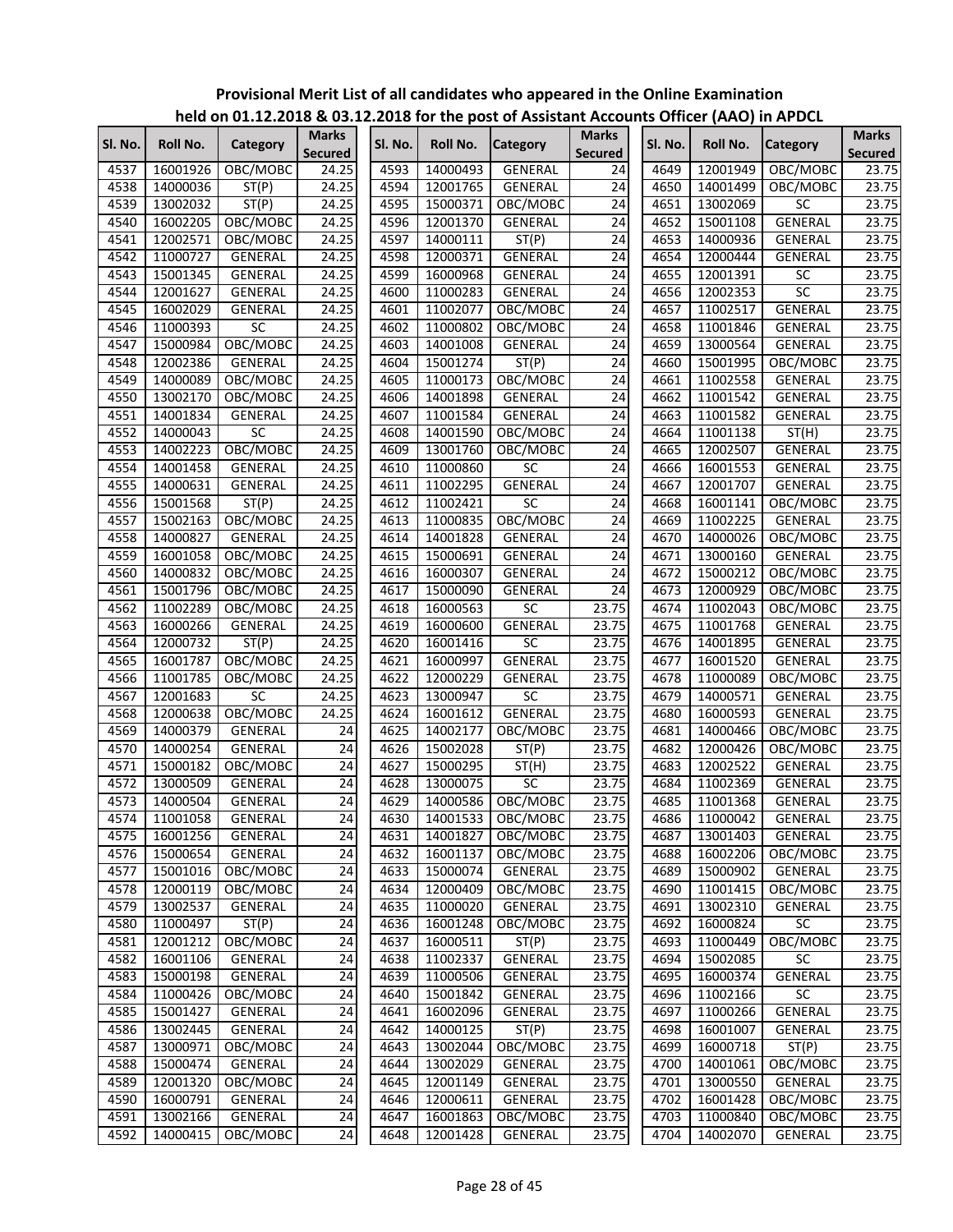|         |          | ""CIW ON U1:11:1010 & 09:1 |                         |         |                 | expect for the post of Assistant Accounts Officer (AAO) in Arbei |                                |         |                 |                 |                                |
|---------|----------|----------------------------|-------------------------|---------|-----------------|------------------------------------------------------------------|--------------------------------|---------|-----------------|-----------------|--------------------------------|
| Sl. No. | Roll No. | Category                   | Marks<br><b>Secured</b> | Sl. No. | <b>Roll No.</b> | <b>Category</b>                                                  | <b>Marks</b><br><b>Secured</b> | Sl. No. | <b>Roll No.</b> | <b>Category</b> | <b>Marks</b><br><b>Secured</b> |
| 4705    | 16000502 | SC                         | 23.75                   | 4761    | 16000005        | OBC/MOBC                                                         | 23.5                           | 4817    | 11002072        | OBC/MOBC        | 23.25                          |
| 4706    | 13002171 | OBC/MOBC                   | 23.75                   | 4762    | 12002031        | GENERAL                                                          | 23.5                           | 4818    | 14000675        | GENERAL         | 23.25                          |
| 4707    | 16001103 | <b>GENERAL</b>             | 23.75                   | 4763    | 12002101        | GENERAL                                                          | 23.5                           | 4819    | 16001144        | SC              | 23.25                          |
| 4708    | 11000824 | GENERAL                    | 23.75                   | 4764    | 15001437        | OBC/MOBC                                                         | 23.5                           | 4820    | 12002126        | <b>GENERAL</b>  | 23                             |
| 4709    | 12001689 | GENERAL                    | 23.5                    | 4765    | 13000723        | OBC/MOBC                                                         | 23.5                           | 4821    | 15000617        | OBC/MOBC        | $\overline{23}$                |
| 4710    | 11001029 | GENERAL                    | 23.5                    | 4766    | 16000310        | ST(P)                                                            | 23.5                           | 4822    | 14001966        | ST(P)           | $\overline{23}$                |
| 4711    | 15000232 | ST(H)                      | 23.5                    | 4767    | 16001842        | GENERAL                                                          | 23.5                           | 4823    | 12001793        | SC              | $\overline{23}$                |
| 4712    | 12002509 | GENERAL                    | 23.5                    | 4768    | 13002357        | <b>SC</b>                                                        | 23.5                           | 4824    | 13001391        | GENERAL         | $\overline{23}$                |
| 4713    | 15002134 | <b>SC</b>                  | 23.5                    | 4769    | 11001419        | OBC/MOBC                                                         | 23.5                           | 4825    | 13001207        | SC              | $\overline{23}$                |
| 4714    | 16001618 | OBC/MOBC                   | 23.5                    | 4770    | 11001738        | OBC/MOBC                                                         | 23.5                           | 4826    | 16001402        | GENERAL         | 23                             |
| 4715    | 16000108 | ST(H)                      | 23.5                    | 4771    | 16000166        | GENERAL                                                          | 23.5                           | 4827    | 14002214        | OBC/MOBC        | 23                             |
| 4716    | 13000477 | OBC/MOBC                   | 23.5                    | 4772    | 15001188        | <b>GENERAL</b>                                                   | 23.25                          | 4828    | 11001172        | ST(H)           | 23                             |
| 4717    | 13002493 | GENERAL                    | 23.5                    | 4773    | 13001161        | ST(P)                                                            | 23.25                          | 4829    | 16001972        | OBC/MOBC        | 23                             |
| 4718    | 13002416 | GENERAL                    | 23.5                    | 4774    | 12001285        | ST(P)                                                            | 23.25                          | 4830    | 15001083        | GENERAL         | 23                             |
| 4719    | 11001439 | GENERAL                    | 23.5                    | 4775    | 11001302        | GENERAL                                                          | 23.25                          | 4831    | 15000204        | OBC/MOBC        | $\overline{23}$                |
| 4720    | 11001010 | ST(P)                      | 23.5                    | 4776    | 11001323        | <b>GENERAL</b>                                                   | 23.25                          | 4832    | 16001627        | GENERAL         | 23                             |
| 4721    | 11001486 | GENERAL                    | 23.5                    | 4777    | 11002167        | <b>GENERAL</b>                                                   | 23.25                          | 4833    | 15001884        | GENERAL         | 23                             |
| 4722    | 12001700 | GENERAL                    | 23.5                    | 4778    | 12000062        | ST(P)                                                            | 23.25                          | 4834    | 13001915        | ST(P)           | 23                             |
| 4723    | 15000174 | <b>GENERAL</b>             | 23.5                    | 4779    | 14001374        | GENERAL                                                          | 23.25                          | 4835    | 13000202        | <b>GENERAL</b>  | $\overline{23}$                |
| 4724    | 12000325 | GENERAL                    | 23.5                    | 4780    | 15001040        | SC                                                               | 23.25                          | 4836    | 13002201        | <b>GENERAL</b>  | $\overline{23}$                |
| 4725    | 12001788 | GENERAL                    | 23.5                    | 4781    | 15001660        | ST(P)                                                            | 23.25                          | 4837    | 15000207        | OBC/MOBC        | 23                             |
| 4726    | 15001201 | SC                         | 23.5                    | 4782    | 15000101        | OBC/MOBC                                                         | 23.25                          | 4838    | 14000022        | GENERAL         | 23                             |
| 4727    | 11000688 | ST(P)                      | 23.5                    | 4783    | 11002218        | GENERAL                                                          | 23.25                          | 4839    | 14000170        | ST(P)           | 23                             |
| 4728    | 11000025 | SC                         | 23.5                    | 4784    | 11000406        | OBC/MOBC                                                         | 23.25                          | 4840    | 13002601        | ST(H)           | $\overline{23}$                |
| 4729    | 16002173 | OBC/MOBC                   | 23.5                    | 4785    | 11000991        |                                                                  | 23.25                          | 4841    | 13001542        | GENERAL         | $\overline{23}$                |
| 4730    |          |                            |                         | 4786    |                 | OBC/MOBC<br><b>GENERAL</b>                                       | 23.25                          | 4842    |                 |                 | $\overline{23}$                |
|         | 12002419 | GENERAL                    | 23.5                    |         | 13002582        |                                                                  |                                |         | 15002132        | OBC/MOBC        |                                |
| 4731    | 13000165 | GENERAL                    | 23.5                    | 4787    | 13001683        | <b>GENERAL</b>                                                   | 23.25                          | 4843    | 14002183        | OBC/MOBC        | $\overline{23}$                |
| 4732    | 12001220 | OBC/MOBC                   | 23.5                    | 4788    | 11000745        | OBC/MOBC                                                         | 23.25                          | 4844    | 16000742        | GENERAL         | $\overline{23}$                |
| 4733    | 11002480 | ST(P)                      | 23.5                    | 4789    | 15001866        | OBC/MOBC                                                         | 23.25                          | 4845    | 12000374        | OBC/MOBC        | $\overline{23}$                |
| 4734    | 13002229 | GENERAL                    | 23.5                    | 4790    | 12001744        | GENERAL                                                          | 23.25                          | 4846    | 14000729        | ST(P)           | 23                             |
| 4735    | 14001451 | SC                         | 23.5                    | 4791    | 15001430        | GENERAL                                                          | 23.25                          | 4847    | 15000789        | GENERAL         | 23                             |
| 4736    | 14002195 | OBC/MOBC                   | 23.5                    | 4792    | 15000121        | OBC/MOBC                                                         | 23.25                          | 4848    | 12001824        | GENERAL         | $\overline{23}$                |
| 4737    | 14000855 | GENERAL                    | 23.5                    | 4793    | 12001895        | <b>GENERAL</b>                                                   | 23.25                          | 4849    | 14001015        | OBC/MOBC        | 23                             |
| 4738    | 11000367 | OBC/MOBC                   | 23.5                    | 4794    | 12000492        | <b>GENERAL</b>                                                   | 23.25                          | 4850    | 15001284        | OBC/MOBC        | 23                             |
| 4739    | 14000648 | OBC/MOBC                   | 23.5                    | 4795    | 12001284        | OBC/MOBC                                                         | 23.25                          | 4851    | 15000467        | OBC/MOBC        | 23                             |
| 4740    | 12000140 | GENERAL                    | 23.5                    | 4796    | 16002174        | OBC/MOBC                                                         | 23.25                          | 4852    | 14001166        | GENERAL         | $\overline{23}$                |
| 4741    | 14000291 | GENERAL                    | 23.5                    | 4797    | 12002538        | GENERAL                                                          | 23.25                          | 4853    | 16002067        | GENERAL         | $\overline{23}$                |
| 4742    |          | 11001114 OBC/MOBC          | 23.5                    |         | 4798 13001508   | $\overline{SC}$                                                  | 23.25                          | 4854    | 14000138        | <b>GENERAL</b>  | 23                             |
| 4743    | 11001901 | GENERAL                    | 23.5                    | 4799    | 16002156        | <b>SC</b>                                                        | 23.25                          | 4855    | 13002296        | GENERAL         | 23                             |
| 4744    | 14001199 | ST(H)                      | 23.5                    | 4800    | 13002159        | OBC/MOBC                                                         | 23.25                          | 4856    | 15001622        | OBC/MOBC        | 23                             |
| 4745    | 14001910 | GENERAL                    | 23.5                    | 4801    | 16000745        | GENERAL                                                          | 23.25                          | 4857    | 15001759        | GENERAL         | 23                             |
| 4746    | 12000028 | ST(P)                      | 23.5                    | 4802    | 11000590        | OBC/MOBC                                                         | 23.25                          | 4858    | 16000407        | OBC/MOBC        | $\overline{23}$                |
| 4747    | 11002380 | OBC/MOBC                   | 23.5                    | 4803    | 15001098        | OBC/MOBC                                                         | 23.25                          | 4859    | 16000008        | GENERAL         | 23                             |
| 4748    | 13002188 | SC                         | 23.5                    | 4804    | 16001889        | GENERAL                                                          | 23.25                          | 4860    | 12000627        | OBC/MOBC        | $\overline{23}$                |
| 4749    | 12001388 | OBC/MOBC                   | 23.5                    | 4805    | 11000399        | GENERAL                                                          | 23.25                          | 4861    | 11002377        | OBC/MOBC        | 23                             |
| 4750    | 11002508 | OBC/MOBC                   | 23.5                    | 4806    | 14000588        | OBC/MOBC                                                         | 23.25                          | 4862    | 14000354        | OBC/MOBC        | 23                             |
| 4751    | 16000048 | ST(P)                      | 23.5                    | 4807    | 11002397        | GENERAL                                                          | 23.25                          | 4863    | 12000024        | SC              | 23                             |
| 4752    | 11000710 | OBC/MOBC                   | 23.5                    | 4808    | 14002209        | <b>GENERAL</b>                                                   | 23.25                          | 4864    | 11002170        | $\overline{SC}$ | 23                             |
| 4753    | 16000039 | ST(P)                      | 23.5                    | 4809    | 14001514        | OBC/MOBC                                                         | 23.25                          | 4865    | 14002141        | <b>GENERAL</b>  | 22.75                          |
| 4754    | 13001864 | OBC/MOBC                   | 23.5                    | 4810    | 13002175        | GENERAL                                                          | 23.25                          | 4866    | 14001488        | GENERAL         | 22.75                          |
| 4755    | 16001592 | GENERAL                    | 23.5                    | 4811    | 12000619        | OBC/MOBC                                                         | 23.25                          | 4867    | 13001629        | GENERAL         | 22.75                          |
| 4756    | 13000746 | GENERAL                    | 23.5                    | 4812    | 11001961        | ST(P)                                                            | 23.25                          | 4868    | 13000751        | ST(P)           | 22.75                          |
| 4757    | 14000649 | ST(P)                      | 23.5                    | 4813    | 15000703        | OBC/MOBC                                                         | 23.25                          | 4869    | 13001620        | ST(P)           | 22.75                          |
| 4758    | 12001146 | OBC/MOBC                   | 23.5                    | 4814    | 16000778        | SC                                                               | 23.25                          | 4870    | 15000369        | OBC/MOBC        | 22.75                          |
| 4759    | 11001437 | GENERAL                    | 23.5                    | 4815    | 11002555        | GENERAL                                                          | 23.25                          | 4871    | 14000604        | SC              | 22.75                          |
| 4760    | 14000146 | ST(P)                      | 23.5                    | 4816    | 15002023        | ST(P)                                                            | 23.25                          | 4872    | 15000741        | OBC/MOBC        | 22.75                          |
|         |          |                            |                         |         |                 |                                                                  |                                |         |                 |                 |                                |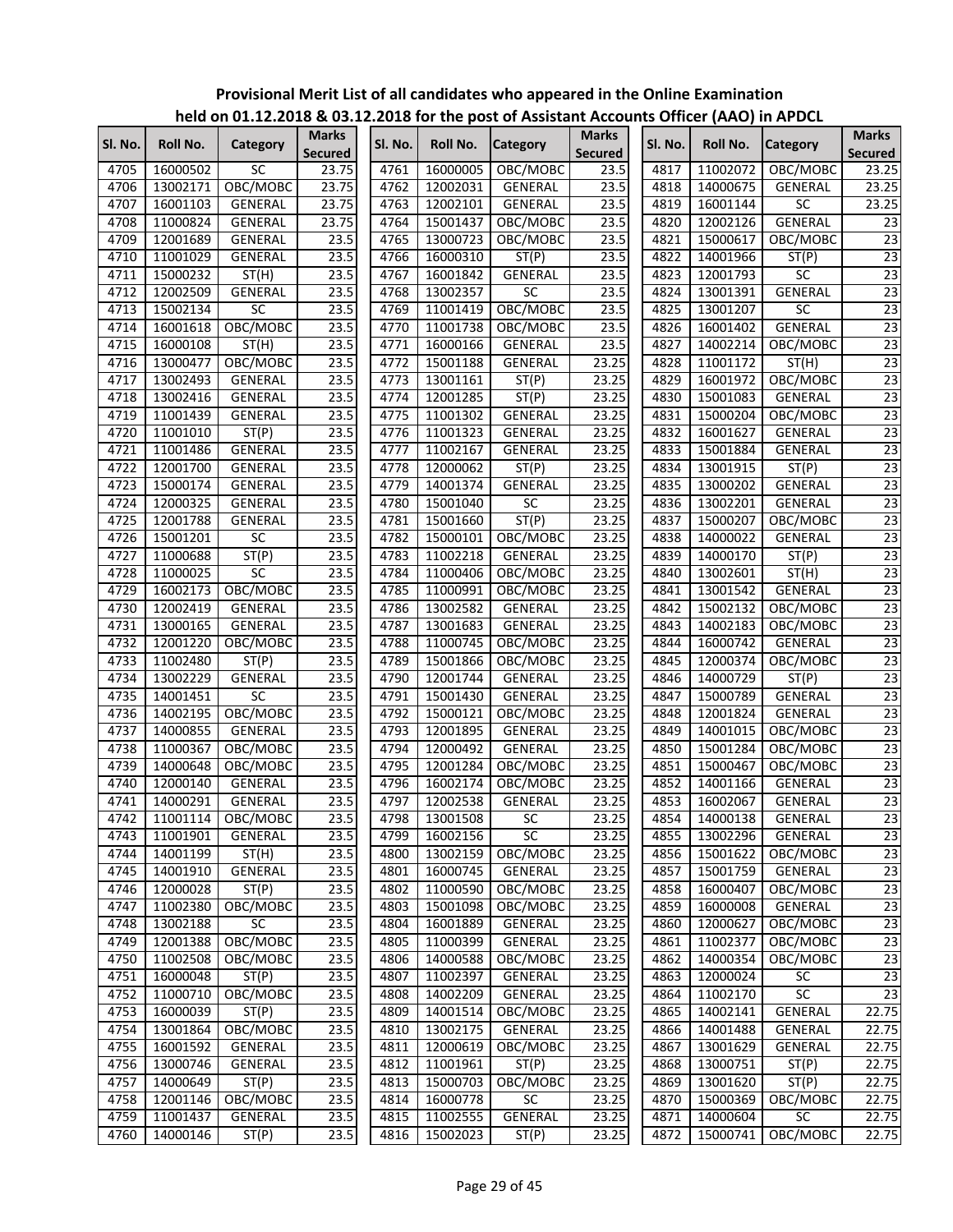|              |                      |                    |                |              |          | <u>HEIU UH UI.IZ.ZUID &amp; US.IZ.ZUID IUL IHE PUSTUL ASSISTAHT ACCUUHTS UHICEL (AAU) III APDCE</u> |                                     |         |          |                 |                 |
|--------------|----------------------|--------------------|----------------|--------------|----------|-----------------------------------------------------------------------------------------------------|-------------------------------------|---------|----------|-----------------|-----------------|
| SI. No.      | Roll No.             | Category           | <b>Marks</b>   | SI. No.      | Roll No. | Category                                                                                            | <b>Marks</b>                        | SI. No. | Roll No. | Category        | <b>Marks</b>    |
| 4873         |                      | <b>GENERAL</b>     | <b>Secured</b> | 4929         | 15001832 | <b>GENERAL</b>                                                                                      | <b>Secured</b><br>$22.\overline{5}$ | 4985    | 11001343 |                 | <b>Secured</b>  |
|              | 11000007             |                    | 22.75          |              |          |                                                                                                     |                                     |         |          | OBC/MOBC        | 22.5            |
| 4874         | 15001518             | ST(P)              | 22.75          | 4930         | 12001356 | <b>GENERAL</b>                                                                                      | 22.5                                | 4986    | 15000030 | OBC/MOBC        | 22.5            |
| 4875         | 12001782             | GENERAL            | 22.75          | 4931         | 14001552 | OBC/MOBC                                                                                            | 22.5                                | 4987    | 12001481 | <b>SC</b>       | 22.5            |
| 4876         | 14000877             | SC                 | 22.75          | 4932         | 16000533 | GENERAL                                                                                             | 22.5                                | 4988    | 15000254 | OBC/MOBC        | 22.5            |
| 4877         | 15000623             | OBC/MOBC           | 22.75          | 4933         | 13002161 | <b>GENERAL</b>                                                                                      | 22.5                                | 4989    | 12000064 | GENERAL         | 22.5            |
| 4878         | 12001942             | GENERAL            | 22.75          | 4934         | 11001380 | ST(P)                                                                                               | 22.5                                | 4990    | 16002107 | GENERAL         | 22.5            |
| 4879         | 14001938             | GENERAL            | 22.75          | 4935         | 14001092 | OBC/MOBC                                                                                            | 22.5                                | 4991    | 14000994 | <b>GENERAL</b>  | 22.5            |
| 4880         | 15000337             | OBC/MOBC           | 22.75          | 4936         | 12000345 | OBC/MOBC                                                                                            | 22.5                                | 4992    | 16001959 | GENERAL         | 22.5            |
| 4881         | 12002056             | OBC/MOBC           | 22.75          | 4937         | 12000059 | SC                                                                                                  | 22.5                                | 4993    | 15000944 | <b>GENERAL</b>  | 22.25           |
| 4882         | 11000417             | ST(P)              | 22.75          | 4938         | 15000604 | <b>GENERAL</b>                                                                                      | 22.5                                | 4994    | 16000017 | ST(H)           | 22.25           |
| 4883         | 15000206             | OBC/MOBC           | 22.75          | 4939         | 13000103 | OBC/MOBC                                                                                            | 22.5                                | 4995    | 15001788 | $\overline{SC}$ | 22.25           |
| 4884         | 15001819             | OBC/MOBC           | 22.75          | 4940         | 15000749 | OBC/MOBC                                                                                            | 22.5                                | 4996    | 16000018 | OBC/MOBC        | 22.25           |
| 4885         | 14001029             | ST(P)              | 22.75          | 4941         | 12000383 | OBC/MOBC                                                                                            | 22.5                                | 4997    | 13000171 | ST(P)           | 22.25           |
| 4886         | 12001646             | GENERAL            | 22.75          | 4942         | 14000383 | <b>SC</b>                                                                                           | 22.5                                | 4998    | 12000068 | ST(P)           | 22.25           |
| 4887         | 11002007             | GENERAL            | 22.75          | 4943         | 14000391 | OBC/MOBC                                                                                            | 22.5                                | 4999    | 16001656 | GENERAL         | 22.25           |
| 4888         | 11001204             | SC                 | 22.75          | 4944         | 14000258 | GENERAL                                                                                             | 22.5                                | 5000    | 14001858 | OBC/MOBC        | 22.25           |
| 4889         | 15000083             | <b>GENERAL</b>     | 22.75          | 4945         | 16000945 | OBC/MOBC                                                                                            | 22.5                                | 5001    | 15000964 | ST(P)           | 22.25           |
| 4890         | 11001487             | GENERAL            | 22.75          | 4946         | 11001207 | OBC/MOBC                                                                                            | 22.5                                | 5002    | 15000828 | GENERAL         | 22.25           |
| 4891         | 11001647             | GENERAL            | 22.75          | 4947         | 11000606 | ST(P)                                                                                               | 22.5                                | 5003    | 11000764 | ST(P)           | 22.25           |
| 4892         | 12000322             | <b>GENERAL</b>     | 22.75          | 4948         | 11001865 | GENERAL                                                                                             | 22.5                                | 5004    | 16002083 | GENERAL         | 22.25           |
| 4893         | 11001604             | OBC/MOBC           | 22.75          | 4949         | 16000224 | GENERAL                                                                                             | 22.5                                | 5005    | 14002013 | ST(P)           | 22.25           |
| 4894         | 12002138             | OBC/MOBC           | 22.75          | 4950         | 12001089 | OBC/MOBC                                                                                            | 22.5                                | 5006    | 15000018 | <b>GENERAL</b>  | 22.25           |
| 4895         | 11000720             | GENERAL            | 22.75          | 4951         | 14000484 | OBC/MOBC                                                                                            | 22.5                                | 5007    | 13000822 | ST(P)           | 22.25           |
| 4896         | 15001385             | OBC/MOBC           | 22.75          | 4952         | 11000522 | <b>SC</b>                                                                                           | 22.5                                | 5008    | 13000961 | <b>GENERAL</b>  | 22.25           |
| 4897         | 14001489             | OBC/MOBC           | 22.75          | 4953         | 12001017 | ST(H)                                                                                               | 22.5                                | 5009    | 12001396 | ST(H)           | 22.25           |
| 4898         | 13000191             | <b>GENERAL</b>     | 22.75          | 4954         | 11000659 | <b>SC</b>                                                                                           | 22.5                                | 5010    | 12000753 | OBC/MOBC        | 22.25           |
| 4899         | 16001613             | GENERAL            | 22.75          | 4955         | 13001249 | ST(P)                                                                                               | 22.5                                | 5011    | 14001307 | <b>GENERAL</b>  | 22.25           |
| 4900         | 16001736             | GENERAL            | 22.5           | 4956         | 13001137 | GENERAL                                                                                             | 22.5                                | 5012    | 11000300 | OBC/MOBC        | 22.25           |
| 4901         | 11000073             | OBC/MOBC           | 22.5           | 4957         | 11001032 | GENERAL                                                                                             | 22.5                                | 5013    | 12000145 | GENERAL         | 22.25           |
| 4902         | 15001446             | ST(P)              | 22.5           | 4958         | 16000657 | <b>GENERAL</b>                                                                                      | 22.5                                | 5014    | 11002435 | OBC/MOBC        | 22.25           |
| 4903         | 15001484             | OBC/MOBC           | 22.5           | 4959         | 12001033 | ST(H)                                                                                               | 22.5                                | 5015    | 14001818 | OBC/MOBC        | 22.25           |
| 4904         | 16001255             | ST(H)              | 22.5           | 4960         | 12000151 | SC                                                                                                  | 22.5                                | 5016    | 15001933 | OBC/MOBC        | 22.25           |
| 4905         | 14001883             | $\overline{SC}$    | 22.5           | 4961         | 13001016 | OBC/MOBC                                                                                            | 22.5                                | 5017    | 12001922 | OBC/MOBC        | 22.25           |
| 4906         | 12002537             | GENERAL            | 22.5           | 4962         | 15000616 | GENERAL                                                                                             | 22.5                                | 5018    | 14002147 | GENERAL         | 22.25           |
| 4907         | 15000352             | OBC/MOBC           | 22.5           | 4963         | 14001466 | $\overline{SC}$                                                                                     | 22.5                                | 5019    | 11000261 | $\overline{SC}$ | 22.25           |
| 4908         | 12002158             | GENERAL            | 22.5           | 4964         | 11001537 | <b>GENERAL</b>                                                                                      | 22.5                                | 5020    | 12001277 | OBC/MOBC        | 22.25           |
| 4909         | 12000361             | OBC/MOBC           | 22.5           | 4965         | 14001182 | OBC/MOBC                                                                                            | 22.5                                | 5021    | 12002160 | GENERAL         | 22.25           |
| 4910         | 13001877             | OBC/MOBC           | 22.5           | 4966         | 14001955 | 51 (P)                                                                                              | 22.5                                | 5022    | 12000645 | <b>GENERAL</b>  | 22.25           |
| 4911         | 16000112             | ST(P)              | 22.5           | 4967         | 16000735 | GENERAL                                                                                             | 22.5                                | 5023    | 16001260 | OBC/MOBC        | 22.25           |
| 4912         | 16001679             | GENERAL            | 22.5           | 4968         | 11000836 | GENERAL                                                                                             | 22.5                                | 5024    | 16002210 | OBC/MOBC        | 22.25           |
| 4913         | 11001193             | OBC/MOBC           | 22.5           | 4969         | 12002035 | GENERAL                                                                                             | 22.5                                | 5025    | 11001436 | SC              | 22.25           |
| 4914         | 16000082             | OBC/MOBC           | 22.5           | 4970         | 14000618 | GENERAL                                                                                             | 22.5                                | 5026    | 16000330 | <b>GENERAL</b>  | 22.25           |
| 4915         | 13001519             | OBC/MOBC           | 22.5           | 4971         | 13001722 | <b>GENERAL</b>                                                                                      | 22.5                                | 5027    | 11001382 | OBC/MOBC        | 22.25           |
| 4916         | 14002135             | OBC/MOBC           | 22.5           | 4972         | 16001032 | ST(H)                                                                                               | 22.5                                | 5028    | 14001611 | GENERAL         | 22.25           |
| 4917         | 12000535             | ST(P)              | 22.5           | 4973         | 12002016 | OBC/MOBC                                                                                            | 22.5                                | 5029    | 15000053 | OBC/MOBC        | 22.25           |
| 4918         | 15001766             | OBC/MOBC           | 22.5           | 4974         | 11001491 | GENERAL                                                                                             | 22.5                                | 5030    | 14000061 | OBC/MOBC        | 22.25           |
| 4919         | 12000481             | OBC/MOBC           | 22.5           | 4975         | 12000793 |                                                                                                     | 22.5                                | 5031    | 15001047 | GENERAL         | 22.25           |
|              |                      |                    |                |              |          | ST(P)                                                                                               |                                     |         |          |                 |                 |
| 4920         | 12002289<br>12002337 | GENERAL<br>GENERAL | 22.5           | 4976         | 11002254 | <b>GENERAL</b>                                                                                      | 22.5                                | 5032    | 15000763 | OBC/MOBC        | 22              |
| 4921<br>4922 |                      |                    | 22.5<br>22.5   | 4977<br>4978 | 11002470 | GENERAL                                                                                             | 22.5                                | 5033    | 15001831 | GENERAL         | 22              |
|              | 15001823             | ST(P)              |                |              | 14001477 | GENERAL                                                                                             | 22.5                                | 5034    | 13000889 | GENERAL         | 22              |
| 4923         | 12000018             | ST(P)              | 22.5           | 4979         | 13002009 | GENERAL                                                                                             | 22.5                                | 5035    | 15001598 | ST(P)           | 22              |
| 4924         | 12000601             | GENERAL            | 22.5           | 4980         | 15001911 | OBC/MOBC                                                                                            | 22.5                                | 5036    | 11002359 | GENERAL         | $\overline{22}$ |
| 4925         | 16001557             | OBC/MOBC           | 22.5           | 4981         | 11001928 | GENERAL                                                                                             | 22.5                                | 5037    | 16001797 | SC              | 22              |
| 4926         | 11001252             | GENERAL            | 22.5           | 4982         | 14002061 | GENERAL                                                                                             | 22.5                                | 5038    | 15001032 | GENERAL         | $\overline{22}$ |
| 4927         | 14000403             | ST(H)              | 22.5           | 4983         | 13002551 | GENERAL                                                                                             | 22.5                                | 5039    | 14000051 | GENERAL         | 22              |
| 4928         | 11001363             | GENERAL            | 22.5           | 4984         | 12002277 | SC                                                                                                  | 22.5                                | 5040    | 12001261 | OBC/MOBC        | 22              |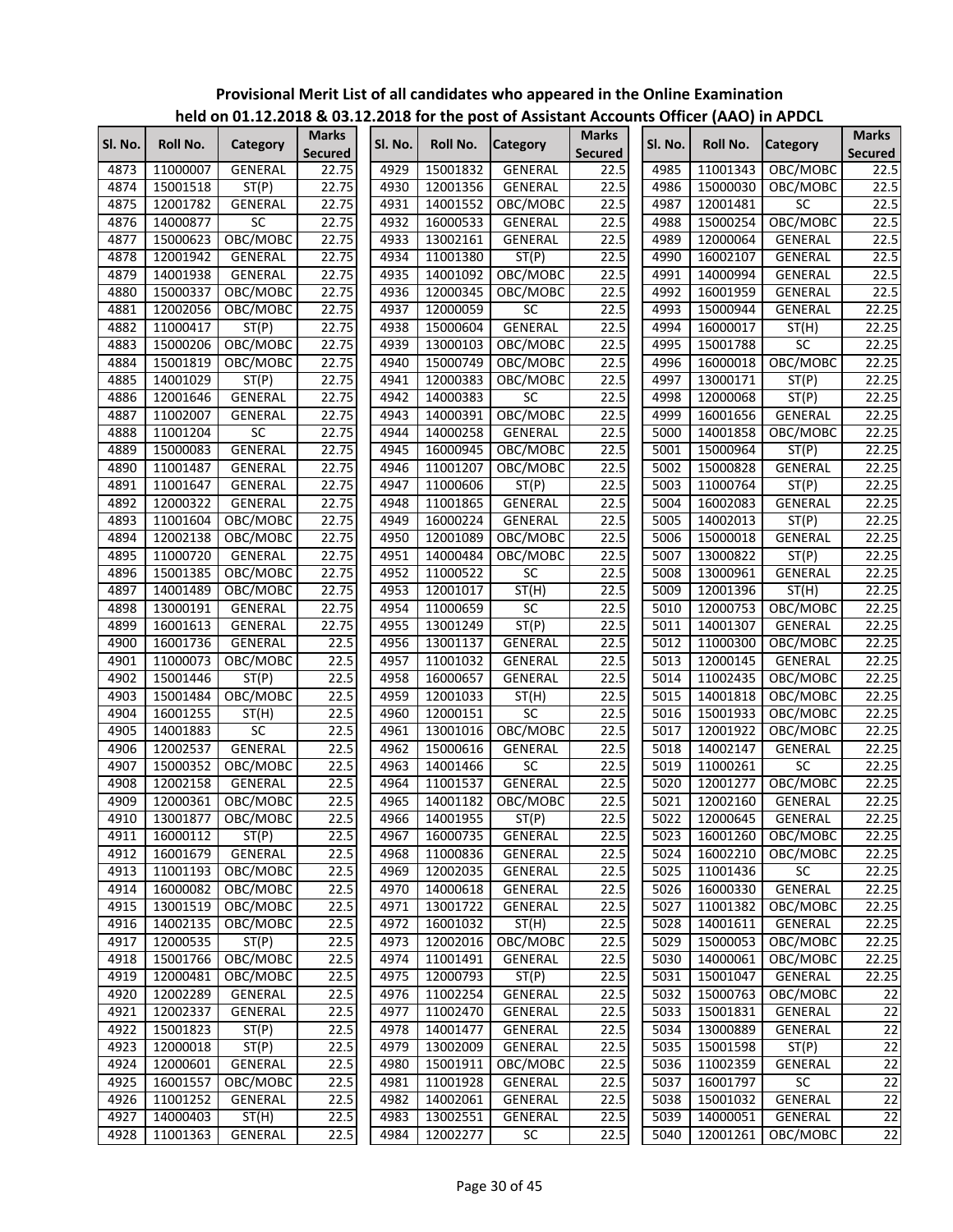|         |                 | $11218$ on 01.12.12.10 $\alpha$ 09.1 |                                |                   |          | $\frac{1}{2}$ . The first post of Assistant Accounts Officer (AAO) in Arbeit |                                |         |                 |                 |                                |
|---------|-----------------|--------------------------------------|--------------------------------|-------------------|----------|------------------------------------------------------------------------------|--------------------------------|---------|-----------------|-----------------|--------------------------------|
| Sl. No. | <b>Roll No.</b> | Category                             | <b>Marks</b><br><b>Secured</b> | Sl. No.           | Roll No. | <b>Category</b>                                                              | <b>Marks</b><br><b>Secured</b> | Sl. No. | <b>Roll No.</b> | <b>Category</b> | <b>Marks</b><br><b>Secured</b> |
| 5041    | 16001444        | <b>SC</b>                            | 22                             | 5097              | 15000456 | GENERAL                                                                      | 21.75                          | 5153    | 16000577        | OBC/MOBC        | 21.5                           |
| 5042    | 12001814        | GENERAL                              | 22                             | 5098              | 14001930 | <b>GENERAL</b>                                                               | 21.75                          | 5154    | 11002235        | SC              | 21.5                           |
| 5043    | 11000924        | OBC/MOBC                             | $\overline{22}$                | 5099              | 11000678 | SC                                                                           | 21.75                          | 5155    | 11000797        | GENERAL         | 21.5                           |
| 5044    | 16000014        | OBC/MOBC                             | $\overline{22}$                | 5100              | 14001967 | OBC/MOBC                                                                     | 21.75                          | 5156    | 13001688        | $\overline{SC}$ | 21.25                          |
| 5045    | 15000002        | OBC/MOBC                             | $\overline{22}$                | 5101              | 15002087 | OBC/MOBC                                                                     | 21.75                          | 5157    | 16000386        | OBC/MOBC        | 21.25                          |
| 5046    | 12000164        | GENERAL                              | $\overline{22}$                | 5102              | 15000926 | OBC/MOBC                                                                     | 21.75                          | 5158    | 14002162        | GENERAL         | 21.25                          |
| 5047    | 11002472        | <b>SC</b>                            | $\overline{22}$                | 5103              | 14002111 | OBC/MOBC                                                                     | 21.75                          | 5159    | 13001175        | GENERAL         | 21.25                          |
| 5048    | 14002178        | OBC/MOBC                             | $\overline{22}$                | 5104              | 16001846 | SC                                                                           | 21.5                           | 5160    | 15000568        | GENERAL         | 21.25                          |
| 5049    | 11000102        | GENERAL                              | $\overline{22}$                | 5105              | 15000355 | GENERAL                                                                      | 21.5                           | 5161    | 16000538        | ST(H)           | 21.25                          |
| 5050    | 16000567        | GENERAL                              | $\overline{22}$                | 5106              | 13001720 | GENERAL                                                                      | 21.5                           | 5162    | 15001877        | <b>GENERAL</b>  | 21.25                          |
| 5051    | 13002455        | SC                                   | $\overline{22}$                | 5107              | 15001571 | ST(P)                                                                        | 21.5                           | 5163    | 13001216        | GENERAL         | 21.25                          |
| 5052    | 14000715        | OBC/MOBC                             | $\overline{22}$                | 5108              | 13002020 | GENERAL                                                                      | 21.5                           | 5164    | 13001431        | GENERAL         | 21.25                          |
| 5053    | 14001054        | GENERAL                              | $\overline{22}$                | 5109              | 14000179 | GENERAL                                                                      | 21.5                           | 5165    | 15000036        | GENERAL         | 21.25                          |
| 5054    | 14001902        | GENERAL                              | $\overline{22}$                | 5110              | 14001806 | OBC/MOBC                                                                     | 21.5                           | 5166    | 14000838        | GENERAL         | 21.25                          |
| 5055    | 11002406        | SC                                   | $\overline{22}$                | 5111              | 11001698 | GENERAL                                                                      | 21.5                           | 5167    | 16002007        | $\overline{SC}$ | 21.25                          |
| 5056    | 12002115        | <b>GENERAL</b>                       | $\overline{22}$                | 5112              | 11001427 | SC                                                                           | 21.5                           | 5168    | 15000193        | ST(P)           | 21.25                          |
| 5057    | 15001647        | OBC/MOBC                             | $\overline{22}$                | 5113              | 11000587 | ST(P)                                                                        | 21.5                           | 5169    | 14002089        | GENERAL         | 21.25                          |
| 5058    | 13002043        | OBC/MOBC                             | 22                             | 5114              | 13001109 | OBC/MOBC                                                                     | 21.5                           | 5170    | 13002309        | ST(P)           | 21.25                          |
| 5059    | 13001258        | GENERAL                              | $\overline{22}$                | 5115              | 12000888 | OBC/MOBC                                                                     | 21.5                           | 5171    | 12001344        | GENERAL         | 21.25                          |
| 5060    | 11001168        | SC                                   | $\overline{22}$                | 5116              | 12000404 | OBC/MOBC                                                                     | 21.5                           | 5172    | 15000658        | GENERAL         | 21.25                          |
| 5061    | 11002537        | <b>GENERAL</b>                       | 22                             | 5117              | 14000927 | GENERAL                                                                      | 21.5                           | 5173    | 15000905        | OBC/MOBC        | 21.25                          |
| 5062    | 14002184        | OBC/MOBC                             | $\overline{22}$                | 5118              | 12000032 | GENERAL                                                                      | 21.5                           | 5174    | 12001004        | OBC/MOBC        | 21.25                          |
| 5063    | 13002307        | OBC/MOBC                             | $\overline{22}$                | 5119              | 13001059 | $\overline{SC}$                                                              | 21.5                           | 5175    | 12000107        | GENERAL         | 21.25                          |
| 5064    | 12000548        | ST(P)                                | $\overline{22}$                | 5120              | 14002164 | OBC/MOBC                                                                     | 21.5                           | 5176    | 11000295        | ST(H)           | 21.25                          |
| 5065    | 11001990        | OBC/MOBC                             | $\overline{22}$                | 5121              | 14000989 | GENERAL                                                                      | 21.5                           | 5177    | 12000480        | ST(P)           | 21.25                          |
| 5066    | 15000880        | ST(P)                                | $\overline{22}$                | 5122              | 11001268 | GENERAL                                                                      | 21.5                           | 5178    | 12001258        | OBC/MOBC        | 21.25                          |
| 5067    | 16000261        | GENERAL                              | $\overline{22}$                | 5123              | 12000488 | OBC/MOBC                                                                     | 21.5                           | 5179    | 12000014        | GENERAL         | 21.25                          |
| 5068    | 14001597        | $\overline{SC}$                      | 21.75                          | 5124              | 11002140 | <b>GENERAL</b>                                                               | 21.5                           | 5180    | 12002314        | $\overline{SC}$ | 21.25                          |
| 5069    | 16000681        | ST(P)                                | 21.75                          | 5125              | 12000585 | GENERAL                                                                      | 21.5                           | 5181    | 14001877        | OBC/MOBC        | 21.25                          |
| 5070    | 12000690        | GENERAL                              | 21.75                          | 5126              | 14001179 | GENERAL                                                                      | 21.5                           | 5182    | 11001203        | OBC/MOBC        | 21.25                          |
| 5071    | 14000836        | GENERAL                              | 21.75                          | 5127              | 12001489 | GENERAL                                                                      | 21.5                           | 5183    | 13001358        | GENERAL         | 21.25                          |
| 5072    | 15002092        | GENERAL                              | 21.75                          | 5128              | 11002060 | OBC/MOBC                                                                     | 21.5                           | 5184    | 11000934        | GENERAL         | 21.25                          |
| 5073    | 12000617        | GENERAL                              | 21.75                          | 5129              | 15000796 | OBC/MOBC                                                                     | 21.5                           | 5185    | 16001910        | SC              | 21.25                          |
| 5074    | 11000833        | <b>SC</b>                            | 21.75                          | 5130              | 11000808 | OBC/MOBC                                                                     | 21.5                           | 5186    | 11001995        | <b>GENERAL</b>  | 21.25                          |
| 5075    | 13002335        | SC                                   | 21.75                          | 5131              | 13000734 | OBC/MOBC                                                                     | 21.5                           | 5187    | 16001154        | OBC/MOBC        | 21.25                          |
| 5076    | 15001038        | GENERAL                              | 21.75                          | 5132              | 11001798 | GENERAL                                                                      | 21.5                           | 5188    | 12000095        | GENERAL         | 21.25                          |
| 5077    | 14000951        | GENERAL                              | 21.75                          | 5133              | 16001588 | GENERAL                                                                      | 21.5                           | 5189    | 14001568        | GENERAL         | 21.25                          |
| 5078    | 12000275        |                                      | 21.75                          | 5134              | 11001684 |                                                                              | 21.5                           |         | 5190 16000569   |                 | 21.25                          |
|         |                 | <b>GENERAL</b>                       |                                |                   |          | <b>GENERAL</b>                                                               |                                |         |                 | <b>GENERAL</b>  |                                |
| 5079    | 16002125        | GENERAL                              | 21.75                          | 5135              | 14002021 | ST(P)<br>OBC/MOBC                                                            | 21.5                           | 5191    | 12000344        | OBC/MOBC        | 21.25                          |
| 5080    | 13001039        | ST(P)                                | 21.75                          | 5136              | 12000355 |                                                                              | 21.5                           | 5192    | 15000305        | GENERAL         | 21.25                          |
| 5081    | 15002172        | OBC/MOBC                             | 21.75                          | 5137              | 13000815 | GENERAL                                                                      | 21.5                           | 5193    | 15001112        | GENERAL         | 21.25                          |
| 5082    | 14000961        | GENERAL                              | 21.75                          | 5138              | 14000876 | OBC/MOBC                                                                     | 21.5                           | 5194    | 13001457        | SC              | 21.25                          |
| 5083    | 11001420        | GENERAL                              | 21.75                          | 5139              | 15000864 | OBC/MOBC                                                                     | 21.5                           | 5195    | 12000029        | GENERAL         | 21.25                          |
| 5084    | 14001907        | OBC/MOBC                             | 21.75                          | 5140              | 15002026 | GENERAL                                                                      | 21.5                           | 5196    | 15001601        | ST(P)           | 21.25                          |
| 5085    | 14000894        | GENERAL                              | 21.75                          | $\overline{5141}$ | 12001400 | GENERAL                                                                      | 21.5                           | 5197    | 12002238        | GENERAL         | 21.25                          |
| 5086    | 14001205        | <b>GENERAL</b>                       | 21.75                          | 5142              | 13000111 | SC                                                                           | 21.5                           | 5198    | 11001524        | OBC/MOBC        | 21.25                          |
| 5087    | 14001780        | GENERAL                              | 21.75                          | 5143              | 13001908 | $\overline{SC}$                                                              | 21.5                           | 5199    | 13001191        | ST(P)           | 21.25                          |
| 5088    | 12000736        | GENERAL                              | 21.75                          | 5144              | 15001074 | GENERAL                                                                      | 21.5                           | 5200    | 11001429        | OBC/MOBC        | 21.25                          |
| 5089    | 16000263        | GENERAL                              | 21.75                          | 5145              | 11001249 | GENERAL                                                                      | 21.5                           | 5201    | 15000730        | GENERAL         | 21.25                          |
| 5090    | 13001689        | OBC/MOBC                             | 21.75                          | 5146              | 14002084 | GENERAL                                                                      | 21.5                           | 5202    | 14001786        | GENERAL         | 21.25                          |
| 5091    | 12001653        | GENERAL                              | 21.75                          | 5147              | 12001953 | GENERAL                                                                      | 21.5                           | 5203    | 13000873        | OBC/MOBC        | 21.25                          |
| 5092    | 16000773        | GENERAL                              | 21.75                          | 5148              | 15001039 | OBC/MOBC                                                                     | 21.5                           | 5204    | 14001711        | GENERAL         | 21.25                          |
| 5093    | 16001840        | OBC/MOBC                             | 21.75                          | 5149              | 12000855 | GENERAL                                                                      | 21.5                           | 5205    | 15001214        | SC              | 21.25                          |
| 5094    | 13000507        | OBC/MOBC                             | 21.75                          | 5150              | 12002456 | GENERAL                                                                      | 21.5                           | 5206    | 16000235        | GENERAL         | 21.25                          |
| 5095    | 13000435        | OBC/MOBC                             | 21.75                          | 5151              | 12000566 | GENERAL                                                                      | 21.5                           | 5207    | 16000729        | GENERAL         | 21.25                          |
| 5096    | 11002401        | SC                                   | 21.75                          | 5152              | 13002374 | GENERAL                                                                      | 21.5                           | 5208    | 14000228        | OBC/MOBC        | 21.25                          |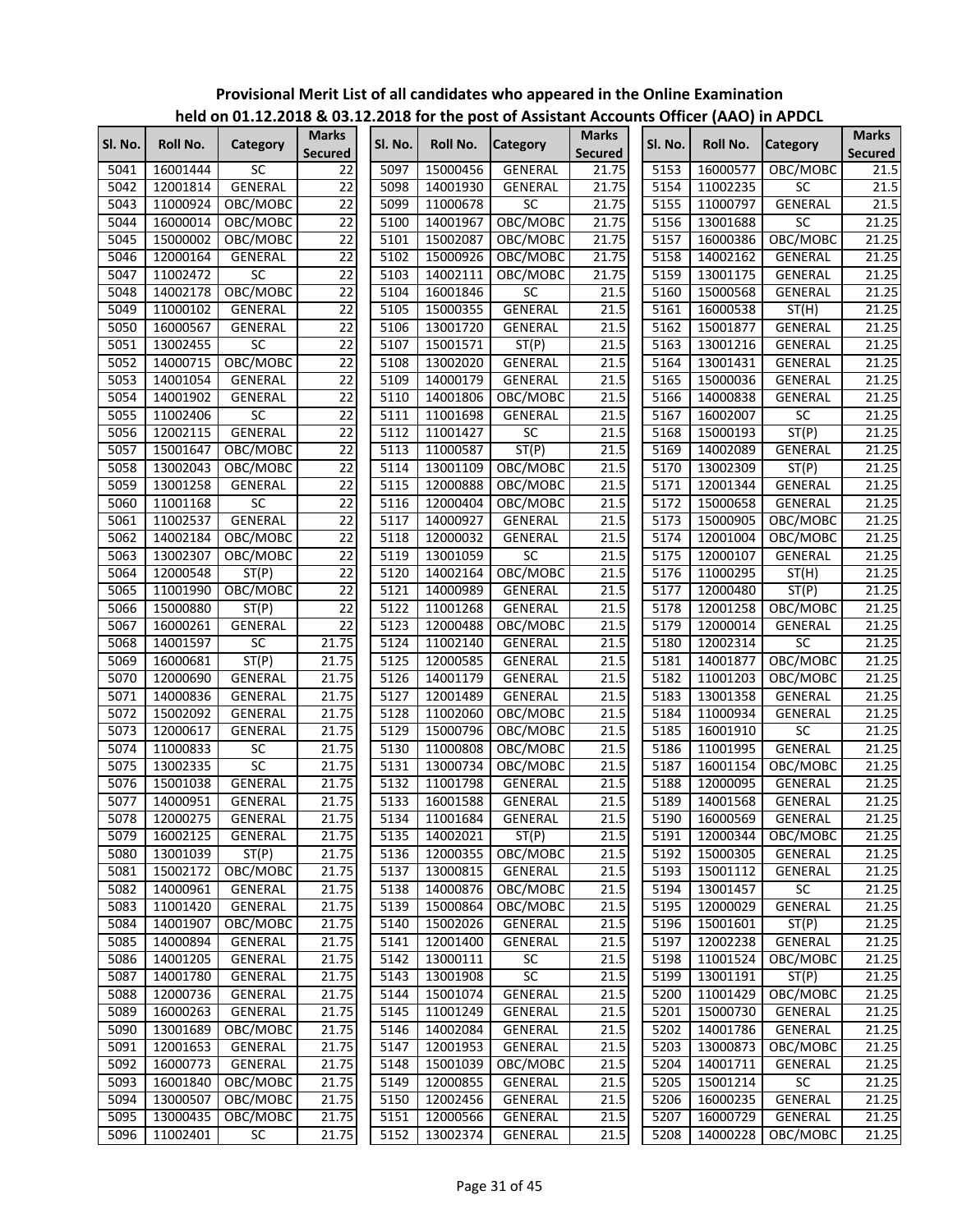|         |          |                 |                                |         |          | <u>HEIU UII UIII LEI LUID &amp; USIILI LUID IUI THE PUSTUI ASSISTANT ACCUUNTS UNICEI (AAU) IN APUCC</u> |                                |         |          |                 |                                |
|---------|----------|-----------------|--------------------------------|---------|----------|---------------------------------------------------------------------------------------------------------|--------------------------------|---------|----------|-----------------|--------------------------------|
| Sl. No. | Roll No. | Category        | <b>Marks</b><br><b>Secured</b> | SI. No. | Roll No. | <b>Category</b>                                                                                         | <b>Marks</b><br><b>Secured</b> | Sl. No. | Roll No. | <b>Category</b> | <b>Marks</b><br><b>Secured</b> |
| 5209    | 13002426 | OBC/MOBC        | 21.25                          | 5265    | 14000478 | <b>GENERAL</b>                                                                                          | 21                             | 5321    | 15000289 | ST(H)           | 20.75                          |
| 5210    | 15001637 | ST(P)           | 21.25                          | 5266    | 12001262 | OBC/MOBC                                                                                                | 21                             | 5322    | 15000045 | OBC/MOBC        | 20.75                          |
| 5211    | 12000297 | GENERAL         | 21.25                          | 5267    | 12000470 | ST(P)                                                                                                   | 21                             | 5323    | 16000400 | GENERAL         | 20.75                          |
| 5212    | 15001924 | GENERAL         | 21.25                          | 5268    | 15001060 | OBC/MOBC                                                                                                | 21                             | 5324    | 15001976 | OBC/MOBC        | 20.75                          |
| 5213    | 15000906 | GENERAL         | 21.25                          | 5269    | 12001649 | GENERAL                                                                                                 | 21                             | 5325    | 16001760 | <b>SC</b>       | 20.75                          |
| 5214    | 12001781 | OBC/MOBC        | 21.25                          | 5270    | 13001443 | <b>GENERAL</b>                                                                                          | 21                             | 5326    | 15002207 | OBC/MOBC        | 20.75                          |
| 5215    | 16000585 | GENERAL         | 21.25                          | 5271    | 11002159 | <b>GENERAL</b>                                                                                          | 21                             | 5327    | 14001803 | OBC/MOBC        | 20.75                          |
| 5216    | 11001707 | GENERAL         | 21.25                          | 5272    | 12002436 | GENERAL                                                                                                 | $\overline{21}$                | 5328    | 12002028 | <b>GENERAL</b>  | 20.75                          |
| 5217    | 12001822 | OBC/MOBC        | 21.25                          | 5273    | 15000109 | OBC/MOBC                                                                                                | $\overline{21}$                | 5329    | 11001062 | OBC/MOBC        | 20.75                          |
| 5218    | 14001931 | OBC/MOBC        | 21.25                          | 5274    | 16001065 | <b>GENERAL</b>                                                                                          | $\overline{21}$                | 5330    | 15001068 | <b>GENERAL</b>  | 20.75                          |
| 5219    | 13001010 | ST(H)           | 21.25                          | 5275    | 15000507 | ST(P)                                                                                                   | $\overline{21}$                | 5331    | 14001676 | OBC/MOBC        | 20.5                           |
| 5220    | 15001551 | OBC/MOBC        | 21.25                          | 5276    | 14000294 | GENERAL                                                                                                 | $\overline{21}$                | 5332    | 16001433 | GENERAL         | 20.5                           |
| 5221    | 12002450 | GENERAL         | 21.25                          | 5277    | 16001179 | ST(P)                                                                                                   | $\overline{21}$                | 5333    | 13000823 | OBC/MOBC        | 20.5                           |
| 5222    | 15000156 | <b>GENERAL</b>  | 21.25                          | 5278    | 15000566 | SC                                                                                                      | $\overline{21}$                | 5334    | 16001731 | $\overline{SC}$ | 20.5                           |
| 5223    | 16000161 | OBC/MOBC        | 21.25                          | 5279    | 15000022 | OBC/MOBC                                                                                                | $\overline{21}$                | 5335    | 14001811 | <b>GENERAL</b>  | 20.5                           |
| 5224    | 13001066 | ST(P)           | 21.25                          | 5280    | 14000980 | GENERAL                                                                                                 | 21                             | 5336    | 15001248 | ST(P)           | 20.5                           |
| 5225    | 12001133 | GENERAL         | 21.25                          | 5281    | 15000135 | GENERAL                                                                                                 | $\overline{21}$                | 5337    | 13000366 | OBC/MOBC        | 20.5                           |
| 5226    | 11000744 | OBC/MOBC        | 21.25                          | 5282    | 14002065 | GENERAL                                                                                                 | $\overline{21}$                | 5338    | 13001903 | OBC/MOBC        | 20.5                           |
| 5227    | 16002165 | OBC/MOBC        | 21.25                          | 5283    | 15002039 | OBC/MOBC                                                                                                | 21                             | 5339    | 15001439 | GENERAL         | 20.5                           |
| 5228    | 14001445 | ST(P)           | 21.25                          | 5284    | 16001472 | <b>SC</b>                                                                                               | 20.75                          | 5340    | 14000865 | <b>GENERAL</b>  | 20.5                           |
| 5229    | 16000421 | GENERAL         | 21.25                          | 5285    | 14001106 | <b>GENERAL</b>                                                                                          | 20.75                          | 5341    | 15001462 | OBC/MOBC        | 20.5                           |
| 5230    | 11001475 | <b>GENERAL</b>  | 21.25                          | 5286    | 13000397 | OBC/MOBC                                                                                                | 20.75                          | 5342    | 12002057 | OBC/MOBC        | 20.5                           |
| 5231    | 16000209 | OBC/MOBC        | 21.25                          | 5287    | 16002132 | OBC/MOBC                                                                                                | 20.75                          | 5343    | 12000289 | OBC/MOBC        | 20.5                           |
| 5232    | 12000048 | GENERAL         | 21.25                          | 5288    | 15000433 | <b>GENERAL</b>                                                                                          | 20.75                          | 5344    | 11001936 | OBC/MOBC        | 20.5                           |
| 5233    | 12002224 | $\overline{SC}$ | 21.25                          | 5289    | 11001095 | GENERAL                                                                                                 | 20.75                          | 5345    | 13000697 | GENERAL         | 20.5                           |
| 5234    | 15000925 | SC              | 21.25                          | 5290    | 12001255 | GENERAL                                                                                                 | 20.75                          | 5346    | 14000323 | ST(P)           | 20.5                           |
| 5235    | 13001963 | GENERAL         | 21.25                          | 5291    | 13002249 | GENERAL                                                                                                 | 20.75                          | 5347    | 15001008 | OBC/MOBC        | 20.5                           |
| 5236    | 12002202 | <b>GENERAL</b>  | 21.25                          | 5292    | 11001889 | OBC/MOBC                                                                                                | 20.75                          | 5348    | 15001903 | GENERAL         | 20.5                           |
| 5237    | 13000940 | GENERAL         | 21.25                          | 5293    | 14000433 | GENERAL                                                                                                 | 20.75                          | 5349    | 15001909 | ST(P)           | 20.5                           |
| 5238    | 14001696 | GENERAL         | 21.25                          | 5294    | 11001980 | ST(P)                                                                                                   | 20.75                          | 5350    | 15000349 | GENERAL         | 20.5                           |
| 5239    | 16000554 | GENERAL         | $2\overline{1.25}$             | 5295    | 13001343 | <b>GENERAL</b>                                                                                          | 20.75                          | 5351    | 13001468 | $\overline{SC}$ | 20.5                           |
| 5240    | 12000821 | ST(P)           | 21.25                          | 5296    | 14002138 | ST(H)                                                                                                   | 20.75                          | 5352    | 11001347 | OBC/MOBC        | 20.5                           |
| 5241    | 14000039 | ST(P)           | 21.25                          | 5297    | 15000054 | OBC/MOBC                                                                                                | 20.75                          | 5353    | 15001574 | ST(P)           | 20.5                           |
| 5242    | 15001377 | OBC/MOBC        | 21.25                          | 5298    | 15000429 | <b>GENERAL</b>                                                                                          | 20.75                          | 5354    | 13000721 | ST(P)           | 20.5                           |
| 5243    | 13002536 | <b>GENERAL</b>  | 21.25                          | 5299    | 11002153 | GENERAL                                                                                                 | 20.75                          | 5355    | 15002130 | <b>GENERAL</b>  | 20.5                           |
| 5244    | 12001127 | OBC/MOBC        | 21.25                          | 5300    | 16000054 | OBC/MOBC                                                                                                | 20.75                          | 5356    | 11000693 | ST(P)           | 20.5                           |
| 5245    | 16000264 | OBC/MOBC        | 21                             | 5301    | 16000212 | <b>GENERAL</b>                                                                                          | 20.75                          | 5357    | 12001576 | OBC/MOBC        | 20.5                           |
| 5246    | 16000739 | GENERAL         | $\overline{21}$                | 5302    | 14000492 | GENERAL                                                                                                 | 20.75                          | 5358    | 16002213 | OBC/MOBC        | 20.5                           |
| 5247    | 12000420 | OBC/MOBC        | $\overline{21}$                | 5303    | 15001836 | OBC/MOBC                                                                                                | 20.75                          | 5359    | 14000209 | OBC/MOBC        | 20.5                           |
| 5248    | 11002207 | GENERAL         | $\overline{21}$                | 5304    | 13000327 | GENERAL                                                                                                 | 20.75                          | 5360    | 11000478 | ST(P)           | 20.5                           |
| 5249    | 12001173 | OBC/MOBC        | 21                             | 5305    | 16000046 | ST(P)                                                                                                   | 20.75                          | 5361    | 16000252 | ST(P)           | 20.5                           |
| 5250    | 15001749 | SC              | $\overline{21}$                | 5306    | 14000511 | GENERAL                                                                                                 | 20.75                          | 5362    | 14000432 | GENERAL         | 20.5                           |
| 5251    | 13001697 | GENERAL         | $\overline{21}$                | 5307    | 11001642 | GENERAL                                                                                                 | 20.75                          | 5363    | 15002065 | GENERAL         | 20.5                           |
| 5252    | 13001436 | ST(P)           | 21                             | 5308    | 16002159 | OBC/MOBC                                                                                                | 20.75                          | 5364    | 11002187 | <b>GENERAL</b>  | 20.5                           |
| 5253    | 11002151 | GENERAL         | 21                             | 5309    | 15000877 | OBC/MOBC                                                                                                | 20.75                          | 5365    | 12000518 | ST(P)           | 20.5                           |
| 5254    | 13000429 | OBC/MOBC        | 21                             | 5310    | 14000969 | <b>GENERAL</b>                                                                                          | 20.75                          | 5366    | 15001242 | ST(P)           | 20.5                           |
| 5255    | 14001685 | OBC/MOBC        | 21                             | 5311    | 13001639 | GENERAL                                                                                                 | 20.75                          | 5367    | 14000005 | GENERAL         | 20.5                           |
| 5256    | 13000784 | OBC/MOBC        | 21                             | 5312    | 16002199 | OBC/MOBC                                                                                                | 20.75                          | 5368    | 11001158 | ST(P)           | 20.5                           |
| 5257    | 16002001 | GENERAL         | 21                             | 5313    | 11000698 | ST(P)                                                                                                   | 20.75                          | 5369    | 15000916 | OBC/MOBC        | 20.5                           |
| 5258    | 12000772 | ST(P)           | $\overline{21}$                | 5314    | 13002420 | GENERAL                                                                                                 | 20.75                          | 5370    | 16000383 | GENERAL         | 20.5                           |
| 5259    | 11001090 | GENERAL         | $\overline{21}$                | 5315    | 16001026 | GENERAL                                                                                                 | 20.75                          | 5371    | 16000978 | OBC/MOBC        | 20.5                           |
| 5260    | 15001102 | GENERAL         | $\overline{21}$                | 5316    | 13002429 | GENERAL                                                                                                 | 20.75                          | 5372    | 12001572 | OBC/MOBC        | 20.5                           |
| 5261    | 13001501 | GENERAL         | 21                             | 5317    | 14000259 | OBC/MOBC                                                                                                | 20.75                          | 5373    | 15001878 | OBC/MOBC        | 20.5                           |
| 5262    | 15000151 | OBC/MOBC        | 21                             | 5318    | 11000722 | OBC/MOBC                                                                                                | 20.75                          | 5374    | 14001377 | GENERAL         | 20.5                           |
| 5263    | 15000500 | OBC/MOBC        | 21                             | 5319    | 12000332 | GENERAL                                                                                                 | 20.75                          | 5375    | 13002034 | GENERAL         | 20.5                           |
| 5264    | 12000554 | OBC/MOBC        | $\overline{21}$                | 5320    | 14000829 | ST(P)                                                                                                   | 20.75                          | 5376    | 12002365 | ST(P)           | 20.5                           |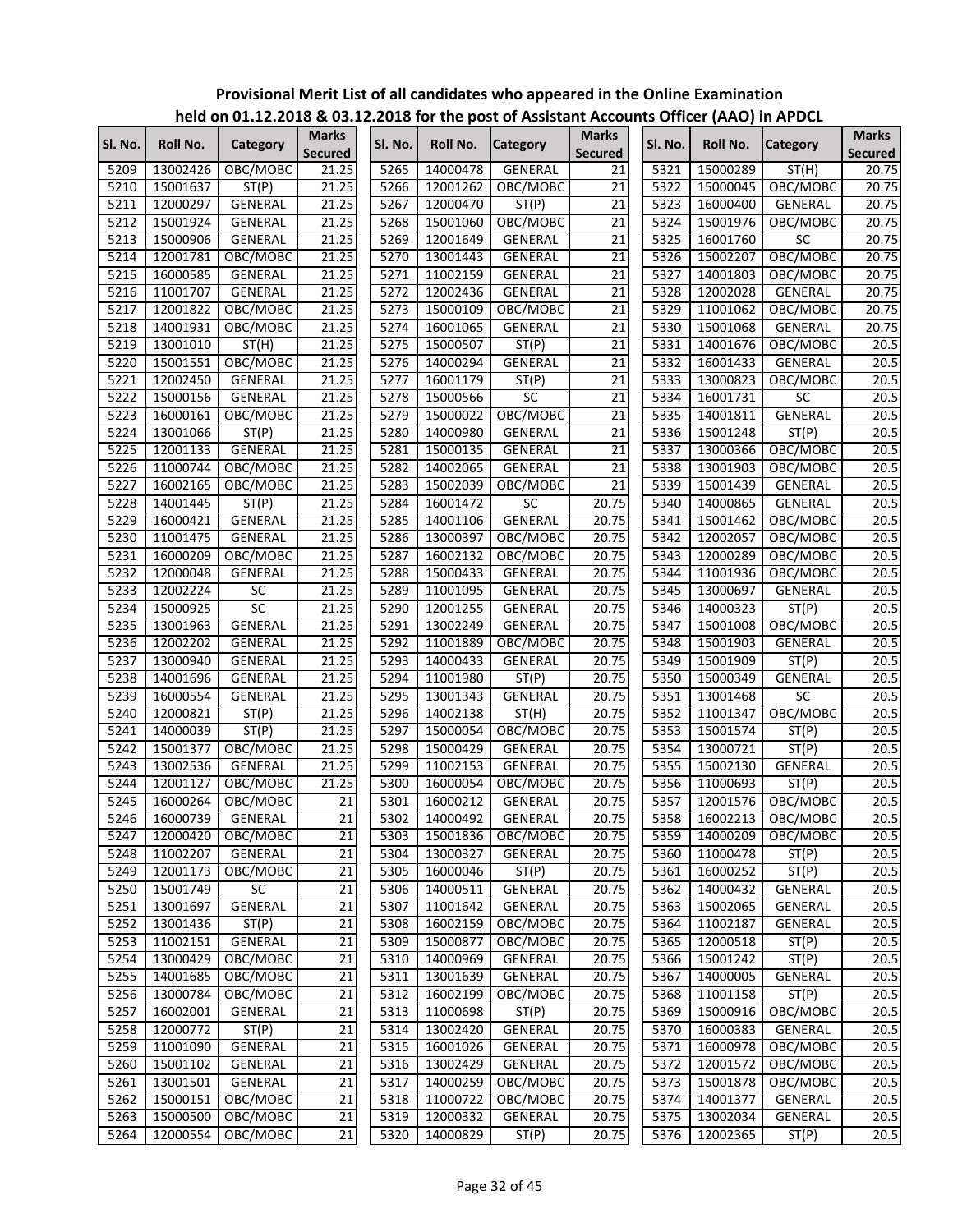|         |                 | $\frac{1}{2}$ is the contracted to the post of Assistant Accounts Ontice (AAO) in AFDCL |                                |         |          |                 |                                |         |          |                 |                                |
|---------|-----------------|-----------------------------------------------------------------------------------------|--------------------------------|---------|----------|-----------------|--------------------------------|---------|----------|-----------------|--------------------------------|
| SI. No. | <b>Roll No.</b> | Category                                                                                | <b>Marks</b><br><b>Secured</b> | Sl. No. | Roll No. | <b>Category</b> | <b>Marks</b><br><b>Secured</b> | Sl. No. | Roll No. | <b>Category</b> | <b>Marks</b><br><b>Secured</b> |
| 5377    | 11001556        | <b>SC</b>                                                                               | 20.5                           | 5433    | 14000745 | GENERAL         | 20                             | 5489    | 12002567 | GENERAL         | 20                             |
| 5378    | 11000352        | OBC/MOBC                                                                                | 20.5                           | 5434    | 11001044 | GENERAL         | 20                             | 5490    | 12000063 | SC              | 20                             |
| 5379    | 16000726        | GENERAL                                                                                 | 20.5                           | 5435    | 15000223 | GENERAL         | $\overline{20}$                | 5491    | 13002272 | OBC/MOBC        | $\overline{20}$                |
| 5380    | 11001833        | GENERAL                                                                                 | 20.5                           | 5436    | 16002168 | OBC/MOBC        | 20                             | 5492    | 12000120 | OBC/MOBC        | $\overline{20}$                |
| 5381    | 11001392        | SC                                                                                      | 20.5                           | 5437    | 13001202 | OBC/MOBC        | $\overline{20}$                | 5493    | 11000707 | ST(P)           | $\overline{20}$                |
| 5382    | 13002430        | <b>GENERAL</b>                                                                          | 20.5                           | 5438    | 15000671 | GENERAL         | 20                             | 5494    | 11000098 | OBC/MOBC        | $\overline{20}$                |
| 5383    | 13002222        | GENERAL                                                                                 | 20.5                           | 5439    | 16001912 | OBC/MOBC        | $\overline{20}$                | 5495    | 12001447 | GENERAL         | 20                             |
| 5384    | 14001225        | ST(P)                                                                                   | 20.25                          | 5440    | 12002410 | <b>SC</b>       | 20                             | 5496    | 16000694 | GENERAL         | $\overline{20}$                |
| 5385    | 12000519        | ST(P)                                                                                   | 20.25                          | 5441    | 11000859 | ST(H)           | $\overline{20}$                | 5497    | 12002439 | ST(H)           | 19.75                          |
| 5386    | 15000575        | GENERAL                                                                                 | 20.25                          | 5442    | 15000351 | OBC/MOBC        | 20                             | 5498    | 15002031 | ST(P)           | 19.75                          |
| 5387    | 15000554        | GENERAL                                                                                 | 20.25                          | 5443    | 14000502 | <b>GENERAL</b>  | 20                             | 5499    | 12001724 | <b>GENERAL</b>  | 19.75                          |
| 5388    | 16001057        | GENERAL                                                                                 | 20.25                          | 5444    | 12000623 | OBC/MOBC        | $\overline{20}$                | 5500    | 12000695 | GENERAL         | 19.75                          |
| 5389    | 13000964        | OBC/MOBC                                                                                | 20.25                          | 5445    | 13000540 | ST(P)           | $\overline{20}$                | 5501    | 12000696 | GENERAL         | 19.75                          |
| 5390    | 12000737        | OBC/MOBC                                                                                | 20.25                          | 5446    | 16000860 | GENERAL         | 20                             | 5502    | 11001907 | ST(P)           | 19.75                          |
| 5391    | 15000172        | GENERAL                                                                                 | 20.25                          | 5447    | 14002176 | GENERAL         | 20                             | 5503    | 15001569 | ST(P)           | 19.75                          |
| 5392    | 12001081        | <b>GENERAL</b>                                                                          | 20.25                          | 5448    | 13000430 | <b>GENERAL</b>  | 20                             | 5504    | 11002529 | OBC/MOBC        | 19.75                          |
| 5393    | 11000010        | OBC/MOBC                                                                                | 20.25                          | 5449    | 12001272 | GENERAL         | $\overline{20}$                | 5505    | 11001191 | ST(P)           | 19.75                          |
| 5394    | 15000184        | GENERAL                                                                                 | 20.25                          | 5450    | 11001340 | GENERAL         | $\overline{20}$                | 5506    | 14000483 | ST(P)           | 19.75                          |
| 5395    | 15002105        | <b>GENERAL</b>                                                                          | 20.25                          | 5451    | 13000187 | <b>GENERAL</b>  | 20                             | 5507    | 11000070 | ST(P)           | 19.75                          |
| 5396    | 14001140        | OBC/MOBC                                                                                | 20.25                          | 5452    | 14002210 | OBC/MOBC        | $\overline{20}$                | 5508    | 11000858 | GENERAL         | 19.75                          |
| 5397    | 15001219        | ST(P)                                                                                   | 20.25                          | 5453    | 15000270 | ST(P)           | $\overline{20}$                | 5509    | 11001223 | OBC/MOBC        | 19.75                          |
| 5398    | 12000327        | OBC/MOBC                                                                                | 20.25                          | 5454    | 16001630 | GENERAL         | 20                             | 5510    | 12001162 | OBC/MOBC        | 19.75                          |
| 5399    | 12001718        | GENERAL                                                                                 | 20.25                          | 5455    | 13002501 | OBC/MOBC        | 20                             | 5511    | 16000206 | OBC/MOBC        | 19.75                          |
| 5400    | 14000871        | GENERAL                                                                                 | 20.25                          | 5456    | 11002045 | <b>GENERAL</b>  | $\overline{20}$                | 5512    | 15000004 | <b>GENERAL</b>  | 19.75                          |
| 5401    | 12000622        | SC                                                                                      | 20.25                          | 5457    | 14002095 | ST(P)           | 20                             | 5513    | 14002055 | OBC/MOBC        | 19.75                          |
| 5402    | 14000910        | OBC/MOBC                                                                                | 20.25                          | 5458    | 15000046 | OBC/MOBC        | $\overline{20}$                | 5514    | 11002570 | ST(H)           | 19.75                          |
| 5403    | 16000940        | GENERAL                                                                                 | 20.25                          | 5459    | 11000491 | OBC/MOBC        | 20                             | 5515    | 14001933 | <b>GENERAL</b>  | 19.75                          |
| 5404    | 15001833        | OBC/MOBC                                                                                | 20.25                          | 5460    | 15001230 | ST(P)           | $\overline{20}$                | 5516    | 16000825 | OBC/MOBC        | 19.75                          |
| 5405    | 12002234        | GENERAL                                                                                 | 20.25                          | 5461    | 13000072 | OBC/MOBC        | 20                             | 5517    | 11000804 | OBC/MOBC        | 19.75                          |
| 5406    | 16001974        | OBC/MOBC                                                                                | 20.25                          | 5462    | 11001094 | OBC/MOBC        | $\overline{20}$                | 5518    | 12000608 | GENERAL         | 19.75                          |
| 5407    | 14000317        | OBC/MOBC                                                                                | 20.25                          | 5463    | 14001984 | ST(P)           | 20                             | 5519    | 14000181 | GENERAL         | 19.75                          |
| 5408    | 14001318        | GENERAL                                                                                 | 20.25                          | 5464    | 13000679 | GENERAL         | $\overline{20}$                | 5520    | 15001872 | $\overline{SC}$ | 19.75                          |
| 5409    | 14000585        | OBC/MOBC                                                                                | 20.25                          | 5465    | 12001828 | GENERAL         | 20                             | 5521    | 14000211 | ST(P)           | 19.75                          |
| 5410    | 16000111        | OBC/MOBC                                                                                | 20.25                          | 5466    | 13002483 | GENERAL         | 20                             | 5522    | 15001445 | OBC/MOBC        | 19.75                          |
| 5411    | 15000734        | OBC/MOBC                                                                                | 20.25                          | 5467    | 11001883 | OBC/MOBC        | 20                             | 5523    | 12002091 | OBC/MOBC        | 19.75                          |
| 5412    | 14001249        | OBC/MOBC                                                                                | 20.25                          | 5468    | 15001627 | ST(P)           | 20                             | 5524    | 15002197 | OBC/MOBC        | 19.75                          |
| 5413    | 11001932        | OBC/MOBC                                                                                | 20.25                          | 5469    | 11000758 | <b>GENERAL</b>  | $\overline{20}$                | 5525    | 12002180 | GENERAL         | 19.75                          |
| 5414    | 14001730        | $\overline{SC}$                                                                         | 20.25                          | 5470    | 15001136 | <b>GENERAL</b>  | 20                             | 5526    | 16001199 | OBC/MOBC        | 19.75                          |
| 5415    | 12000555        | ST(P)                                                                                   | 20.25                          | 5471    | 14000240 | OBC/MOBC        | 20                             | 5527    | 12001894 | OBC/MOBC        | 19.75                          |
| 5416    | 14000547        | GENERAL                                                                                 | 20.25                          | 5472    | 13001272 | ST(P)           | 20                             | 5528    | 14000621 | GENERAL         | 19.75                          |
| 5417    | 12000571        | OBC/MOBC                                                                                | 20.25                          | 5473    | 16001882 | OBC/MOBC        | 20                             | 5529    | 15000167 | OBC/MOBC        | 19.75                          |
| 5418    | 13002045        | OBC/MOBC                                                                                | 20.25                          | 5474    | 13000603 | GENERAL         | 20                             | 5530    | 12001029 | ST(H)           | 19.75                          |
| 5419    | 15002152        | GENERAL                                                                                 | 20.25                          | 5475    | 11001194 | OBC/MOBC        | 20                             | 5531    | 16001993 | OBC/MOBC        | 19.75                          |
| 5420    | 15000016        | GENERAL                                                                                 | 20.25                          | 5476    | 12001155 | OBC/MOBC        | 20                             | 5532    | 15000048 | OBC/MOBC        | 19.75                          |
| 5421    | 12001460        | ST(H)                                                                                   | 20.25                          | 5477    | 12002496 | GENERAL         | 20                             | 5533    | 13002302 | GENERAL         | 19.75                          |
| 5422    | 11000569        | OBC/MOBC                                                                                | 20.25                          | 5478    | 13001927 | ST(P)           | 20                             | 5534    | 11001152 | ST(H)           | 19.75                          |
| 5423    | 12002391        | GENERAL                                                                                 | 20.25                          | 5479    | 16001859 | OBC/MOBC        | $\overline{20}$                | 5535    | 15000043 | OBC/MOBC        | 19.75                          |
| 5424    | 15000443        | GENERAL                                                                                 | 20.25                          | 5480    | 11002428 | <b>SC</b>       | 20                             | 5536    | 13000903 | ST(P)           | 19.5                           |
| 5425    | 11000729        | OBC/MOBC                                                                                | 20.25                          | 5481    | 16001869 | OBC/MOBC        | $\overline{20}$                | 5537    | 14001112 | ST(P)           | 19.5                           |
| 5426    | 14001963        | GENERAL                                                                                 | 20.25                          | 5482    | 15001937 | GENERAL         | 20                             | 5538    | 16001421 | GENERAL         | 19.5                           |
| 5427    | 16000704        | OBC/MOBC                                                                                | 20.25                          | 5483    | 12000680 | <b>SC</b>       | $\overline{20}$                | 5539    | 13000559 | GENERAL         | 19.5                           |
| 5428    | 15001964        | <b>SC</b>                                                                               | 20.25                          | 5484    | 13002561 | OBC/MOBC        | 20                             | 5540    | 15000031 | GENERAL         | 19.5                           |
| 5429    | 15001534        | ST(P)                                                                                   | 20.25                          | 5485    | 13001319 | OBC/MOBC        | $\overline{20}$                | 5541    | 12000224 | OBC/MOBC        | 19.5                           |
| 5430    | 11001766        | ST(P)                                                                                   | 20.25                          | 5486    | 13001151 | OBC/MOBC        | 20                             | 5542    | 13000258 | SC              | 19.5                           |
| 5431    | 12002293        | GENERAL                                                                                 | 20                             | 5487    | 14001758 | GENERAL         | $\overline{20}$                | 5543    | 15002157 | GENERAL         | 19.5                           |
| 5432    | 15000607        | OBC/MOBC                                                                                | 20                             | 5488    | 14000843 | OBC/MOBC        | 20                             | 5544    | 11000508 | ST(P)           | 19.5                           |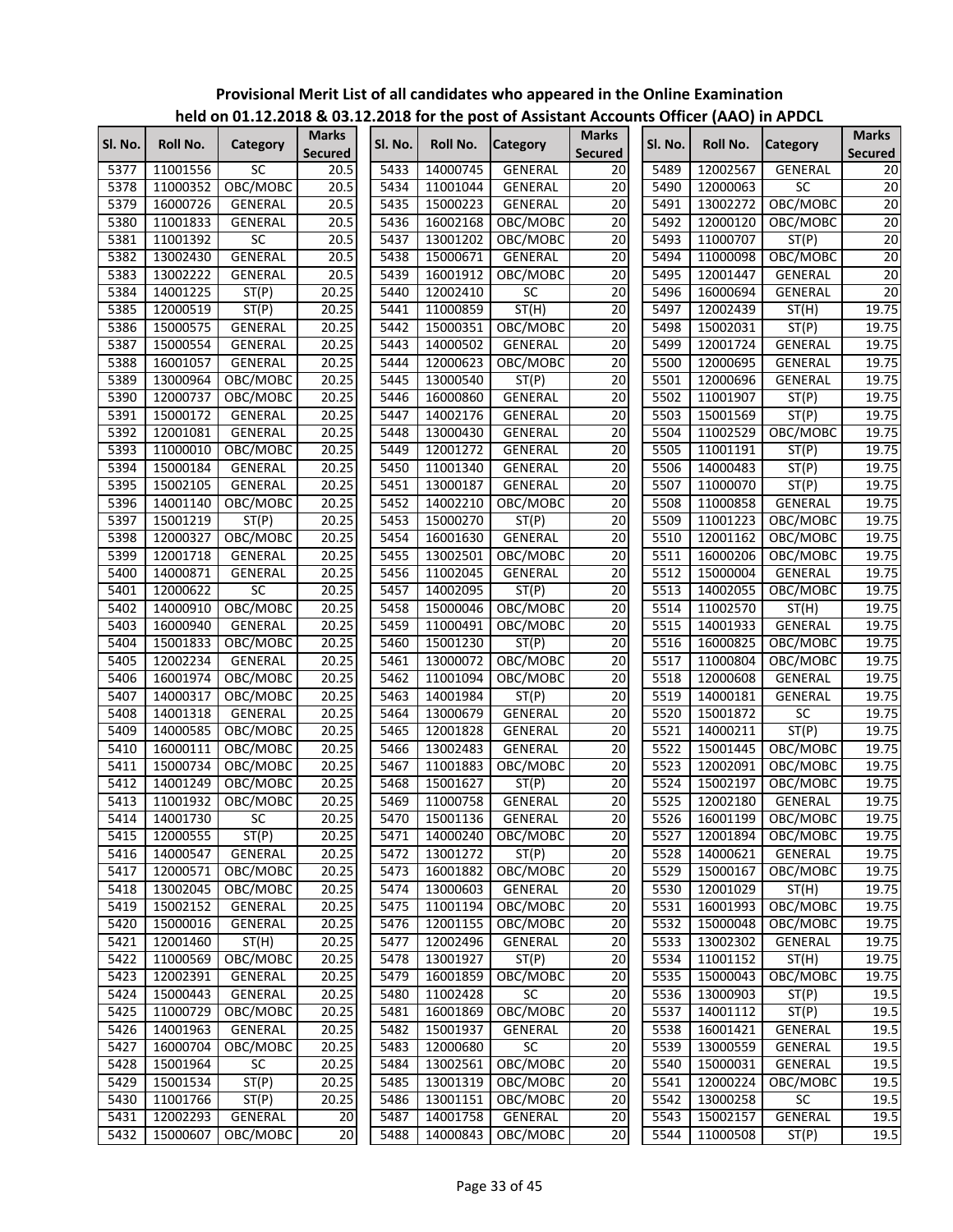|         |          |                |                                |         |          | $\frac{1}{2}$ is the contracted to the first post of Assistant Accounts Onlied (AAO) in AFDCL |                                |         |          |                 |                                |
|---------|----------|----------------|--------------------------------|---------|----------|-----------------------------------------------------------------------------------------------|--------------------------------|---------|----------|-----------------|--------------------------------|
| Sl. No. | Roll No. | Category       | <b>Marks</b><br><b>Secured</b> | SI. No. | Roll No. | <b>Category</b>                                                                               | <b>Marks</b><br><b>Secured</b> | Sl. No. | Roll No. | <b>Category</b> | <b>Marks</b><br><b>Secured</b> |
| 5545    | 12000815 | GENERAL        | 19.5                           | 5601    | 15000704 | OBC/MOBC                                                                                      | 19.25                          | 5657    | 12002323 | OBC/MOBC        | 18.75                          |
| 5546    | 14001017 | GENERAL        | 19.5                           | 5602    | 16001221 | OBC/MOBC                                                                                      | 19.25                          | 5658    | 15000598 | <b>SC</b>       | 18.75                          |
| 5547    | 15000869 | OBC/MOBC       | 19.5                           | 5603    | 14000030 | OBC/MOBC                                                                                      | 19.25                          | 5659    | 16001267 | OBC/MOBC        | 18.75                          |
| 5548    | 13001008 | ST(H)          | 19.5                           | 5604    | 13002321 | GENERAL                                                                                       | 19.25                          | 5660    | 11000009 | GENERAL         | 18.75                          |
| 5549    | 11002274 | GENERAL        | 19.5                           | 5605    | 15000834 | GENERAL                                                                                       | 19.25                          | 5661    | 13002070 | ST(P)           | 18.75                          |
| 5550    | 15002054 | OBC/MOBC       | 19.5                           | 5606    | 13001447 | SC                                                                                            | 19.25                          | 5662    | 13000290 | GENERAL         | 18.75                          |
| 5551    | 14000175 | OBC/MOBC       | 19.5                           | 5607    | 12001703 | ST(P)                                                                                         | 19.25                          | 5663    | 11001777 | OBC/MOBC        | 18.75                          |
| 5552    | 13001410 | GENERAL        | 19.5                           | 5608    | 11000299 | GENERAL                                                                                       | 19.25                          | 5664    | 14000657 | GENERAL         | 18.75                          |
| 5553    | 15000187 | GENERAL        | 19.5                           | 5609    | 15001393 | GENERAL                                                                                       | 19.25                          | 5665    | 15000587 | GENERAL         | 18.75                          |
| 5554    | 14000912 | OBC/MOBC       | 19.5                           | 5610    | 15001871 | OBC/MOBC                                                                                      | 19.25                          | 5666    | 11000331 | <b>GENERAL</b>  | 18.75                          |
| 5555    | 11001185 | SC             | 19.5                           | 5611    | 12002071 | GENERAL                                                                                       | 19.25                          | 5667    | 12001448 | SC              | 18.75                          |
| 5556    | 14000203 | GENERAL        | 19.5                           | 5612    | 14000943 | GENERAL                                                                                       | 19.25                          | 5668    | 14000774 | ST(P)           | 18.75                          |
| 5557    | 11001720 | <b>GENERAL</b> | 19.5                           | 5613    | 16002043 | OBC/MOBC                                                                                      | 19.25                          | 5669    | 12000538 | GENERAL         | 18.75                          |
| 5558    | 15001033 | OBC/MOBC       | 19.5                           | 5614    | 12002129 | GENERAL                                                                                       | 19.25                          | 5670    | 13002554 | GENERAL         | 18.75                          |
| 5559    | 14002149 | GENERAL        | 19.5                           | 5615    | 16001761 | GENERAL                                                                                       | 19.25                          | 5671    | 14000806 | OBC/MOBC        | 18.75                          |
| 5560    | 13001127 | GENERAL        | 19.5                           | 5616    | 12001564 | ST(P)                                                                                         | 19.25                          | 5672    | 11001192 | <b>GENERAL</b>  | 18.75                          |
| 5561    | 13002463 | OBC/MOBC       | 19.5                           | 5617    | 11000028 | OBC/MOBC                                                                                      | 19.25                          | 5673    | 16000977 | SC              | 18.75                          |
| 5562    | 11000747 | ST(P)          | 19.5                           | 5618    | 14001494 | <b>GENERAL</b>                                                                                | 19                             | 5674    | 16000584 | OBC/MOBC        | 18.75                          |
| 5563    | 11002034 | GENERAL        | 19.5                           | 5619    | 15000079 | ST(P)                                                                                         | 19                             | 5675    | 14001311 | GENERAL         | 18.75                          |
| 5564    | 12002100 | OBC/MOBC       | 19.5                           | 5620    | 13001296 | GENERAL                                                                                       | 19                             | 5676    | 14001583 | GENERAL         | 18.75                          |
| 5565    | 12001652 | GENERAL        | 19.5                           | 5621    | 15000548 | GENERAL                                                                                       | 19                             | 5677    | 14001909 | GENERAL         | 18.75                          |
| 5566    | 15001669 | ST(P)          | 19.5                           | 5622    | 15000986 | GENERAL                                                                                       | 19                             | 5678    | 12000385 | GENERAL         | 18.75                          |
| 5567    | 13000204 | <b>GENERAL</b> | 19.5                           | 5623    | 13000350 | OBC/MOBC                                                                                      | 19                             | 5679    | 14002041 | GENERAL         | 18.75                          |
| 5568    | 15000288 | ST(H)          | 19.5                           | 5624    | 14002163 | <b>GENERAL</b>                                                                                | 19                             | 5680    | 13001777 | GENERAL         | 18.75                          |
| 5569    | 15002013 | ST(P)          | 19.5                           | 5625    | 11002024 | OBC/MOBC                                                                                      | 19                             | 5681    | 13002276 | <b>GENERAL</b>  | 18.75                          |
| 5570    | 15000957 | ST(P)          | 19.5                           | 5626    | 16002014 | ST(P)                                                                                         | 19                             | 5682    | 11000886 | OBC/MOBC        | 18.75                          |
| 5571    | 12001025 | ST(H)          | 19.5                           | 5627    | 11000172 | <b>GENERAL</b>                                                                                | 19                             | 5683    | 12001273 | OBC/MOBC        | 18.75                          |
| 5572    | 15001959 | GENERAL        | 19.5                           | 5628    | 11001041 | OBC/MOBC                                                                                      | 19                             | 5684    | 11001147 | ST(H)           | 18.75                          |
| 5573    | 16000465 | SC             | 19.5                           | 5629    | 15001003 | OBC/MOBC                                                                                      | 19                             | 5685    | 12000047 | ST(P)           | 18.75                          |
| 5574    | 11001529 | GENERAL        | 19.5                           | 5630    | 12000134 | <b>GENERAL</b>                                                                                | 19                             | 5686    | 16001525 | OBC/MOBC        | 18.75                          |
| 5575    | 16000645 | OBC/MOBC       | 19.5                           | 5631    | 12002417 | ST(P)                                                                                         | 19                             | 5687    | 15002193 | OBC/MOBC        | 18.75                          |
| 5576    | 12001561 | GENERAL        | 19.5                           | 5632    | 15000889 | ST(P)                                                                                         | 19                             | 5688    | 14000825 | GENERAL         | 18.75                          |
| 5577    | 15001211 | GENERAL        | 19.5                           | 5633    | 14001852 | OBC/MOBC                                                                                      | 19                             | 5689    | 16001377 | GENERAL         | 18.75                          |
| 5578    | 15001960 | OBC/MOBC       | 19.5                           | 5634    | 15000346 | OBC/MOBC                                                                                      | 19                             | 5690    | 12002565 | OBC/MOBC        | 18.75                          |
| 5579    | 11002544 | GENERAL        | 19.25                          | 5635    | 13000180 | ST(P)                                                                                         | 19                             | 5691    | 14002119 | OBC/MOBC        | 18.75                          |
| 5580    | 14001605 | OBC/MOBC       | 19.25                          | 5636    | 11000805 | GENERAL                                                                                       | 19                             | 5692    | 16000398 | GENERAL         | 18.75                          |
| 5581    | 14001359 | SC             | 19.25                          | 5637    | 13002118 | <b>GENERAL</b>                                                                                | 19                             | 5693    | 12000650 | OBC/MOBC        | 18.75                          |
| 5582    | 11000435 | OBC/MOBC       | 19.25                          | 5638    | 11001775 | <b>GENERAL</b>                                                                                | 19                             | 5694    | 12001752 | <b>GENERAL</b>  | 18.75                          |
| 5583    | 15000052 | OBC/MOBC       | 19.25                          | 5639    | 11001130 | ST(H)                                                                                         | 19                             | 5695    | 13002000 | SC              | 18.75                          |
| 5584    | 16001328 | GENERAL        | 19.25                          | 5640    | 16000863 | SC                                                                                            | 19                             | 5696    | 12000730 | $\overline{SC}$ | 18.75                          |
| 5585    | 15002068 | OBC/MOBC       | 19.25                          | 5641    | 15000936 | SC                                                                                            | 19                             | 5697    | 16000689 | <b>GENERAL</b>  | 18.75                          |
| 5586    | 15001151 | <b>GENERAL</b> | 19.25                          | 5642    | 15001564 | OBC/MOBC                                                                                      | 19                             | 5698    | 15001734 | $\overline{SC}$ | 18.75                          |
| 5587    | 11000680 | ST(P)          | 19.25                          | 5643    | 13002123 | SC                                                                                            | 19                             | 5699    | 14000471 | OBC/MOBC        | 18.75                          |
| 5588    | 16001633 | SC             | 19.25                          | 5644    | 13000768 | GENERAL                                                                                       | 19                             | 5700    | 11001682 | GENERAL         | 18.75                          |
| 5589    | 14000694 | OBC/MOBC       | 19.25                          | 5645    | 16002056 | OBC/MOBC                                                                                      | 19                             | 5701    | 15001576 | GENERAL         | 18.75                          |
| 5590    | 14002040 | ST(P)          | 19.25                          | 5646    | 15001895 | <b>GENERAL</b>                                                                                | 19                             | 5702    | 11001354 | GENERAL         | 18.75                          |
| 5591    | 16001725 | <b>GENERAL</b> | 19.25                          | 5647    | 12000717 | SC                                                                                            | 19                             | 5703    | 16000916 | $\overline{SC}$ | 18.75                          |
| 5592    | 13000872 | OBC/MOBC       | 19.25                          | 5648    | 14000572 | <b>GENERAL</b>                                                                                | 19                             | 5704    | 11000687 | OBC/MOBC        | 18.75                          |
| 5593    | 13002255 | OBC/MOBC       | 19.25                          | 5649    | 16000037 | OBC/MOBC                                                                                      | 19                             | 5705    | 16000139 | OBC/MOBC        | 18.75                          |
| 5594    | 15001652 | ST(P)          | 19.25                          | 5650    | 12001163 | ST(P)                                                                                         | 19                             | 5706    | 11000198 | GENERAL         | 18.75                          |
| 5595    | 16000765 | SC             | 19.25                          | 5651    | 16002196 | OBC/MOBC                                                                                      | 19                             | 5707    | 13001105 | OBC/MOBC        | 18.75                          |
| 5596    | 14000937 | OBC/MOBC       | 19.25                          | 5652    | 11000736 | ST(P)                                                                                         | 19                             | 5708    | 14001798 | GENERAL         | 18.75                          |
| 5597    | 12001430 | GENERAL        | 19.25                          | 5653    | 15001281 | OBC/MOBC                                                                                      | 19                             | 5709    | 15001603 | ST(P)           | 18.75                          |
| 5598    | 15001782 | OBC/MOBC       | 19.25                          | 5654    | 13002145 | GENERAL                                                                                       | 19                             | 5710    | 13001555 | GENERAL         | 18.75                          |
| 5599    | 15002211 | OBC/MOBC       | 19.25                          | 5655    | 14000596 | OBC/MOBC                                                                                      | 19                             | 5711    | 15000377 | GENERAL         | 18.75                          |
| 5600    | 12000157 | OBC/MOBC       | 19.25                          | 5656    | 14001988 | OBC/MOBC                                                                                      | 19                             | 5712    | 16000063 | OBC/MOBC        | 18.75                          |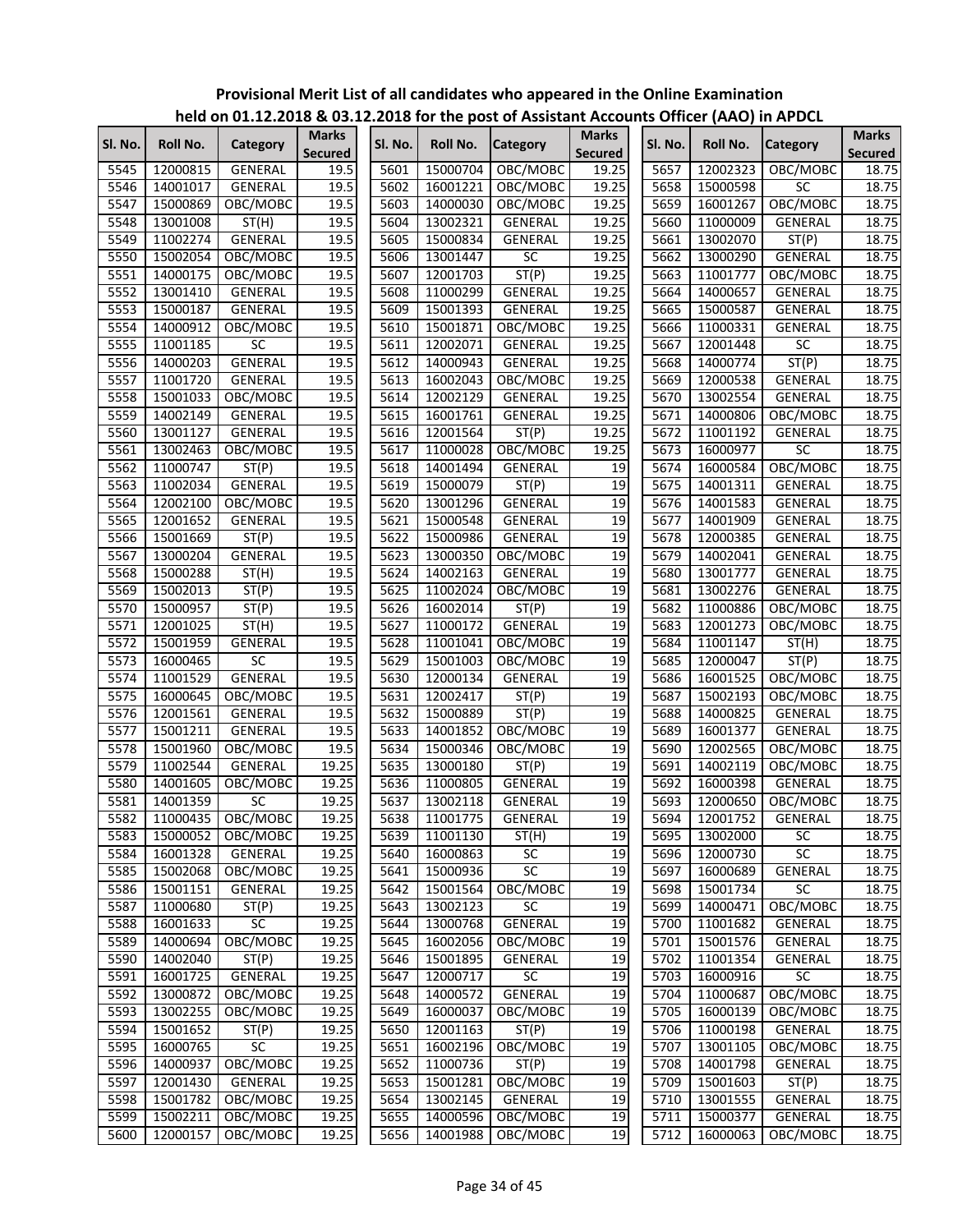|         |          | $1000$ on online to the contract of the post of Assistant Accounts Online (AAO) in AFDCL |                                |         |          |                 |                                |         |          |                 |                                |
|---------|----------|------------------------------------------------------------------------------------------|--------------------------------|---------|----------|-----------------|--------------------------------|---------|----------|-----------------|--------------------------------|
| Sl. No. | Roll No. | Category                                                                                 | <b>Marks</b><br><b>Secured</b> | Sl. No. | Roll No. | <b>Category</b> | <b>Marks</b><br><b>Secured</b> | Sl. No. | Roll No. | <b>Category</b> | <b>Marks</b><br><b>Secured</b> |
| 5713    | 13000481 | OBC/MOBC                                                                                 | 18.75                          | 5769    | 12000045 | ST(P)           | 18.5                           | 5825    | 13000720 | GENERAL         | 18.25                          |
| 5714    | 15001914 | OBC/MOBC                                                                                 | 18.75                          | 5770    | 13001213 | GENERAL         | 18.5                           | 5826    | 16001491 | OBC/MOBC        | 18                             |
| 5715    | 16001146 | OBC/MOBC                                                                                 | 18.75                          | 5771    | 11002433 | GENERAL         | 18.5                           | 5827    | 13001281 | OBC/MOBC        | 18                             |
| 5716    | 11000700 | OBC/MOBC                                                                                 | 18.75                          | 5772    | 16000098 | ST(P)           | 18.5                           | 5828    | 11001839 | GENERAL         | 18                             |
| 5717    | 13001890 | GENERAL                                                                                  | 18.75                          | 5773    | 16000281 | SC              | 18.5                           | 5829    | 16000551 | OBC/MOBC        | 18                             |
| 5718    | 15000007 | GENERAL                                                                                  | 18.75                          | 5774    | 12001279 | OBC/MOBC        | 18.5                           | 5830    | 13001206 | OBC/MOBC        | 18                             |
| 5719    | 15001862 | OBC/MOBC                                                                                 | 18.75                          | 5775    | 12000922 | ST(P)           | 18.5                           | 5831    | 12000298 | GENERAL         | 18                             |
| 5720    | 13000066 | GENERAL                                                                                  | 18.75                          | 5776    | 13002376 | OBC/MOBC        | 18.5                           | 5832    | 13000442 | OBC/MOBC        | 18                             |
| 5721    | 12000070 | <b>GENERAL</b>                                                                           | 18.75                          | 5777    | 16002045 | ST(P)           | 18.5                           | 5833    | 12001316 | OBC/MOBC        | $\overline{18}$                |
| 5722    | 14002128 | OBC/MOBC                                                                                 | 18.75                          | 5778    | 15000025 | OBC/MOBC        | 18.5                           | 5834    | 11001218 | OBC/MOBC        | 18                             |
| 5723    | 15001093 | GENERAL                                                                                  | 18.75                          | 5779    | 14002158 | $\overline{SC}$ | 18.5                           | 5835    | 15000331 | OBC/MOBC        | 18                             |
| 5724    | 14000738 | GENERAL                                                                                  | 18.75                          | 5780    | 15001529 | OBC/MOBC        | 18.5                           | 5836    | 14000868 | GENERAL         | 18                             |
| 5725    | 12001434 | GENERAL                                                                                  | 18.75                          | 5781    | 14000425 | <b>SC</b>       | 18.5                           | 5837    | 15000278 | GENERAL         | 18                             |
| 5726    | 13002325 | OBC/MOBC                                                                                 | 18.75                          | 5782    | 11000167 | OBC/MOBC        | 18.5                           | 5838    | 15000033 | OBC/MOBC        | 18                             |
| 5727    | 16001857 | OBC/MOBC                                                                                 | 18.75                          | 5783    | 15001322 | ST(P)           | 18.5                           | 5839    | 11002230 | GENERAL         | 18                             |
| 5728    | 15000084 | GENERAL                                                                                  | 18.75                          | 5784    | 14001551 | GENERAL         | 18.5                           | 5840    | 14000622 | OBC/MOBC        | $\overline{18}$                |
| 5729    | 12000642 | ST(P)                                                                                    | 18.75                          | 5785    | 16000757 | <b>GENERAL</b>  | 18.5                           | 5841    | 15000068 | OBC/MOBC        | 18                             |
| 5730    | 15000868 | ST(P)                                                                                    | 18.75                          | 5786    | 14001973 | SC              | 18.5                           | 5842    | 15002170 | GENERAL         | 18                             |
| 5731    | 11001446 | <b>GENERAL</b>                                                                           | 18.75                          | 5787    | 13001733 | SC              | 18.25                          | 5843    | 15000569 | GENERAL         | 18                             |
| 5732    | 13001757 | GENERAL                                                                                  | 18.75                          | 5788    | 13001341 | OBC/MOBC        | 18.25                          | 5844    | 12000326 | GENERAL         | 18                             |
| 5733    | 13001867 | OBC/MOBC                                                                                 | 18.75                          | 5789    | 12001736 | OBC/MOBC        | 18.25                          | 5845    | 16001191 | GENERAL         | 18                             |
| 5734    | 16001340 | GENERAL                                                                                  | 18.75                          | 5790    | 16001309 | GENERAL         | 18.25                          | 5846    | 16001608 | GENERAL         | 18                             |
| 5735    | 13001571 | GENERAL                                                                                  | 18.75                          | 5791    | 13001348 | OBC/MOBC        | 18.25                          | 5847    | 15002136 | GENERAL         | 18                             |
| 5736    | 15000020 | OBC/MOBC                                                                                 | 18.75                          | 5792    | 16000382 | GENERAL         | 18.25                          | 5848    | 16001532 | GENERAL         | $\overline{18}$                |
| 5737    | 16001988 | ST(P)                                                                                    | 18.75                          | 5793    | 13000173 | <b>GENERAL</b>  | 18.25                          | 5849    | 15001005 | GENERAL         | 18                             |
| 5738    | 12001098 | OBC/MOBC                                                                                 | 18.75                          | 5794    | 14001539 | OBC/MOBC        | 18.25                          | 5850    | 15000639 | OBC/MOBC        | $\overline{18}$                |
| 5739    | 14001727 | GENERAL                                                                                  | 18.75                          | 5795    | 15000524 | <b>GENERAL</b>  | 18.25                          | 5851    | 15000988 | GENERAL         | 18                             |
| 5740    | 16000955 | <b>GENERAL</b>                                                                           | 18.75                          | 5796    | 15001034 | <b>GENERAL</b>  | 18.25                          | 5852    | 13002603 | OBC/MOBC        | 18                             |
| 5741    | 16000081 | ST(P)                                                                                    | 18.75                          | 5797    | 12000365 | OBC/MOBC        | 18.25                          | 5853    | 15000894 | GENERAL         | 18                             |
| 5742    | 15000717 | GENERAL                                                                                  | 18.75                          | 5798    | 11001139 | ST(H)           | 18.25                          | 5854    | 12001386 | $\overline{SC}$ | 18                             |
| 5743    | 11002538 | ST(H)                                                                                    | 18.75                          | 5799    | 15000102 | GENERAL         | 18.25                          | 5855    | 14002078 | ST(P)           | 18                             |
| 5744    | 14001151 | GENERAL                                                                                  | 18.75                          | 5800    | 15001249 | OBC/MOBC        | 18.25                          | 5856    | 15001001 | <b>GENERAL</b>  | $\overline{18}$                |
| 5745    | 13001047 | OBC/MOBC                                                                                 | 18.75                          | 5801    | 13002297 | OBC/MOBC        | 18.25                          | 5857    | 16001004 | OBC/MOBC        | 18                             |
| 5746    | 15001814 | GENERAL                                                                                  | 18.75                          | 5802    | 11000963 | <b>SC</b>       | 18.25                          | 5858    | 16001551 | GENERAL         | 17.75                          |
| 5747    | 14000896 | <b>GENERAL</b>                                                                           | 18.75                          | 5803    | 14000921 | OBC/MOBC        | 18.25                          | 5859    | 14000137 | ST(P)           | 17.75                          |
| 5748    | 13001984 | GENERAL                                                                                  | 18.75                          | 5804    | 13000034 | <b>GENERAL</b>  | 18.25                          | 5860    | 15001168 | ST(P)           | 17.75                          |
| 5749    | 11000372 | OBC/MOBC                                                                                 | 18.75                          | 5805    | 15001335 | ST(P)           | 18.25                          | 5861    | 16001489 | GENERAL         | 17.75                          |
| 5750    | 16001628 | <b>GENERAL</b>                                                                           | 18.75                          | 5806    | 13002239 | $\overline{SC}$ | 18.25                          | 5862    | 14001066 | OBC/MOBC        | 17.75                          |
| 5751    | 14000898 | GENERAL                                                                                  | 18.5                           | 5807    | 12001413 | GENERAL         | 18.25                          | 5863    | 13002517 | ST(P)           | 17.75                          |
| 5752    | 16002027 | GENERAL                                                                                  | 18.5                           | 5808    | 15002222 | GENERAL         | 18.25                          | 5864    | 11001454 | GENERAL         | 17.75                          |
| 5753    | 16001544 | GENERAL                                                                                  | 18.5                           | 5809    | 12002406 | GENERAL         | 18.25                          | 5865    | 13002336 | GENERAL         | 17.75                          |
| 5754    | 13001458 | GENERAL                                                                                  | 18.5                           | 5810    | 16001052 | ST(P)           | 18.25                          | 5866    | 16001308 | ST(P)           | 17.75                          |
| 5755    | 14001288 | GENERAL                                                                                  | 18.5                           | 5811    | 11001243 | OBC/MOBC        | 18.25                          | 5867    | 13001247 | <b>SC</b>       | 17.75                          |
| 5756    | 14000192 | ST(P)                                                                                    | 18.5                           | 5812    | 15000451 | OBC/MOBC        | 18.25                          | 5868    | 12000755 | GENERAL         | 17.75                          |
| 5757    | 12000065 | OBC/MOBC                                                                                 | 18.5                           | 5813    | 14001223 | OBC/MOBC        | 18.25                          | 5869    | 12000903 | GENERAL         | 17.75                          |
| 5758    | 13002498 | GENERAL                                                                                  | 18.5                           | 5814    | 12000567 | ST(P)           | 18.25                          | 5870    | 12002304 | SC              | 17.75                          |
| 5759    | 13001613 | GENERAL                                                                                  | 18.5                           | 5815    | 13000050 | ST(P)           | 18.25                          | 5871    | 12002274 | SC              | 17.75                          |
| 5760    | 14000178 | OBC/MOBC                                                                                 | 18.5                           | 5816    | 14000004 | GENERAL         | 18.25                          | 5872    | 16001246 | OBC/MOBC        | 17.75                          |
| 5761    | 15001920 | $\overline{SC}$                                                                          | 18.5                           | 5817    | 14001653 | GENERAL         | 18.25                          | 5873    | 12000935 | <b>GENERAL</b>  | 17.75                          |
| 5762    | 15001969 | ST(P)                                                                                    | 18.5                           | 5818    | 12001969 | ST(P)           | 18.25                          | 5874    | 11000966 | OBC/MOBC        | 17.75                          |
| 5763    | 16000651 | GENERAL                                                                                  | 18.5                           | 5819    | 16000027 | OBC/MOBC        | 18.25                          | 5875    | 15002088 | <b>SC</b>       | 17.75                          |
| 5764    | 14000143 | SC                                                                                       | 18.5                           | 5820    | 14001961 | OBC/MOBC        | 18.25                          | 5876    | 15000481 | OBC/MOBC        | 17.75                          |
| 5765    | 14001469 | GENERAL                                                                                  | 18.5                           | 5821    | 13002320 | SC              | 18.25                          | 5877    | 12001110 | SC              | 17.75                          |
| 5766    | 14000955 | $\overline{ST}(P)$                                                                       | 18.5                           | 5822    | 13000809 | OBC/MOBC        | 18.25                          | 5878    | 13002112 | GENERAL         | 17.75                          |
| 5767    | 16000649 | GENERAL                                                                                  | 18.5                           | 5823    | 13000398 | GENERAL         | 18.25                          | 5879    | 12002060 | OBC/MOBC        | 17.75                          |
| 5768    | 11000556 | OBC/MOBC                                                                                 | 18.5                           | 5824    | 15000202 | OBC/MOBC        | 18.25                          | 5880    | 14000164 | GENERAL         | 17.75                          |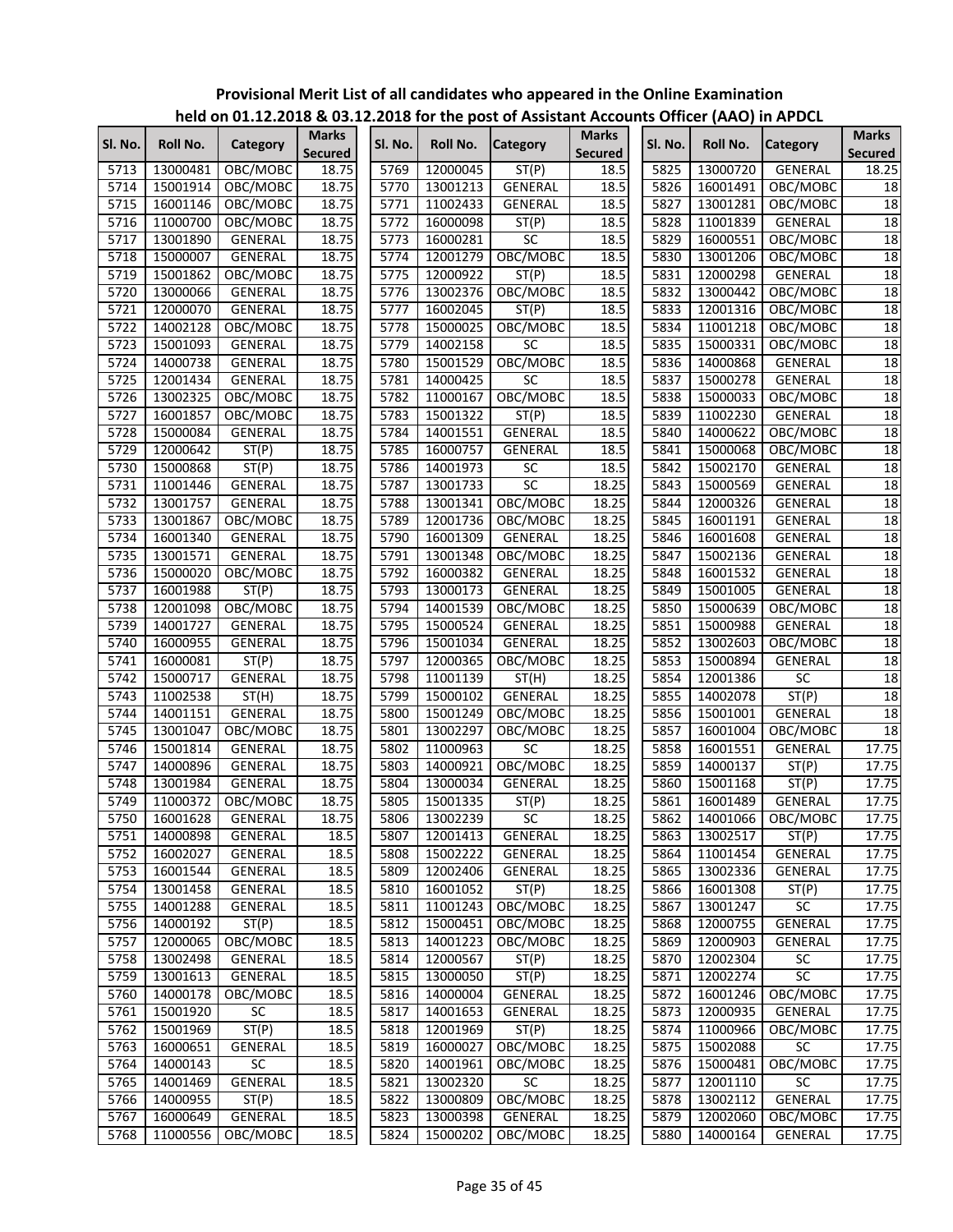|         |          |                 |                |         |          | $\overline{a}$ in the case of $\overline{a}$ and $\overline{a}$ are not the post of Assistant Accounts Officer (AAO) in APDCL |                |         |          |                 |                 |
|---------|----------|-----------------|----------------|---------|----------|-------------------------------------------------------------------------------------------------------------------------------|----------------|---------|----------|-----------------|-----------------|
| Sl. No. | Roll No. | Category        | <b>Marks</b>   | SI. No. | Roll No. | <b>Category</b>                                                                                                               | <b>Marks</b>   | Sl. No. | Roll No. | <b>Category</b> | <b>Marks</b>    |
|         |          |                 | <b>Secured</b> |         |          |                                                                                                                               | <b>Secured</b> |         |          |                 | <b>Secured</b>  |
| 5881    | 11000026 | <b>GENERAL</b>  | 17.75          | 5937    | 12000995 | GENERAL                                                                                                                       | 17.5           | 5993    | 14001723 | <b>GENERAL</b>  | 17.25           |
| 5882    | 16001610 | <b>SC</b>       | 17.75          | 5938    | 16000309 | GENERAL                                                                                                                       | 17.5           | 5994    | 14002109 | <b>GENERAL</b>  | 17.25           |
| 5883    | 15000881 | <b>GENERAL</b>  | 17.75          | 5939    | 13000031 | GENERAL                                                                                                                       | 17.5           | 5995    | 15001807 | <b>GENERAL</b>  | 17.25           |
| 5884    | 12001684 | OBC/MOBC        | 17.75          | 5940    | 13002532 | <b>GENERAL</b>                                                                                                                | 17.5           | 5996    | 13002497 | OBC/MOBC        | 17.25           |
| 5885    | 12001398 | GENERAL         | 17.75          | 5941    | 15000517 | GENERAL                                                                                                                       | 17.5           | 5997    | 11000343 | OBC/MOBC        | 17.25           |
| 5886    | 12002302 | ST(P)           | 17.75          | 5942    | 15001714 | OBC/MOBC                                                                                                                      | 17.5           | 5998    | 15001079 | OBC/MOBC        | 17.25           |
| 5887    | 14000726 | GENERAL         | 17.75          | 5943    | 14001522 | GENERAL                                                                                                                       | 17.5           | 5999    | 11001553 | GENERAL         | 17.25           |
| 5888    | 12000700 | OBC/MOBC        | 17.75          | 5944    | 16001666 | GENERAL                                                                                                                       | 17.5           | 6000    | 11001602 | OBC/MOBC        | 17.25           |
| 5889    | 12002123 | GENERAL         | 17.75          | 5945    | 11000748 | OBC/MOBC                                                                                                                      | 17.5           | 6001    | 16000377 | GENERAL         | 17.25           |
| 5890    | 12001876 | OBC/MOBC        | 17.75          | 5946    | 11001367 | GENERAL                                                                                                                       | 17.5           | 6002    | 14002205 | OBC/MOBC        | 17.25           |
| 5891    | 14000544 | GENERAL         | 17.75          | 5947    | 14000662 | OBC/MOBC                                                                                                                      | 17.5           | 6003    | 12000318 | OBC/MOBC        | 17.25           |
| 5892    | 11000428 | GENERAL         | 17.75          | 5948    | 12001157 | GENERAL                                                                                                                       | 17.5           | 6004    | 11002181 | ST(H)           | 17.25           |
| 5893    | 13001082 | GENERAL         | 17.75          | 5949    | 13002527 | $\overline{SC}$                                                                                                               | 17.5           | 6005    | 15000316 | OBC/MOBC        | 17.25           |
| 5894    | 12002303 | OBC/MOBC        | 17.75          | 5950    | 15000963 | OBC/MOBC                                                                                                                      | 17.5           | 6006    | 12000071 | GENERAL         | 17.25           |
| 5895    | 11000532 | OBC/MOBC        | 17.75          | 5951    | 13001856 | OBC/MOBC                                                                                                                      | 17.5           | 6007    | 11001468 | OBC/MOBC        | 17.25           |
| 5896    | 15001812 | OBC/MOBC        | 17.75          | 5952    | 12001540 | GENERAL                                                                                                                       | 17.5           | 6008    | 16000007 | GENERAL         | 17.25           |
| 5897    | 12001792 | GENERAL         | 17.75          | 5953    | 14000640 | OBC/MOBC                                                                                                                      | 17.5           | 6009    | 12000584 | OBC/MOBC        | 17.25           |
| 5898    | 12001463 | <b>GENERAL</b>  | 17.75          | 5954    | 11000650 | GENERAL                                                                                                                       | 17.5           | 6010    | 15000659 | <b>GENERAL</b>  | 17.25           |
| 5899    | 15000157 | OBC/MOBC        | 17.75          | 5955    | 15000106 | OBC/MOBC                                                                                                                      | 17.5           | 6011    | 11002115 | GENERAL         | 17.25           |
| 5900    | 16000504 | OBC/MOBC        | 17.75          | 5956    | 16000495 | GENERAL                                                                                                                       | 17.5           | 6012    | 16000216 | SC              | 17.25           |
| 5901    | 16002040 | OBC/MOBC        | 17.75          | 5957    | 15001815 | OBC/MOBC                                                                                                                      | 17.5           | 6013    | 15002219 | OBC/MOBC        | 17.25           |
| 5902    | 14000407 |                 | 17.75          | 5958    | 15002074 | GENERAL                                                                                                                       | 17.5           | 6014    | 15001320 | GENERAL         |                 |
|         |          | GENERAL         |                |         |          |                                                                                                                               |                | 6015    |          |                 | 17.25           |
| 5903    | 12001491 | GENERAL         | 17.5           | 5959    | 11001300 | GENERAL                                                                                                                       | 17.5           |         | 13000702 | GENERAL         | 17.25           |
| 5904    | 15000646 | GENERAL         | 17.5           | 5960    | 12001842 | OBC/MOBC                                                                                                                      | 17.5           | 6016    | 14002180 | OBC/MOBC        | 17.25           |
| 5905    | 15000979 | SC              | 17.5           | 5961    | 11001453 | OBC/MOBC                                                                                                                      | 17.5           | 6017    | 11001955 | GENERAL         | 17.25           |
| 5906    | 15001739 | GENERAL         | 17.5           | 5962    | 12001518 | GENERAL                                                                                                                       | 17.5           | 6018    | 14001185 | <b>GENERAL</b>  | 17.25           |
| 5907    | 13000434 | OBC/MOBC        | 17.5           | 5963    | 14001575 | OBC/MOBC                                                                                                                      | 17.5           | 6019    | 15000846 | OBC/MOBC        | 17.25           |
| 5908    | 15001716 | GENERAL         | 17.5           | 5964    | 15000626 | OBC/MOBC                                                                                                                      | 17.5           | 6020    | 11001106 | OBC/MOBC        | 17.25           |
| 5909    | 13001163 | OBC/MOBC        | 17.5           | 5965    | 11002314 | GENERAL                                                                                                                       | 17.5           | 6021    | 15000091 | OBC/MOBC        | 17.25           |
| 5910    | 14001005 | GENERAL         | 17.5           | 5966    | 15002069 | GENERAL                                                                                                                       | 17.5           | 6022    | 16001537 | ST(P)           | 17.25           |
| 5911    | 15000649 | OBC/MOBC        | 17.5           | 5967    | 13000766 | OBC/MOBC                                                                                                                      | 17.5           | 6023    | 15001351 | GENERAL         | 17              |
| 5912    | 12001080 | SC              | 17.5           | 5968    | 15001115 | GENERAL                                                                                                                       | 17.5           | 6024    | 14000322 | GENERAL         | 17              |
| 5913    | 16001206 | $\overline{SC}$ | 17.5           | 5969    | 12001662 | GENERAL                                                                                                                       | 17.5           | 6025    | 11000834 | OBC/MOBC        | $\overline{17}$ |
| 5914    | 14000307 | ST(H)           | 17.5           | 5970    | 13002075 | OBC/MOBC                                                                                                                      | 17.5           | 6026    | 13001028 | GENERAL         | 17              |
| 5915    | 13000832 | GENERAL         | 17.5           | 5971    | 14000643 | GENERAL                                                                                                                       | 17.5           | 6027    | 13001987 | SC              | $\overline{17}$ |
| 5916    | 12002134 | GENERAL         | 17.5           | 5972    | 15000308 | OBC/MOBC                                                                                                                      | 17.5           | 6028    | 12000425 | OBC/MOBC        | 17              |
| 5917    | 15002133 | GENERAL         | 17.5           | 5973    | 11001209 | GENERAL                                                                                                                       | 17.5           | 6029    | 11002510 | OBC/MOBC        | 17              |
| 5918    | 14000626 | <b>GENERAL</b>  | 17.5           | 5974    | 11002267 | OBC/MOBC                                                                                                                      | 17.5           | 6030    | 13000143 | GENERAL         | 17              |
| 5919    | 13000911 | OBC/MOBC        | 17.5           | 5975    | 15001985 | GENERAL                                                                                                                       | 17.5           | 6031    | 13001149 | ST(H)           | 17              |
| 5920    | 15000380 | OBC/MOBC        | 17.5           | 5976    | 13000604 | OBC/MOBC                                                                                                                      | 17.5           | 6032    | 15000634 | GENERAL         | 17              |
| 5921    | 14001206 | GENERAL         | 17.5           | 5977    | 16000414 | ST(P)                                                                                                                         | 17.5           | 6033    | 15000160 | ST(P)           | 17              |
| 5922    | 15001543 | ST(P)           | 17.5           | 5978    | 13001418 | OBC/MOBC                                                                                                                      | 17.5           | 6034    | 11001717 | OBC/MOBC        | 17              |
| 5923    | 15000640 | GENERAL         | 17.5           | 5979    | 12001812 | OBC/MOBC                                                                                                                      | 17.5           | 6035    | 14000923 | OBC/MOBC        | 17              |
| 5924    | 15000756 | OBC/MOBC        | 17.5           | 5980    | 16000002 | GENERAL                                                                                                                       | 17.5           | 6036    | 15000034 | ST(P)           | 17              |
| 5925    | 11000122 | ST(P)           | 17.5           | 5981    | 16000886 | OBC/MOBC                                                                                                                      | 17.5           | 6037    | 13000700 | OBC/MOBC        | 17              |
| 5926    | 11001360 | GENERAL         | 17.5           | 5982    | 14001873 | OBC/MOBC                                                                                                                      | 17.5           | 6038    | 16001315 | SC              | 17              |
| 5927    | 13002084 | GENERAL         | 17.5           | 5983    | 14000746 | GENERAL                                                                                                                       | 17.5           | 6039    | 13001543 | GENERAL         | 17              |
| 5928    | 12000996 | OBC/MOBC        | 17.5           | 5984    | 14001608 | <b>GENERAL</b>                                                                                                                | 17.5           | 6040    | 15001962 | ST(P)           | 17              |
| 5929    | 13001235 | OBC/MOBC        | 17.5           | 5985    | 14002090 | GENERAL                                                                                                                       | 17.5           | 6041    | 13000952 | OBC/MOBC        | 17              |
| 5930    | 13001309 | OBC/MOBC        | 17.5           | 5986    | 11000152 | ST(P)                                                                                                                         | 17.5           | 6042    | 16000513 | GENERAL         | 17              |
| 5931    | 15001470 | OBC/MOBC        | 17.5           | 5987    | 13000150 | ST(P)                                                                                                                         | 17.25          | 6043    | 15000802 | OBC/MOBC        | 17              |
| 5932    | 12000517 | ST(P)           | 17.5           | 5988    | 13001243 | GENERAL                                                                                                                       | 17.25          | 6044    | 15002067 | GENERAL         | 17              |
| 5933    | 11000709 | OBC/MOBC        | 17.5           | 5989    | 12001291 | GENERAL                                                                                                                       | 17.25          | 6045    | 15000105 | OBC/MOBC        | 17              |
| 5934    | 16000975 | GENERAL         | 17.5           | 5990    | 13001067 | GENERAL                                                                                                                       | 17.25          | 6046    | 12000699 | GENERAL         | 17              |
| 5935    | 13002088 | OBC/MOBC        | 17.5           | 5991    | 12002488 |                                                                                                                               | 17.25          | 6047    | 16000939 |                 | 17              |
|         |          |                 |                |         |          | GENERAL                                                                                                                       |                |         |          | GENERAL         |                 |
| 5936    | 12001108 | SC              | 17.5           | 5992    | 13001708 | ST(P)                                                                                                                         | 17.25          | 6048    | 14000710 | GENERAL         | 17              |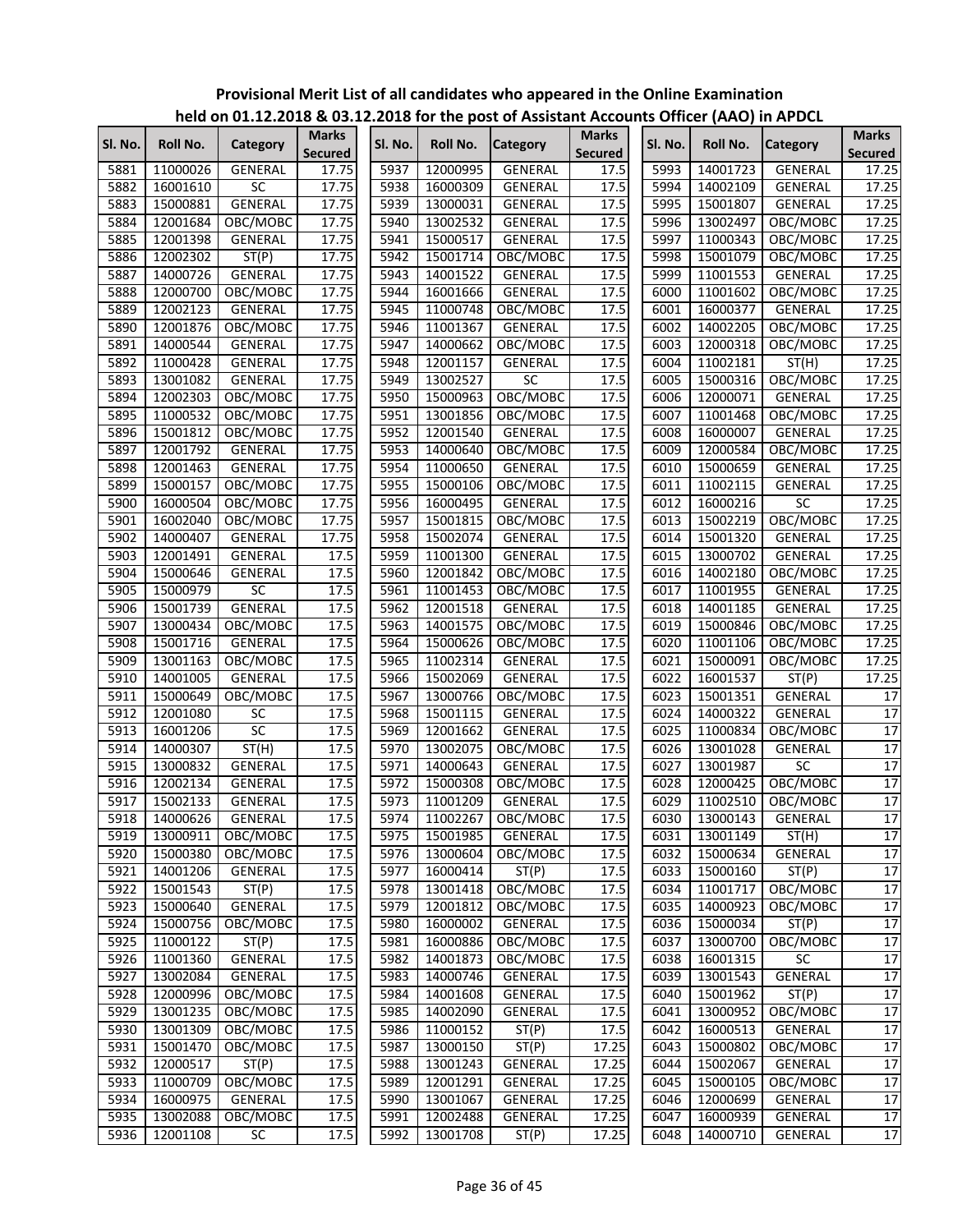|         |          |                      |                                |         |          | $220$ for the post of rissistant riceous |                                |         | $\frac{1}{2}$ of $\frac{1}{2}$ or $\frac{1}{2}$ and $\frac{1}{2}$ and $\frac{1}{2}$ |                 |                                |
|---------|----------|----------------------|--------------------------------|---------|----------|------------------------------------------|--------------------------------|---------|-------------------------------------------------------------------------------------|-----------------|--------------------------------|
| SI. No. | Roll No. | Category             | <b>Marks</b><br><b>Secured</b> | Sl. No. | Roll No. | <b>Category</b>                          | <b>Marks</b><br><b>Secured</b> | Sl. No. | Roll No.                                                                            | <b>Category</b> | <b>Marks</b><br><b>Secured</b> |
| 6049    | 15001887 | <b>GENERAL</b>       | 17                             | 6105    | 15001353 | ST(P)                                    | 16.5                           | 6161    | 16001442                                                                            | <b>GENERAL</b>  | 16.25                          |
| 6050    | 12000378 | OBC/MOBC             | 17                             | 6106    | 12001610 | ST(P)                                    | 16.5                           | 6162    | 11000712                                                                            | ST(P)           | 16.25                          |
| 6051    | 11000337 | OBC/MOBC             | 17                             | 6107    | 15000480 | OBC/MOBC                                 | 16.5                           | 6163    | 15000609                                                                            | OBC/MOBC        | 16.25                          |
| 6052    | 14000076 | GENERAL              | 17                             | 6108    | 15000085 | GENERAL                                  | 16.5                           | 6164    | 11000036                                                                            | <b>GENERAL</b>  | 16.25                          |
| 6053    | 14002113 | GENERAL              | 17                             | 6109    | 13001956 | GENERAL                                  | 16.5                           | 6165    | 13000767                                                                            | ST(P)           | 16.25                          |
| 6054    | 14001860 | OBC/MOBC             | 17                             | 6110    | 15000994 | SC                                       | 16.5                           | 6166    | 12002382                                                                            | <b>GENERAL</b>  | 16.25                          |
| 6055    | 16001384 | GENERAL              | 16.75                          | 6111    | 12002479 | <b>GENERAL</b>                           | 16.5                           | 6167    | 16001843                                                                            | GENERAL         | 16.25                          |
| 6056    | 12002318 | OBC/MOBC             | 16.75                          | 6112    | 13000812 | OBC/MOBC                                 | 16.5                           | 6168    | 11000490                                                                            | GENERAL         | 16.25                          |
| 6057    | 13000199 | <b>GENERAL</b>       | 16.75                          | 6113    | 15000990 | OBC/MOBC                                 | 16.5                           | 6169    | 15000576                                                                            | GENERAL         | 16.25                          |
| 6058    | 14000400 | OBC/MOBC             | 16.75                          | 6114    | 14000056 | OBC/MOBC                                 | 16.5                           | 6170    | 15000605                                                                            | GENERAL         | 16.25                          |
| 6059    | 14000534 | GENERAL              | 16.75                          | 6115    | 14000419 | OBC/MOBC                                 | 16.5                           | 6171    | 11001828                                                                            | OBC/MOBC        | 16.25                          |
| 6060    | 16002118 | OBC/MOBC             | 16.75                          | 6116    | 15000435 | ST(P)                                    | 16.5                           | 6172    | 16001813                                                                            | OBC/MOBC        | 16.25                          |
| 6061    | 14002153 | GENERAL              | 16.75                          | 6117    | 12001535 | GENERAL                                  | 16.5                           | 6173    | 14000771                                                                            | ST(P)           | 16.25                          |
| 6062    | 14000085 | OBC/MOBC             | 16.75                          | 6118    | 15002022 | ST(P)                                    | 16.5                           | 6174    | 12002098                                                                            | OBC/MOBC        | 16.25                          |
| 6063    | 14000012 | OBC/MOBC             | 16.75                          | 6119    | 13001372 | GENERAL                                  | 16.25                          | 6175    | 15000572                                                                            | <b>GENERAL</b>  | 16.25                          |
| 6064    | 13001996 | ST(P)                | 16.75                          | 6120    | 13000130 | OBC/MOBC                                 | 16.25                          | 6176    | 13000744                                                                            | OBC/MOBC        | 16.25                          |
| 6065    | 12001913 | OBC/MOBC             | 16.75                          | 6121    | 14000673 | <b>GENERAL</b>                           | 16.25                          | 6177    | 16000786                                                                            | <b>GENERAL</b>  | 16.25                          |
| 6066    | 15000441 | OBC/MOBC             | 16.75                          | 6122    | 16001560 | <b>GENERAL</b>                           | 16.25                          | 6178    | 15000056                                                                            | ST(P)           | 16.25                          |
| 6067    | 12001711 | OBC/MOBC             | 16.75                          | 6123    | 12000513 | OBC/MOBC                                 | 16.25                          | 6179    | 14001853                                                                            | OBC/MOBC        | 16.25                          |
| 6068    | 11001559 | OBC/MOBC             | 16.75                          | 6124    | 16002004 | GENERAL                                  | 16.25                          | 6180    | 13000106                                                                            | GENERAL         | 16.25                          |
| 6069    | 11001220 | <b>GENERAL</b>       | 16.75                          | 6125    | 14000512 | ST(P)                                    | 16.25                          | 6181    | 13001991                                                                            | GENERAL         | 16.25                          |
| 6070    | 13001463 | SC                   | 16.75                          | 6126    | 14001246 | OBC/MOBC                                 | 16.25                          | 6182    | 11000501                                                                            | OBC/MOBC        | 16.25                          |
| 6071    | 14000650 | OBC/MOBC             | 16.75                          | 6127    | 16001749 | ST(P)                                    | 16.25                          | 6183    | 13001253                                                                            | OBC/MOBC        | 16.25                          |
| 6072    | 12001825 | GENERAL              | 16.75                          | 6128    | 11001312 | ST(P)                                    | 16.25                          | 6184    | 16001317                                                                            | ST(P)           | 16.25                          |
| 6073    | 14001901 | OBC/MOBC             | 16.75                          | 6129    | 12001807 | GENERAL                                  | 16.25                          | 6185    | 13001005                                                                            | OBC/MOBC        | 16.25                          |
| 6074    | 13002504 | <b>SC</b>            | 16.75                          | 6130    | 12001506 | SC                                       | 16.25                          | 6186    | 13001704                                                                            | <b>GENERAL</b>  | 16.25                          |
| 6075    |          |                      |                                | 6131    |          |                                          | 16.25                          | 6187    |                                                                                     |                 | 16.25                          |
| 6076    | 11001976 | GENERAL<br><b>SC</b> | 16.75                          | 6132    | 14000764 | OBC/MOBC                                 | 16.25                          | 6188    | 15001261                                                                            | GENERAL         |                                |
|         | 12001874 |                      | 16.75                          |         | 12001241 | OBC/MOBC                                 |                                |         | 15000382                                                                            | OBC/MOBC        | 16.25                          |
| 6077    | 13001709 | ST(P)                | 16.75                          | 6133    | 14001701 | GENERAL                                  | 16.25                          | 6189    | 13001945                                                                            | OBC/MOBC        | 16.25                          |
| 6078    | 13001012 | OBC/MOBC             | 16.75                          | 6134    | 16001784 | OBC/MOBC                                 | 16.25                          | 6190    | 13001061                                                                            | OBC/MOBC        | 16.25                          |
| 6079    | 13000197 | GENERAL              | 16.75                          | 6135    | 14001436 | OBC/MOBC                                 | 16.25                          | 6191    | 12001591                                                                            | OBC/MOBC        | 16.25                          |
| 6080    | 12001438 | GENERAL              | 16.75                          | 6136    | 16001259 | ST(P)                                    | 16.25                          | 6192    | 15000233                                                                            | ST(H)           | 16.25                          |
| 6081    | 13001155 | OBC/MOBC             | 16.75                          | 6137    | 12001257 | OBC/MOBC                                 | 16.25                          | 6193    | 14001286                                                                            | GENERAL         | 16.25                          |
| 6082    | 11000765 | ST(H)                | 16.75                          | 6138    | 14001666 | OBC/MOBC                                 | 16.25                          | 6194    | 12002140                                                                            | GENERAL         | 16.25                          |
| 6083    | 14001876 | OBC/MOBC             | 16.75                          | 6139    | 11001086 | OBC/MOBC                                 | 16.25                          | 6195    | 13002304                                                                            | OBC/MOBC        | 16.25                          |
| 6084    | 15000508 | GENERAL              | 16.75                          | 6140    | 12002164 | SC                                       | 16.25                          | 6196    | 14000731                                                                            | <b>GENERAL</b>  | 16.25                          |
| 6085    | 13000032 | OBC/MOBC             | 16.75                          | 6141    | 14000163 | OBC/MOBC                                 | 16.25                          | 6197    | 15001810                                                                            | OBC/MOBC        | 16.25                          |
| 6086    | 14001724 | GENERAL              | 16.75                          |         |          | 6142 15001852 OBC/MOBC                   | 16.25                          | 6198    | 11002333                                                                            | ST(P)           | 16.25                          |
| 6087    | 11002353 | OBC/MOBC             | 16.75                          | 6143    | 12000317 | GENERAL                                  | 16.25                          | 6199    | 13002441                                                                            | SC              | 16.25                          |
| 6088    | 14000559 | OBC/MOBC             | 16.75                          | 6144    | 13001739 | GENERAL                                  | 16.25                          | 6200    | 11000647                                                                            | GENERAL         | 16.25                          |
| 6089    | 16000049 | OBC/MOBC             | 16.75                          | 6145    | 12000709 | OBC/MOBC                                 | 16.25                          | 6201    | 13000726                                                                            | OBC/MOBC        | 16.25                          |
| 6090    | 11000485 | OBC/MOBC             | 16.75                          | 6146    | 12000190 | OBC/MOBC                                 | 16.25                          | 6202    | 14000025                                                                            | GENERAL         | 16.25                          |
| 6091    | 12000596 | <b>SC</b>            | 16.5                           | 6147    | 15001586 | OBC/MOBC                                 | 16.25                          | 6203    | 12000599                                                                            | GENERAL         | 16.25                          |
| 6092    | 16000961 | SC                   | 16.5                           | 6148    | 13002064 | GENERAL                                  | 16.25                          | 6204    | 12000592                                                                            | GENERAL         | 16.25                          |
| 6093    | 15000513 | OBC/MOBC             | 16.5                           | 6149    | 12002309 | GENERAL                                  | 16.25                          | 6205    | 15000119                                                                            | ST(P)           | 16                             |
| 6094    | 13002165 | GENERAL              | 16.5                           | 6150    | 12000037 | SC                                       | 16.25                          | 6206    | 14000106                                                                            | OBC/MOBC        | 16                             |
| 6095    | 15001015 | GENERAL              | 16.5                           | 6151    | 13000776 | <b>GENERAL</b>                           | 16.25                          | 6207    | 14002170                                                                            | OBC/MOBC        | 16                             |
| 6096    | 13001398 | GENERAL              | 16.5                           | 6152    | 14002086 | GENERAL                                  | 16.25                          | 6208    | 11002013                                                                            | SC              | 16                             |
| 6097    | 15001904 | OBC/MOBC             | 16.5                           | 6153    | 13001616 | GENERAL                                  | 16.25                          | 6209    | 12000659                                                                            | <b>GENERAL</b>  | 16                             |
| 6098    | 12000439 | OBC/MOBC             | 16.5                           | 6154    | 11000495 | OBC/MOBC                                 | 16.25                          | 6210    | 14000162                                                                            | OBC/MOBC        | 16                             |
| 6099    | 14001059 | OBC/MOBC             | 16.5                           | 6155    | 15000785 | OBC/MOBC                                 | 16.25                          | 6211    | 14000423                                                                            | OBC/MOBC        | 16                             |
| 6100    | 14002001 | OBC/MOBC             | 16.5                           | 6156    | 15002175 | OBC/MOBC                                 | 16.25                          | 6212    | 15001031                                                                            | GENERAL         | 16                             |
| 6101    | 11000581 | ST(P)                | 16.5                           | 6157    | 15001131 | GENERAL                                  | 16.25                          | 6213    | 13002363                                                                            | OBC/MOBC        | 16                             |
| 6102    | 12002094 | ST(P)                | 16.5                           | 6158    | 14000950 | OBC/MOBC                                 | 16.25                          | 6214    | 14002116                                                                            | OBC/MOBC        | 16                             |
| 6103    | 14001712 | GENERAL              | 16.5                           | 6159    | 12001281 | GENERAL                                  | 16.25                          | 6215    | 14001013                                                                            | GENERAL         | 16                             |
| 6104    | 13002378 | OBC/MOBC             | 16.5                           | 6160    | 11000461 | OBC/MOBC                                 | 16.25                          | 6216    | 14001890                                                                            | OBC/MOBC        | 16                             |
|         |          |                      |                                |         |          |                                          |                                |         |                                                                                     |                 |                                |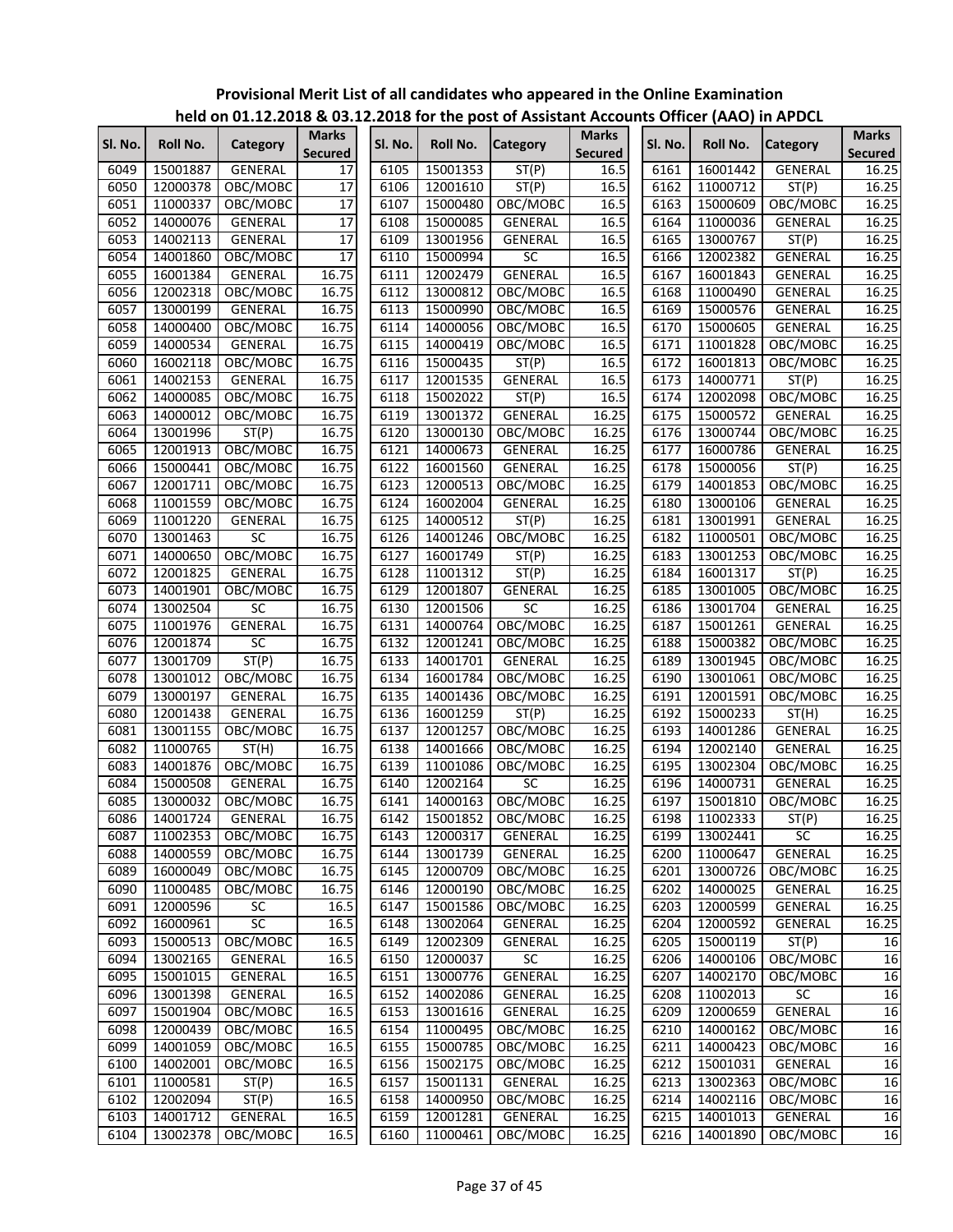|         |                      | ""CIG OII 91:14""CJ G 09:1 |                                |         |          | experience have been constant accounts onneal parts) in All Dec |                                |         |                      |                 |                                |
|---------|----------------------|----------------------------|--------------------------------|---------|----------|-----------------------------------------------------------------|--------------------------------|---------|----------------------|-----------------|--------------------------------|
| Sl. No. | Roll No.             | Category                   | <b>Marks</b><br><b>Secured</b> | Sl. No. | Roll No. | <b>Category</b>                                                 | <b>Marks</b><br><b>Secured</b> | Sl. No. | Roll No.             | <b>Category</b> | <b>Marks</b><br><b>Secured</b> |
| 6217    | 12000796             | ST(P)                      | 16                             | 6273    | 14000324 | GENERAL                                                         | 15.5                           | 6329    | 11000215             | OBC/MOBC        | 15                             |
| 6218    | 15001386             | ST(P)                      | 16                             | 6274    | 13000512 | GENERAL                                                         | 15.5                           | 6330    | 16002049             | OBC/MOBC        | 15                             |
| 6219    | 15000832             | OBC/MOBC                   | 16                             | 6275    | 13000315 | GENERAL                                                         | 15.5                           | 6331    | 12000632             | GENERAL         | $\overline{15}$                |
| 6220    | 13002511             | OBC/MOBC                   | 16                             | 6276    | 16000099 | OBC/MOBC                                                        | 15.5                           | 6332    | 11000721             | GENERAL         | 15                             |
| 6221    | 14000852             | GENERAL                    | 16                             | 6277    | 14002122 | OBC/MOBC                                                        | 15.5                           | 6333    | 13001737             | SC              | $\overline{15}$                |
| 6222    | 15000127             | OBC/MOBC                   | 16                             | 6278    | 14000045 | OBC/MOBC                                                        | 15.5                           | 6334    | 15001671             | ST(P)           | $\overline{15}$                |
| 6223    | 11001979             | GENERAL                    | 16                             | 6279    | 11000414 | OBC/MOBC                                                        | 15.5                           | 6335    | 16000996             | GENERAL         | $\overline{15}$                |
| 6224    | 15000739             | OBC/MOBC                   | 16                             | 6280    | 11000730 | ST(P)                                                           | 15.5                           | 6336    | 15000718             | OBC/MOBC        | $\overline{15}$                |
| 6225    | 13000778             | OBC/MOBC                   | 16                             | 6281    | 15001006 | OBC/MOBC                                                        | 15.5                           | 6337    | 16001868             | OBC/MOBC        | 15                             |
| 6226    | 14000920             | OBC/MOBC                   | 16                             | 6282    | 11002064 | GENERAL                                                         | 15.5                           | 6338    | 15001602             | ST(P)           | 15                             |
| 6227    | 14001797             | OBC/MOBC                   | 16                             | 6283    | 11001874 | OBC/MOBC                                                        | 15.5                           | 6339    | 15000141             | GENERAL         | 15                             |
| 6228    | 12001886             | GENERAL                    | 16                             | 6284    | 14001145 | GENERAL                                                         | 15.25                          | 6340    | 15001503             | ST(P)           | 15                             |
| 6229    | 12000192             | OBC/MOBC                   | 15.75                          | 6285    | 14000508 | SC                                                              | 15.25                          | 6341    | 13000448             | <b>GENERAL</b>  | $\overline{15}$                |
| 6230    | 11001755             | GENERAL                    | 15.75                          | 6286    | 15000228 | GENERAL                                                         | 15.25                          | 6342    | 11001863             | OBC/MOBC        | $\overline{15}$                |
| 6231    | 15000674             | GENERAL                    | 15.75                          | 6287    | 16001547 | OBC/MOBC                                                        | 15.25                          | 6343    | 14001775             | ST(P)           | 15                             |
| 6232    | 15002169             | OBC/MOBC                   | 15.75                          | 6288    | 16001092 | OBC/MOBC                                                        | 15.25                          | 6344    | 15001645             | OBC/MOBC        | $\overline{15}$                |
| 6233    | 15001838             | <b>GENERAL</b>             | 15.75                          | 6289    | 11001046 | <b>SC</b>                                                       | 15.25                          | 6345    | 16001320             | ST(P)           | 15                             |
| 6234    | 13000939             | OBC/MOBC                   | 15.75                          | 6290    | 12000464 | OBC/MOBC                                                        | 15.25                          | 6346    | 11002066             | GENERAL         | 15                             |
| 6235    | 14000479             | OBC/MOBC                   | 15.75                          | 6291    | 13001906 | GENERAL                                                         | 15.25                          | 6347    | 15000553             | OBC/MOBC        | $\overline{15}$                |
| 6236    | 12002214             | GENERAL                    | 15.75                          | 6292    | 13000239 | OBC/MOBC                                                        | 15.25                          | 6348    | 12000791             | OBC/MOBC        | 15                             |
| 6237    | 15001254             | GENERAL                    | 15.75                          | 6293    | 11000777 | GENERAL                                                         | 15.25                          | 6349    | 15001839             | OBC/MOBC        | 15                             |
| 6238    | 15001908             | <b>GENERAL</b>             | 15.75                          | 6294    | 13000560 | ST(P)                                                           | 15.25                          | 6350    | 16000016             | ST(H)           | 15                             |
| 6239    | 13000017             | ST(P)                      | 15.75                          | 6295    | 12000167 | GENERAL                                                         | 15.25                          | 6351    | 15000040             | OBC/MOBC        | 15                             |
| 6240    | 11002381             | SC                         | 15.75                          | 6296    | 15000618 | GENERAL                                                         | 15.25                          | 6352    | 16001799             | OBC/MOBC        | 15                             |
| 6241    | 15002208             | ST(P)                      | 15.75                          | 6297    | 13001126 | OBC/MOBC                                                        | 15.25                          | 6353    | 12001341             | GENERAL         | $\overline{15}$                |
| 6242    | 11002468             | GENERAL                    | 15.75                          | 6298    | 12000308 | OBC/MOBC                                                        | 15.25                          | 6354    | 13001481             | GENERAL         | 15                             |
| 6243    | 15000064             | OBC/MOBC                   | 15.75                          | 6299    | 11000445 | <b>SC</b>                                                       | 15.25                          | 6355    | 11000338             | GENERAL         | 15                             |
| 6244    | 15000735             | GENERAL                    | 15.75                          | 6300    | 15000807 | OBC/MOBC                                                        | 15.25                          | 6356    | 11002318             | GENERAL         | $\overline{15}$                |
| 6245    | 12000531             | OBC/MOBC                   | 15.75                          | 6301    | 13000383 | OBC/MOBC                                                        | 15.25                          | 6357    | 11001296             | OBC/MOBC        | 15                             |
| 6246    | 15000882             | GENERAL                    | 15.75                          | 6302    | 16001485 | GENERAL                                                         | 15.25                          | 6358    | 12002244             | GENERAL         | $\overline{15}$                |
| 6247    | 16001041             | GENERAL                    | 15.75                          | 6303    | 15001390 | OBC/MOBC                                                        | 15.25                          | 6359    | 16001502             | SC              | 15                             |
| 6248    | 11000085             | OBC/MOBC                   | 15.75                          | 6304    | 12000570 | ST(P)                                                           | 15.25                          | 6360    | 14001675             | <b>GENERAL</b>  | 15                             |
| 6249    | 14000006             | GENERAL                    | 15.75                          | 6305    | 11000615 | <b>GENERAL</b>                                                  | 15.25                          | 6361    | 13001236             | ST(P)           | 15                             |
| 6250    | 13000594             | OBC/MOBC                   | 15.75                          | 6306    | 15001195 | ST(P)                                                           | 15.25                          | 6362    | 13002394             | ST(P)           | 15                             |
| 6251    | 15001323             | OBC/MOBC                   | 15.75                          | 6307    | 15001718 | OBC/MOBC                                                        | 15.25                          | 6363    | 13000365             | OBC/MOBC        | 15                             |
| 6252    | 13001304             | OBC/MOBC                   | 15.75                          | 6308    | 15000293 | ST(H)                                                           | 15.25                          | 6364    | 14001521             | GENERAL         | 15                             |
| 6253    | 13002257             | OBC/MOBC                   | 15.75                          | 6309    | 15001811 | OBC/MOBC                                                        | 15.25                          | 6365    | 15001742             | SC              | $\overline{15}$                |
| 6254    | 14000268             | ST(P)                      | 15.75                          |         |          | 6310 13002362 GENERAL                                           | 15.25                          | 6366    | 16000608             | <b>GENERAL</b>  | 15                             |
| 6255    | 15001077             | <b>GENERAL</b>             | 15.75                          | 6311    | 12002483 | GENERAL                                                         | 15.25                          | 6367    | 13000775             | OBC/MOBC        | 15                             |
| 6256    | 12001359             | <b>GENERAL</b>             | 15.75                          | 6312    | 14000725 | OBC/MOBC                                                        | 15.25                          | 6368    | 11001352             | <b>SC</b>       | 15                             |
| 6257    | 15000888             | GENERAL                    | 15.75                          | 6313    | 16002036 | GENERAL                                                         | 15.25                          | 6369    | 11002546             | GENERAL         | 15                             |
| 6258    | 15002125             | GENERAL                    | 15.75                          | 6314    | 12001134 | OBC/MOBC                                                        | 15.25                          | 6370    | 11001404             | <b>SC</b>       | 15                             |
| 6259    | 12000273             | SC                         | 15.5                           | 6315    | 12000646 | ST(P)                                                           | 15.25                          | 6371    | 14001237             | OBC/MOBC        | 15                             |
| 6260    | 13001160             | GENERAL                    | 15.5                           | 6316    | 12002169 | <b>GENERAL</b>                                                  | 15.25                          | 6372    | 14001357             | OBC/MOBC        | 15                             |
| 6261    | 13002258             | GENERAL                    | 15.5                           | 6317    | 13002028 | OBC/MOBC                                                        | 15.25                          | 6373    | 15001931             | OBC/MOBC        | 15                             |
| 6262    | 13001042             | ST(H)                      | 15.5                           | 6318    | 11002168 | OBC/MOBC                                                        | 15.25                          | 6374    | 11001234             | GENERAL         | 15                             |
|         |                      |                            |                                |         |          |                                                                 | 15.25                          |         |                      | SC              | 15                             |
| 6263    | 13001034<br>12001269 | ST(H)                      | 15.5                           | 6319    | 16000494 | GENERAL                                                         |                                | 6375    | 15000590<br>12001785 |                 |                                |
| 6264    |                      | GENERAL                    | 15.5                           | 6320    | 16001774 | GENERAL                                                         | 15.25<br>15.25                 | 6376    |                      | OBC/MOBC        | 15<br>15                       |
| 6265    | 12002329             | OBC/MOBC                   | 15.5                           | 6321    | 12001013 | OBC/MOBC                                                        |                                | 6377    | 12002206             | GENERAL         |                                |
| 6266    | 12000406             | OBC/MOBC                   | 15.5                           | 6322    | 15001375 | GENERAL                                                         | 15.25                          | 6378    | 12001169             | OBC/MOBC        | 15                             |
| 6267    | 12002486             | ST(H)                      | 15.5                           | 6323    | 15000779 | OBC/MOBC                                                        | 15.25                          | 6379    | 16000380             | GENERAL         | 15                             |
| 6268    | 13001653             | GENERAL                    | 15.5                           | 6324    | 14001393 | GENERAL                                                         | 15                             | 6380    | 14000501             | GENERAL         | 15                             |
| 6269    | 13001195             | GENERAL                    | 15.5                           | 6325    | 15002149 | GENERAL                                                         | 15                             | 6381    | 12000594             | OBC/MOBC        | 15                             |
| 6270    | 12000864             | GENERAL                    | 15.5                           | 6326    | 16001314 | ST(P)                                                           | $\overline{15}$                | 6382    | 11001353             | OBC/MOBC        | 15                             |
| 6271    | 11001201             | GENERAL                    | 15.5                           | 6327    | 16001556 | GENERAL                                                         | $\overline{15}$                | 6383    | 11002343             | OBC/MOBC        | 15                             |
| 6272    | 16000402             | SC                         | 15.5                           | 6328    | 16000357 | GENERAL                                                         | 15                             | 6384    | 12001456             | GENERAL         | 15                             |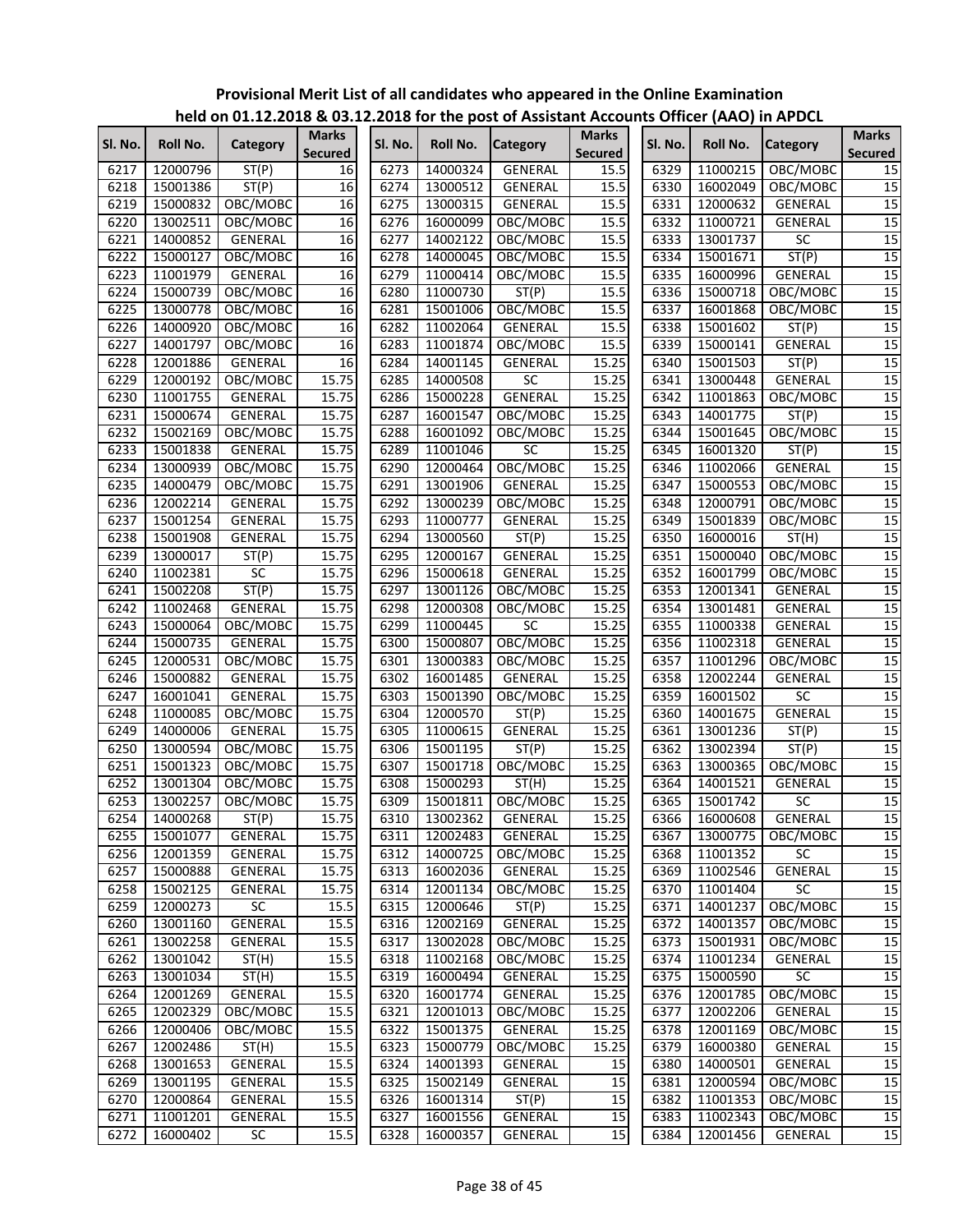|         |          |                 |                         |         |          | $1000$ on online to the contract of the post of Assistant Accounts Online (AAO) in AFDCL |                                |         |          |                 |                                |
|---------|----------|-----------------|-------------------------|---------|----------|------------------------------------------------------------------------------------------|--------------------------------|---------|----------|-----------------|--------------------------------|
| Sl. No. | Roll No. | Category        | Marks<br><b>Secured</b> | SI. No. | Roll No. | <b>Category</b>                                                                          | <b>Marks</b><br><b>Secured</b> | SI. No. | Roll No. | <b>Category</b> | <b>Marks</b><br><b>Secured</b> |
| 6385    | 12000624 | ST(P)           | 15                      | 6441    | 14001598 | GENERAL                                                                                  | 14.5                           | 6497    | 15000655 | OBC/MOBC        | 14                             |
| 6386    | 15001616 | OBC/MOBC        | 15                      | 6442    | 12000799 | OBC/MOBC                                                                                 | 14.5                           | 6498    | 14000635 | ST(P)           | 14                             |
| 6387    | 14001995 | GENERAL         | 15                      | 6443    | 13000850 | OBC/MOBC                                                                                 | 14.5                           | 6499    | 16000272 | OBC/MOBC        | 14                             |
| 6388    | 12001783 | GENERAL         | 15                      | 6444    | 11001829 | ST(P)                                                                                    | 14.5                           | 6500    | 11001383 | OBC/MOBC        | 14                             |
| 6389    | 12001423 | $\overline{SC}$ | 15                      | 6445    | 13001087 | OBC/MOBC                                                                                 | 14.5                           | 6501    | 13000806 | <b>SC</b>       | 14                             |
| 6390    | 11000750 | ST(P)           | 15                      | 6446    | 12001670 | GENERAL                                                                                  | 14.5                           | 6502    | 12000516 | OBC/MOBC        | 14                             |
| 6391    | 12002260 | SC              | 15                      | 6447    | 13001695 | OBC/MOBC                                                                                 | 14.5                           | 6503    | 15000323 | GENERAL         | 14                             |
| 6392    | 15000041 | OBC/MOBC        | $\overline{15}$         | 6448    | 11002107 | GENERAL                                                                                  | 14.5                           | 6504    | 12001904 | GENERAL         | 14                             |
| 6393    | 14000094 | ST(H)           | 15                      | 6449    | 15001755 | <b>GENERAL</b>                                                                           | 14.5                           | 6505    | 14000421 | OBC/MOBC        | 14                             |
| 6394    | 15000118 | OBC/MOBC        | $\overline{15}$         | 6450    | 15001943 | OBC/MOBC                                                                                 | 14.5                           | 6506    | 15001466 | GENERAL         | 14                             |
| 6395    | 12001100 | OBC/MOBC        | 15                      | 6451    | 11002263 | GENERAL                                                                                  | 14.5                           | 6507    | 13000181 | GENERAL         | 14                             |
| 6396    | 14001697 | GENERAL         | 15                      | 6452    | 14002216 | OBC/MOBC                                                                                 | 14.5                           | 6508    | 12001090 | GENERAL         | 14                             |
| 6397    | 13000006 | <b>SC</b>       | 15                      | 6453    | 14000655 | OBC/MOBC                                                                                 | 14.5                           | 6509    | 12001611 | OBC/MOBC        | 14                             |
| 6398    | 13000400 | OBC/MOBC        | 15                      | 6454    | 13001297 | OBC/MOBC                                                                                 | 14.5                           | 6510    | 12001698 | GENERAL         | 14                             |
| 6399    | 14000678 | SC              | 15                      | 6455    | 14000213 | OBC/MOBC                                                                                 | 14.5                           | 6511    | 15001259 | GENERAL         | 14                             |
| 6400    | 11000135 | OBC/MOBC        | $\overline{15}$         | 6456    | 12002493 | OBC/MOBC                                                                                 | 14.5                           | 6512    | 14000149 | ST(P)           | $\overline{14}$                |
| 6401    | 15001302 | ST(P)           | 15                      | 6457    | 14002199 | OBC/MOBC                                                                                 | 14.5                           | 6513    | 15000244 | GENERAL         | 14                             |
| 6402    | 11000432 | OBC/MOBC        | 14.75                   | 6458    | 15001938 | OBC/MOBC                                                                                 | 14.5                           | 6514    | 11000143 | GENERAL         | 14                             |
| 6403    | 15000220 | OBC/MOBC        | 14.75                   | 6459    | 15000672 | GENERAL                                                                                  | 14.5                           | 6515    | 13000409 | OBC/MOBC        | 14                             |
| 6404    | 13001021 | ST(H)           | 14.75                   | 6460    | 11001667 | GENERAL                                                                                  | 14.5                           | 6516    | 14000778 | SC              | 14                             |
| 6405    | 11002420 | <b>GENERAL</b>  | 14.75                   | 6461    | 14001089 | OBC/MOBC                                                                                 | 14.5                           | 6517    | 13000162 | $\overline{SC}$ | 14                             |
| 6406    | 12001092 | <b>GENERAL</b>  | 14.75                   | 6462    | 12001607 | <b>GENERAL</b>                                                                           | 14.5                           | 6518    | 13001091 | OBC/MOBC        | 14                             |
| 6407    | 15001128 | OBC/MOBC        | 14.75                   | 6463    | 15001412 | <b>GENERAL</b>                                                                           | 14.25                          | 6519    | 12001779 | GENERAL         | 14                             |
| 6408    | 15002020 | SC              | 14.75                   | 6464    | 12001436 | GENERAL                                                                                  | 14.25                          | 6520    | 11001103 | GENERAL         | 14                             |
| 6409    | 14000995 | OBC/MOBC        | 14.75                   | 6465    | 13000403 | OBC/MOBC                                                                                 | 14.25                          | 6521    | 16000753 | GENERAL         | 14                             |
| 6410    | 12000768 | SC              | 14.75                   | 6466    | 12000449 | ST(P)                                                                                    | 14.25                          | 6522    | 12001815 | <b>GENERAL</b>  | 14                             |
| 6411    | 15001436 | OBC/MOBC        | 14.75                   | 6467    | 13002152 | <b>SC</b>                                                                                | 14.25                          | 6523    | 11001235 | $\overline{SC}$ | 14                             |
| 6412    | 14001641 | GENERAL         | 14.75                   | 6468    | 11000828 | OBC/MOBC                                                                                 | 14.25                          | 6524    | 14000660 | GENERAL         | 14                             |
| 6413    | 11000865 | ST(P)           | 14.75                   | 6469    | 13000092 | GENERAL                                                                                  | 14.25                          | 6525    | 15000152 | OBC/MOBC        | 14                             |
| 6414    | 14000309 | ST(P)           | 14.75                   | 6470    | 14000328 | SC                                                                                       | 14.25                          | 6526    | 12002050 | OBC/MOBC        | $\overline{14}$                |
| 6415    | 13000600 | OBC/MOBC        | 14.75                   | 6471    | 14000435 | GENERAL                                                                                  | 14.25                          | 6527    | 15001275 | <b>SC</b>       | 13.75                          |
| 6416    | 14001862 | OBC/MOBC        | 14.75                   | 6472    | 13000080 | OBC/MOBC                                                                                 | 14.25                          | 6528    | 15001028 | <b>GENERAL</b>  | 13.75                          |
| 6417    | 14001576 | GENERAL         | 14.75                   | 6473    | 15001162 | OBC/MOBC                                                                                 | 14.25                          | 6529    | 15000097 | GENERAL         | 13.75                          |
| 6418    | 15000169 | OBC/MOBC        | 14.75                   | 6474    | 13002361 | GENERAL                                                                                  | 14.25                          | 6530    | 15001109 | SC              | 13.75                          |
| 6419    | 11000630 | GENERAL         | 14.75                   | 6475    | 12000338 | GENERAL                                                                                  | 14.25                          | 6531    | 13000166 | GENERAL         | 13.75                          |
| 6420    | 14002224 | OBC/MOBC        | 14.75                   | 6476    | 11001071 | $\overline{SC}$                                                                          | 14.25                          | 6532    | 13001181 | GENERAL         | 13.75                          |
| 6421    | 15001049 | OBC/MOBC        | 14.75                   | 6477    | 11002324 | OBC/MOBC                                                                                 | 14.25                          | 6533    | 14001110 | GENERAL         | 13.75                          |
| 6422    | 14000368 | <b>GENERAL</b>  | 14.75                   | 6478    |          | 15001279 OBC/MOBC                                                                        | 14.25                          | 6534    | 12000329 | OBC/MOBC        | 13.75                          |
| 6423    | 14001983 | <b>GENERAL</b>  | 14.75                   | 6479    | 14001805 | GENERAL                                                                                  | 14.25                          | 6535    | 16000530 | GENERAL         | 13.75                          |
| 6424    | 13000518 | $\overline{SC}$ | 14.75                   | 6480    | 11000589 | ST(P)                                                                                    | 14.25                          | 6536    | 16001829 | GENERAL         | 13.75                          |
| 6425    | 14001982 | GENERAL         | 14.75                   | 6481    | 11000576 | OBC/MOBC                                                                                 | 14.25                          | 6537    | 13001356 | GENERAL         | 13.75                          |
| 6426    | 13000026 | GENERAL         | 14.75                   | 6482    | 13001317 | OBC/MOBC                                                                                 | 14.25                          | 6538    | 15002055 | GENERAL         | 13.75                          |
| 6427    | 14000857 | ST(P)           | 14.75                   | 6483    | 15000147 | OBC/MOBC                                                                                 | 14.25                          | 6539    | 13002140 | SC              | 13.75                          |
| 6428    | 15000128 | ST(P)           | 14.75                   | 6484    | 13000742 | OBC/MOBC                                                                                 | 14.25                          | 6540    | 16000399 | OBC/MOBC        | 13.75                          |
| 6429    | 13002599 | ST(P)           | 14.75                   | 6485    | 13000460 | OBC/MOBC                                                                                 | 14.25                          | 6541    | 15001085 | GENERAL         | 13.75                          |
| 6430    | 14001414 | OBC/MOBC        | 14.75                   | 6486    | 11001049 | GENERAL                                                                                  | 14.25                          | 6542    | 15000954 | GENERAL         | 13.75                          |
| 6431    | 15000746 | OBC/MOBC        | 14.75                   | 6487    | 15000693 | ST(P)                                                                                    | 14.25                          | 6543    | 12000748 | OBC/MOBC        | 13.75                          |
| 6432    | 16000043 | ST(P)           | 14.5                    | 6488    | 15001050 | <b>SC</b>                                                                                | 14.25                          | 6544    | 14001604 | GENERAL         | 13.75                          |
| 6433    | 15001026 | GENERAL         | 14.5                    | 6489    | 12000340 | OBC/MOBC                                                                                 | 14.25                          | 6545    | 13001727 | OBC/MOBC        | 13.75                          |
| 6434    | 15000977 | GENERAL         | 14.5                    | 6490    | 15002049 | ST(P)                                                                                    | 14.25                          | 6546    | 11001763 | GENERAL         | 13.75                          |
| 6435    | 16000486 | <b>SC</b>       | 14.5                    | 6491    | 11001173 | ST(H)                                                                                    | 14                             | 6547    | 14001721 | GENERAL         | 13.75                          |
| 6436    | 13000163 | OBC/MOBC        | 14.5                    | 6492    | 15000230 | ST(H)                                                                                    | 14                             | 6548    | 13002349 | OBC/MOBC        | 13.75                          |
| 6437    | 15001337 | OBC/MOBC        | 14.5                    | 6493    | 15001019 | OBC/MOBC                                                                                 | 14                             | 6549    | 13001025 | ST(H)           | 13.75                          |
| 6438    | 14000623 | GENERAL         | 14.5                    | 6494    | 16002106 | GENERAL                                                                                  | 14                             | 6550    | 15000583 | GENERAL         | 13.75                          |
| 6439    | 15000610 | SC              | 14.5                    | 6495    | 14000264 | SC                                                                                       | 14                             | 6551    | 15001114 | GENERAL         | 13.75                          |
| 6440    | 13000114 | GENERAL         | 14.5                    | 6496    | 14001603 | GENERAL                                                                                  | 14                             | 6552    | 15001088 | GENERAL         | 13.75                          |
|         |          |                 |                         |         |          |                                                                                          |                                |         |          |                 |                                |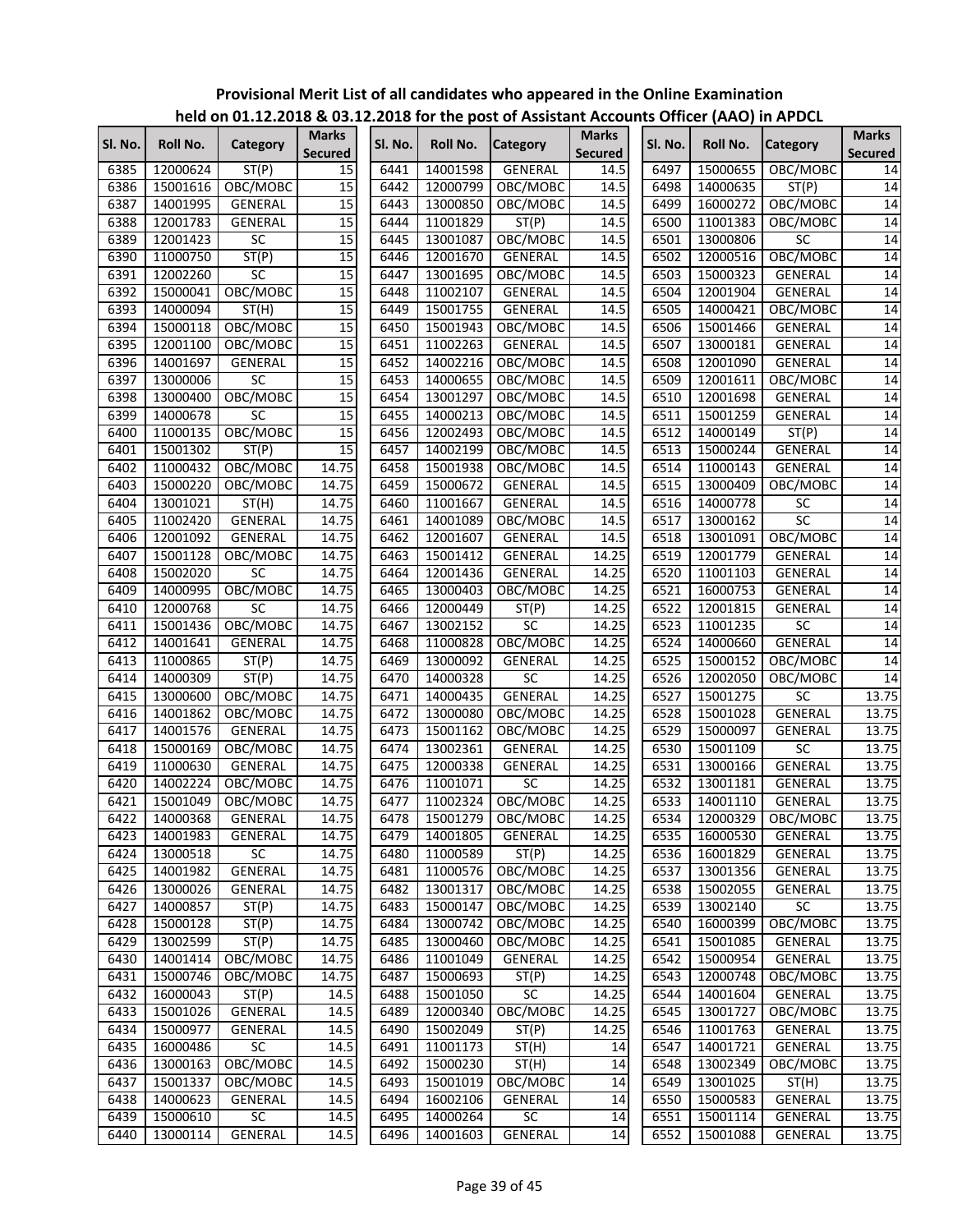|         |          |                 |                                |         |          | $\frac{1}{100}$ of $\frac{1}{200}$ and $\frac{1}{200}$ and $\frac{1}{200}$ of the post of Assistant Accounts Officer (AAO) in Ar DCL |                                |         |                      |                     |                                |
|---------|----------|-----------------|--------------------------------|---------|----------|--------------------------------------------------------------------------------------------------------------------------------------|--------------------------------|---------|----------------------|---------------------|--------------------------------|
| SI. No. | Roll No. | Category        | <b>Marks</b><br><b>Secured</b> | SI. No. | Roll No. | <b>Category</b>                                                                                                                      | <b>Marks</b><br><b>Secured</b> | Sl. No. | Roll No.             | <b>Category</b>     | <b>Marks</b><br><b>Secured</b> |
| 6553    | 13002260 | GENERAL         | 13.75                          | 6609    | 13001505 | GENERAL                                                                                                                              | 13.75                          | 6665    | 16000583             | <b>SC</b>           | 13                             |
| 6554    | 15001975 | GENERAL         | 13.75                          | 6610    | 12001673 | OBC/MOBC                                                                                                                             | 13.75                          | 6666    | 15001646             | ST(P)               | 13                             |
| 6555    | 11000652 | GENERAL         | 13.75                          | 6611    | 13001104 | <b>SC</b>                                                                                                                            | 13.75                          | 6667    | 11001242             | OBC/MOBC            | 13                             |
| 6556    | 15000563 | OBC/MOBC        | 13.75                          | 6612    | 16000950 | OBC/MOBC                                                                                                                             | 13.75                          | 6668    | 11000312             | GENERAL             | 13                             |
| 6557    | 12001166 | GENERAL         | 13.75                          | 6613    | 14002143 | OBC/MOBC                                                                                                                             | 13.75                          | 6669    | 12000386             | SC                  | 13                             |
| 6558    | 14000686 | SC              | 13.75                          | 6614    | 16000320 | OBC/MOBC                                                                                                                             | 13.75                          | 6670    | 11000322             | <b>GENERAL</b>      | 13                             |
| 6559    | 13001359 | <b>GENERAL</b>  | 13.75                          | 6615    | 13000671 | OBC/MOBC                                                                                                                             | 13.75                          | 6671    | 11000309             | GENERAL             | 13                             |
| 6560    | 13002281 | OBC/MOBC        | 13.75                          | 6616    | 14000040 | ST(P)                                                                                                                                | 13.75                          | 6672    | 14001259             | OBC/MOBC            | 13                             |
| 6561    | 13000102 | GENERAL         | 13.75                          | 6617    | 16001068 | ST(P)                                                                                                                                | 13.5                           | 6673    | 12001076             | OBC/MOBC            | 13                             |
| 6562    | 13001264 | ST(P)           | 13.75                          | 6618    | 13000358 | GENERAL                                                                                                                              | 13.5                           | 6674    | 13000824             | OBC/MOBC            | $\overline{13}$                |
| 6563    | 11001253 | OBC/MOBC        | 13.75                          | 6619    | 11001205 | <b>GENERAL</b>                                                                                                                       | 13.5                           | 6675    | 15000564             | GENERAL             | 13                             |
| 6564    | 13001273 | OBC/MOBC        | 13.75                          | 6620    | 15002082 | SC                                                                                                                                   | 13.5                           | 6676    | 16000658             | GENERAL             | $\overline{13}$                |
| 6565    | 15002122 | <b>SC</b>       | 13.75                          | 6621    | 12001389 | GENERAL                                                                                                                              | 13.5                           | 6677    | 16000751             | SC                  | 13                             |
| 6566    | 12000476 | ST(P)           | 13.75                          | 6622    | 12000257 | <b>GENERAL</b>                                                                                                                       | 13.5                           | 6678    | 15000541             | <b>GENERAL</b>      | 13                             |
| 6567    | 11000629 | GENERAL         | 13.75                          | 6623    | 15000148 | OBC/MOBC                                                                                                                             | 13.5                           | 6679    | 14001315             | GENERAL             | 13                             |
| 6568    | 11000580 | ST(P)           | 13.75                          | 6624    | 11000290 | OBC/MOBC                                                                                                                             | 13.5                           | 6680    | 11000657             | GENERAL             | 13                             |
| 6569    | 11000631 | GENERAL         | 13.75                          | 6625    | 15001611 | ST(P)                                                                                                                                | 13.5                           | 6681    | 11000752             | OBC/MOBC            | 13                             |
| 6570    | 11000823 | OBC/MOBC        | 13.75                          | 6626    | 16000785 | <b>GENERAL</b>                                                                                                                       | 13.5                           | 6682    | 16001341             | GENERAL             | 13                             |
| 6571    | 15000166 | ST(P)           | 13.75                          | 6627    | 13001763 | <b>GENERAL</b>                                                                                                                       | 13.5                           | 6683    | 15001517             | ST(P)               | 13                             |
| 6572    | 14001899 | $\overline{SC}$ | 13.75                          | 6628    | 11001589 | <b>GENERAL</b>                                                                                                                       | 13.5                           | 6684    | 15001331             | OBC/MOBC            | $\overline{13}$                |
| 6573    | 15002216 | <b>GENERAL</b>  | 13.75                          | 6629    | 12001914 | GENERAL                                                                                                                              | 13.5                           | 6685    | 12000076             | OBC/MOBC            | 13                             |
| 6574    | 12000482 | OBC/MOBC        | 13.75                          | 6630    | 11000377 | OBC/MOBC                                                                                                                             | 13.5                           | 6686    | 11001145             |                     | 13                             |
| 6575    | 13002352 | <b>SC</b>       | 13.75                          | 6631    | 11002236 | GENERAL                                                                                                                              | 13.5                           | 6687    | 11002074             | OBC/MOBC<br>GENERAL | 12.75                          |
|         |          | SC              |                                |         |          |                                                                                                                                      |                                |         |                      |                     |                                |
| 6576    | 12000686 |                 | 13.75                          | 6632    | 15001843 | SC                                                                                                                                   | 13.5                           | 6688    | 13001669<br>14002091 | GENERAL             | 12.75                          |
| 6577    | 12001115 | <b>GENERAL</b>  | 13.75                          | 6633    | 11000733 | OBC/MOBC                                                                                                                             | 13.5                           | 6689    |                      | OBC/MOBC            | 12.75                          |
| 6578    | 11001178 | OBC/MOBC        | 13.75                          | 6634    | 12001806 | GENERAL                                                                                                                              | 13.5                           | 6690    | 11001868             | GENERAL             | 12.75                          |
| 6579    | 13000112 | <b>SC</b>       | 13.75                          | 6635    | 11001730 | <b>GENERAL</b>                                                                                                                       | 13.5                           | 6691    | 13000412             | OBC/MOBC            | 12.75                          |
| 6580    | 13001420 | GENERAL         | 13.75                          | 6636    | 14001250 | <b>GENERAL</b>                                                                                                                       | 13.5                           | 6692    | 12002155             | GENERAL             | 12.75                          |
| 6581    | 12000769 | ST(P)           | 13.75                          | 6637    | 11001230 | ST(P)                                                                                                                                | 13.5                           | 6693    | 15001953             | GENERAL             | 12.75                          |
| 6582    | 11001417 | OBC/MOBC        | 13.75                          | 6638    | 11001982 | OBC/MOBC                                                                                                                             | 13.5                           | 6694    | 13001882             | ST(P)               | 12.75                          |
| 6583    | 11001206 | OBC/MOBC        | 13.75                          | 6639    | 12000602 | GENERAL                                                                                                                              | 13.5                           | 6695    | 16001607             | ST(H)               | 12.75                          |
| 6584    | 15000839 | OBC/MOBC        | 13.75                          | 6640    | 12000306 | OBC/MOBC                                                                                                                             | 13.5                           | 6696    | 14001269             | GENERAL             | 12.75                          |
| 6585    | 13001231 | <b>SC</b>       | 13.75                          | 6641    | 15001398 | SC                                                                                                                                   | 13.25                          | 6697    | 11000425             | OBC/MOBC            | 12.75                          |
| 6586    | 16002100 | <b>GENERAL</b>  | 13.75                          | 6642    | 14000674 | GENERAL                                                                                                                              | 13.25                          | 6698    | 11000412             | GENERAL             | 12.75                          |
| 6587    | 12002389 | GENERAL         | 13.75                          | 6643    | 14002008 | ST(P)                                                                                                                                | 13.25                          | 6699    | 15000100             | OBC/MOBC            | 12.75                          |
| 6588    | 15001562 | OBC/MOBC        | 13.75                          | 6644    | 15001922 | ST(P)                                                                                                                                | 13.25                          | 6700    | 16002082             | OBC/MOBC            | 12.75                          |
| 6589    | 13000475 | GENERAL         | 13.75                          | 6645    | 11001283 | <b>GENERAL</b>                                                                                                                       | 13.25                          | 6701    | 14001306             | OBC/MOBC            | 12.75                          |
| 6590    | 12001784 | OBC/MOBC        | 13.75                          | 6646    | 11000480 | ${\sf SC}$                                                                                                                           | 13.25                          | 6702    | 12000342             | <b>GENERAL</b>      | 12.75                          |
| 6591    | 15001192 | OBC/MOBC        | 13.75                          | 6647    | 16000114 | OBC/MOBC                                                                                                                             | 13.25                          | 6703    | 13002111             | ST(P)               | 12.75                          |
| 6592    | 12000658 | OBC/MOBC        | 13.75                          | 6648    | 13001073 | GENERAL                                                                                                                              | 13.25                          | 6704    | 14001046             | GENERAL             | 12.75                          |
| 6593    | 14000593 | ST(P)           | 13.75                          | 6649    | 14000558 | OBC/MOBC                                                                                                                             | 13.25                          | 6705    | 13002107             | OBC/MOBC            | 12.75                          |
| 6594    | 12002041 | SC              | 13.75                          | 6650    | 12001254 | OBC/MOBC                                                                                                                             | 13.25                          | 6706    | 15001902             | GENERAL             | 12.75                          |
| 6595    | 12001592 | ST(P)           | 13.75                          | 6651    | 13000736 | OBC/MOBC                                                                                                                             | 13.25                          | 6707    | 15001373             | ST(P)               | 12.75                          |
| 6596    | 11001105 | OBC/MOBC        | 13.75                          | 6652    | 12000547 | ST(P)                                                                                                                                | 13.25                          | 6708    | 16002101             | OBC/MOBC            | 12.75                          |
| 6597    | 14000546 | GENERAL         | 13.75                          | 6653    | 15001668 | OBC/MOBC                                                                                                                             | 13.25                          | 6709    | 11002221             | ST(P)               | 12.75                          |
| 6598    | 11000121 | GENERAL         | 13.75                          | 6654    | 14001037 | OBC/MOBC                                                                                                                             | 13.25                          | 6710    | 13000206             | <b>GENERAL</b>      | 12.75                          |
| 6599    | 15000773 | OBC/MOBC        | 13.75                          | 6655    | 15001532 | ST(P)                                                                                                                                | 13.25                          | 6711    | 12000469             | OBC/MOBC            | 12.75                          |
| 6600    | 14001009 | OBC/MOBC        | 13.75                          | 6656    | 11002311 | GENERAL                                                                                                                              | 13.25                          | 6712    | 16002181             | OBC/MOBC            | 12.75                          |
| 6601    | 12001151 | GENERAL         | 13.75                          | 6657    | 11000817 | GENERAL                                                                                                                              | 13.25                          | 6713    | 15000992             | GENERAL             | 12.75                          |
| 6602    | 13000741 | SC              | 13.75                          | 6658    | 12000091 | GENERAL                                                                                                                              | 13.25                          | 6714    | 14000900             | ST(P)               | 12.75                          |
| 6603    | 14001210 | GENERAL         | 13.75                          | 6659    | 13001118 | OBC/MOBC                                                                                                                             | $\overline{1}3.25$             | 6715    | 13000837             | OBC/MOBC            | 12.75                          |
| 6604    | 13002113 | GENERAL         | 13.75                          | 6660    | 16001814 | SC                                                                                                                                   | 13                             | 6716    | 11002484             | ST(P)               | 12.5                           |
| 6605    | 14000689 | GENERAL         | 13.75                          | 6661    | 12000435 | ST(P)                                                                                                                                | 13                             | 6717    | 16001654             | GENERAL             | 12.5                           |
| 6606    | 12000661 | GENERAL         | 13.75                          | 6662    | 14001425 | GENERAL                                                                                                                              | $\overline{13}$                | 6718    | 12000530             | SC                  | 12.5                           |
| 6607    | 11001974 | GENERAL         | 13.75                          | 6663    | 16000938 | GENERAL                                                                                                                              | 13                             | 6719    | 13001022             | OBC/MOBC            | 12.5                           |
| 6608    | 15001655 | OBC/MOBC        | 13.75                          | 6664    | 13000573 | ST(P)                                                                                                                                | 13                             | 6720    | 13000760             | OBC/MOBC            | 12.5                           |
|         |          |                 |                                |         |          |                                                                                                                                      |                                |         |                      |                     |                                |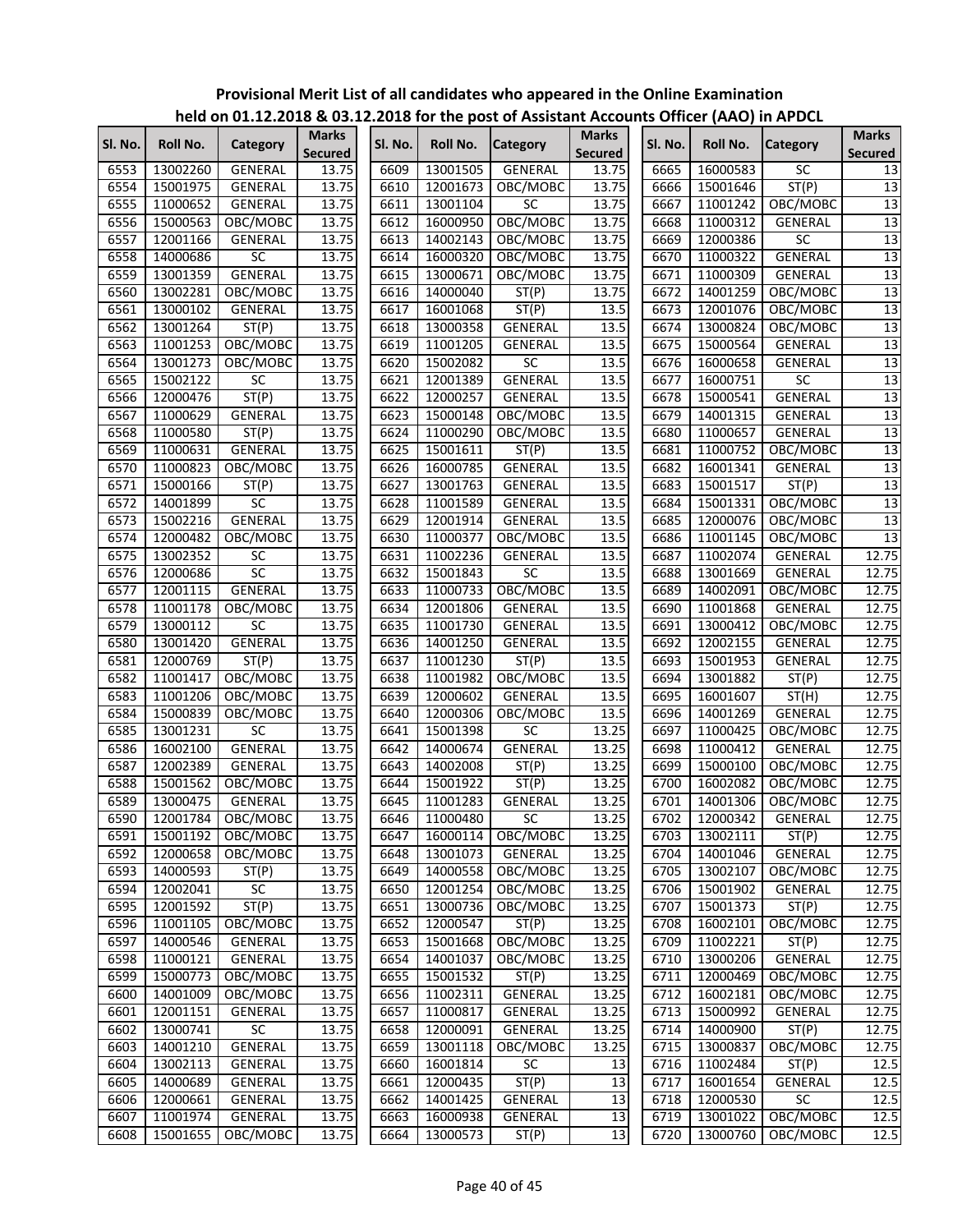|         |                 | $11218$ or $011$ of $11212120$ or $0011$ |                                |         |          | <b>EILOTO TOT THE POST OF ASSISTANT ACCOUNT</b> |                                |         | 10       |                        |                                |
|---------|-----------------|------------------------------------------|--------------------------------|---------|----------|-------------------------------------------------|--------------------------------|---------|----------|------------------------|--------------------------------|
| Sl. No. | <b>Roll No.</b> | Category                                 | <b>Marks</b><br><b>Secured</b> | SI. No. | Roll No. | <b>Category</b>                                 | <b>Marks</b><br><b>Secured</b> | Sl. No. | Roll No. | <b>Category</b>        | <b>Marks</b><br><b>Secured</b> |
| 6721    | 12000268        | GENERAL                                  | 12.5                           | 6777    | 15000291 | ST(H)                                           | 12.5                           | 6833    | 11001423 | OBC/MOBC               | 11.75                          |
| 6722    | 12000174        | <b>GENERAL</b>                           | 12.5                           | 6778    | 12000722 | OBC/MOBC                                        | 12.5                           | 6834    | 13000505 | OBC/MOBC               | 11.75                          |
| 6723    | 14001636        | GENERAL                                  | 12.5                           | 6779    | 11000890 | ST(P)                                           | 12.5                           | 6835    | 15000227 | ST(P)                  | 11.75                          |
| 6724    | 12002294        | <b>GENERAL</b>                           | 12.5                           | 6780    | 12001708 | GENERAL                                         | 12.5                           | 6836    | 11001665 | GENERAL                | 11.75                          |
| 6725    | 14001744        | GENERAL                                  | 12.5                           | 6781    | 13001320 | OBC/MOBC                                        | 12.5                           | 6837    | 13002358 | OBC/MOBC               | 11.75                          |
| 6726    | 13001878        | OBC/MOBC                                 | 12.5                           | 6782    | 13000592 | ST(P)                                           | 12.25                          | 6838    | 14001171 | OBC/MOBC               | 11.75                          |
| 6727    | 14001367        | GENERAL                                  | 12.5                           | 6783    | 11001381 | <b>GENERAL</b>                                  | 12.25                          | 6839    | 16000764 | OBC/MOBC               | 11.75                          |
| 6728    | 12000348        | <b>GENERAL</b>                           | 12.5                           | 6784    | 13002313 | GENERAL                                         | 12.25                          | 6840    | 11001718 | SC                     | 11.75                          |
| 6729    | 13001796        | <b>SC</b>                                | 12.5                           | 6785    | 13000447 | OBC/MOBC                                        | 12.25                          | 6841    | 14001936 | <b>GENERAL</b>         | 11.75                          |
| 6730    | 11000382        | OBC/MOBC                                 | 12.5                           | 6786    | 15000388 | OBC/MOBC                                        | 12.25                          | 6842    | 14001234 | OBC/MOBC               | 11.75                          |
| 6731    | 13000782        | ST(P)                                    | 12.5                           | 6787    | 14000942 | OBC/MOBC                                        | 12.25                          | 6843    | 15000459 | ST(P)                  | 11.75                          |
| 6732    | 16002121        | SC                                       | 12.5                           | 6788    | 16000783 | GENERAL                                         | 12.25                          | 6844    | 12002076 | GENERAL                | 11.75                          |
| 6733    | 12000261        | <b>GENERAL</b>                           | 12.5                           | 6789    | 15002178 | OBC/MOBC                                        | 12.25                          | 6845    | 13002253 | <b>GENERAL</b>         | 11.75                          |
| 6734    | 11000732        | OBC/MOBC                                 | 12.5                           | 6790    | 11002199 | OBC/MOBC                                        | 12.25                          | 6846    | 15001499 | ST(P)                  | 11.75                          |
| 6735    | 13000238        | ST(H)                                    | 12.5                           | 6791    | 14001801 | OBC/MOBC                                        | 12.25                          | 6847    | 13001303 | GENERAL                | 11.75                          |
| 6736    | 11001971        | GENERAL                                  | 12.5                           | 6792    | 13002287 | GENERAL                                         | 12.25                          | 6848    | 11000044 | ST(P)                  | 11.75                          |
| 6737    | 12000529        | ST(P)                                    | 12.5                           | 6793    | 16001228 | OBC/MOBC                                        | 12.25                          | 6849    | 14000303 | OBC/MOBC               | 11.5                           |
| 6738    | 11000585        | OBC/MOBC                                 | 12.5                           | 6794    | 16002033 | OBC/MOBC                                        | 12.25                          | 6850    | 14000535 | GENERAL                | 11.5                           |
| 6739    | 11001115        | ST(H)                                    | 12.5                           | 6795    | 14002047 | OBC/MOBC                                        | 12.25                          | 6851    | 15001805 | OBC/MOBC               | 11.5                           |
| 6740    | 15001527        | <b>GENERAL</b>                           | $12.\overline{5}$              | 6796    | 13002499 | OBC/MOBC                                        | 12.25                          | 6852    | 15002188 | OBC/MOBC               | 11.5                           |
| 6741    | 12000139        | $\overline{SC}$                          | 12.5                           | 6797    | 15000849 | OBC/MOBC                                        | 12.25                          | 6853    | 16001115 | ST(P)                  | 11.5                           |
| 6742    | 13000331        | <b>GENERAL</b>                           | 12.5                           | 6798    | 12000616 | GENERAL                                         | 12.25                          | 6854    | 13002055 | ST(P)                  | 11.5                           |
| 6743    | 11001998        | <b>GENERAL</b>                           | 12.5                           | 6799    | 11000619 | $\overline{SC}$                                 | 12.25                          | 6855    | 15001388 | OBC/MOBC               | 11.5                           |
| 6744    | 14000817        | OBC/MOBC                                 | 12.5                           | 6800    | 11001182 | OBC/MOBC                                        | 12.25                          | 6856    | 13002407 | GENERAL                | 11.5                           |
| 6745    | 16001490        | GENERAL                                  | 12.5                           | 6801    | 12001445 | OBC/MOBC                                        | 12.25                          | 6857    | 15001930 | GENERAL                | 11.5                           |
| 6746    | 11000665        | OBC/MOBC                                 | 12.5                           | 6802    | 15002061 | ST(P)                                           | 12.25                          | 6858    | 14000251 | SC                     | 11.5                           |
| 6747    | 12001501        | GENERAL                                  | 12.5                           | 6803    | 14001471 | ST(P)                                           | 12.25                          | 6859    | 16000026 | OBC/MOBC               | 11.5                           |
| 6748    | 13000571        | OBC/MOBC                                 | 12.5                           | 6804    | 11000317 | OBC/MOBC                                        | 12.25                          | 6860    | 11000434 | OBC/MOBC               | 11.5                           |
| 6749    | 16000067        | OBC/MOBC                                 | 12.5                           | 6805    | 13002054 | GENERAL                                         | 12                             | 6861    | 13001185 | GENERAL                | 11.5                           |
| 6750    | 13001240        | OBC/MOBC                                 | 12.5                           | 6806    | 14000946 | SC                                              | $\overline{12}$                | 6862    | 14000448 | GENERAL                | 11.5                           |
| 6751    | 12001114        | GENERAL                                  | 12.5                           | 6807    | 12001263 | OBC/MOBC                                        | $\overline{12}$                | 6863    | 12000057 | ST(P)                  | 11.5                           |
| 6752    | 13000526        | OBC/MOBC                                 | 12.5                           | 6808    | 13002408 | GENERAL                                         | 12                             | 6864    | 15001482 | OBC/MOBC               | 11.5                           |
| 6753    | 14001773        | OBC/MOBC                                 | 12.5                           | 6809    | 12000514 | OBC/MOBC                                        | 12                             | 6865    | 13002192 | GENERAL                | 11.5                           |
| 6754    | 14001481        | <b>GENERAL</b>                           | 12.5                           | 6810    | 15000221 | GENERAL                                         | 12                             | 6866    | 15001255 | OBC/MOBC               | 11.5                           |
| 6755    | 13000392        | OBC/MOBC                                 | 12.5                           | 6811    | 15000552 | OBC/MOBC                                        | $\overline{12}$                | 6867    | 14001423 | SC                     | 11.5                           |
| 6756    | 14001646        | <b>GENERAL</b>                           | 12.5                           | 6812    | 13001716 | GENERAL                                         | 12                             | 6868    | 12001250 | <b>GENERAL</b>         | 11.25                          |
| 6757    | 16000286        | GENERAL                                  | 12.5                           | 6813    | 13002120 | ST(H)                                           | 12                             | 6869    | 13001894 | GENERAL                | 11.25                          |
| 6758    | 11001513        | <b>GENERAL</b>                           | 12.5                           |         |          | 6814 14001885 OBC/MOBC                          | 12                             |         |          | 6870 14000276 OBC/MOBC | 11.25                          |
| 6759    | 13001935        | GENERAL                                  | 12.5                           | 6815    | 14002098 | GENERAL                                         | 12                             | 6871    | 12000852 | SC                     | 11.25                          |
| 6760    | 13002423        | OBC/MOBC                                 | 12.5                           | 6816    | 11001236 | ST(P)                                           | $\overline{12}$                | 6872    | 11002029 | <b>GENERAL</b>         | 11.25                          |
| 6761    | 11002441        | GENERAL                                  | $12.\overline{5}$              | 6817    | 15000112 | GENERAL                                         | 12                             | 6873    | 13000374 | OBC/MOBC               | 11.25                          |
| 6762    | 14000023        | ST(P)                                    | 12.5                           | 6818    | 13000552 | SC                                              | 12                             | 6874    | 13000234 | OBC/MOBC               | 11.25                          |
| 6763    | 13000145        | ST(P)                                    | 12.5                           | 6819    | 14000290 | <b>GENERAL</b>                                  | 12                             | 6875    | 14001752 | GENERAL                | 11.25                          |
| 6764    | 12000478        | ST(P)                                    | 12.5                           | 6820    | 14000066 | OBC/MOBC                                        | $\overline{12}$                | 6876    | 12001891 | GENERAL                | 11.25                          |
| 6765    | 13001208        | OBC/MOBC                                 | 12.5                           | 6821    | 13000175 | OBC/MOBC                                        | 12                             | 6877    | 14000634 | <b>GENERAL</b>         | 11.25                          |
| 6766    | 14002016        | ST(P)                                    | 12.5                           | 6822    | 15001994 | ST(P)                                           | 12                             | 6878    | 16001587 | <b>GENERAL</b>         | 11.25                          |
| 6767    | 16001707        | <b>GENERAL</b>                           | 12.5                           | 6823    | 15000690 | OBC/MOBC                                        | $\overline{12}$                | 6879    | 11000408 | GENERAL                | 11.25                          |
| 6768    | 14001783        | <b>GENERAL</b>                           | 12.5                           | 6824    | 15002050 | GENERAL                                         | 12                             | 6880    | 13001947 | <b>GENERAL</b>         | 11.25                          |
| 6769    | 14002175        | ST(P)                                    | 12.5                           | 6825    | 13001691 | OBC/MOBC                                        | 11.75                          | 6881    | 13000356 | GENERAL                | 11.25                          |
| 6770    | 15000545        | GENERAL                                  | 12.5                           | 6826    | 14000020 | ST(P)                                           | 11.75                          | 6882    | 12000689 | OBC/MOBC               | 11.25                          |
| 6771    | 11000436        | ST(P)                                    | 12.5                           | 6827    | 14000730 | OBC/MOBC                                        | 11.75                          | 6883    | 13001146 | GENERAL                | 11.25                          |
| 6772    | 11002158        | OBC/MOBC                                 | 12.5                           | 6828    | 13000664 | SC                                              | 11.75                          | 6884    | 13001340 | GENERAL                | 11.25                          |
| 6773    | 16002102        | GENERAL                                  | 12.5                           | 6829    | 15001549 | ST(P)                                           | 11.75                          | 6885    | 15000374 | OBC/MOBC               | 11.25                          |
| 6774    | 14000347        | ST(P)                                    | 12.5                           | 6830    | 14000225 | ST(H)                                           | 11.75                          | 6886    | 13000608 | OBC/MOBC               | 11.25                          |
| 6775    | 13002092        | OBC/MOBC                                 | 12.5                           | 6831    | 16000089 | SC                                              | 11.75                          | 6887    | 15000466 | OBC/MOBC               | 11.25                          |
| 6776    | 15000585        | OBC/MOBC                                 | 12.5                           | 6832    | 11001412 | GENERAL                                         | 11.75                          | 6888    | 16000153 | ST(P)                  | 11.25                          |
|         |                 |                                          |                                |         |          |                                                 |                                |         |          |                        |                                |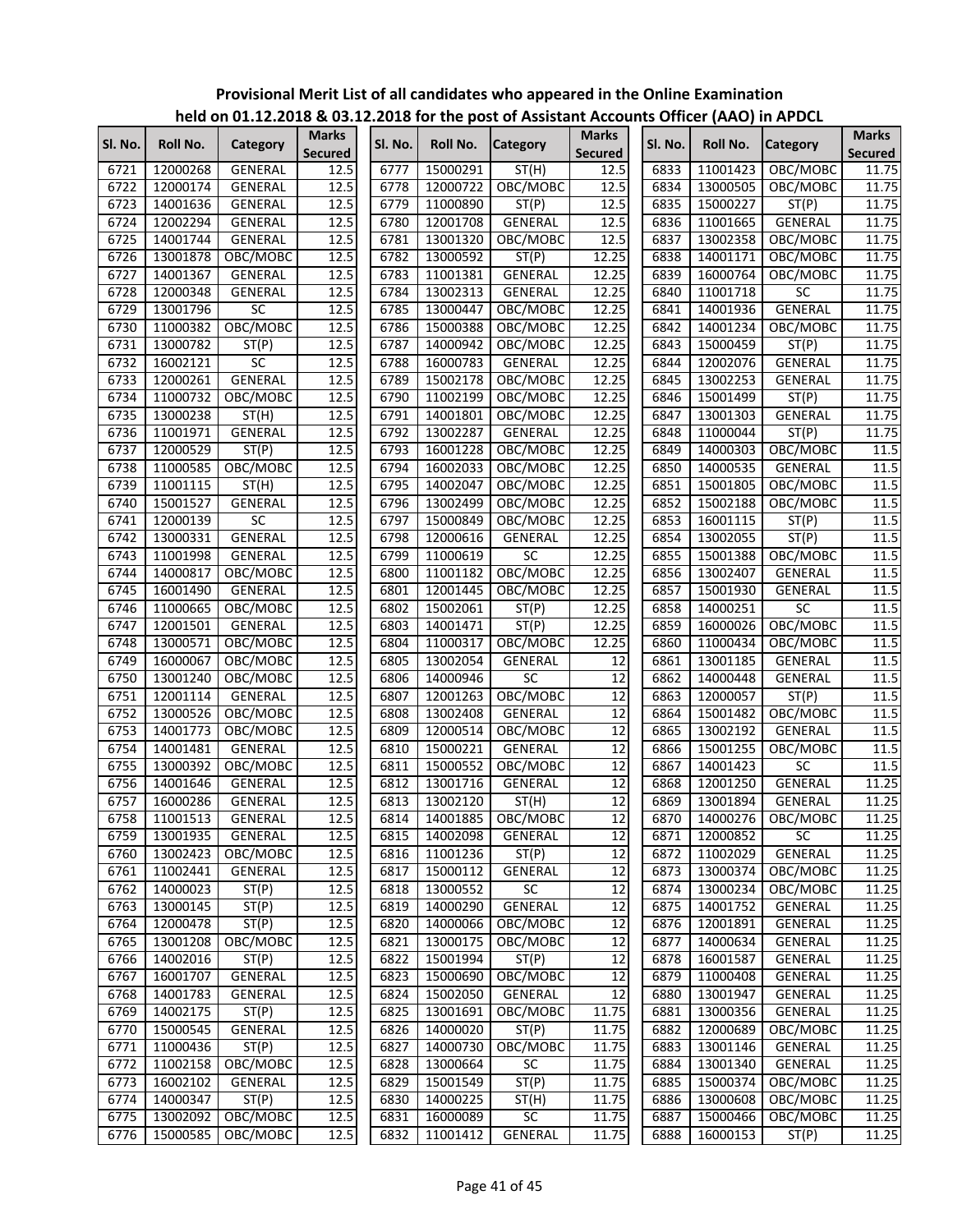#### **SI. No.** Roll No. Category **Marks** Secured **Marks Secured SI. No. Roll No. Category Secured Marks Secured SI. No. Roll No. Category Secured Secured held on 01.12.2018 & 03.12.2018 for the post of Assistant Accounts Officer (AAO) in APDCL** 6889 | 12002225 | GENERAL | 11.25 | | 6945 | 14000024 | OBC/MOBC | 10.75 | | 7001 | 15002056 | OBC/MOBC | 10 6890 | 14000037 | OBC/MOBC | 11.25 | 6946 | 15000006 | GENERAL | 10.75 | | 7002 | 15000664 | GENERAL | 10 6891 | 12000805 | GENERAL | 11.25 | | 6947 | 14001075 | GENERAL | 10.75 | | 7003 | 16001395 | GENERAL | 10 6892 | 14000752 | SC 11.25 | 6948 | 14001472 | GENERAL | 10.75 | | 7004 | 13000418 | OBC/MOBC | 10 6893 | 13000027 | OBC/MOBC | 11.25 | | 6949 | 13001006 | OBC/MOBC | 10.75 | | 7005 | 15001099 | GENERAL | 10 6894 | 11000356 | SC 11.25 | | 6950 | 11000056 | OBC/MOBC | 10.75 | | 7006 | 13002484 | GENERAL | 10 6895 | 13000659 | ST(P) | 11.25 | | 6951 | 13000233 | OBC/MOBC | 10.5 | | 7007 | 15001493 | ST(P) 10 6896 | 14000434 | OBC/MOBC | 11.25 | | 6952 | 11000536 | ST(P) | 10.5 | | 7008 | 12002099 | ST(P) | 10 6897 | 16002171 | OBC/MOBC | 11.25 | | 6953 | 12000454 | ST(P) | 10.5 | | 7009 | 16000006 | GENERAL | 10 6898 | 12000006 | GENERAL | 11.25 | 6954 | 12000533 | ST(P) | 10.5 | | 7010 | 11002559 | OBC/MOBC | 10 6899 | 13002398 | OBC/MOBC | 11.25 | 6955 | 13002577 | GENERAL | 10.5 | 7011 | 16002005 | SC 10 6900 | 16000183 | OBC/MOBC | 11.25 | 6956 | 11000623 | GENERAL | 10.5 | | 7012 | 15000164 | ST(P) | 10 6901 | 13001938 | ST(P) | 11.25 | | 6957 | 16000403 | ST(P) | 10.5 | | 7013 | 11000107 | GENERAL 10 6902 | 15000077 | OBC/MOBC | 11.25 | 6958 | 13000731 | OBC/MOBC | 10.5 | | 7014 | 13000482 | SC 10 6903 | 12001893 | OBC/MOBC | 11.25 | | 6959 | 13002293 | OBC/MOBC | 10.5 | | 7015 | 13001369 | OBC/MOBC | 10 6904 | 12001315 | OBC/MOBC | 11.25 | | 6960 | 13000975 | ST(P) | 10.5 | | 7016 | 14000860 | SC 10 6905 | 14001580 | OBC/MOBC | 11.25 | 6961 | 12002344 | GENERAL | 10.5 | | 7017 | 15001561 | ST(P) | 10 6906 | 16001464 | GENERAL | 11.25 | | 6962 | 13002443 | GENERAL | 10.5 | | 7018 | 15000923 | GENERAL | 10 6907 | 12000450 | OBC/MOBC | 11.25 | | 6963 | 15001309 | OBC/MOBC | 10.5 | | 7019 | 12000477 | ST(P) | 10 6908 12001618 SC 11.25 6964 12000314 GENERAL 10.5 7020 15001349 GENERAL 10 6909 | 15000939 | OBC/MOBC | 11.25 | | 6965 | 13000049 | SC | 10.5 | | 7021 | 13002250 | GENERAL | 10 6910 | 12002192 | OBC/MOBC | 11.25 | | 6966 | 15001934 | GENERAL | 10.5 | | 7022 | 12002208 | OBC/MOBC | 10 6911 | 16000470 | GENERAL | 11.25 | 6967 | 14001043 | GENERAL | 10.5 | 17023 | 13001973 | GENERAL | 10 6912 | 15001635 | OBC/MOBC | 11.25 | | 6968 | 15000116 | GENERAL | 10.5 | | 7024 | 13001110 | GENERAL | 10 6913 11001241 SC 11.25 6969 11001978 OBC/MOBC 10.5 7025 11001721 GENERAL 10 6914 | 15000094 | GENERAL | 11.25| | 6970 | 12002570 | OBC/MOBC | 10.5| | 7026 | 15001106 | OBC/MOBC | 10 6915 | 13000115 | ST(P) | 11.25 | 6971 | 11002085 | OBC/MOBC | 10.5 | | 7027 | 13000459 | GENERAL | 10 6916 | 11002062 | OBC/MOBC | 11.25 | 6972 | 15001592 | ST(P) | 10.5 | | 7028 | 14001323 | GENERAL 10 6917 | 15001634 | ST(P) | 11.25 | 6973 | 15002019 | ST(P) | 10.5 | | 7029 | 13000740 | SC 10 6918 | 12000634 | GENERAL | 11.25 | | 6974 | 16000004 | OBC/MOBC | 10.5 | | 7030 | 13000960 | OBC/MOBC | 10 6919 | 16001762 | GENERAL | 11.25 | | 6975 | 12000445 | OBC/MOBC | 10.5 | | 7031 | 13002146 | GENERAL | 10 6920 | 11000753 | GENERAL | 11.25 | | 6976 | 12002307 | GENERAL | 10.5 | | 7032 | 13002186 | SC 10 6921 | 13002224 | OBC/MOBC | 11.25 | 6977 | 12000593 | GENERAL | 10.5 | | 7033 | 14000335 | GENERAL | 10 6922 | 13000513 | OBC/MOBC | 11.25 | 6978 | 13001041 | ST(H) | 10.25 | | 7034 | 13001361 | GENERAL | 10 6923 | 13000275 | GENERAL | 11.25 | 6979 | 14000761 | OBC/MOBC | 10.25 | 17035 | 12000813 | GENERAL | 10 6924 14000875 SC 11 6980 13001051 ST(H) 10.25 7036 11002120 GENERAL 10 6925 | 14000669 | GENERAL | 11 | | 6981 | 15000608 | GENERAL 10.25 | | 7037 | 13001936 | GENERAL 10 6926 | 13000458 | OBC/MOBC | 11 | | 6982 | 11000291 | OBC/MOBC | 10.25 | | 7038 | 15001675 | OBC/MOBC | 10 6927 | 13001657 | GENERAL | 11| | 6983 | 14001491 | GENERAL | 10.25| | 7039 | 11000567 | OBC/MOBC | 10 6928 | 15001487 | OBC/MOBC | 11 | 6984 | 13000023 | GENERAL | 10.25 | 7040 | 13002153 | GENERAL | 10 6929 | 14000331 | GENERAL | 11 | | 6985 | 16001631 | GENERAL | 10.25 | | 7041 | 14000047 | OBC/MOBC | 10 6930 | 16000190 | OBC/MOBC | 11 | 6986 | 13000880 | OBC/MOBC | 10.25 | 7042 | 13002353 | GENERAL | 10 6931 | 14000409 | GENERAL | 11| | 6987 | 14002073 | GENERAL | 10.25| | 7043 | 11001222 | OBC/MOBC | 10 6932 | 15000028 | OBC/MOBC | 11 | | 6988 | 11000586 | OBC/MOBC | 10.25 | | 7044 | 12000746 | SC | 10 6933 15001620 ST(P) 11 6989 13001672 GENERAL 10.25 7045 12001861 GENERAL 10 6934 | 14000091 | GENERAL | 11 | | 6990 | 15000196 | GENERAL | 10.25 | | 7046 | 11000641 | OBC/MOBC | 10 6935 | 15001932 | ST(P) | 11 | | 6991 | 12001387 | GENERAL | 10.25 | | 7047 | 11001956 | GENERAL | 10 6936 | 11000148 | GENERAL | 11 | | 6992 | 14000767 | GENERAL | 10.25 | | 7048 | 12000928 | SC 10 6937 | 11000265 | GENERAL | 11| | 6993 | 11000832 | OBC/MOBC | 10.25| | 7049 | 12000077 | ST(P) | 10 6938 | 11001069 | OBC/MOBC | 10.75 | | 6994 | 11002489 | SC | 10.25 | | 7050 | 13002081 | GENERAL | 10 6939 | 11002214 | GENERAL | 10.75 | | 6995 | 11002160 | OBC/MOBC | 10.25 | | 7051 | 12000677 | GENERAL | 10 6940 | 15000918 | GENERAL | 10.75 | 6996 | 16000125 | OBC/MOBC | 10.25 | 17052 | 13002172 | GENERAL | 10 6941 11000849 SC 10.75 6997 13000399 OBC/MOBC 10 7053 12000013 OBC/MOBC 10 6942 | 15000453 | OBC/MOBC | 10.75 | | 6998 | 12000210 | GENERAL | 10 | | 7054 | 16001025 | GENERAL | 10 6943 | 11002257 | OBC/MOBC | 10.75 | | 6999 | 11001580 | ST(P) | 10 | | 7055 | 14000503 | GENERAL | 10 6944 11000063 SC 10.75 7000 12000135 OBC/MOBC 10 7056 11000644 GENERAL 10

# **Provisional Merit List of all candidates who appeared in the Online Examination**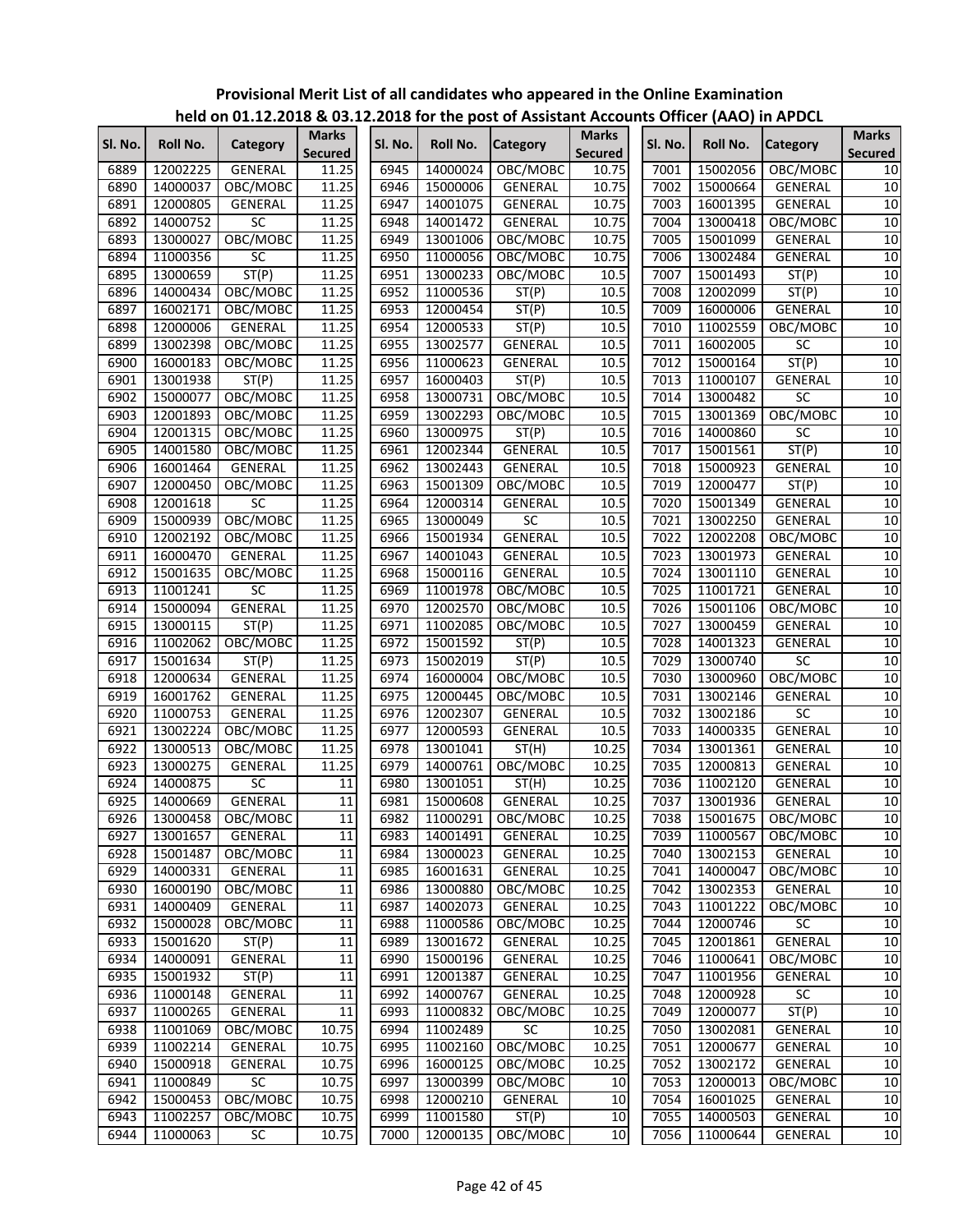|              |                      | $\frac{1}{100}$ on 01.12.2010 & 03.12.2010 for the post of Assistant Accounts Onlied (AAO) in Ar DCL |                                |         |                      |                 |                                |              |                      |                  |                                |
|--------------|----------------------|------------------------------------------------------------------------------------------------------|--------------------------------|---------|----------------------|-----------------|--------------------------------|--------------|----------------------|------------------|--------------------------------|
| SI. No.      | Roll No.             | Category                                                                                             | <b>Marks</b><br><b>Secured</b> | Sl. No. | Roll No.             | <b>Category</b> | <b>Marks</b><br><b>Secured</b> | Sl. No.      | Roll No.             | <b>Category</b>  | <b>Marks</b><br><b>Secured</b> |
| 7057         | 13000907             | OBC/MOBC                                                                                             | 9.75                           | 7113    | 14001236             | GENERAL         | 9                              | 7169         | 11002154             | <b>GENERAL</b>   | 8.5                            |
| 7058         | 15001888             | OBC/MOBC                                                                                             | 9.75                           | 7114    | 13001288             | OBC/MOBC        | 9                              | 7170         | 15000126             | OBC/MOBC         | 8.5                            |
| 7059         | 14001745             | GENERAL                                                                                              | 9.75                           | 7115    | 15001516             | OBC/MOBC        | 9                              | 7171         | 11000737             | GENERAL          | 8.5                            |
| 7060         | 13000774             | OBC/MOBC                                                                                             | 9.75                           | 7116    | 13000054             | OBC/MOBC        | 9                              | 7172         | 14000081             | GENERAL          | 8.5                            |
| 7061         | 15000427             | ST(P)                                                                                                | 9.75                           | 7117    | 12001351             | <b>GENERAL</b>  | 9                              | 7173         | 12000663             | OBC/MOBC         | 8.5                            |
| 7062         | 16000282             | ST(P)                                                                                                | 9.75                           | 7118    | 14001650             | OBC/MOBC        | $\overline{9}$                 | 7174         | 13002292             | ST(P)            | 8.5                            |
| 7063         | 15002098             | ST(H)                                                                                                | 9.75                           | 7119    | 14001856             | OBC/MOBC        | 9                              | 7175         | 16000838             | GENERAL          | 8.5                            |
| 7064         | 15001853             | GENERAL                                                                                              | 9.75                           | 7120    | 14000977             | OBC/MOBC        | 9                              | 7176         | 13001365             | GENERAL          | 8.5                            |
| 7065         | 14001289             | GENERAL                                                                                              | 9.75                           | 7121    | 13001090             | GENERAL         | 8.75                           | 7177         | 14000577             | GENERAL          | 8.5                            |
| 7066         | 11000772             | OBC/MOBC                                                                                             | 9.75                           | 7122    | 13001821             | GENERAL         | 8.75                           | 7178         | 13000246             | OBC/MOBC         | 8.5                            |
| 7067         | 15000098             | <b>GENERAL</b>                                                                                       | 9.75                           | 7123    | 13001782             | OBC/MOBC        | 8.75                           | 7179         | 13000037             | GENERAL          | 8.5                            |
| 7068         | 13001283             | GENERAL                                                                                              | 9.75                           | 7124    | 14000110             | GENERAL         | 8.75                           | 7180         | 14001062             | SC               | 8.5                            |
| 7069         | 13002571             | ST(P)                                                                                                | 9.75                           | 7125    | 15000086             | OBC/MOBC        | 8.75                           | 7181         | 14000140             | OBC/MOBC         | 8.5                            |
| 7070         | 15001880             | <b>GENERAL</b>                                                                                       | 9.75                           | 7126    | 14002169             | OBC/MOBC        | 8.75                           | 7182         | 13000411             | OBC/MOBC         | 8.5                            |
| 7071         | 12001278             | ST(P)                                                                                                | 9.75                           | 7127    | 14001044             | ST(P)           | 8.75                           | 7183         | 13001318             | GENERAL          | 8.5                            |
| 7072         | 13000189             | OBC/MOBC                                                                                             | 9.75                           | 7128    | 13000578             | $\overline{SC}$ | 8.75                           | 7184         | 14001462             | ST(P)            | 8.5                            |
| 7073         | 13000426             | OBC/MOBC                                                                                             | 9.5                            | 7129    | 13000830             | <b>GENERAL</b>  | 8.75                           | 7185         | 16001825             | SC               | 8.5                            |
| 7074         | 11000034             | OBC/MOBC                                                                                             | 9.5                            | 7130    | 12001135             | GENERAL         | 8.75                           | 7186         | 14001412             | <b>GENERAL</b>   | 8.25                           |
| 7075         | 16000564             | <b>SC</b>                                                                                            | 9.5                            | 7131    | 16000810             | SC              | 8.75                           | 7187         | 14002181             | OBC/MOBC         | 8.25                           |
| 7076         | 13000051             | ST(P)                                                                                                | 9.5                            | 7132    | 15001970             | SC              | 8.75                           | 7188         | 14002059             | GENERAL          | 8.25                           |
| 7077         | 13002544             | OBC/MOBC                                                                                             | 9.5                            | 7133    | 13000119             | OBC/MOBC        | 8.75                           | 7189         | 13002100             | SC               | 8.25                           |
| 7078         | 11001072             | OBC/MOBC                                                                                             | 9.5                            | 7134    | 12000726             | OBC/MOBC        | 8.75                           | 7190         | 14001382             | $\overline{SC}$  | 8.25                           |
| 7079         | 13001070             | OBC/MOBC                                                                                             | 9.5                            | 7135    | 13000183             | $\overline{SC}$ | 8.75                           | 7191         | 13000655             | <b>GENERAL</b>   | 8.25                           |
| 7080         | 11000588             | ST(P)                                                                                                | 9.5                            | 7136    | 12002556             | ST(P)           | 8.75                           | 7192         | 13002359             | GENERAL          | 8.25                           |
| 7081         | 13000395             | <b>GENERAL</b>                                                                                       | 9.5                            | 7137    | 13002060             | ST(P)           | 8.75                           | 7193         | 12000639             | GENERAL          | 8.25                           |
| 7082         | 13001250             | GENERAL                                                                                              | 9.5                            | 7138    | 13001367             | OBC/MOBC        | 8.75                           | 7194         | 11000473             | OBC/MOBC         | 8.25                           |
| 7083         | 14001563             | GENERAL                                                                                              | 9.5                            | 7139    | 13000769             | OBC/MOBC        | 8.75                           | 7195         | 15000461             | OBC/MOBC         | 8.25                           |
| 7084         | 12000044             | OBC/MOBC                                                                                             | 9.5                            | 7140    | 11000636             | GENERAL         | 8.75                           | 7196         | 15001494             | ST(P)            | 8.25                           |
| 7085         | 12000335             | OBC/MOBC                                                                                             | 9.5                            | 7141    | 11000373             | OBC/MOBC        | 8.75                           | 7197         | 13002301             | OBC/MOBC         | 8.25                           |
| 7086         | 15002168             | <b>GENERAL</b>                                                                                       | 9.5                            | 7142    | 16000644             | SC              | 8.75                           | 7198         | 12002052             | SC               | 8.25                           |
| 7087         | 14001280             | GENERAL                                                                                              | 9.5                            | 7143    | 13000730             | <b>GENERAL</b>  | 8.75                           | 7199         | 13000622             | OBC/MOBC         | 8.25                           |
| 7088         | 14000853             | GENERAL                                                                                              | 9.5                            | 7144    | 16001142             | OBC/MOBC        | 8.75                           | 7200         | 15001523             | OBC/MOBC         | 8.25                           |
| 7089         | 12001131             | GENERAL                                                                                              | 9.25                           | 7145    | 13002160             | <b>GENERAL</b>  | 8.75                           | 7201         | 13002383             | OBC/MOBC         | 8.25                           |
| 7090         | 15001860             | OBC/MOBC                                                                                             | 9.25                           | 7146    | 11000535             | ST(P)           | 8.75                           | 7202         | 15001825             | GENERAL          | 8.25                           |
| 7091         | 11000518             | ST(P)                                                                                                | 9.25                           | 7147    | 16002003             | ST(P)           | 8.75                           | 7203         | 13000361             | GENERAL          | 8.25                           |
| 7092         | 13002569             | GENERAL                                                                                              | 9.25                           | 7148    | 13001275             | GENERAL         | 8.75                           | 7204         | 11001912             | OBC/MOBC         | 8.25                           |
| 7093         | 11000903             | OBC/MOBC                                                                                             | 9.25                           | 7149    | 16001409             | <b>GENERAL</b>  | 8.75                           | 7205         | 13001953             | GENERAL          | $\overline{8}$                 |
| 7094         | 13000624             | ST(P)                                                                                                | 9.25                           | 7150    | 14001569             | ST(P)           | 8.75                           | 7206         | 15000642             | OBC/MOBC         | $\overline{8}$                 |
| 7095         | 12001117             | OBC/MOBC                                                                                             | 9.25                           | 7151    | 13001322             | GENERAL         | 8.75                           | 7207         | 15000224             | OBC/MOBC         | 8                              |
| 7096         | 11002507             | GENERAL                                                                                              | 9.25                           | 7152    | 16001316             | ST(P)           | 8.75                           | 7208         | 15000738             | OBC/MOBC         | 8                              |
| 7097         | 11000394             | GENERAL                                                                                              | 9.25                           | 7153    | 13000065             | OBC/MOBC        | 8.75                           | 7209         | 13001635             | GENERAL          | $\overline{8}$                 |
| 7098         | 15001411             | OBC/MOBC                                                                                             | 9.25                           | 7154    | 14000099             | OBC/MOBC        | 8.75                           | 7210         | 15002174             | OBC/MOBC         | 8                              |
| 7099         | 11002531             | ST(H)                                                                                                | 9.25                           | 7155    | 16001123             | GENERAL         | 8.75                           | 7211         | 11000045             | ST(P)            | $\overline{8}$                 |
| 7100         | 15001567             | ST(P)                                                                                                | 9.25                           | 7156    | 12000434             | OBC/MOBC        | 8.75                           | 7212         | 13000621             | ST(P)            | 8                              |
| 7101         | 14001049             | OBC/MOBC                                                                                             | 9.25                           | 7157    | 12001613             | <b>SC</b>       | 8.75                           | 7213         | 14000526             | ST(P)            | $\overline{8}$                 |
| 7102         | 14000820             | <b>GENERAL</b>                                                                                       | 9.25                           | 7158    | 15001183             | OBC/MOBC        | 8.75                           | 7214         | 14002154             | ST(P)            | $\overline{8}$                 |
| 7103         | 14002002             |                                                                                                      | 9                              | 7159    | 11001919             | ST(P)           | 8.75                           | 7215         | 13001526             | GENERAL          | $\overline{8}$                 |
|              |                      | ST(P)<br>SC                                                                                          | $\overline{9}$                 | 7160    |                      | <b>GENERAL</b>  |                                |              |                      |                  | $\overline{8}$                 |
| 7104<br>7105 | 13000488<br>16000229 | OBC/MOBC                                                                                             | $\overline{9}$                 | 7161    | 13002323<br>13000748 | GENERAL         | 8.75<br>8.75                   | 7216<br>7217 | 11001992<br>14001743 | ST(P)<br>GENERAL | $\overline{8}$                 |
| 7106         | 12001116             | GENERAL                                                                                              | $\overline{9}$                 | 7162    | 15002033             | ST(P)           |                                | 7218         | 14001076             | GENERAL          | 7.75                           |
|              |                      |                                                                                                      | 9                              |         |                      |                 | 8.5                            |              |                      |                  | 7.75                           |
| 7107         | 15002218             | OBC/MOBC                                                                                             | $\overline{9}$                 | 7163    | 14000529             | GENERAL         | 8.5                            | 7219         | 12000870             | GENERAL          |                                |
| 7108         | 14001480             | GENERAL                                                                                              |                                | 7164    | 13001166             | GENERAL         | 8.5                            | 7220         | 13000813             | OBC/MOBC         | 7.75                           |
| 7109         | 13000085             | GENERAL                                                                                              | $\overline{9}$                 | 7165    | 12001521             | GENERAL         | 8.5                            | 7221         | 13000874             | GENERAL          | 7.75                           |
| 7110         | 12000936             | OBC/MOBC                                                                                             | 9                              | 7166    | 14000456             | GENERAL         | 8.5                            | 7222         | 15000998             | OBC/MOBC         | 7.75                           |
| 7111         | 14000285             | OBC/MOBC                                                                                             | 9                              | 7167    | 12000744             | OBC/MOBC        | 8.5                            | 7223         | 13002178             | SC               | 7.75                           |
| 7112         | 13002332             | OBC/MOBC                                                                                             | 9                              | 7168    | 14000396             | GENERAL         | 8.5                            | 7224         | 12001475             | ST(P)            | 7.75                           |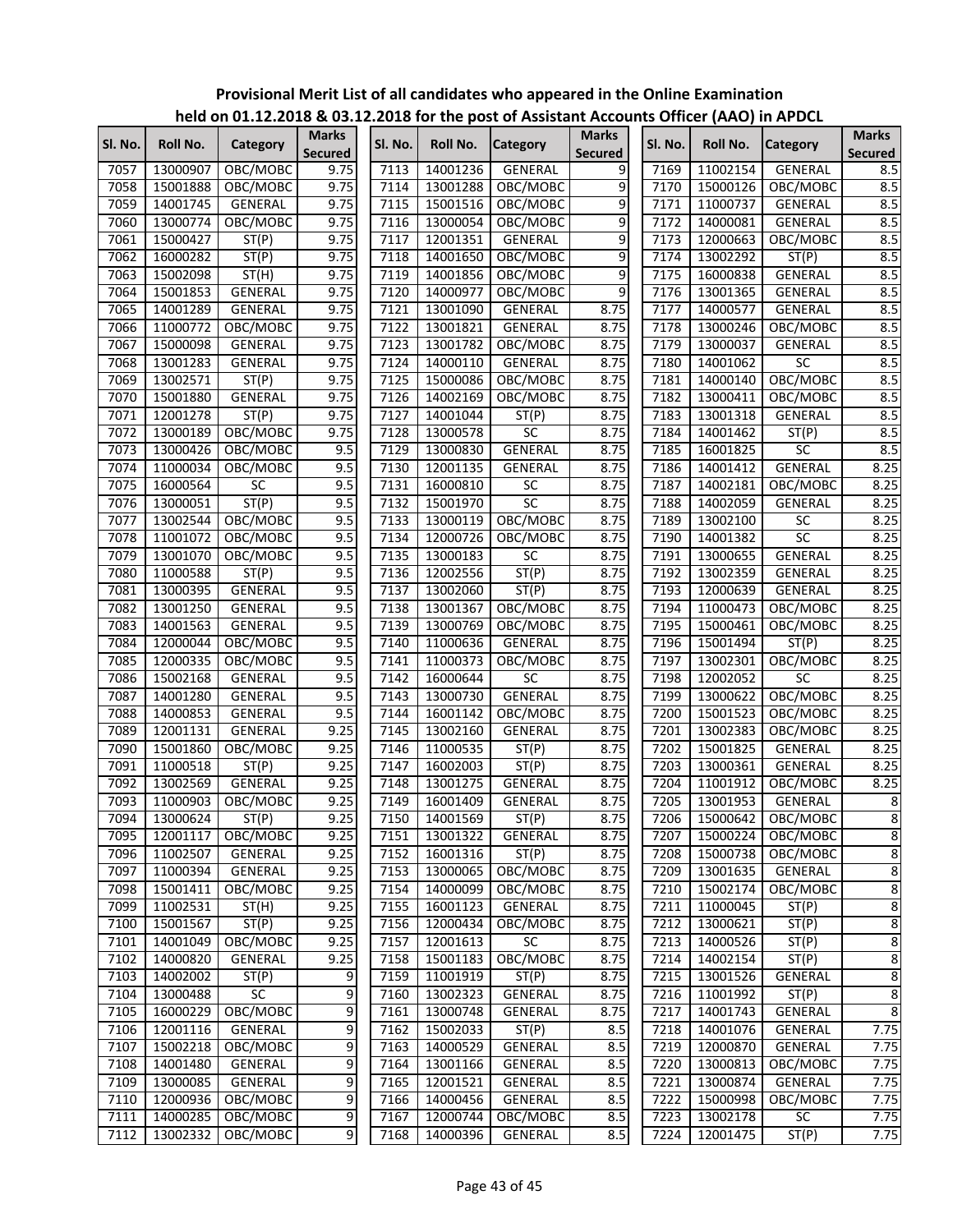|         |          |                |                         |         |               | $\frac{1}{2}$ . Even the post of Assistant Accounts Officer (AAO) in Arbeit |                                |         |          |                 |                                |
|---------|----------|----------------|-------------------------|---------|---------------|-----------------------------------------------------------------------------|--------------------------------|---------|----------|-----------------|--------------------------------|
| SI. No. | Roll No. | Category       | Marks<br><b>Secured</b> | Sl. No. | Roll No.      | <b>Category</b>                                                             | <b>Marks</b><br><b>Secured</b> | Sl. No. | Roll No. | <b>Category</b> | <b>Marks</b><br><b>Secured</b> |
| 7225    | 15001009 | OBC/MOBC       | 7.75                    | 7281    | 11000574      | ST(P)                                                                       |                                | 7337    | 13002215 | OBC/MOBC        | 6.25                           |
| 7226    | 16001296 | OBC/MOBC       | 7.5                     | 7282    | 13001108      | ST(P)                                                                       | 7                              | 7338    | 11002273 | GENERAL         | 6.25                           |
| 7227    | 11001338 | GENERAL        | 7.5                     | 7283    | 14001689      | GENERAL                                                                     | 7                              | 7339    | 13002393 | GENERAL         | 6.25                           |
| 7228    | 13001376 | GENERAL        | 7.5                     | 7284    | 14000060      | ST(P)                                                                       | 7                              | 7340    | 15002046 | GENERAL         | 6                              |
| 7229    | 13001997 | OBC/MOBC       | 7.5                     | 7285    | 13002131      | GENERAL                                                                     | 7                              | 7341    | 13000029 | ST(P)           | $\overline{6}$                 |
| 7230    | 13000005 | GENERAL        | 7.5                     | 7286    | 15000843      | ST(P)                                                                       | 7                              | 7342    | 13001123 | GENERAL         | 6                              |
| 7231    | 13001328 | GENERAL        | 7.5                     | 7287    | 13001294      | ST(P)                                                                       | 7                              | 7343    | 13000606 | GENERAL         | 6                              |
| 7232    | 11000363 | <b>GENERAL</b> | 7.5                     | 7288    | 13001919      | OBC/MOBC                                                                    | 6.75                           | 7344    | 13000757 | OBC/MOBC        | 6                              |
| 7233    | 15002189 | OBC/MOBC       | 7.5                     | 7289    | 12000546      | ST(P)                                                                       | 6.75                           | 7345    | 11000444 | ST(P)           | 6                              |
| 7234    | 15001978 | OBC/MOBC       | 7.5                     | 7290    | 13002450      | SC                                                                          | 6.75                           | 7346    | 16002038 | OBC/MOBC        | 6                              |
| 7235    | 13001333 | <b>GENERAL</b> | 7.5                     | 7291    | 16000953      | ST(P)                                                                       | 6.75                           | 7347    | 13000842 | OBC/MOBC        | 6                              |
| 7236    | 14001962 | ST(P)          | 7.5                     | 7292    | 14000590      | OBC/MOBC                                                                    | 6.75                           | 7348    | 15001414 | ST(P)           | 6                              |
| 7237    | 14001010 | OBC/MOBC       | 7.5                     | 7293    | 12000316      | OBC/MOBC                                                                    | 6.75                           | 7349    | 15000455 | SC              | 6                              |
| 7238    | 13002203 | GENERAL        | 7.5                     | 7294    | 13000829      | ST(P)                                                                       | 6.75                           | 7350    | 11000599 | ST(P)           | 5.75                           |
| 7239    | 14000973 | OBC/MOBC       | 7.5                     | 7295    | 14000475      | GENERAL                                                                     | 6.5                            | 7351    | 13002156 | <b>GENERAL</b>  | 5.75                           |
| 7240    | 13000533 | OBC/MOBC       | 7.5                     | 7296    | 15000005      | <b>GENERAL</b>                                                              | 6.5                            | 7352    | 15000406 | ST(P)           | 5.75                           |
| 7241    | 11000848 | OBC/MOBC       | 7.5                     | 7297    | 14000566      | ST(P)                                                                       | 6.5                            | 7353    | 13002124 | <b>GENERAL</b>  | 5.75                           |
| 7242    | 13001043 | ST(P)          | 7.5                     | 7298    | 15000488      | <b>GENERAL</b>                                                              | 6.5                            | 7354    | 15001925 | OBC/MOBC        | 5.75                           |
| 7243    | 13000024 | GENERAL        | 7.5                     | 7299    | 15000561      | GENERAL                                                                     | 6.5                            | 7355    | 13002275 | OBC/MOBC        | 5.75                           |
| 7244    | 13001999 | <b>SC</b>      | 7.5                     | 7300    | 13001144      | OBC/MOBC                                                                    | 6.5                            | 7356    | 11002413 | GENERAL         | 5.75                           |
| 7245    | 13001342 | OBC/MOBC       | 7.5                     | 7301    | 14001817      | OBC/MOBC                                                                    | 6.5                            | 7357    | 14001897 | GENERAL         | 5.75                           |
| 7246    | 11000534 | ST(P)          | 7.5                     | 7302    | 16001860      | OBC/MOBC                                                                    | 6.5                            | 7358    | 13000985 | OBC/MOBC        | 5.75                           |
| 7247    | 14000700 | <b>GENERAL</b> | 7.5                     | 7303    | 15002220      | OBC/MOBC                                                                    | 6.5                            | 7359    | 12000411 | ST(P)           | 5.75                           |
| 7248    | 13000773 | GENERAL        | 7.5                     | 7304    | 13000800      | ST(P)                                                                       | 6.5                            | 7360    | 14002083 | OBC/MOBC        | 5.5                            |
| 7249    | 13002367 | GENERAL        | 7.5                     | 7305    | 15000218      | OBC/MOBC                                                                    | 6.5                            | 7361    | 15001502 | OBC/MOBC        | 5.5                            |
| 7250    | 12001200 | ST(P)          | 7.5                     | 7306    | 11002515      | GENERAL                                                                     | 6.5                            | 7362    | 16000894 | SC              | 5.5                            |
| 7251    | 14000405 | <b>SC</b>      | 7.5                     | 7307    | 12002250      | SC                                                                          | 6.25                           | 7363    | 14000283 | SC              | 5.5                            |
| 7252    | 13002058 | OBC/MOBC       | 7.5                     | 7308    | 13002329      | OBC/MOBC                                                                    | 6.25                           | 7364    | 13002436 | ST(P)           | 5.5                            |
|         |          |                | 7.5                     | 7309    |               |                                                                             |                                |         |          |                 | 5.5                            |
| 7253    | 13002037 | GENERAL        | 7.5                     | 7310    | 12000614      | GENERAL                                                                     | 6.25                           | 7365    | 11000496 | ST(P)           | 5.25                           |
| 7254    | 13000039 | GENERAL        |                         |         | 13001667      | GENERAL                                                                     | 6.25                           | 7366    | 15001303 | OBC/MOBC        |                                |
| 7255    | 14001167 | GENERAL        | 7.5                     | 7311    | 12001170      | OBC/MOBC                                                                    | 6.25                           | 7367    | 15001513 | ST(P)           | 5.25                           |
| 7256    | 13000019 | OBC/MOBC       | 7.5                     | 7312    | 13000059      | GENERAL                                                                     | 6.25                           | 7368    | 13000499 | OBC/MOBC        | 5.25                           |
| 7257    | 13001363 | OBC/MOBC       | 7.5                     | 7313    | 12000380      | OBC/MOBC                                                                    | 6.25                           | 7369    | 12000136 | <b>GENERAL</b>  | 5.25                           |
| 7258    | 11000624 | <b>GENERAL</b> | 7.5                     | 7314    | 14001446      | <b>GENERAL</b>                                                              | 6.25                           | 7370    | 14000073 | GENERAL         | 5.25                           |
| 7259    | 14000442 | GENERAL        | 7.5                     | 7315    | 15001720      | GENERAL                                                                     | 6.25                           | 7371    | 13000313 | GENERAL         | 5.25                           |
| 7260    | 14001057 | OBC/MOBC       | 7.5                     | 7316    | 13001995      | GENERAL                                                                     | 6.25                           | 7372    | 13002038 | GENERAL         | 5                              |
| 7261    | 11002204 | GENERAL        | 7.5                     | 7317    | 16001242      | SC                                                                          | 6.25                           | 7373    | 13001357 | GENERAL         | $\overline{5}$                 |
| 7262    | 13002290 | <b>GENERAL</b> | 7.25                    |         | 7318 13000795 | <b>GENERAL</b>                                                              | 6.25                           | 7374    | 14001064 | SC              | $\overline{5}$                 |
| 7263    | 13000646 | OBC/MOBC       | 7.25                    | 7319    | 13001682      | ST(P)                                                                       | 6.25                           | 7375    | 14001992 | GENERAL         | 5                              |
| 7264    | 13000156 | GENERAL        | 7.25                    | 7320    | 13000028      | <b>GENERAL</b>                                                              | 6.25                           | 7376    | 11000465 | OBC/MOBC        | 5                              |
| 7265    | 15001185 | GENERAL        | 7.25                    | 7321    | 16000966      | OBC/MOBC                                                                    | 6.25                           | 7377    | 12000693 | OBC/MOBC        | 5                              |
| 7266    | 16000519 | GENERAL        | 7.25                    | 7322    | 15001231      | OBC/MOBC                                                                    | 6.25                           | 7378    | 12000343 | SC              | $\overline{5}$                 |
| 7267    | 15002045 | OBC/MOBC       | 7.25                    | 7323    | 15000403      | GENERAL                                                                     | 6.25                           | 7379    | 15001818 | GENERAL         | 5                              |
| 7268    | 15000188 | OBC/MOBC       | 7.25                    | 7324    | 13001958      | OBC/MOBC                                                                    | 6.25                           | 7380    | 12000085 | ST(P)           | 5                              |
| 7269    | 13002202 | GENERAL        | 7.25                    | 7325    | 15000573      | GENERAL                                                                     | 6.25                           | 7381    | 15000687 | <b>GENERAL</b>  | $\overline{5}$                 |
| 7270    | 13000536 | ST(P)          | 7.25                    | 7326    | 12001600      | GENERAL                                                                     | 6.25                           | 7382    | 13002356 | OBC/MOBC        | 5                              |
| 7271    | 13001158 | OBC/MOBC       | 7.25                    | 7327    | 12001829      | $\overline{SC}$                                                             | 6.25                           | 7383    | 11000523 | OBC/MOBC        | $\overline{5}$                 |
| 7272    | 14002220 | OBC/MOBC       | 7.25                    | 7328    | 13002208      | <b>GENERAL</b>                                                              | 6.25                           | 7384    | 14001090 | OBC/MOBC        | 5                              |
| 7273    | 11001788 | GENERAL        | 7.25                    | 7329    | 13001360      | SC                                                                          | 6.25                           | 7385    | 14001740 | SC              | $\overline{5}$                 |
| 7274    | 13002547 | GENERAL        | 7                       | 7330    | 11000348      | OBC/MOBC                                                                    | 6.25                           | 7386    | 13000209 | OBC/MOBC        | 5                              |
| 7275    | 13000566 | ST(P)          | $\overline{7}$          | 7331    | 15001861      | GENERAL                                                                     | 6.25                           | 7387    | 11000333 | OBC/MOBC        | $\overline{5}$                 |
| 7276    | 13001291 | OBC/MOBC       | 7                       | 7332    | 11000016      | OBC/MOBC                                                                    | 6.25                           | 7388    | 16000574 | ST(P)           | $\overline{5}$                 |
| 7277    | 15001974 | ST(P)          | $\overline{7}$          | 7333    | 13002274      | GENERAL                                                                     | 6.25                           | 7389    | 16002042 | GENERAL         | $\overline{5}$                 |
| 7278    | 11000714 | OBC/MOBC       | 7                       | 7334    | 16000482      | GENERAL                                                                     | 6.25                           | 7390    | 13001321 | GENERAL         | 5                              |
| 7279    | 12002235 | GENERAL        | 7                       | 7335    | 13001286      | OBC/MOBC                                                                    | 6.25                           | 7391    | 13000196 | GENERAL         | $\overline{5}$                 |
| 7280    | 16001771 | GENERAL        | 7                       | 7336    | 16000933      | GENERAL                                                                     | 6.25                           | 7392    | 13002135 | SC              | 4.75                           |